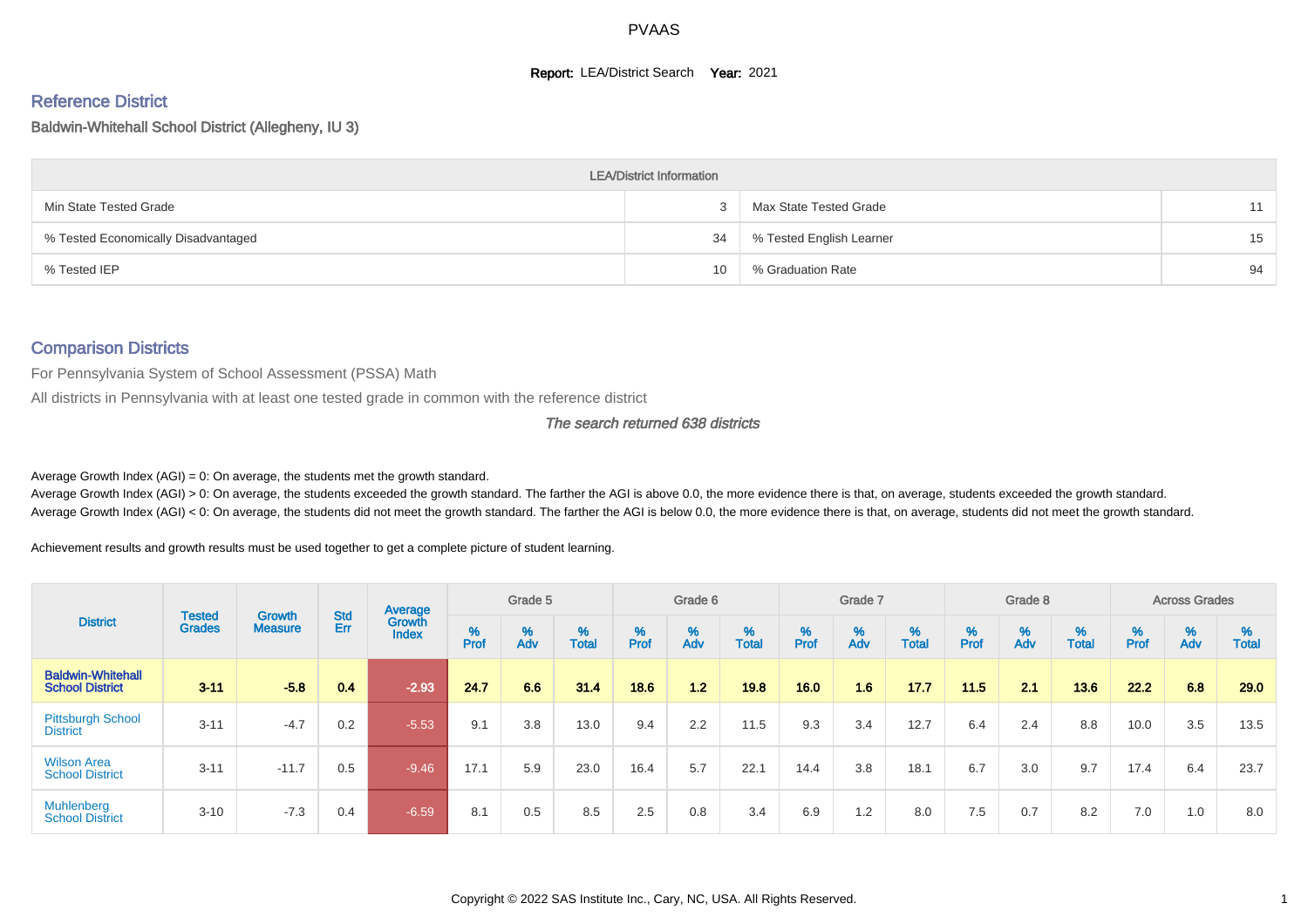|                                                    |                                |                                 | <b>Std</b> | Average                |           | Grade 5  |                   |           | Grade 6  |                   |              | Grade 7  |                   |           | Grade 8  |                   |           | <b>Across Grades</b> |            |
|----------------------------------------------------|--------------------------------|---------------------------------|------------|------------------------|-----------|----------|-------------------|-----------|----------|-------------------|--------------|----------|-------------------|-----------|----------|-------------------|-----------|----------------------|------------|
| <b>District</b>                                    | <b>Tested</b><br><b>Grades</b> | <b>Growth</b><br><b>Measure</b> | Err        | Growth<br><b>Index</b> | %<br>Prof | %<br>Adv | %<br><b>Total</b> | %<br>Prof | %<br>Adv | %<br><b>Total</b> | $\%$<br>Prof | %<br>Adv | %<br><b>Total</b> | %<br>Prof | %<br>Adv | %<br><b>Total</b> | %<br>Prof | %<br>Adv             | %<br>Total |
| <b>Baldwin-Whitehall</b><br><b>School District</b> | $3 - 11$                       | $-5.8$                          | 0.4        | $-2.93$                | 24.7      | 6.6      | 31.4              | 18.6      | 1.2      | 19.8              | 16.0         | 1.6      | 17.7              | 11.5      | 2.1      | 13.6              | 22.2      | 6.8                  | 29.0       |
| <b>Shaler Area</b><br><b>School District</b>       | $3 - 11$                       | $-6.1$                          | 0.4        | 1.00                   | 26.2      | 5.8      | 32.0              | 12.6      | 1.9      | 14.5              | 22.1         | 5.5      | 27.7              | 19.6      | 5.2      | 24.8              | 23.3      | 7.8                  | 31.2       |
| <b>West Mifflin Area</b><br><b>School District</b> | $3 - 12$                       | $-8.5$                          | 0.5        | $-2.29$                | 18.4      | 5.7      | 24.1              | 6.8       | 0.7      | 7.4               | 6.7          | 0.0      | 6.7               | 5.5       | 0.0      | 5.5               | 11.1      | 2.8                  | 13.9       |
| <b>MaST Community</b><br><b>Charter School</b>     | $3 - 10$                       | $-8.7$                          | 0.6        | $-3.76$                | 30.0      | 3.0      | 33.0              | 20.0      | 3.8      | 23.8              | 24.3         | 3.9      | 28.2              | 17.5      | 1.9      | 19.4              | 23.1      | 3.6                  | 26.7       |
| <b>Baldwin-Whitehall</b><br><b>School District</b> | $3 - 11$                       | $-5.8$                          | 0.4        | $-2.93$                | 24.7      | 6.6      | 31.4              | 18.6      | $1.2$    | 19.8              | 16.0         | 1.6      | 17.7              | 11.5      | 2.1      | 13.6              | 22.2      | 6.8                  | 29.0       |
| <b>Abington School</b><br><b>District</b>          | $3 - 10$                       | $-3.8$                          | 0.3        | 0.35                   | 25.7      | 12.4     | 38.1              | 30.8      | 10.8     | 41.6              | 23.9         | 6.4      | 30.2              | 14.9      | 1.1      | 15.9              | 26.9      | 10.4                 | 37.3       |
| <b>Pennridge School</b><br><b>District</b>         | $3 - 10$                       | $-1.2$                          | 0.3        | 6.80                   | 35.5      | 15.4     | 50.9              | 19.1      | 2.9      | 22.0              | 21.4         | 13.9     | 35.3              | 21.6      | 3.4      | 25.1              | 28.5      | 12.0                 | 40.5       |
| <b>Allentown City</b><br><b>School District</b>    | $3 - 12$                       | $-4.5$                          | 0.3        | $-9.09$                |           |          |                   | 2.0       | 0.7      | 2.8               | 2.2          | 0.3      | 2.5               |           |          |                   | 4.3       | 1.1                  | 5.4        |
| <b>Parkland School</b><br><b>District</b>          | $3 - 11$                       | $-3.5$                          | 0.3        | $-5.03$                | 33.6      | 26.4     | 60.0              | 33.4      | 15.9     | 49.3              | 27.1         | 18.6     | 45.7              | 23.1      | 11.8     | 34.9              | 30.8      | 24.1                 | 54.9       |
| <b>Wyoming Area</b><br><b>School District</b>      | $3 - 10$                       | $-7.7$                          | 0.6        | $-1.00$                | 22.1      | 8.8      | 31.0              | 4.8       | 1.0      | 5.8               | 9.3          | 3.1      | 12.4              | 7.4       | 1.8      | 9.3               | 14.1      | 4.3                  | 18.4       |
| <b>MaST Community</b><br><b>Charter School II</b>  | $3 - 10$                       | $-8.4$                          | 0.7        | $-4.62$                | 5.0       | 2.0      | 6.9               | 7.2       | 1.0      | 8.2               | 8.9          | 2.0      | 10.9              |           |          |                   | 12.6      | 3.2                  | 15.8       |
| <b>Pittston Area</b><br><b>School District</b>     | $3 - 11$                       | $-8.4$                          | 0.8        | 0.10                   | 5.7       | 0.0      | 5.7               | 4.2       | 0.0      | 4.2               | 4.8          | 3.2      | 7.9               | 7.1       | 1.8      | 8.9               | 10.7      | 3.8                  | 14.4       |
| <b>Seneca Valley</b><br><b>School District</b>     | $3 - 11$                       | $-2.1$                          | 0.3        | 1.45                   | 28.8      | 15.8     | 44.6              | 33.8      | 9.8      | 43.6              | 26.6         | 12.0     | 38.5              | 18.6      | 6.0      | 24.6              | 30.0      | 14.4                 | 44.4       |
| <b>Woodland Hills</b><br><b>School District</b>    | $3 - 12$                       | $-6.1$                          | 0.5        | $-2.24$                | 5.7       | 5.1      | 10.8              | 4.8       | 1.4      | 6.2               | 8.7          | 2.9      | 11.6              | 2.3       | 3.0      | 5.3               | 7.9       | 2.7                  | 10.6       |
| <b>Kiski Area School</b><br><b>District</b>        | $3 - 11$                       | $-4.9$                          | 0.4        | $-1.08$                | 15.4      | 5.6      | 21.0              | 11.1      | 1.8      | 13.0              | 22.9         | 5.0      | 27.9              | 9.6       | 2.8      | 12.4              | 20.2      | 7.5                  | 27.7       |
| <b>Lancaster School</b><br><b>District</b>         | $3 - 12$                       | $-3.2$                          | 0.3        | $-3.06$                | 8.8       | 3.0      | 11.8              | 3.9       | 0.8      | 4.7               | 4.4          | 0.9      | 5.3               | 2.3       | 0.6      | 3.0               | 7.4       | 1.9                  | 9.3        |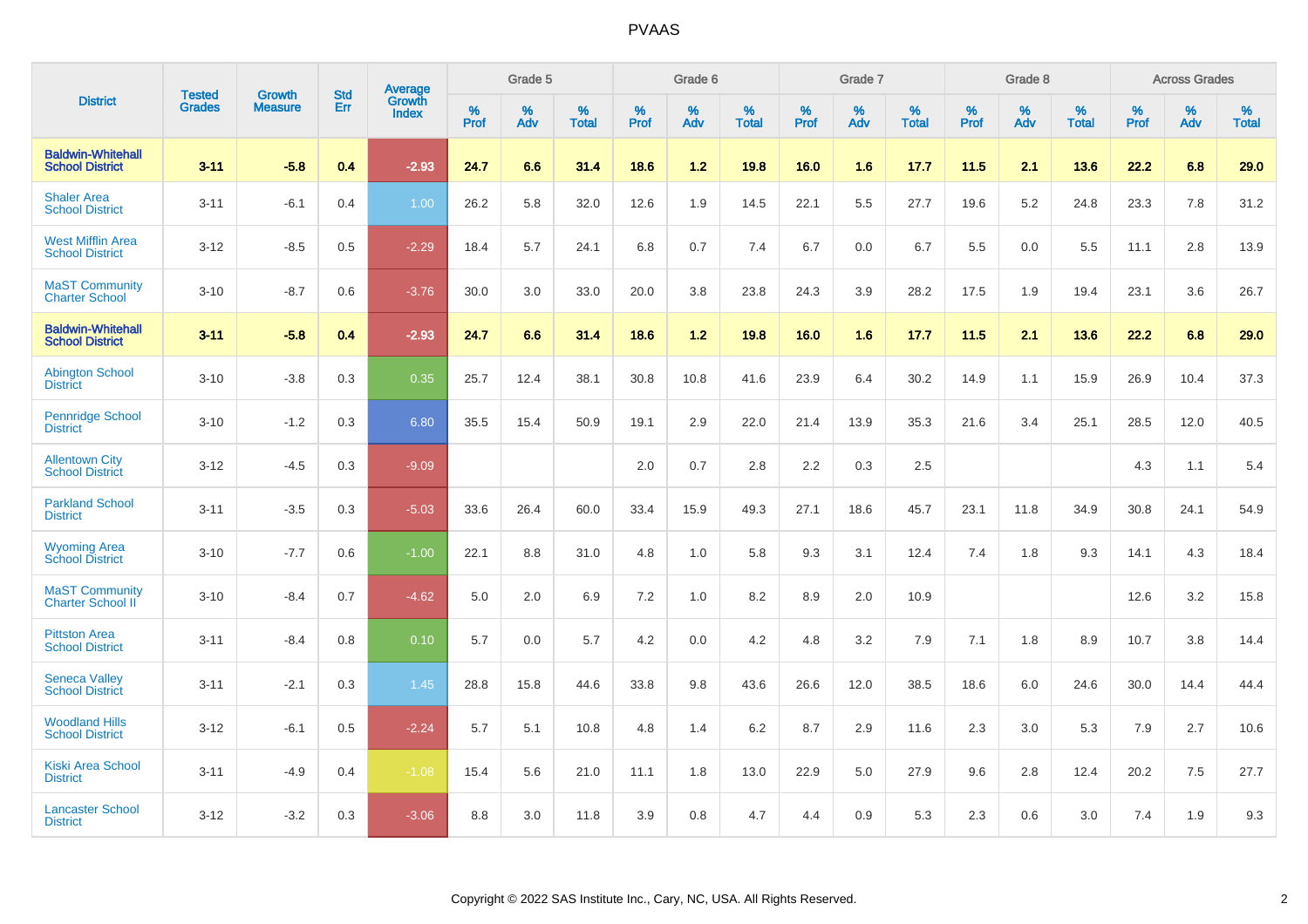|                                                                |                                |                          | <b>Std</b> | Average                |           | Grade 5  |                   |           | Grade 6  |                   |           | Grade 7  |                   |           | Grade 8  |                   |           | <b>Across Grades</b> |                   |
|----------------------------------------------------------------|--------------------------------|--------------------------|------------|------------------------|-----------|----------|-------------------|-----------|----------|-------------------|-----------|----------|-------------------|-----------|----------|-------------------|-----------|----------------------|-------------------|
| <b>District</b>                                                | <b>Tested</b><br><b>Grades</b> | Growth<br><b>Measure</b> | Err        | Growth<br><b>Index</b> | %<br>Prof | %<br>Adv | %<br><b>Total</b> | %<br>Prof | %<br>Adv | %<br><b>Total</b> | %<br>Prof | %<br>Adv | %<br><b>Total</b> | %<br>Prof | %<br>Adv | %<br><b>Total</b> | %<br>Prof | %<br>Adv             | %<br><b>Total</b> |
| <b>Baldwin-Whitehall</b><br><b>School District</b>             | $3 - 11$                       | $-5.8$                   | 0.4        | $-2.93$                | 24.7      | 6.6      | 31.4              | 18.6      | 1.2      | 19.8              | 16.0      | 1.6      | 17.7              | 11.5      | 2.1      | 13.6              | 22.2      | 6.8                  | 29.0              |
| <b>Dallas School</b><br><b>District</b>                        | $3 - 11$                       | $-5.7$                   | 0.5        | 5.42                   | 43.8      | 15.6     | 59.4              | 24.3      | 2.8      | 27.1              | 18.1      | 6.3      | 24.4              | 17.9      | 0.0      | 17.9              | 30.9      | 12.9                 | 43.8              |
| Southeastern<br><b>Greene School</b><br><b>District</b>        | $3 - 10$                       | $-11.8$                  | 1.0        | $-3.05$                | 34.5      | 13.8     | 48.3              | 32.4      | 2.9      | 35.3              | 8.2       | 4.1      | 12.2              | 25.6      | 2.3      | 27.9              | 26.6      | 12.9                 | 39.5              |
| <b>Bristol Township</b><br><b>School District</b>              | $3 - 11$                       | $-4.1$                   | 0.4        | $-1.98$                | 12.4      | 2.9      | 15.3              | 2.7       | 0.7      | 3.4               | 7.5       | 1.1      | 8.6               | 3.8       | 0.4      | 4.2               | 10.6      | 2.1                  | 12.7              |
| <b>Central Bucks</b><br><b>School District</b>                 | $3 - 11$                       | 0.2                      | 0.2        | 7.38                   | 36.0      | 18.4     | 54.4              | 31.8      | 16.6     | 48.4              | 29.2      | 13.4     | 42.6              | 22.8      | 7.4      | 30.1              | 32.0      | 16.6                 | 48.6              |
| <b>Pine-Richland</b><br><b>School District</b>                 | $3 - 11$                       | $-1.8$                   | 0.3        | 0.90                   | 35.0      | 21.7     | 56.7              | 35.6      | 11.5     | 47.1              | 37.1      | 18.2     | 55.4              | 30.1      | 15.8     | 45.9              | 34.9      | 21.2                 | 56.1              |
| Northwestern<br><b>School District</b>                         | $3 - 11$                       | $-6.8$                   | 0.6        | $-3.84$                | 34.7      | 6.3      | 41.0              | 21.8      | 1.2      | 23.0              | 16.8      | 7.5      | 24.3              | 9.1       | 1.8      | 10.9              | 25.1      | 6.0                  | 31.1              |
| Wissahickon<br><b>Charter School</b>                           | $3-8$                          | $-0.8$                   | 0.7        | 4.54                   | 0.0       | 0.0      | 0.0               | 2.4       | 0.0      | 2.4               | 3.7       | 0.0      | 3.7               | 1.5       | 0.0      | 1.5               | 4.0       | $0.2\,$              | 4.2               |
| <b>Owen J Roberts</b><br><b>School District</b>                | $3 - 11$                       | $-3.2$                   | 0.3        | $-0.55$                | 35.7      | 21.9     | 57.7              | 29.6      | 17.3     | 46.9              | 28.3      | 12.5     | 40.8              | 22.8      | 5.5      | 28.4              | 31.9      | 16.7                 | 48.6              |
| <b>Gateway School</b><br><b>District</b>                       | $3 - 11$                       | $-4.4$                   | 0.4        | $-2.08$                | 15.3      | 7.4      | 22.7              | 16.5      | 7.1      | 23.6              | 14.6      | 4.2      | 18.8              | 16.2      | 6.9      | 23.2              | 21.5      | 9.7                  | 31.2              |
| <b>Conrad Weiser</b><br><b>Area School</b><br><b>District</b>  | $3 - 11$                       | $-1.9$                   | 0.5        | 2.69                   | 15.3      | 1.8      | 17.2              | 18.5      | 2.6      | 21.2              | 15.6      | 1.6      | 17.2              | 9.4       | 3.0      | 12.3              | 17.9      | 5.0                  | 23.0              |
| <b>Trinity Area School</b><br><b>District</b>                  | $3 - 11$                       | $-4.0$                   | 0.4        | 3.77                   | 35.4      | 13.4     | 48.9              | 20.9      | 3.2      | 24.1              | 21.5      | 8.0      | 29.5              | 15.3      | 3.2      | 18.6              | 25.6      | 9.6                  | 35.2              |
| Penn-Trafford<br><b>School District</b>                        | $3 - 11$                       | $-3.6$                   | 0.4        | 3.72                   | 40.3      | 24.6     | 64.9              | 36.1      | 20.9     | 57.0              | 33.3      | 18.7     | 52.0              | 19.3      | 3.7      | 23.0              | 34.4      | 21.1                 | 55.5              |
| <b>Tuscarora School</b><br><b>District</b>                     | $3 - 11$                       | $-2.4$                   | 0.5        | 3.82                   | 16.5      | 7.4      | 23.9              | 11.3      | 2.7      | 14.0              | 13.4      | 4.5      | 17.9              | 11.0      | 2.1      | 13.1              | 17.7      | 6.0                  | 23.6              |
| <b>Mount Pleasant</b><br><b>Area School</b><br><b>District</b> | $3 - 11$                       | $-5.7$                   | 0.5        | $-0.96$                | 18.0      | 1.6      | 19.7              | 12.8      | 2.4      | 15.2              | 12.7      | 2.8      | 15.5              | 7.4       | 0.8      | 8.3               | 18.3      | 4.3                  | 22.6              |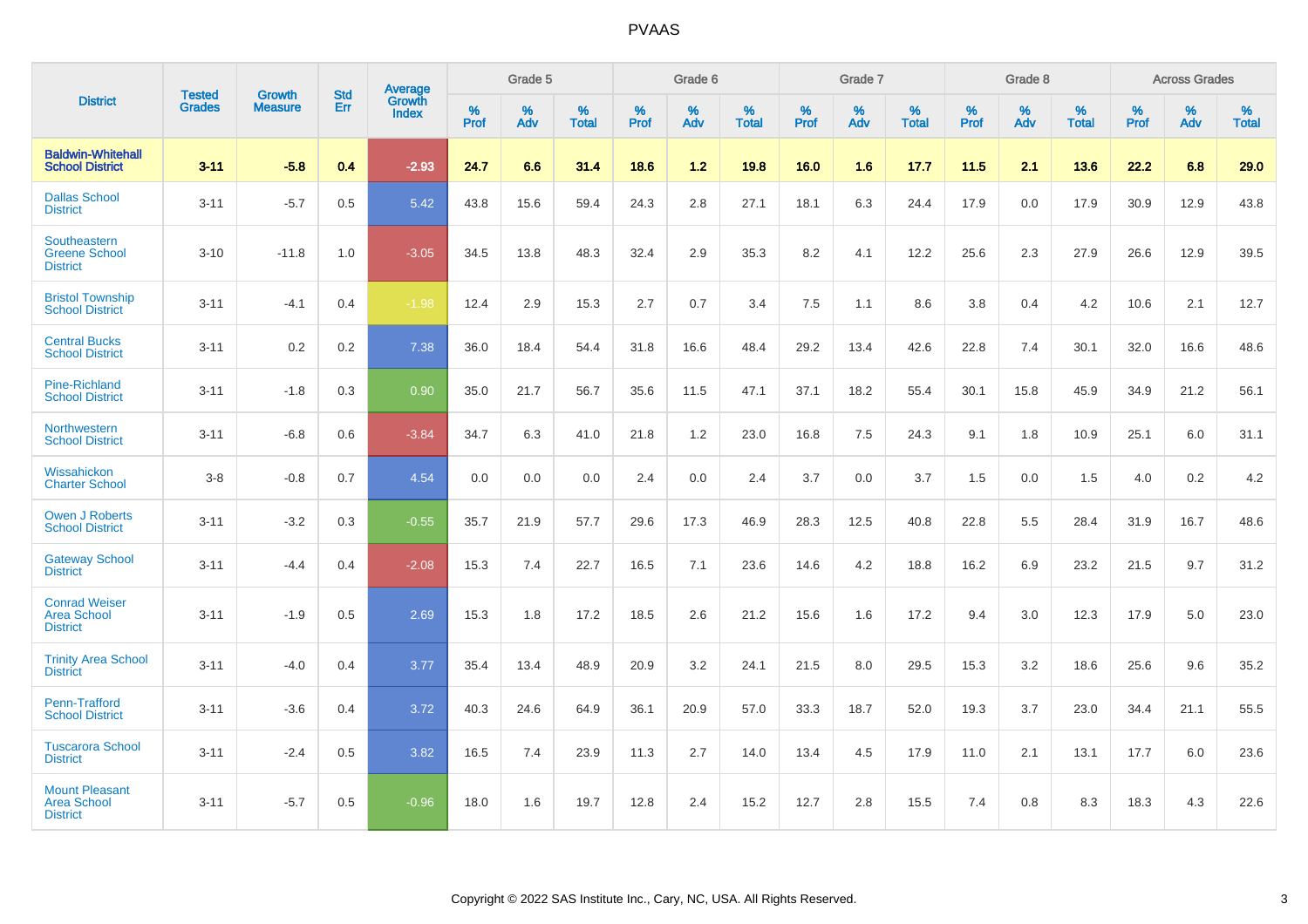|                                                                   |                                |                                 | <b>Std</b> | Average                       |           | Grade 5  |                   |           | Grade 6  |                   |           | Grade 7  |                   |           | Grade 8  |                   |           | <b>Across Grades</b> |                   |
|-------------------------------------------------------------------|--------------------------------|---------------------------------|------------|-------------------------------|-----------|----------|-------------------|-----------|----------|-------------------|-----------|----------|-------------------|-----------|----------|-------------------|-----------|----------------------|-------------------|
| <b>District</b>                                                   | <b>Tested</b><br><b>Grades</b> | <b>Growth</b><br><b>Measure</b> | Err        | <b>Growth</b><br><b>Index</b> | %<br>Prof | %<br>Adv | %<br><b>Total</b> | %<br>Prof | %<br>Adv | %<br><b>Total</b> | %<br>Prof | %<br>Adv | %<br><b>Total</b> | %<br>Prof | %<br>Adv | %<br><b>Total</b> | %<br>Prof | %<br>Adv             | %<br><b>Total</b> |
| <b>Baldwin-Whitehall</b><br><b>School District</b>                | $3 - 11$                       | $-5.8$                          | 0.4        | $-2.93$                       | 24.7      | 6.6      | 31.4              | 18.6      | $1.2$    | 19.8              | 16.0      | 1.6      | 17.7              | 11.5      | 2.1      | 13.6              | 22.2      | 6.8                  | 29.0              |
| <b>Penn-Delco School</b><br><b>District</b>                       | $3 - 11$                       | $-4.5$                          | 0.4        | $-1.99$                       | 31.7      | 11.9     | 43.6              | 20.2      | 6.6      | 26.8              | 22.0      | 6.8      | 28.8              | 10.9      | 1.6      | 12.5              | 25.2      | 8.0                  | 33.2              |
| <b>Ringgold School</b><br><b>District</b>                         | $3 - 11$                       | $-4.9$                          | 0.5        | $-3.96$                       | 13.5      | 1.8      | 15.3              | 5.7       | 0.0      | 5.7               | 8.3       | 1.2      | 9.5               | 6.4       | 0.5      | 6.9               | 12.7      | 1.7                  | 14.4              |
| <b>Springfield School</b><br><b>District</b>                      | $3 - 11$                       | $-3.6$                          | 0.4        | $-2.60$                       | 35.0      | 20.1     | 55.1              | 30.6      | 7.7      | 38.4              | 35.8      | 10.7     | 46.5              | 26.0      | 12.6     | 38.6              | 33.8      | 18.4                 | 52.2              |
| Penn Hills School<br><b>District</b>                              | $3 - 11$                       | $-4.0$                          | 0.5        | 1.96                          | 4.7       | 1.8      | 6.4               | 2.7       | 0.7      | 3.4               | 2.1       | 1.6      | 3.7               | 3.4       | 0.0      | 3.4               | 6.8       | 2.1                  | 8.9               |
| <b>Nazareth Area</b><br><b>School District</b>                    | $3 - 11$                       | $-2.2$                          | 0.4        | 3.03                          | 30.3      | 13.0     | 43.3              | 27.3      | 13.5     | 40.8              | 27.8      | 6.8      | 34.6              | 17.3      | 3.5      | 20.9              | 28.9      | 10.3                 | 39.2              |
| <b>Connellsville Area</b><br><b>School District</b>               | $3 - 11$                       | $-3.8$                          | 0.4        | $-0.77$                       | 19.0      | 7.5      | 26.5              | 10.8      | 3.6      | 14.3              | 9.5       | 2.4      | 11.9              | 9.4       | 2.2      | 11.6              | 15.5      | 4.5                  | 20.0              |
| <b>East Stroudsburg</b><br><b>Area School</b><br><b>District</b>  | $3 - 11$                       | $-4.6$                          | 0.5        | $-0.82$                       | 19.0      | 5.3      | 24.3              | 8.8       | 1.6      | 10.4              | 9.7       | 3.0      | 12.7              | 7.7       | 1.9      | 9.7               | 16.0      | 4.5                  | 20.5              |
| <b>Eastern Lebanon</b><br><b>County School</b><br><b>District</b> | $3 - 11$                       | $-3.3$                          | 0.5        | 2.09                          | 19.8      | 7.9      | 27.7              | 9.1       | 0.6      | 9.7               | 13.1      | 3.1      | 16.2              | 8.9       | 1.8      | 10.6              | 17.0      | 5.0                  | 22.0              |
| <b>Pottstown School</b><br><b>District</b>                        | $3 - 12$                       | $-5.0$                          | 0.5        | $-2.29$                       | 6.0       | 3.6      | 9.5               | 2.1       | 0.0      | 2.1               | 5.3       | 0.7      | 5.9               | 5.6       | 0.0      | 5.6               | 6.5       | 1.2                  | 7.7               |
| <b>Beaver Area</b><br><b>School District</b>                      | $3 - 10$                       | $-4.4$                          | 0.6        | 1.92                          | 36.2      | 23.8     | 60.0              | 37.3      | 28.8     | 66.1              | 22.6      | 13.0     | 35.6              | 17.1      | 7.2      | 24.3              | 29.2      | 25.6                 | 54.8              |
| <b>Greensburg Salem</b><br><b>School District</b>                 | $3 - 11$                       | $-3.8$                          | 0.5        | $-1.81$                       | 31.1      | 7.9      | 39.0              | 12.0      | 1.2      | 13.2              | 16.5      | 3.8      | 20.3              | 17.6      | 4.6      | 22.2              | 20.7      | 7.4                  | 28.2              |
| Susquehanna<br><b>Township School</b><br><b>District</b>          | $3 - 12$                       | $-3.4$                          | 0.5        | 0.05                          | 13.7      | 3.7      | 17.4              | 3.0       | 0.5      | 3.5               | 6.2       | 2.3      | 8.5               | 9.8       | 0.5      | 10.3              | 11.5      | 3.0                  | 14.4              |
| <b>York Suburban</b><br><b>School District</b>                    | $3 - 11$                       | $-1.0$                          | 0.5        | 6.95                          | 28.6      | 23.2     | 51.7              | 17.1      | 6.5      | 23.6              | 23.6      | 15.3     | 38.9              | 20.6      | 9.2      | 29.9              | 27.3      | 17.9                 | 45.3              |
| <b>Pleasant Valley</b><br><b>School District</b>                  | $3 - 11$                       | $-2.3$                          | 0.4        | 2.77                          | 20.4      | 6.2      | 26.6              | 17.4      | 2.3      | 19.7              | 23.2      | 3.5      | 26.8              | 8.3       | 3.2      | 11.5              | 20.4      | 5.0                  | 25.4              |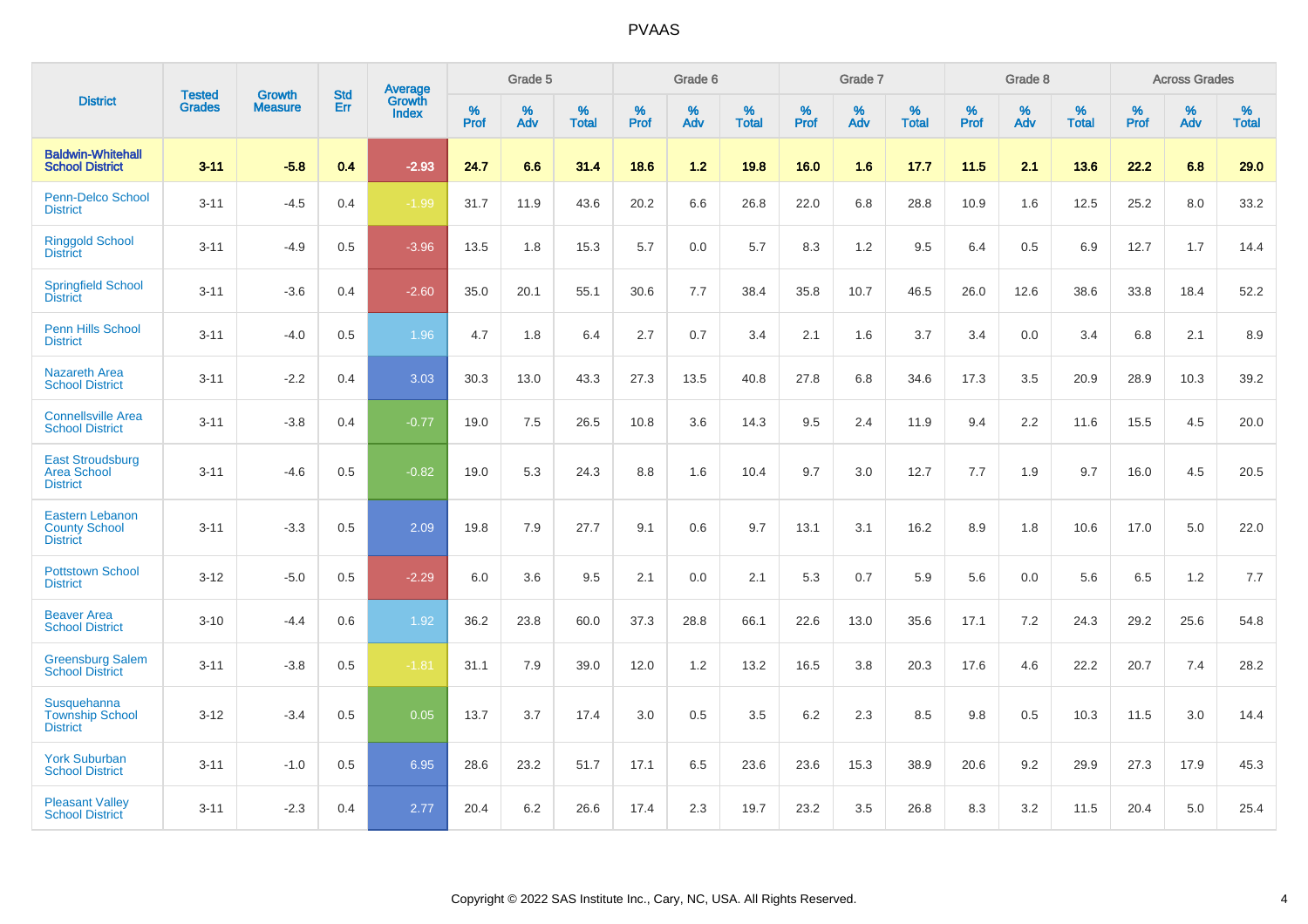|                                                      |                                | <b>Growth</b>  | <b>Std</b> | Average                |              | Grade 5     |                      |              | Grade 6     |                      |              | Grade 7     |                      |              | Grade 8     |                      |                     | <b>Across Grades</b> |                      |
|------------------------------------------------------|--------------------------------|----------------|------------|------------------------|--------------|-------------|----------------------|--------------|-------------|----------------------|--------------|-------------|----------------------|--------------|-------------|----------------------|---------------------|----------------------|----------------------|
| <b>District</b>                                      | <b>Tested</b><br><b>Grades</b> | <b>Measure</b> | Err        | Growth<br><b>Index</b> | $\%$<br>Prof | $\%$<br>Adv | $\%$<br><b>Total</b> | $\%$<br>Prof | $\%$<br>Adv | $\%$<br><b>Total</b> | $\%$<br>Prof | $\%$<br>Adv | $\%$<br><b>Total</b> | $\%$<br>Prof | $\%$<br>Adv | $\%$<br><b>Total</b> | $\%$<br><b>Prof</b> | $\%$<br>Adv          | $\%$<br><b>Total</b> |
| <b>Baldwin-Whitehall</b><br><b>School District</b>   | $3 - 11$                       | $-5.8$         | 0.4        | $-2.93$                | 24.7         | 6.6         | 31.4                 | 18.6         | 1.2         | 19.8                 | 16.0         | 1.6         | 17.7                 | 11.5         | 2.1         | 13.6                 | 22.2                | 6.8                  | 29.0                 |
| <b>Crestwood School</b><br><b>District</b>           | $3 - 11$                       | $-2.8$         | 0.5        | 3.04                   | 19.1         | 5.6         | 24.7                 | 24.3         | 7.7         | 32.0                 | 21.0         | 8.7         | 29.7                 | 19.0         | 6.6         | 25.6                 | 23.4                | 8.3                  | 31.7                 |
| <b>Pennsbury School</b><br><b>District</b>           | $3 - 11$                       | $-2.3$         | 0.3        | 0.78                   | 32.1         | 19.0        | 51.1                 | 23.0         | 10.9        | 34.0                 | 19.4         | 7.0         | 26.4                 | 15.8         | 9.8         | 25.6                 | 26.7                | 15.5                 | 42.2                 |
| <b>Neshaminy School</b><br><b>District</b>           | $3 - 11$                       | $-0.6$         | 0.3        | 4.21                   | 26.6         | 8.4         | 35.0                 | 18.4         | 3.5         | 21.9                 | 21.1         | 6.5         | 27.6                 | 17.0         | 5.4         | 22.4                 | 24.8                | 10.8                 | 35.6                 |
| <b>Plum Borough</b><br><b>School District</b>        | $3 - 11$                       | $-3.1$         | 0.4        | 3.08                   | 34.5         | 8.4         | 42.9                 | 32.3         | 19.5        | 51.8                 | 22.5         | 13.0        | 35.5                 | 17.6         | 4.3         | 21.9                 | 28.8                | 15.8                 | 44.6                 |
| Jefferson-Morgan<br><b>School District</b>           | $3 - 10$                       | $-0.4$         | 0.8        | 4.12                   | 7.1          | 1.4         | 8.6                  | 23.6         | 0.0         | 23.6                 | 10.9         | 3.6         | 14.6                 | 24.4         | 2.2         | 26.7                 | 17.1                | 4.8                  | 21.9                 |
| <b>Tacony Academy</b><br><b>Charter School</b>       | $3 - 11$                       | $-3.3$         | 0.8        | 3.79                   | 4.1          | 1.4         | 5.5                  | 2.9          | 0.0         | 2.9                  | 6.8          | 0.0         | 6.8                  | 5.7          | 2.9         | 8.6                  | 5.0                 | 1.0                  | $6.0\,$              |
| <b>Philadelphia City</b><br><b>School District</b>   | $3 - 12$                       | $-0.5$         | 0.2        | 3.67                   | 8.4          | 4.9         | 13.3                 | 9.6          | 3.1         | 12.7                 | 10.6         | 4.5         | 15.1                 | 5.0          | 4.4         | 9.4                  | 9.8                 | 5.2                  | 15.0                 |
| <b>North Penn School</b><br><b>District</b>          | $3 - 11$                       | 0.9            | 0.2        | 9.59                   | 30.6         | 14.1        | 44.6                 | 25.7         | 14.1        | 39.7                 | 29.4         | 8.8         | 38.2                 | 25.4         | 7.7         | 33.2                 | 29.6                | 14.0                 | 43.7                 |
| <b>Whitehall-Coplay</b><br><b>School District</b>    | $3 - 11$                       | $-3.3$         | 0.4        | $-2.64$                | 23.4         | 6.6         | 30.0                 | 12.7         | 1.9         | 14.7                 | 11.1         | 2.5         | 13.6                 | 10.5         | 3.2         | 13.7                 | 18.5                | 4.9                  | 23.5                 |
| Downingtown Area<br><b>School District</b>           | $3 - 11$                       | $-1.3$         | 0.3        | 5.44                   | 40.5         | 24.2        | 64.7                 | 28.9         | 24.6        | 53.5                 | 31.4         | 21.1        | 52.5                 | 27.1         | 28.6        | 55.7                 | 36.8                | 25.9                 | 62.7                 |
| Manheim<br><b>Township School</b><br><b>District</b> | $3 - 12$                       | $-0.7$         | 0.3        | 6.38                   | 29.8         | 17.1        | 46.9                 | 33.2         | 23.2        | 56.3                 | 28.9         | 9.6         | 38.6                 | 18.1         | 11.2        | 29.3                 | 28.7                | 21.3                 | 49.9                 |
| <b>Shippensburg Area</b><br><b>School District</b>   | $3 - 11$                       | $-3.6$         | 0.4        | 1.09                   | 18.3         | 13.7        | 32.0                 | 12.9         | 4.2         | 17.0                 | 13.4         | 2.4         | 15.8                 | 13.6         | 4.0         | 17.7                 | 17.3                | 7.6                  | 24.9                 |
| <b>Interboro School</b><br><b>District</b>           | $3 - 12$                       | $-3.0$         | 0.4        | 0.02                   | 13.5         | 2.2         | 15.8                 | 11.8         | 2.4         | 14.2                 | 14.4         | 3.4         | 17.8                 | 10.7         | 2.1         | 12.8                 | 16.4                | 3.1                  | 19.6                 |
| <b>Burgettstown Area</b><br><b>School District</b>   | $3 - 11$                       | $-6.3$         | 0.7        | $-3.35$                | 16.9         | 2.6         | 19.5                 | 15.4         | 0.0         | 15.4                 | 3.6          | 2.4         | 6.0                  | 9.3          | 4.0         | 13.3                 | 15.1                | 3.7                  | 18.9                 |
| <b>Yough School</b><br><b>District</b>               | $3 - 10$                       | $-4.9$         | 0.6        | $-3.11$                | 19.1         | 5.3         | 24.4                 | 17.8         | 5.2         | 23.0                 | 16.5         | 1.0         | 17.5                 | 6.6          | 0.8         | 7.4                  | 19.1                | 4.3                  | 23.4                 |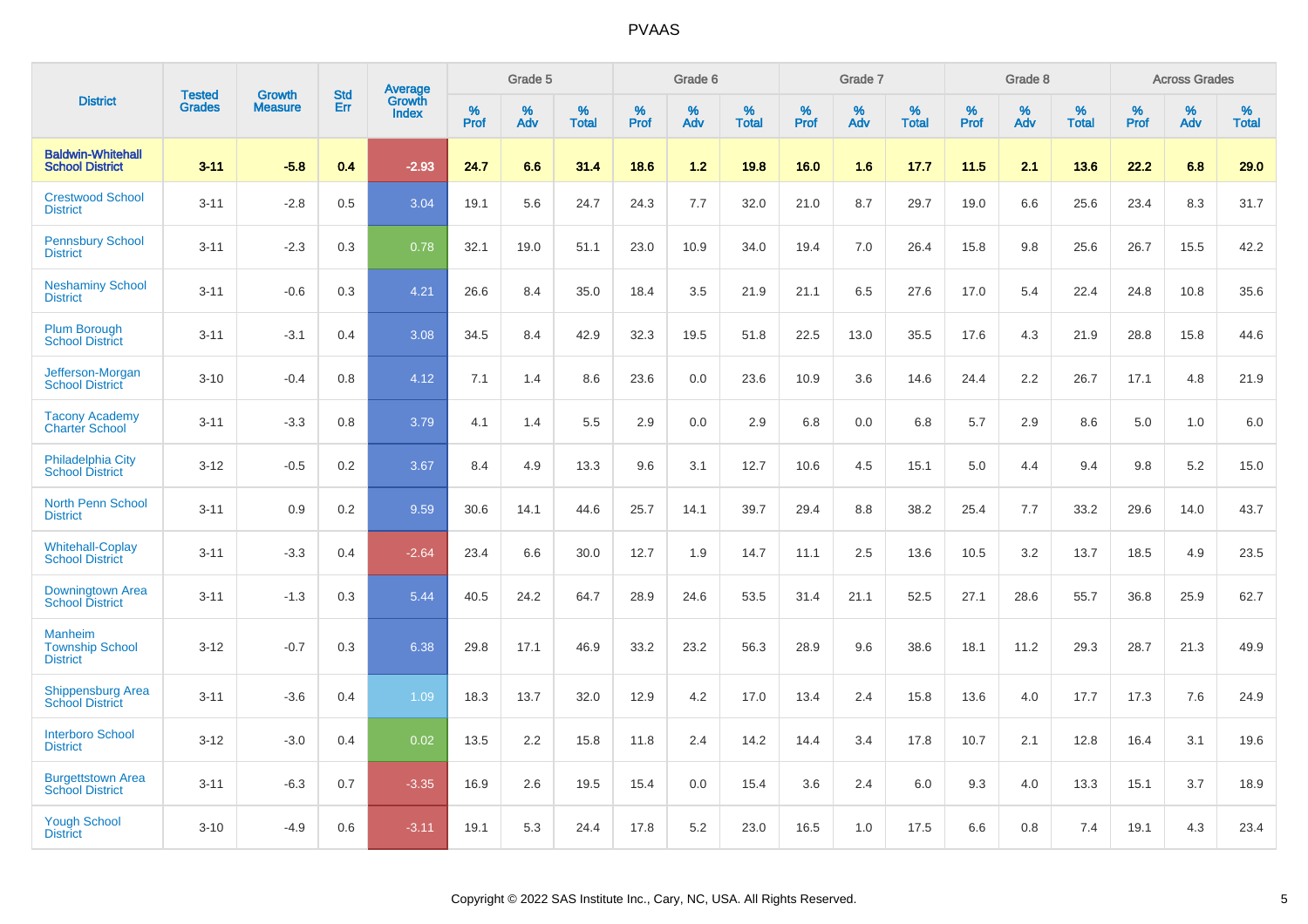|                                                        | <b>Tested</b> | <b>Growth</b>  | <b>Std</b> | Average                |              | Grade 5  |                   |              | Grade 6  |                   |              | Grade 7  |                   |              | Grade 8  |                   |              | <b>Across Grades</b> |                   |
|--------------------------------------------------------|---------------|----------------|------------|------------------------|--------------|----------|-------------------|--------------|----------|-------------------|--------------|----------|-------------------|--------------|----------|-------------------|--------------|----------------------|-------------------|
| <b>District</b>                                        | <b>Grades</b> | <b>Measure</b> | Err        | Growth<br><b>Index</b> | $\%$<br>Prof | %<br>Adv | %<br><b>Total</b> | $\%$<br>Prof | %<br>Adv | %<br><b>Total</b> | $\%$<br>Prof | %<br>Adv | %<br><b>Total</b> | $\%$<br>Prof | %<br>Adv | %<br><b>Total</b> | $\%$<br>Prof | %<br>Adv             | %<br><b>Total</b> |
| <b>Baldwin-Whitehall</b><br><b>School District</b>     | $3 - 11$      | $-5.8$         | 0.4        | $-2.93$                | 24.7         | 6.6      | 31.4              | 18.6         | 1.2      | 19.8              | 16.0         | 1.6      | 17.7              | 11.5         | 2.1      | 13.6              | 22.2         | 6.8                  | 29.0              |
| <b>Phoenixville Area</b><br><b>School District</b>     | $3 - 11$      | $-3.6$         | 0.4        | 4.13                   | 37.1         | 16.7     | 53.8              | 17.6         | 8.6      | 26.1              | 18.6         | 3.8      | 22.5              | 13.4         | 3.6      | 17.0              | 25.5         | 11.8                 | 37.3              |
| Philipsburg-<br>Osceola Area<br><b>School District</b> | $3 - 11$      | $-4.9$         | 0.6        | 0.04                   | 35.5         | 10.5     | 46.0              | 27.8         | 7.4      | 35.2              | 23.0         | 3.2      | 26.2              | 15.6         | 5.2      | 20.8              | 27.5         | 12.4                 | 40.0              |
| <b>Blackhawk School</b><br><b>District</b>             | $3 - 11$      | $-1.6$         | 0.5        | 4.57                   | 38.0         | 8.8      | 46.7              | 28.3         | 8.8      | 37.1              | 27.3         | 7.4      | 34.8              | 13.5         | 1.7      | 15.2              | 28.7         | 9.2                  | 37.8              |
| <b>Riverview School</b><br><b>District</b>             | $3 - 11$      | $-6.6$         | 0.8        | $-0.07$                | 28.8         | 5.8      | 34.6              | 29.9         | 9.1      | 39.0              | 21.7         | 3.3      | 25.0              | 12.7         | 5.1      | 17.7              | 25.8         | 15.0                 | 40.8              |
| <b>Laurel Highlands</b><br><b>School District</b>      | $3 - 11$      | $-4.3$         | 0.5        | $-1.98$                | 13.3         | 5.7      | 19.0              | 9.7          | 7.1      | 16.8              | 11.0         | 3.9      | 15.0              | 12.6         | 4.8      | 17.5              | 17.1         | 7.0                  | 24.1              |
| <b>North Hills School</b><br><b>District</b>           | $3 - 11$      | $-3.1$         | 0.4        | $-1.31$                | 34.1         | 14.0     | 48.1              | 30.1         | 11.4     | 41.5              | 28.1         | 11.5     | 39.6              | 21.9         | 9.6      | 31.5              | 30.4         | 13.8                 | 44.2              |
| <b>Hopewell Area</b><br><b>School District</b>         | $3 - 11$      | $-1.6$         | 0.5        | 4.04                   | 31.1         | 8.2      | 39.3              | 28.6         | 11.8     | 40.3              | 18.7         | 4.5      | 23.1              | 12.5         | 2.5      | 15.0              | 23.5         | 8.4                  | 32.0              |
| <b>Governor Mifflin</b><br><b>School District</b>      | $3 - 11$      | $-1.6$         | 0.4        | 2.23                   | 20.4         | 9.3      | 29.6              | 18.8         | 4.8      | 23.6              | 20.6         | 3.2      | 23.7              | 11.2         | 2.2      | 13.4              | 20.0         | 7.5                  | 27.4              |
| <b>Bethlehem-Center</b><br><b>School District</b>      | $3 - 10$      | $-6.4$         | 0.7        | $-0.87$                | 5.6          | 1.4      | 6.9               | 0.0          | 0.0      | 0.0               | 4.0          | 0.0      | 4.0               | 3.2          | 1.6      | 4.8               | 9.6          | 3.9                  | 13.6              |
| <b>West Chester Area</b><br><b>School District</b>     | $3 - 11$      | $-1.3$         | 0.3        | 6.72                   | 35.0         | 18.9     | 53.9              | 29.1         | 9.5      | 38.7              | 26.7         | 11.1     | 37.8              | 22.1         | 13.0     | 35.1              | 32.0         | 17.9                 | 49.8              |
| <b>Central Dauphin</b><br><b>School District</b>       | $3 - 11$      | $-0.5$         | 0.2        | 4.10                   | 22.0         | 11.6     | 33.6              | 14.9         | 2.6      | 17.4              | 14.8         | 7.0      | 21.8              | 12.5         | 4.2      | 16.7              | 19.3         | 7.8                  | 27.1              |
| <b>Central Valley</b><br><b>School District</b>        | $3 - 10$      | $-3.2$         | 0.5        | 2.71                   | 24.6         | 4.9      | 29.6              | 22.1         | 2.2      | 24.3              | 20.3         | 7.2      | 27.4              | 20.4         | 8.0      | 28.5              | 26.6         | 9.0                  | 35.6              |
| <b>Norristown Area</b><br><b>School District</b>       | $3 - 12$      | $-2.3$         | 0.4        | 0.04                   | 10.2         | 0.6      | 10.8              | 9.0          | 1.1      | 10.0              | 9.3          | 1.3      | 10.7              | 7.4          | 3.0      | 10.4              | 11.0         | 1.9                  | 13.0              |
| Northern Lebanon<br><b>School District</b>             | $3 - 11$      | $-3.8$         | 0.5        | $-1.80$                | 30.5         | 8.6      | 39.1              | 12.8         | 0.8      | 13.6              | 8.1          | 2.7      | 10.8              | 7.2          | 0.6      | 7.8               | 19.9         | 7.9                  | 27.9              |
| Renaissance<br><b>Academy Charter</b><br>School        | $3 - 11$      | $-5.7$         | 0.7        | $-3.32$                | 16.7         | 11.1     | 27.8              | 19.2         | 4.1      | 23.3              | 20.0         | 1.3      | 21.3              | 10.1         | 7.2      | 17.4              | 18.7         | 5.7                  | 24.4              |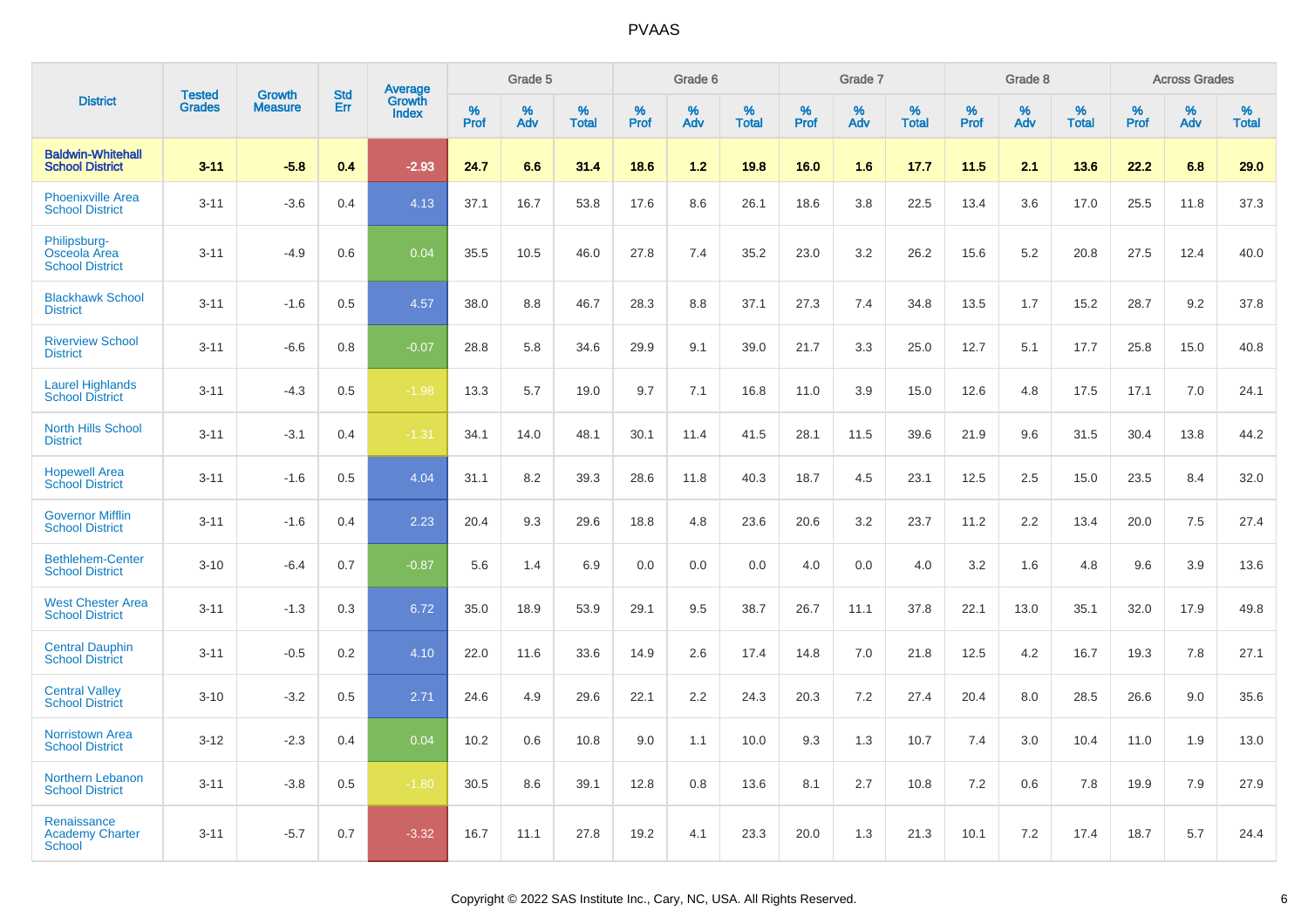|                                                      |                                |                                 | <b>Std</b> | Average                |           | Grade 5  |                   |           | Grade 6  |                   |              | Grade 7  |                   |           | Grade 8  |                   |           | <b>Across Grades</b> |            |
|------------------------------------------------------|--------------------------------|---------------------------------|------------|------------------------|-----------|----------|-------------------|-----------|----------|-------------------|--------------|----------|-------------------|-----------|----------|-------------------|-----------|----------------------|------------|
| <b>District</b>                                      | <b>Tested</b><br><b>Grades</b> | <b>Growth</b><br><b>Measure</b> | Err        | Growth<br><b>Index</b> | %<br>Prof | %<br>Adv | %<br><b>Total</b> | %<br>Prof | %<br>Adv | %<br><b>Total</b> | $\%$<br>Prof | %<br>Adv | %<br><b>Total</b> | %<br>Prof | %<br>Adv | %<br><b>Total</b> | %<br>Prof | %<br>Adv             | %<br>Total |
| <b>Baldwin-Whitehall</b><br><b>School District</b>   | $3 - 11$                       | $-5.8$                          | 0.4        | $-2.93$                | 24.7      | 6.6      | 31.4              | 18.6      | $1.2$    | 19.8              | 16.0         | 1.6      | 17.7              | 11.5      | 2.1      | 13.6              | 22.2      | 6.8                  | 29.0       |
| Mt Lebanon<br><b>School District</b>                 | $3 - 11$                       | $-2.1$                          | 0.4        | 4.72                   | 39.7      | 34.6     | 74.3              | 42.0      | 15.7     | 57.7              | 32.6         | 20.7     | 53.3              | 31.6      | 17.4     | 49.1              | 36.2      | 29.4                 | 65.5       |
| <b>Chartiers Valley</b><br><b>School District</b>    | $3 - 11$                       | $-2.3$                          | 0.4        | 1.51                   | 33.8      | 14.7     | 48.5              | 16.8      | 5.3      | 22.1              | 15.6         | 7.4      | 22.9              | 10.8      | 4.2      | 15.1              | 23.4      | 11.6                 | 35.0       |
| <b>Ridley School</b><br><b>District</b>              | $3 - 12$                       | $-1.6$                          | 0.3        | 0.71                   | 24.4      | 10.9     | 35.3              | 16.6      | 2.2      | 18.8              | 11.2         | 6.6      | 17.8              | 12.6      | 6.5      | 19.1              | 19.6      | 9.1                  | 28.7       |
| <b>Council Rock</b><br><b>School District</b>        | $3 - 11$                       | $-0.6$                          | 0.2        | 4.05                   | 30.5      | 16.8     | 47.3              | 33.6      | 14.1     | 47.6              | 27.3         | 16.1     | 43.4              | 21.3      | 13.1     | 34.4              | 31.0      | 18.6                 | 49.7       |
| <b>Tri-Valley School</b><br><b>District</b>          | $3 - 10$                       | $-6.5$                          | 0.8        | $-1.14$                | 13.2      | 2.4      | 15.7              | 13.2      | 0.0      | 13.2              | 7.3          | 0.0      | 7.3               | 2.4       | 7.3      | 9.8               | 15.8      | 3.7                  | 19.4       |
| <b>School Lane</b><br><b>Charter School</b>          | $3 - 11$                       | $-4.8$                          | 0.7        | 0.49                   | 26.9      | 7.5      | 34.3              | 11.9      | 1.7      | 13.6              | 7.0          | 2.8      | 9.9               | 18.8      | 3.1      | 21.9              | 21.0      | 6.5                  | 27.5       |
| Octorara Area<br><b>School District</b>              | $3 - 11$                       | $-2.8$                          | 0.6        | 1.31                   | 25.9      | 6.5      | 32.4              | 17.5      | 4.2      | 21.7              | 13.9         | 0.0      | 13.9              | 10.2      | 0.0      | 10.2              | 21.2      | 4.1                  | 25.4       |
| <b>Pottsgrove School</b><br><b>District</b>          | $3 - 11$                       | $-3.5$                          | 0.4        | $-0.89$                | 27.2      | 6.5      | 33.7              | 10.2      | 5.4      | 15.6              | 21.6         | 4.1      | 25.7              | 9.8       | 1.6      | 11.4              | 19.2      | 4.4                  | 23.5       |
| <b>Wilson School</b><br><b>District</b>              | $3 - 12$                       | $-3.7$                          | 0.5        | $-3.10$                | 27.9      | 12.6     | 40.5              | 24.6      | 4.2      | 28.8              | 19.9         | 7.0      | 26.9              | 13.0      | 9.8      | 22.8              | 28.3      | 14.3                 | 42.6       |
| <b>Marple Newtown</b><br><b>School District</b>      | $3 - 11$                       | $-3.4$                          | 0.4        | $-1.81$                | 36.2      | 21.4     | 57.6              | 31.7      | 20.2     | 51.9              | 27.1         | 8.3      | 35.4              | 20.5      | 6.0      | 26.5              | 32.9      | 20.2                 | 53.1       |
| <b>Morrisville Borough</b><br><b>School District</b> | $3 - 11$                       | $-6.7$                          | 0.9        | $-1.42$                | 9.8       | 0.0      | 9.8               | 1.9       | 0.0      | 1.9               | 3.9          | 0.0      | 3.9               | 0.0       | 0.0      | 0.0               | 5.1       | 0.6                  | 5.7        |
| <b>Charleroi School</b><br><b>District</b>           | $3 - 11$                       | $-4.8$                          | 0.6        | 2.44                   | 10.8      | 1.0      | 11.8              | 13.1      | 0.0      | 13.1              | 8.5          | 3.8      | 12.3              | 11.6      | 1.0      | 12.6              | 12.5      | 2.4                  | 14.9       |
| <b>Carmichaels Area</b><br><b>School District</b>    | $3 - 10$                       | $-5.5$                          | 0.7        | 1.91                   | 13.8      | 1.2      | 15.0              | 1.5       | 0.0      | 1.5               | 3.0          | 3.0      | 6.0               | 6.8       | 0.0      | 6.8               | 11.3      | 2.2                  | 13.4       |
| <b>Berwick Area</b><br><b>School District</b>        | $3 - 11$                       | $-3.7$                          | 0.5        | $-0.18$                | 17.8      | 6.3      | 24.1              | 18.3      | 3.0      | 21.3              | 16.8         | 3.2      | 20.0              | 12.0      | 2.0      | 14.0              | 20.4      | 9.0                  | 29.4       |
| <b>Tyrone Area</b><br><b>School District</b>         | $3 - 12$                       | $-0.7$                          | 0.5        | 4.35                   | 18.0      | 3.8      | 21.8              | 12.4      | 4.6      | 17.0              | 18.0         | 2.5      | 20.5              | 12.4      | 5.3      | 17.7              | 20.5      | 8.1                  | 28.6       |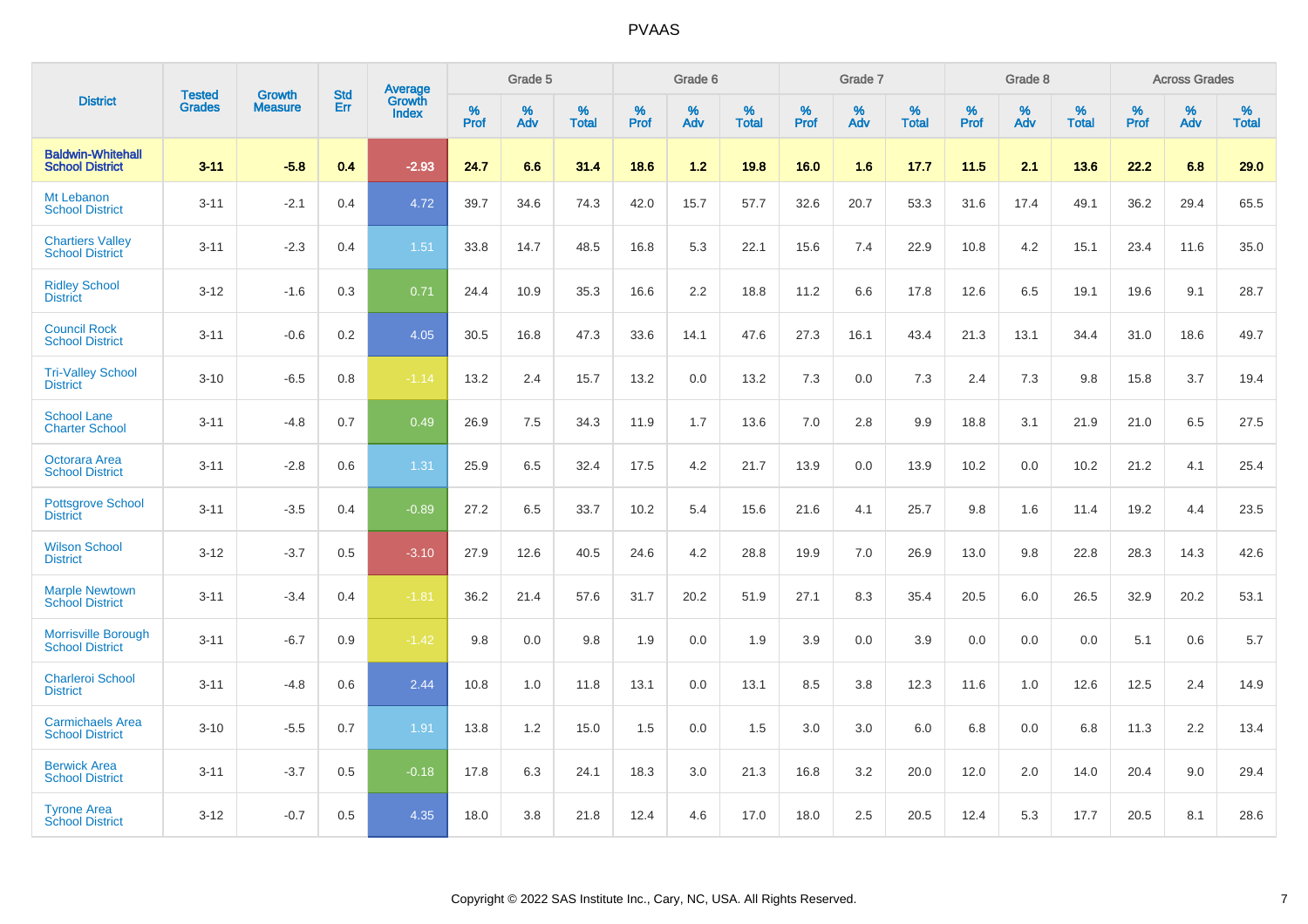|                                                                            | <b>Tested</b> | <b>Growth</b>  | <b>Std</b> | Average                |              | Grade 5  |                   |              | Grade 6  |                   |              | Grade 7  |                   |              | Grade 8  |                   |              | <b>Across Grades</b> |                   |
|----------------------------------------------------------------------------|---------------|----------------|------------|------------------------|--------------|----------|-------------------|--------------|----------|-------------------|--------------|----------|-------------------|--------------|----------|-------------------|--------------|----------------------|-------------------|
| <b>District</b>                                                            | <b>Grades</b> | <b>Measure</b> | Err        | Growth<br><b>Index</b> | $\%$<br>Prof | %<br>Adv | %<br><b>Total</b> | $\%$<br>Prof | %<br>Adv | %<br><b>Total</b> | $\%$<br>Prof | %<br>Adv | %<br><b>Total</b> | $\%$<br>Prof | %<br>Adv | %<br><b>Total</b> | $\%$<br>Prof | %<br>Adv             | %<br><b>Total</b> |
| <b>Baldwin-Whitehall</b><br><b>School District</b>                         | $3 - 11$      | $-5.8$         | 0.4        | $-2.93$                | 24.7         | 6.6      | 31.4              | 18.6         | 1.2      | 19.8              | 16.0         | 1.6      | 17.7              | 11.5         | 2.1      | 13.6              | 22.2         | 6.8                  | 29.0              |
| <b>Maritime Academy</b><br><b>Charter School</b>                           | $3 - 10$      | $-3.7$         | 0.6        | 1.10                   | 3.5          | 1.2      | 4.7               | 1.2          | 3.6      | 4.8               | 7.9          | 5.6      | 13.5              | 3.3          | 0.0      | 3.3               | 4.6          | 2.1                  | 6.7               |
| <b>Uniontown Area</b><br><b>School District</b>                            | $3 - 11$      | $-4.0$         | 0.6        | $-0.51$                | 17.1         | 3.8      | 21.0              | 18.7         | 3.7      | 22.4              | 6.5          | 0.9      | 7.5               | 0.0          | 0.0      | 0.0               | 15.0         | 4.4                  | 19.3              |
| <b>Souderton Area</b><br><b>School District</b>                            | $3 - 11$      | 0.8            | 0.3        | 7.15                   | 35.8         | 26.1     | 61.9              | 29.8         | 8.6      | 38.4              | 30.6         | 10.4     | 41.0              | 24.3         | 4.2      | 28.5              | 30.8         | 18.3                 | 49.1              |
| <b>Erie City School</b><br><b>District</b>                                 | $3 - 12$      | $-1.7$         | 0.3        | 1.03                   | 7.6          | 2.4      | 10.0              | 2.9          | 0.5      | 3.4               | 5.9          | 1.6      | 7.4               | 5.2          | 0.3      | 5.5               | 6.4          | 1.4                  | 7.8               |
| <b>Clearfield Area</b><br><b>School District</b>                           | $3 - 10$      | $-3.9$         | 0.5        | $-2.41$                | 16.5         | 3.3      | 19.8              | 4.7          | 1.6      | 6.3               | 9.3          | 0.8      | 10.1              | 6.3          | 3.5      | 9.8               | 12.1         | 2.5                  | 14.6              |
| <b>Chester Charter</b><br><b>Scholars Academy</b><br><b>Charter School</b> | $3 - 12$      | $-3.3$         | 0.8        | 2.00                   | 0.0          | 0.0      | 0.0               | 2.1          | 0.0      | 2.1               | 6.2          | 0.0      | 6.2               | 0.0          | 0.0      | 0.0               | 1.8          | 0.4                  | 2.2               |
| <b>Hampton Township</b><br><b>School District</b>                          | $3 - 11$      | 0.5            | 0.4        | 5.96                   | 33.5         | 35.2     | 68.7              | 30.6         | 12.9     | 43.6              | 33.3         | 26.9     | 60.2              | 33.0         | 21.4     | 54.3              | 33.4         | 29.9                 | 63.3              |
| <b>Boyertown Area</b><br><b>School District</b>                            | $3 - 11$      | $-2.5$         | 0.3        | 1.59                   | 29.0         | 8.5      | 37.4              | 24.6         | 4.6      | 29.2              | 28.2         | 14.4     | 42.6              | 24.8         | 6.0      | 30.8              | 29.1         | 9.0                  | 38.2              |
| <b>Brentwood</b><br><b>Borough School</b><br><b>District</b>               | $3 - 11$      | $-2.3$         | 0.7        | 3.94                   | 25.6         | 4.6      | 30.2              | 8.5          | 2.4      | 11.0              | 9.2          | 0.0      | 9.2               | 19.4         | 1.4      | 20.8              | 19.6         | 5.3                  | 24.9              |
| <b>Scranton School</b><br><b>District</b>                                  | $3 - 12$      | $-3.3$         | 0.5        | $-1.47$                | 10.4         | 0.8      | 11.2              | 2.1          | 1.3      | 3.4               | 3.7          | 1.1      | 4.8               | 3.4          | 2.3      | 5.7               | 7.0          | 1.7                  | 8.6               |
| <b>Colonial School</b><br><b>District</b>                                  | $3 - 11$      | $-0.9$         | 0.3        | 2.48                   | 32.7         | 27.3     | 60.0              | 35.6         | 15.3     | 50.9              | 29.4         | 16.8     | 46.2              | 21.2         | 15.0     | 36.2              | 31.5         | 21.3                 | 52.8              |
| <b>Reynolds School</b><br><b>District</b>                                  | $3 - 10$      | $-3.3$         | 0.8        | 0.34                   | 13.0         | 1.4      | 14.5              | 18.2         | 1.3      | 19.5              | 14.0         | 10.0     | 24.0              | 11.8         | 1.5      | 13.2              | 15.2         | 2.8                  | 18.0              |
| <b>Ligonier Valley</b><br><b>School District</b>                           | $3 - 11$      | $-3.6$         | 0.7        | 1.35                   | 14.6         | 3.7      | 18.3              | 16.5         | 0.0      | 16.5              | 12.3         | 0.0      | 12.3              | 6.9          | 0.0      | 6.9               | 17.2         | 2.9                  | 20.0              |
| <b>North Pocono</b><br><b>School District</b>                              | $3 - 11$      | $-3.6$         | 0.6        | 0.08                   | 34.1         | 6.2      | 40.3              | 12.8         | 1.8      | 14.7              | 24.2         | 8.3      | 32.5              | 19.3         | 7.9      | 27.2              | 27.9         | 10.4                 | 38.3              |
| <b>Lower Dauphin</b><br><b>School District</b>                             | $3 - 11$      | $-1.8$         | 0.4        | 2.03                   | 29.8         | 22.8     | 52.6              | 23.7         | 4.8      | 28.5              | 22.0         | 6.4      | 28.4              | 18.6         | 9.5      | 28.0              | 25.6         | 14.4                 | 39.9              |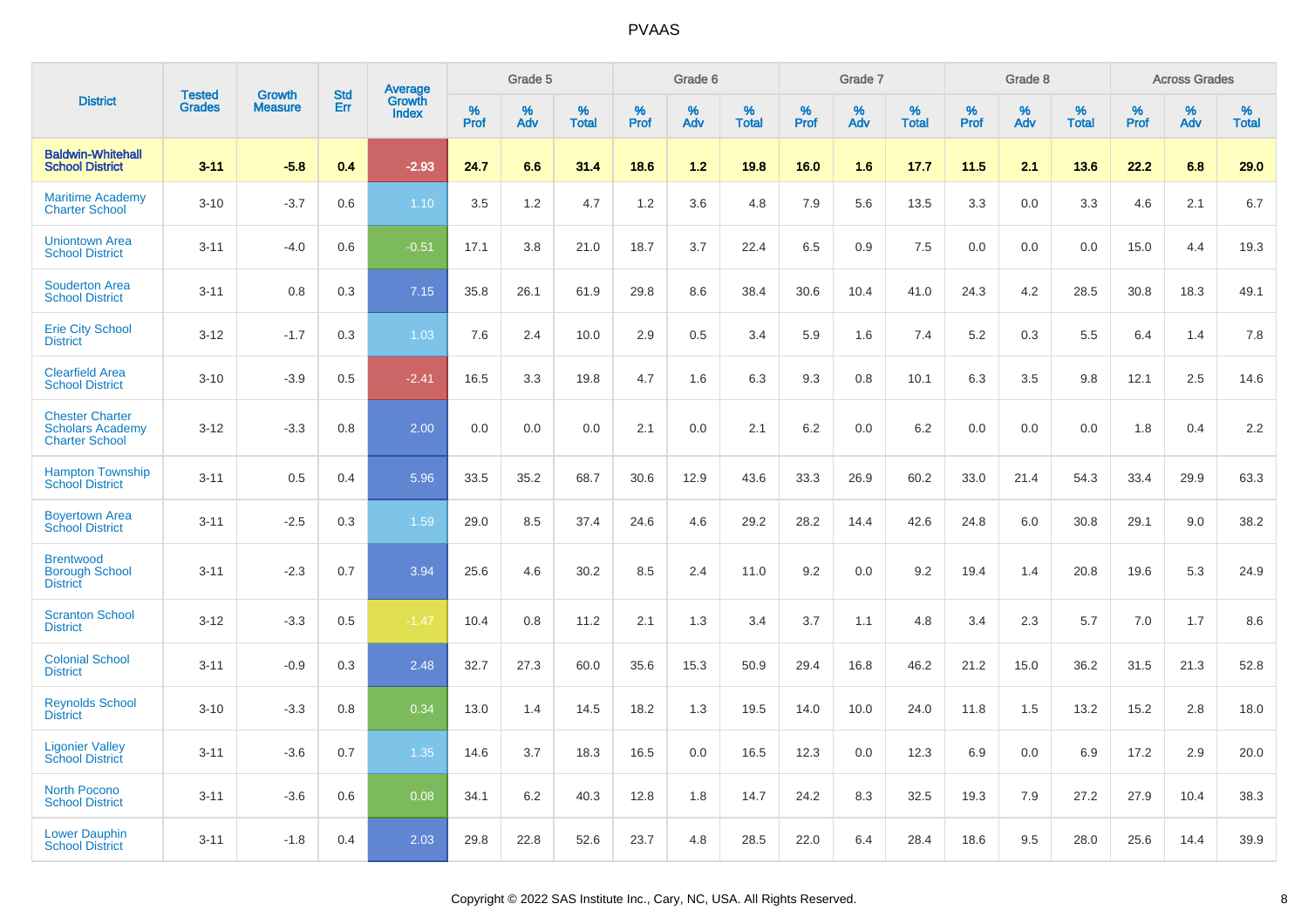|                                                                |                                |                                 | <b>Std</b> | Average                |           | Grade 5  |                   |           | Grade 6  |                   |           | Grade 7  |                      |           | Grade 8  |                   |           | <b>Across Grades</b> |                   |
|----------------------------------------------------------------|--------------------------------|---------------------------------|------------|------------------------|-----------|----------|-------------------|-----------|----------|-------------------|-----------|----------|----------------------|-----------|----------|-------------------|-----------|----------------------|-------------------|
| <b>District</b>                                                | <b>Tested</b><br><b>Grades</b> | <b>Growth</b><br><b>Measure</b> | Err        | Growth<br><b>Index</b> | %<br>Prof | %<br>Adv | %<br><b>Total</b> | %<br>Prof | %<br>Adv | %<br><b>Total</b> | %<br>Prof | %<br>Adv | $\%$<br><b>Total</b> | %<br>Prof | %<br>Adv | %<br><b>Total</b> | %<br>Prof | %<br>Adv             | %<br><b>Total</b> |
| <b>Baldwin-Whitehall</b><br><b>School District</b>             | $3 - 11$                       | $-5.8$                          | 0.4        | $-2.93$                | 24.7      | 6.6      | 31.4              | 18.6      | 1.2      | 19.8              | 16.0      | 1.6      | 17.7                 | 11.5      | 2.1      | 13.6              | 22.2      | 6.8                  | 29.0              |
| <b>Oil City Area</b><br><b>School District</b>                 | $3 - 11$                       | $-3.7$                          | 0.5        | 0.74                   | 15.5      | 2.8      | 18.3              | 7.9       | 0.8      | 8.7               | 10.2      | 2.4      | 12.6                 | 3.8       | 0.0      | 3.8               | 13.2      | 2.5                  | 15.8              |
| <b>Arts Academy</b><br><b>Charter School</b>                   | $5 - 8$                        | $-7.7$                          | 1.1        | $-2.90$                | 7.7       | 0.0      | 7.7               | 2.4       | 0.0      | 2.4               | 8.3       | 0.0      | 8.3                  | 0.0       | 0.0      | 0.0               | 4.4       | 0.0                  | 4.4               |
| <b>Derry Area School</b><br><b>District</b>                    | $3 - 11$                       | $-0.6$                          | 0.6        | 4.16                   | 21.3      | 14.8     | 36.1              | 32.5      | 13.0     | 45.5              | 11.9      | 6.8      | 18.6                 | 10.2      | 6.5      | 16.7              | 23.2      | 13.2                 | 36.4              |
| <b>Wyomissing Area</b><br><b>School District</b>               | $3 - 12$                       | $-3.5$                          | 0.6        | 1.22                   | 32.2      | 13.6     | 45.8              | 30.0      | 7.3      | 37.3              | 12.3      | 6.6      | 18.8                 | 13.6      | 6.4      | 20.0              | 25.7      | 12.9                 | 38.6              |
| Southmoreland<br><b>School District</b>                        | $3 - 11$                       | $-3.6$                          | 0.6        | 3.41                   | 12.6      | 4.2      | 16.8              | 15.6      | 3.7      | 19.3              | 11.1      | 2.8      | 13.9                 | 10.5      | 1.0      | 11.4              | 17.8      | 4.1                  | 21.9              |
| <b>Moon Area School</b><br><b>District</b>                     | $3 - 11$                       | $-2.5$                          | 0.4        | $-1.68$                | 32.1      | 15.8     | 48.0              | 26.9      | 9.1      | 36.0              | 28.0      | 11.5     | 39.4                 | 20.6      | 10.9     | 31.5              | 29.3      | 16.9                 | 46.2              |
| <b>Alliance For</b><br><b>Progress Charter</b><br>School       | $3 - 8$                        | $-5.0$                          | 1.1        | 2.70                   | 0.0       | 0.0      | 0.0               | 0.0       | 0.0      | 0.0               | 0.0       | 0.0      | 0.0                  | 0.0       | 0.0      | 0.0               | 0.6       | 0.0                  | 0.6               |
| <b>Daniel Boone Area</b><br><b>School District</b>             | $3 - 12$                       | $-1.1$                          | 0.5        | 3.78                   | 27.2      | 11.1     | 38.3              | 28.7      | 6.6      | 35.4              | 18.6      | 7.8      | 26.4                 | 13.8      | 2.4      | 16.2              | 25.4      | 7.1                  | 32.4              |
| <b>Danville Area</b><br><b>School District</b>                 | $3 - 11$                       | 1.2                             | 0.5        | 7.01                   | 33.8      | 25.6     | 59.4              | 26.4      | 8.3      | 34.7              | 24.5      | 14.6     | 39.1                 | 19.6      | 9.8      | 29.4              | 27.8      | 17.7                 | 45.5              |
| Chambersburg<br><b>Area School</b><br><b>District</b>          | $3 - 11$                       | $-1.4$                          | 0.3        | 3.43                   | 20.2      | 6.3      | 26.5              | 14.1      | 3.8      | 17.9              | 15.1      | 4.9      | 20.0                 | 11.2      | 4.5      | 15.7              | 16.9      | 5.3                  | 22.3              |
| <b>Keystone Oaks</b><br><b>School District</b>                 | $3 - 11$                       | $-3.0$                          | 0.6        | 0.82                   | 26.0      | 20.3     | 46.3              | 19.5      | 11.5     | 31.0              | 19.5      | 10.6     | 30.1                 | 17.5      | 12.3     | 29.8              | 25.2      | 15.8                 | 41.0              |
| <b>East Pennsboro</b><br><b>Area School</b><br><b>District</b> | $3 - 11$                       | $-2.6$                          | 0.5        | 1.39                   | 24.8      | 3.0      | 27.8              | 9.9       | 3.7      | 13.7              | 11.8      | 2.4      | 14.1                 | 10.3      | 4.2      | 14.6              | 18.3      | $6.2\,$              | 24.5              |
| Columbia Borough<br><b>School District</b>                     | $3 - 12$                       | $-4.8$                          | 0.7        | $-0.49$                | 15.1      | 1.4      | 16.4              | 1.4       | 0.0      | 1.4               | 6.2       | 1.5      | 7.7                  | 0.0       | 0.0      | 0.0               | 8.7       | 1.4                  | 10.0              |
| <b>Bensalem</b><br><b>Township School</b><br><b>District</b>   | $3 - 11$                       | $-2.0$                          | 0.3        | 0.26                   | 9.4       | 4.3      | 13.7              | 13.0      | 2.3      | 15.3              | 9.8       | 4.6      | 14.3                 | 8.2       | 1.9      | 10.1              | 12.0      | 3.5                  | 15.5              |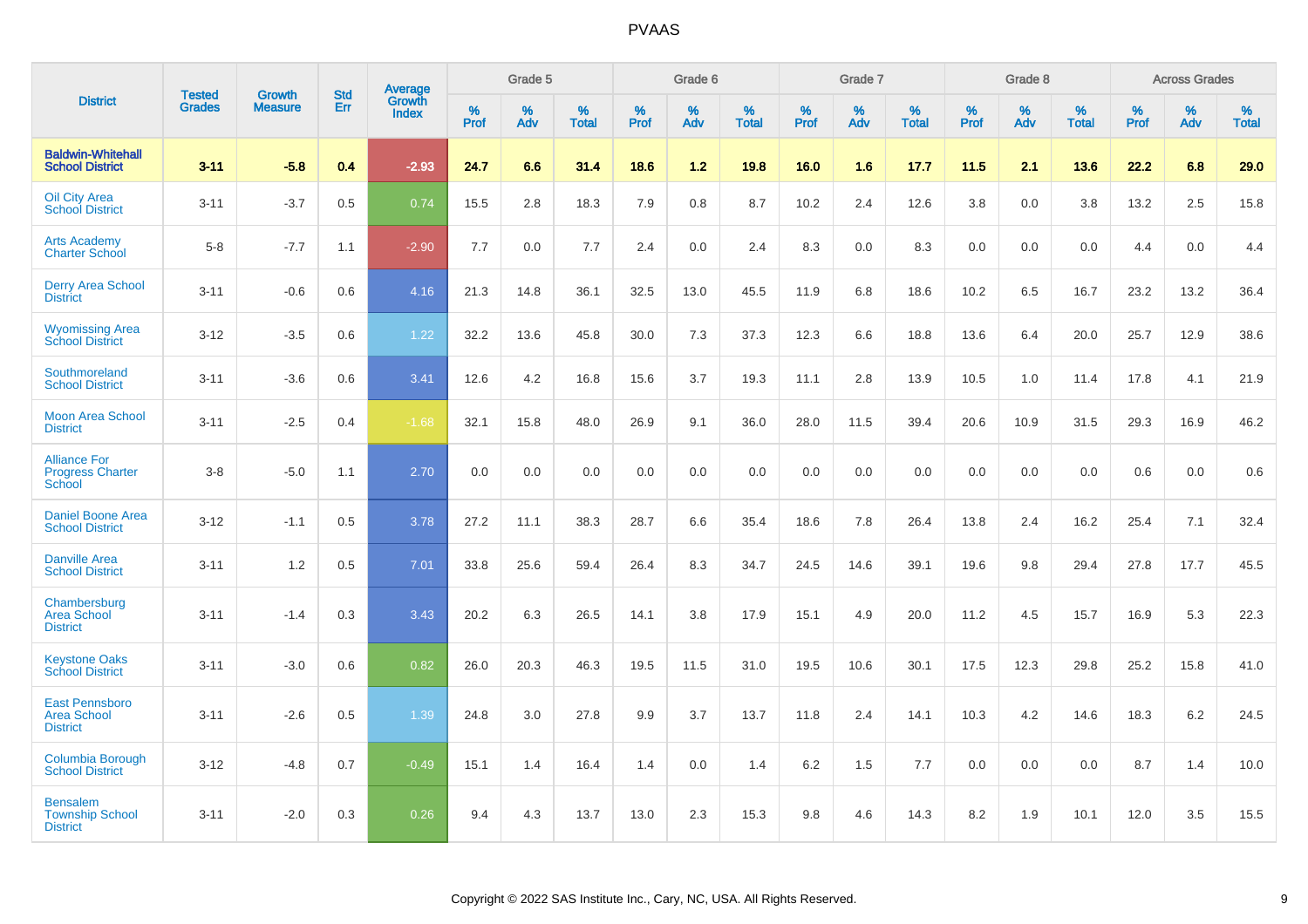|                                                                  | <b>Tested</b> |                          | <b>Std</b> | Average                |           | Grade 5  |                   |           | Grade 6  |                   |           | Grade 7  |                   |           | Grade 8  |                   |           | <b>Across Grades</b> |                   |
|------------------------------------------------------------------|---------------|--------------------------|------------|------------------------|-----------|----------|-------------------|-----------|----------|-------------------|-----------|----------|-------------------|-----------|----------|-------------------|-----------|----------------------|-------------------|
| <b>District</b>                                                  | <b>Grades</b> | Growth<br><b>Measure</b> | Err        | Growth<br><b>Index</b> | %<br>Prof | %<br>Adv | %<br><b>Total</b> | %<br>Prof | %<br>Adv | %<br><b>Total</b> | %<br>Prof | %<br>Adv | %<br><b>Total</b> | %<br>Prof | %<br>Adv | %<br><b>Total</b> | %<br>Prof | %<br>Adv             | %<br><b>Total</b> |
| <b>Baldwin-Whitehall</b><br><b>School District</b>               | $3 - 11$      | $-5.8$                   | 0.4        | $-2.93$                | 24.7      | 6.6      | 31.4              | 18.6      | 1.2      | 19.8              | 16.0      | 1.6      | 17.7              | 11.5      | 2.1      | 13.6              | 22.2      | 6.8                  | 29.0              |
| Mechanicsburg<br><b>Area School</b><br><b>District</b>           | $3 - 11$      | $-1.3$                   | 0.4        | 1.94                   | 27.0      | 14.7     | 41.8              | 16.3      | 2.8      | 19.1              | 20.3      | 5.4      | 25.8              | 14.5      | 4.6      | 19.1              | 24.3      | 10.0                 | 34.2              |
| <b>Armstrong School</b><br><b>District</b>                       | $3 - 11$      | 0.7                      | 0.3        | 11.41                  | 25.3      | 10.5     | 35.8              | 26.6      | 13.3     | 39.9              | 21.4      | 4.3      | 25.7              | 20.5      | 3.8      | 24.3              | 25.7      | 9.4                  | 35.1              |
| People For People<br><b>Charter School</b>                       | $3 - 12$      | $-1.1$                   | 1.0        | 3.27                   | 0.0       | 0.0      | 0.0               | 0.0       | 0.0      | 0.0               | 2.4       | 0.0      | 2.4               | 0.0       | 0.0      | 0.0               | 1.3       | 0.0                  | 1.3               |
| <b>Peters Township</b><br><b>School District</b>                 | $3 - 11$      | 0.5                      | 0.4        | 5.86                   | 37.8      | 32.6     | 70.4              | 35.7      | 24.9     | 60.6              | 33.1      | 29.1     | 62.2              | 35.1      | 13.0     | 48.2              | 35.8      | 30.6                 | 66.3              |
| Elizabethtown<br><b>Area School</b><br><b>District</b>           | $3 - 12$      | 0.2                      | 0.4        | 10.73                  | 29.9      | 22.6     | 52.6              | 22.2      | 10.9     | 33.1              | 20.8      | 2.8      | 23.7              | 20.8      | 3.3      | 24.1              | 26.7      | 14.6                 | 41.2              |
| <b>Tulpehocken Area</b><br><b>School District</b>                | $3 - 12$      | $-1.2$                   | 0.6        | 1.70                   | 29.9      | 18.4     | 48.3              | 15.7      | 11.8     | 27.4              | 18.4      | 5.8      | 24.3              | 14.3      | 2.7      | 17.0              | 21.6      | 11.0                 | 32.6              |
| <b>Weatherly Area</b><br><b>School District</b>                  | $3 - 11$      | $-6.9$                   | 1.1        | $-1.18$                | 26.9      | 7.7      | 34.6              | 12.1      | 0.0      | 12.1              | 6.9       | 0.0      | 6.9               | 5.6       | 0.0      | 5.6               | 15.1      | 4.0                  | 19.1              |
| Community<br>Academy Of<br>Philadelphia<br><b>Charter School</b> | $3 - 11$      | $-5.7$                   | 0.9        | $-0.37$                | 4.9       | 2.4      | 7.3               | 0.0       | 0.0      | 0.0               | 0.0       | 0.0      | 0.0               | 0.0       | 0.0      | 0.0               | 2.4       | 1.0                  | 3.5               |
| Shenandoah<br><b>Valley School</b><br><b>District</b>            | $3 - 11$      | $-5.1$                   | 0.8        | 0.47                   | 11.9      | 3.0      | 14.9              | 19.6      | 2.0      | 21.6              | 1.7       | 3.4      | 5.1               | 3.6       | 0.0      | 3.6               | 12.0      | 3.5                  | 15.5              |
| <b>Neshannock</b><br><b>Township School</b><br><b>District</b>   | $3 - 10$      | $-3.2$                   | 0.7        | 0.96                   | 26.7      | 15.6     | 42.2              | 30.9      | 13.2     | 44.1              | 20.0      | 7.0      | 27.0              | 15.6      | 3.9      | 19.5              | 23.6      | 9.2                  | 32.8              |
| <b>Harbor Creek</b><br><b>School District</b>                    | $3 - 11$      | $-3.0$                   | 0.5        | 0.88                   | 35.1      | 17.5     | 52.6              | 35.8      | 14.2     | 50.0              | 25.9      | 13.3     | 39.2              | 20.8      | 7.1      | 27.9              | 32.8      | 17.9                 | 50.6              |
| <b>West Jefferson</b><br><b>Hills School District</b>            | $3 - 11$      | $-1.1$                   | 0.4        | 3.34                   | 35.0      | 17.5     | 52.5              | 24.8      | 3.3      | 28.0              | 22.8      | 6.3      | 29.1              | 21.7      | 4.4      | 26.1              | 30.8      | 13.4                 | 44.3              |
| <b>Ambridge Area</b><br><b>School District</b>                   | $3 - 12$      | $-3.4$                   | 0.6        | $-0.98$                | 17.8      | 5.1      | 22.9              | 13.2      | 0.9      | 14.2              | 11.9      | 0.8      | 12.7              | 10.7      | 0.8      | 11.6              | 15.7      | 5.2                  | 20.8              |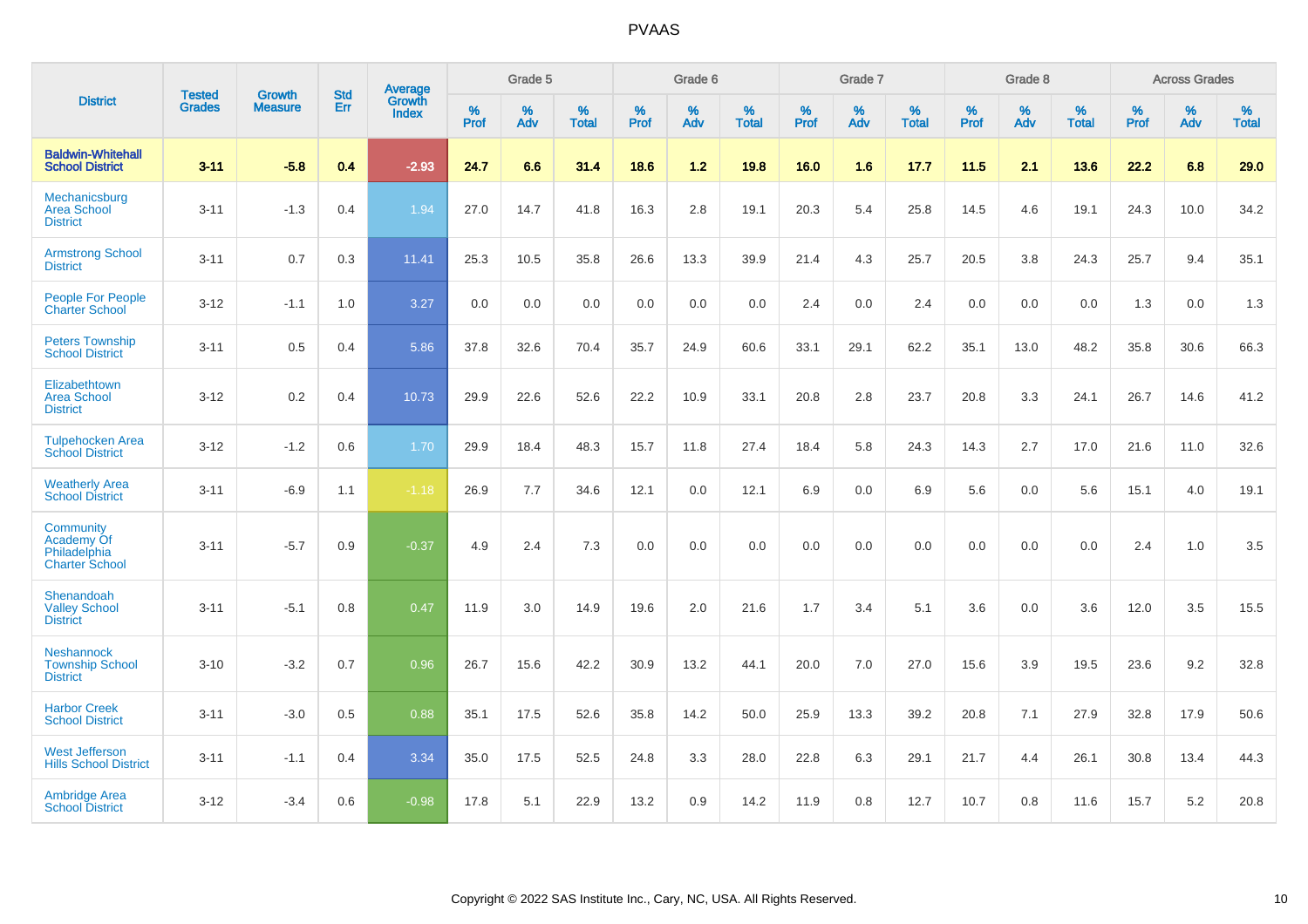|                                                                        | <b>Tested</b> | <b>Growth</b>  | <b>Std</b> | Average                       |           | Grade 5  |                   |           | Grade 6  |                   |           | Grade 7  |                   |           | Grade 8  |                   |           | <b>Across Grades</b> |                   |
|------------------------------------------------------------------------|---------------|----------------|------------|-------------------------------|-----------|----------|-------------------|-----------|----------|-------------------|-----------|----------|-------------------|-----------|----------|-------------------|-----------|----------------------|-------------------|
| <b>District</b>                                                        | <b>Grades</b> | <b>Measure</b> | Err        | <b>Growth</b><br><b>Index</b> | %<br>Prof | %<br>Adv | %<br><b>Total</b> | %<br>Prof | %<br>Adv | %<br><b>Total</b> | %<br>Prof | %<br>Adv | %<br><b>Total</b> | %<br>Prof | %<br>Adv | %<br><b>Total</b> | %<br>Prof | %<br>Adv             | %<br><b>Total</b> |
| <b>Baldwin-Whitehall</b><br><b>School District</b>                     | $3 - 11$      | $-5.8$         | 0.4        | $-2.93$                       | 24.7      | 6.6      | 31.4              | 18.6      | $1.2$    | 19.8              | 16.0      | 1.6      | 17.7              | 11.5      | 2.1      | 13.6              | 22.2      | 6.8                  | 29.0              |
| <b>Lincoln Park</b><br><b>Performing Arts</b><br><b>Charter School</b> | $7 - 11$      | $-4.4$         | 1.0        | $-0.45$                       |           |          |                   |           |          |                   | 33.9      | 5.4      | 39.3              | 11.5      | 3.4      | 14.9              | 20.3      | 4.2                  | 24.5              |
| <b>Lakeland School</b><br><b>District</b>                              | $3 - 11$      | $-2.1$         | 0.6        | 0.56                          | 29.3      | 2.7      | 32.0              | 25.5      | 6.4      | 31.9              | 26.9      | 4.8      | 31.7              | 5.7       | 0.0      | 5.7               | 24.0      | 5.5                  | 29.5              |
| <b>Penn Cambria</b><br><b>School District</b>                          | $3 - 11$      | $-1.7$         | 0.6        | 3.05                          | 23.8      | 1.8      | 25.7              | 20.6      | 2.0      | 22.6              | 12.3      | 0.0      | 12.3              | 11.8      | 1.6      | 13.4              | 18.9      | 3.5                  | 22.5              |
| <b>Collegium Charter</b><br>School                                     | $3 - 10$      | $-1.0$         | 0.4        | 2.29                          | 15.6      | 3.0      | 18.6              | 10.6      | 1.1      | 11.6              | 8.0       | 2.3      | 10.3              | 7.6       | 2.8      | 10.3              | 14.4      | 3.4                  | 17.8              |
| <b>Wyoming Valley</b><br>West School<br><b>District</b>                | $3 - 11$      | $-0.6$         | 0.5        | 1.83                          | 9.2       | 2.7      | 11.9              | 13.8      | 2.1      | 15.9              | 10.8      | 0.0      | 10.8              | 10.5      | 2.9      | 13.4              | 11.8      | 2.4                  | 14.3              |
| <b>Millersburg Area</b><br><b>School District</b>                      | $3 - 11$      | $-2.3$         | 0.8        | 3.45                          | 37.2      | 19.6     | 56.9              | 15.1      | 3.8      | 18.9              | 18.8      | 1.6      | 20.3              | 8.1       | 1.6      | 9.7               | 23.6      | 9.2                  | 32.8              |
| <b>Propel Charter</b><br>School - East                                 | $3 - 8$       | $-4.2$         | 1.0        | 1.61                          | 2.5       | 0.0      | 2.5               | 11.4      | 0.0      | 11.4              | 9.4       | 3.1      | 12.5              | 0.0       | 0.0      | 0.0               | 9.4       | 0.5                  | 9.9               |
| <b>West Allegheny</b><br><b>School District</b>                        | $3 - 12$      | 1.0            | 0.4        | 10.83                         | 32.7      | 40.9     | 73.6              | 33.6      | 21.4     | 55.0              | 27.5      | 20.6     | 48.1              | 23.4      | 11.2     | 34.6              | 31.3      | 30.8                 | 62.1              |
| <b>Wyalusing Area</b><br><b>School District</b>                        | $3 - 12$      | 1.6            | 0.6        | 7.67                          | 12.0      | 4.8      | 16.9              | 17.8      | 4.0      | 21.8              | 14.6      | 7.9      | 22.5              | 9.6       | 1.0      | 10.6              | 16.5      | 5.1                  | 21.5              |
| <b>Palisades School</b><br><b>District</b>                             | $3 - 11$      | 1.0            | 0.6        | 4.66                          | 33.3      | 16.7     | 50.0              | 27.6      | 4.1      | 31.6              | 32.4      | 6.9      | 39.2              | 19.3      | 1.1      | 20.4              | 31.4      | 13.6                 | 45.0              |
| <b>West Shore School</b><br><b>District</b>                            | $3 - 12$      | $-1.6$         | 0.3        | $-1.96$                       | 26.7      | 11.3     | 38.1              | 24.5      | 4.3      | 28.8              | 13.5      | 7.4      | 20.9              | 16.1      | 7.2      | 23.3              | 22.8      | 10.8                 | 33.5              |
| <b>South Allegheny</b><br><b>School District</b>                       | $3 - 11$      | $-5.4$         | 0.9        | $-1.61$                       | 25.9      | 1.7      | 27.6              | 2.0       | 2.0      | 4.1               | 7.9       | 2.6      | 10.5              | 12.5      | 2.5      | 15.0              | 16.9      | 2.7                  | 19.6              |
| <b>New Kensington-</b><br><b>Arnold School</b><br><b>District</b>      | $3 - 11$      | $-1.9$         | 0.6        | 6.23                          | 9.1       | 0.9      | 10.0              | 12.5      | 5.8      | 18.3              | 4.4       | 0.0      | 4.4               | 1.2       | 0.0      | 1.2               | 11.4      | 2.6                  | 14.0              |
| <b>East Allegheny</b><br><b>School District</b>                        | $3 - 11$      | $-3.9$         | 0.7        | $-0.28$                       | 9.1       | 3.4      | 12.5              | 8.5       | 2.4      | 11.0              | 13.8      | 0.0      | 13.8              | 5.8       | 0.0      | 5.8               | 9.0       | 2.1                  | 11.1              |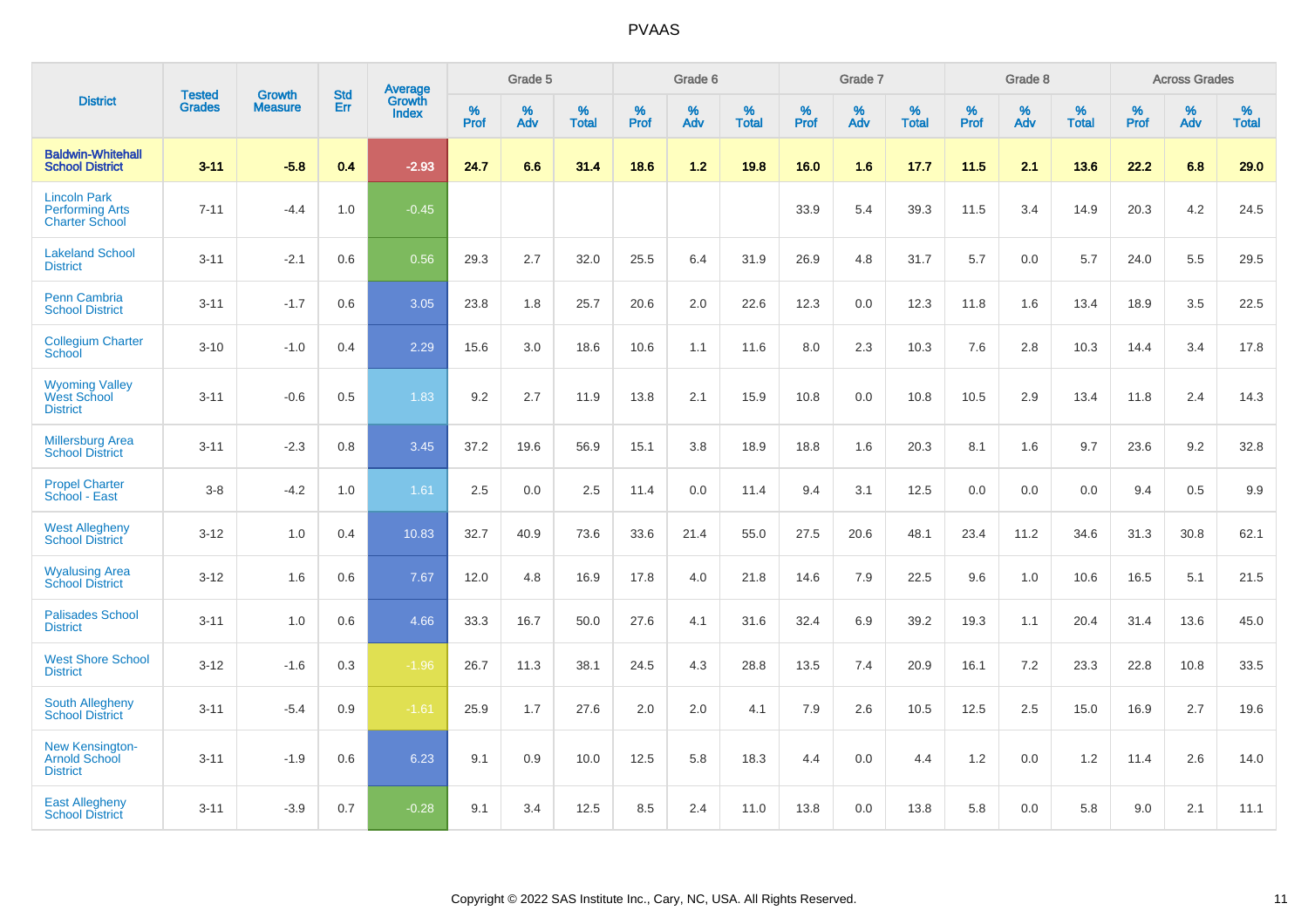|                                                           | <b>Tested</b> | <b>Growth</b>  | <b>Std</b> | Average                |                     | Grade 5  |                   |                     | Grade 6  |                   |              | Grade 7  |                   |                     | Grade 8  |                   |                     | <b>Across Grades</b> |                   |
|-----------------------------------------------------------|---------------|----------------|------------|------------------------|---------------------|----------|-------------------|---------------------|----------|-------------------|--------------|----------|-------------------|---------------------|----------|-------------------|---------------------|----------------------|-------------------|
| <b>District</b>                                           | <b>Grades</b> | <b>Measure</b> | Err        | Growth<br><b>Index</b> | $\%$<br><b>Prof</b> | %<br>Adv | %<br><b>Total</b> | $\%$<br><b>Prof</b> | %<br>Adv | %<br><b>Total</b> | $\%$<br>Prof | %<br>Adv | %<br><b>Total</b> | $\%$<br><b>Prof</b> | %<br>Adv | %<br><b>Total</b> | $\%$<br><b>Prof</b> | %<br>Adv             | %<br><b>Total</b> |
| <b>Baldwin-Whitehall</b><br><b>School District</b>        | $3 - 11$      | $-5.8$         | 0.4        | $-2.93$                | 24.7                | 6.6      | 31.4              | 18.6                | $1.2$    | 19.8              | 16.0         | 1.6      | 17.7              | 11.5                | 2.1      | 13.6              | 22.2                | 6.8                  | 29.0              |
| <b>Steel Valley</b><br><b>School District</b>             | $3 - 11$      | $-2.8$         | 0.7        | 4.51                   | 12.0                | 2.4      | 14.5              | 11.3                | 6.4      | 17.7              | 18.1         | 4.8      | 22.9              | 9.5                 | 4.0      | 13.5              | 18.3                | $7.3$                | 25.6              |
| <b>Schuylkill Haven</b><br>Area School<br><b>District</b> | $3 - 11$      | $-3.0$         | 0.7        | 2.62                   | 11.9                | 1.2      | 13.1              | 4.9                 | 1.2      | 6.2               | 20.0         | 4.2      | 24.2              | 5.8                 | 0.0      | 5.8               | 17.6                | 5.5                  | 23.1              |
| <b>Abington Heights</b><br><b>School District</b>         | $3 - 11$      | $-1.7$         | 0.5        | 0.31                   | 29.2                | 13.3     | 42.5              | 21.1                | 6.7      | 27.8              | 31.5         | 7.9      | 39.4              |                     |          |                   | 30.5                | 14.3                 | 44.8              |
| <b>Fairview School</b><br><b>District</b>                 | $3 - 11$      | $-0.6$         | 0.5        | 3.58                   | 31.8                | 12.7     | 44.4              | 24.8                | 11.3     | 36.1              | 29.4         | 11.6     | 41.1              | 30.8                | 12.0     | 42.9              | 32.4                | 15.4                 | 47.7              |
| Dover Area School<br><b>District</b>                      | $3 - 12$      | $-1.9$         | 0.4        | 0.24                   | 24.5                | 8.2      | 32.7              | 24.5                | 3.6      | 28.1              | 22.4         | 9.0      | 31.4              | 14.1                | 6.2      | 20.3              | 24.8                | 10.2                 | 35.0              |
| <b>Mifflin County</b><br><b>School District</b>           | $3 - 11$      | 1.8            | 0.3        | 8.99                   | 26.6                | 10.4     | 37.0              | 13.8                | 4.6      | 18.4              | 10.3         | 3.8      | 14.1              | 10.7                | 1.5      | 12.2              | 17.7                | 5.5                  | 23.2              |
| <b>Roberto Clemente</b><br><b>Charter School</b>          | $3 - 12$      | $-4.0$         | 0.9        | 1.79                   | 5.6                 | 0.0      | 5.6               | 0.0                 | 0.0      | 0.0               | 0.0          | 0.0      | 0.0               | 0.0                 | 0.0      | 0.0               | 3.0                 | 0.0                  | 3.0               |
| <b>Spring Grove Area</b><br><b>School District</b>        | $3 - 11$      | $-1.9$         | 0.4        | 1.46                   | 30.9                | 11.5     | 42.4              | 31.2                | 15.8     | 47.0              | 23.2         | 11.2     | 34.4              | 5.2                 | 3.2      | 8.4               | 26.1                | 15.4                 | 41.5              |
| <b>Garnet Valley</b><br><b>School District</b>            | $3 - 10$      | $-2.1$         | 0.4        | $-2.57$                | 26.5                | 22.8     | 49.3              | 30.8                | 18.2     | 49.0              | 28.0         | 20.7     | 48.7              | 21.5                | 10.3     | 31.8              | 29.2                | 18.6                 | 47.8              |
| Lampeter-<br><b>Strasburg School</b><br><b>District</b>   | $3 - 12$      | $-0.2$         | 0.4        | 3.38                   | 38.6                | 13.5     | 52.2              | 32.4                | 4.9      | 37.2              | 36.0         | 7.1      | 43.2              | 22.6                | 10.6     | 33.2              | 34.5                | 12.8                 | 47.4              |
| <b>Butler Area School</b><br><b>District</b>              | $3 - 11$      | 0.7            | 0.3        | 9.95                   | 36.3                | 13.7     | 50.0              | 23.1                | 5.4      | 28.5              | 15.2         | 9.0      | 24.2              | 16.4                | 9.0      | 25.4              | 25.4                | 11.6                 | 37.0              |
| <b>Cornell School</b><br><b>District</b>                  | $3 - 11$      | $-3.1$         | 1.1        | 4.74                   | 10.0                | 6.7      | 16.7              | 14.0                | 0.0      | 14.0              | $7.7$        | 0.0      | 7.7               | 0.0                 | 0.0      | 0.0               | 12.2                | 2.8                  | 15.0              |
| <b>South Middleton</b><br><b>School District</b>          | $3 - 11$      | $-1.1$         | 0.5        | 2.74                   | 28.8                | 22.7     | 51.5              | 23.8                | 4.0      | 27.8              | 20.7         | 7.1      | 27.8              | 16.8                | 9.2      | 26.0              | 25.9                | 15.1                 | 41.0              |
| Wissahickon<br><b>School District</b>                     | $3 - 10$      | $-0.4$         | 0.3        | 4.99                   | 32.3                | 30.1     | 62.4              | 34.5                | 16.2     | 50.7              | 31.3         | 19.5     | 50.8              | 20.0                | 17.9     | 37.9              | 30.3                | 27.2                 | 57.4              |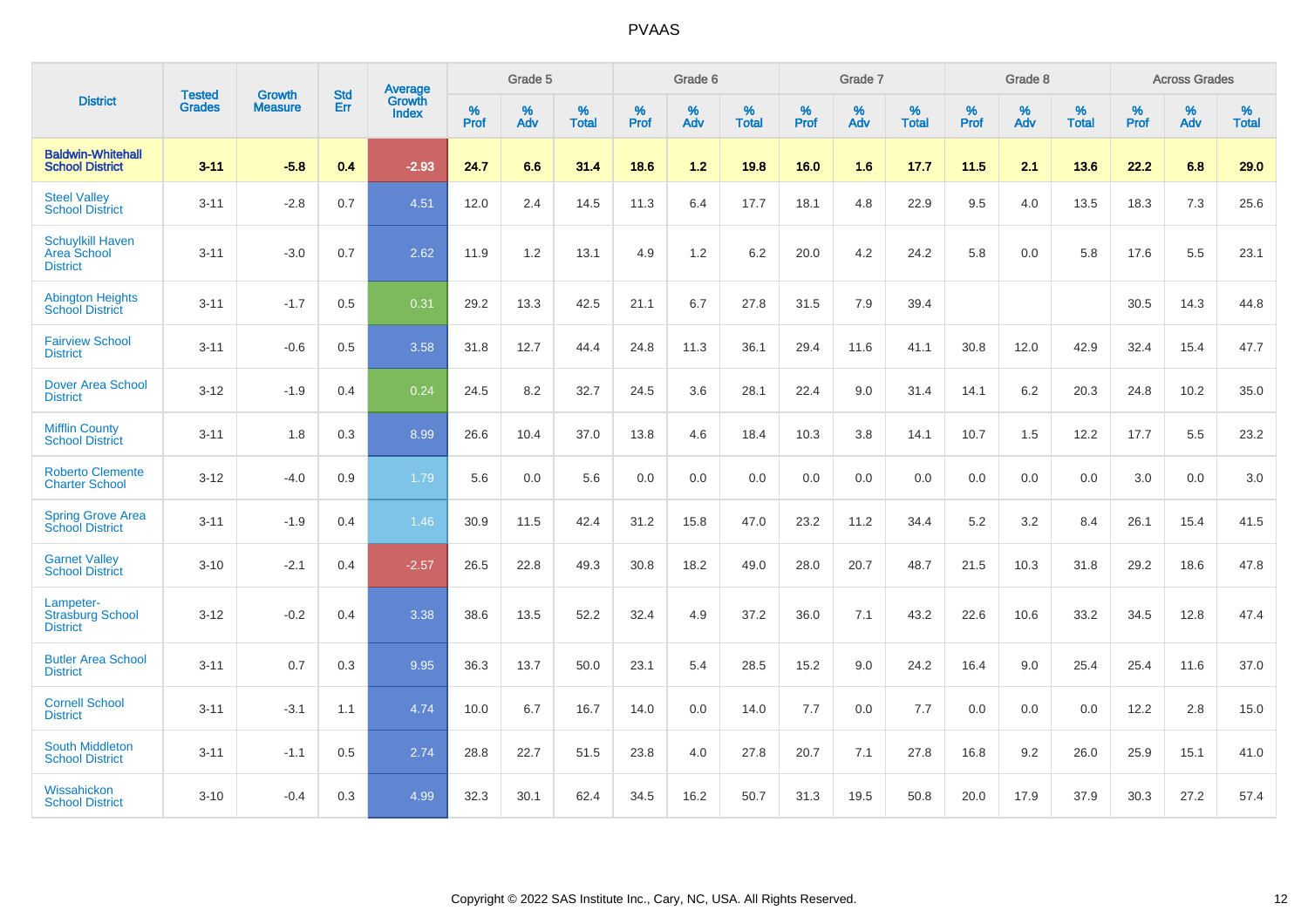|                                                                   |                                |                                 | <b>Std</b> |                                          |                     | Grade 5  |                   |           | Grade 6  |                   |           | Grade 7  |                   |           | Grade 8  |                   |              | <b>Across Grades</b> |                   |
|-------------------------------------------------------------------|--------------------------------|---------------------------------|------------|------------------------------------------|---------------------|----------|-------------------|-----------|----------|-------------------|-----------|----------|-------------------|-----------|----------|-------------------|--------------|----------------------|-------------------|
| <b>District</b>                                                   | <b>Tested</b><br><b>Grades</b> | <b>Growth</b><br><b>Measure</b> | Err        | <b>Average</b><br>Growth<br><b>Index</b> | $\%$<br><b>Prof</b> | %<br>Adv | %<br><b>Total</b> | %<br>Prof | %<br>Adv | %<br><b>Total</b> | %<br>Prof | %<br>Adv | %<br><b>Total</b> | %<br>Prof | %<br>Adv | %<br><b>Total</b> | $\%$<br>Prof | %<br>Adv             | %<br><b>Total</b> |
| <b>Baldwin-Whitehall</b><br><b>School District</b>                | $3 - 11$                       | $-5.8$                          | 0.4        | $-2.93$                                  | 24.7                | 6.6      | 31.4              | 18.6      | $1.2$    | 19.8              | 16.0      | 1.6      | 17.7              | 11.5      | 2.1      | 13.6              | 22.2         | 6.8                  | 29.0              |
| <b>Lehigh Valley</b><br>Academy Regional<br><b>Charter School</b> | $3 - 11$                       | $-3.0$                          | 0.5        | $-1.04$                                  | 22.5                | 7.5      | 30.0              | 16.4      | 3.1      | 19.5              | 7.4       | 1.8      | 9.3               | 5.5       | 0.9      | 6.4               | 17.4         | 4.4                  | 21.8              |
| <b>Southern York</b><br><b>County School</b><br><b>District</b>   | $3 - 11$                       | $-0.3$                          | 0.5        | 7.16                                     | 25.6                | 7.0      | 32.7              | 36.1      | 8.9      | 45.0              | 18.8      | 5.4      | 24.3              | 11.5      | 3.0      | 14.5              | 25.1         | 8.0                  | 33.0              |
| <b>Central Greene</b><br><b>School District</b>                   | $3 - 11$                       | $-1.8$                          | 0.6        | 2.52                                     | 16.5                | 2.9      | 19.4              | 17.1      | 0.0      | 17.1              | 11.7      | 5.8      | 17.5              | 9.3       | 0.9      | 10.2              | 14.7         | 3.7                  | 18.4              |
| <b>Blairsville-</b><br><b>Saltsburg School</b><br><b>District</b> | $3 - 11$                       | $-2.7$                          | 0.6        | 2.20                                     | 28.9                | 20.6     | 49.5              | 15.4      | 9.9      | 25.3              | 19.4      | 8.2      | 27.6              | 18.8      | 8.2      | 27.1              | 22.2         | 12.6                 | 34.8              |
| <b>Upper Merion Area</b><br><b>School District</b>                | $3 - 11$                       | $-1.3$                          | 0.4        | 3.72                                     | 34.4                | 16.7     | 51.1              | 27.9      | 11.7     | 39.6              | 26.4      | 7.1      | 33.5              | 11.7      | 7.8      | 19.4              | 26.8         | 17.0                 | 43.8              |
| <b>Upper Darby</b><br><b>School District</b>                      | $3 - 12$                       | $-0.4$                          | 0.3        | 5.21                                     | 12.6                | 3.0      | 15.6              | 6.9       | 0.7      | 7.6               | 5.4       | 2.9      | 8.3               | 7.5       | 1.4      | 8.8               | 10.5         | 2.2                  | 12.8              |
| <b>Moniteau School</b><br><b>District</b>                         | $3 - 11$                       | $-2.7$                          | 0.7        | $-0.13$                                  | 32.5                | 8.4      | 41.0              | 22.9      | 8.4      | 31.3              | 11.0      | 2.4      | 13.4              | 11.1      | 0.0      | 11.1              | 23.7         | 9.2                  | 32.9              |
| <b>York Academy</b><br><b>Regional Charter</b><br>School          | $3 - 11$                       | $-4.4$                          | 0.8        | 1.08                                     | 10.0                | 11.7     | 21.7              | 13.6      | 6.8      | 20.3              | 7.3       | 5.4      | 12.7              | 19.3      | 0.0      | 19.3              | 18.4         | 9.5                  | 27.9              |
| <b>Propel Charter</b><br>School-Montour                           | $3 - 10$                       | $-2.8$                          | 0.7        | 1.07                                     | 4.9                 | 1.6      | 6.6               | 4.6       | 0.0      | 4.6               | 3.1       | 0.0      | 3.1               | 3.2       | 0.0      | 3.2               | 4.8          | 1.6                  | 6.4               |
| <b>North Allegheny</b><br><b>School District</b>                  | $3 - 11$                       | 0.3                             | 0.3        | 4.51                                     | 38.5                | 35.1     | 73.5              | 35.2      | 13.4     | 48.6              | 31.8      | 23.8     | 55.6              | 25.9      | 16.5     | 42.4              | 34.1         | 26.8                 | 60.9              |
| South Fayette<br><b>Township School</b><br><b>District</b>        | $3 - 11$                       | 0.2                             | 0.4        | 6.88                                     | 37.5                | 23.5     | 61.0              | 40.8      | 18.4     | 59.2              | 35.5      | 24.3     | 59.8              | 30.9      | 20.9     | 51.8              | 35.4         | 28.3                 | 63.7              |
| <b>Chichester School</b><br><b>District</b>                       | $3 - 11$                       | $-3.7$                          | 0.7        | 1.84                                     | 6.7                 | 1.1      | 7.9               | 6.8       | 2.7      | 9.5               | 5.0       | 6.2      | 11.2              | 4.2       | 0.0      | 4.2               | 9.0          | 3.2                  | 12.2              |
| <b>Valley View School</b><br><b>District</b>                      | $3 - 11$                       | $-2.3$                          | 0.8        | 1.14                                     | 26.2                | 0.9      | 27.1              | 5.8       | 1.2      | 6.9               | 9.8       | 2.4      | 12.2              | 7.9       | 0.0      | 7.9               | 18.2         | 2.7                  | 20.9              |
| <b>Mid Valley School</b><br><b>District</b>                       | $3 - 10$                       | 1.5                             | 0.6        | 5.23                                     | 22.9                | 10.4     | 33.3              | 15.0      | 2.4      | 17.3              | 15.3      | 0.0      | 15.3              | 6.7       | 0.7      | 7.4               | 17.5         | 4.6                  | 22.0              |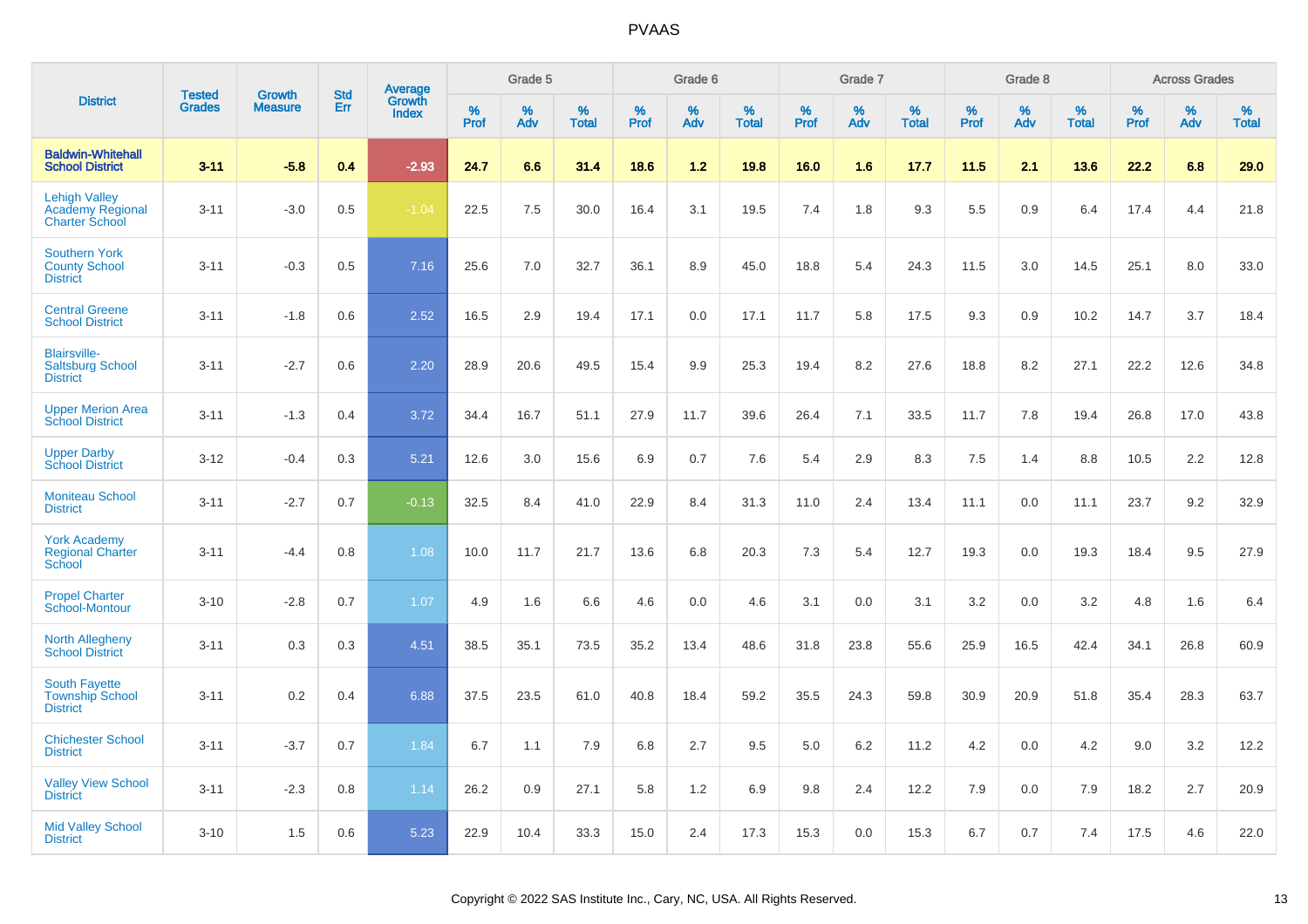|                                                              |                                |                                 | <b>Std</b> |                                          |                     | Grade 5  |                      |              | Grade 6  |                      |              | Grade 7  |                      |              | Grade 8  |                      |              | <b>Across Grades</b> |                      |
|--------------------------------------------------------------|--------------------------------|---------------------------------|------------|------------------------------------------|---------------------|----------|----------------------|--------------|----------|----------------------|--------------|----------|----------------------|--------------|----------|----------------------|--------------|----------------------|----------------------|
| <b>District</b>                                              | <b>Tested</b><br><b>Grades</b> | <b>Growth</b><br><b>Measure</b> | Err        | <b>Average</b><br>Growth<br><b>Index</b> | $\%$<br><b>Prof</b> | %<br>Adv | $\%$<br><b>Total</b> | $\%$<br>Prof | %<br>Adv | $\%$<br><b>Total</b> | $\%$<br>Prof | %<br>Adv | $\%$<br><b>Total</b> | $\%$<br>Prof | %<br>Adv | $\%$<br><b>Total</b> | $\%$<br>Prof | $\%$<br>Adv          | $\%$<br><b>Total</b> |
| <b>Baldwin-Whitehall</b><br><b>School District</b>           | $3 - 11$                       | $-5.8$                          | 0.4        | $-2.93$                                  | 24.7                | 6.6      | 31.4                 | 18.6         | $1.2$    | 19.8                 | 16.0         | 1.6      | 17.7                 | $11.5$       | 2.1      | 13.6                 | 22.2         | 6.8                  | 29.0                 |
| <b>Commodore Perry</b><br><b>School District</b>             | $3 - 11$                       | $-5.2$                          | 1.1        | 0.56                                     | 38.7                | 9.7      | 48.4                 | 9.7          | 0.0      | 9.7                  | 8.1          | 2.7      | 10.8                 | 20.0         | 8.0      | 28.0                 | 20.6         | 7.2                  | 27.8                 |
| Northwood<br><b>Academy Charter</b><br>School                | $3 - 8$                        | $-3.7$                          | 0.7        | $-0.69$                                  | 6.6                 | 1.3      | 7.9                  | 5.2          | 0.0      | 5.2                  | 8.7          | 1.4      | 10.1                 | 10.7         | 1.8      | 12.5                 | 6.3          | 0.9                  | 7.2                  |
| <b>Franklin Towne</b><br>Charter<br><b>Elementary School</b> | $3 - 8$                        | $-6.2$                          | 1.2        | $-2.25$                                  | 24.1                | 10.3     | 34.5                 | 18.5         | 14.8     | 33.3                 | 14.3         | 3.6      | 17.9                 | 4.6          | 0.0      | 4.6                  | 24.3         | 9.6                  | 33.9                 |
| <b>North Star School</b><br><b>District</b>                  | $3 - 11$                       | $-2.8$                          | 0.7        | $-0.18$                                  | 12.5                | 12.5     | 25.0                 | 23.4         | 4.7      | 28.1                 | 11.1         | 1.4      | 12.5                 | 14.1         | 2.2      | 16.3                 | 22.6         | 10.0                 | 32.6                 |
| Spring-Ford Area<br><b>School District</b>                   | $3 - 11$                       | 1.6                             | 0.3        | 9.56                                     | 36.6                | 13.0     | 49.6                 | 33.2         | 16.5     | 49.7                 | 34.3         | 16.3     | 50.6                 | 23.1         | 9.8      | 32.9                 | 34.2         | 19.2                 | 53.4                 |
| <b>Propel Charter</b><br>School-Pitcairn                     | $3 - 8$                        | $-5.7$                          | 1.1        | $-1.88$                                  | 0.0                 | 0.0      | 0.0                  | 7.4          | 0.0      | 7.4                  | 0.0          | 0.0      | 0.0                  | 0.0          | 0.0      | 0.0                  | 5.5          | 0.0                  | 5.5                  |
| Pocono Mountain<br><b>School District</b>                    | $3 - 12$                       | $-3.0$                          | 0.6        | 0.33                                     | 23.9                | 8.1      | 32.0                 | 12.4         | 4.3      | 16.7                 | 10.6         | 3.5      | 14.2                 | 7.8          | 2.9      | 10.8                 | 18.3         | 6.6                  | 24.9                 |
| 21st Century Cyber<br><b>Charter School</b>                  | $6 - 12$                       | $-3.4$                          | 0.7        | $-1.54$                                  |                     |          |                      | 19.1         | 9.1      | 28.2                 | 21.6         | 6.0      | 27.6                 | 11.3         | 3.3      | 14.7                 | 17.0         | 5.8                  | 22.8                 |
| <b>Lakeview School</b><br><b>District</b>                    | $3 - 11$                       | $-3.9$                          | 0.8        | 0.54                                     | 28.6                | 18.4     | 46.9                 | 30.0         | 7.1      | 37.1                 | 22.2         | 1.6      | 23.8                 | 21.0         | 1.6      | 22.6                 | 28.3         | 13.3                 | 41.6                 |
| <b>Norwin School</b><br><b>District</b>                      | $3 - 11$                       | $-0.5$                          | 0.3        | 3.82                                     | 31.7                | 25.2     | 56.9                 | 37.2         | 20.7     | 58.0                 | 42.6         | 14.9     | 57.4                 | 32.4         | 5.4      | 37.7                 | 36.5         | 21.0                 | 57.4                 |
| <b>Conewago Valley</b><br><b>School District</b>             | $3 - 12$                       | 1.2                             | 0.4        | 6.92                                     | 26.3                | 8.6      | 35.0                 | 29.9         | 10.6     | 40.5                 | 19.9         | 3.8      | 23.6                 | 17.4         | 1.1      | 18.4                 | 25.3         | 8.6                  | 33.9                 |
| Independence<br><b>Charter School</b>                        | $3 - 8$                        | 1.4                             | 0.7        | 5.93                                     | 13.7                | 4.1      | 17.8                 | 26.8         | 4.9      | 31.7                 | 21.0         | 4.9      | 25.9                 | 24.1         | 8.6      | 32.8                 | 19.7         | 7.2                  | 26.9                 |
| <b>Williams Valley</b><br><b>School District</b>             | $3 - 11$                       | 0.1                             | 0.8        | 3.83                                     | 31.8                | 6.8      | 38.6                 | 5.2          | 0.0      | 5.2                  | 8.0          | 1.3      | 9.3                  | 9.4          | 1.6      | 10.9                 | 12.8         | 1.6                  | 14.4                 |
| Rockwood Area<br><b>School District</b>                      | $3 - 11$                       | $-2.1$                          | 0.9        | 2.50                                     | 34.2                | 12.2     | 46.3                 | 16.7         | 21.4     | 38.1                 | 15.6         | 2.2      | 17.8                 | 12.7         | 7.9      | 20.6                 | 19.1         | 9.4                  | 28.5                 |
| <b>Montoursville Area</b><br><b>School District</b>          | $3 - 12$                       | $-1.9$                          | 0.5        | $-0.02$                                  | 31.1                | 12.9     | 43.9                 | 28.8         | 8.0      | 36.8                 | 25.2         | 6.7      | 31.8                 | 19.9         | 8.5      | 28.4                 | 28.2         | 11.2                 | 39.4                 |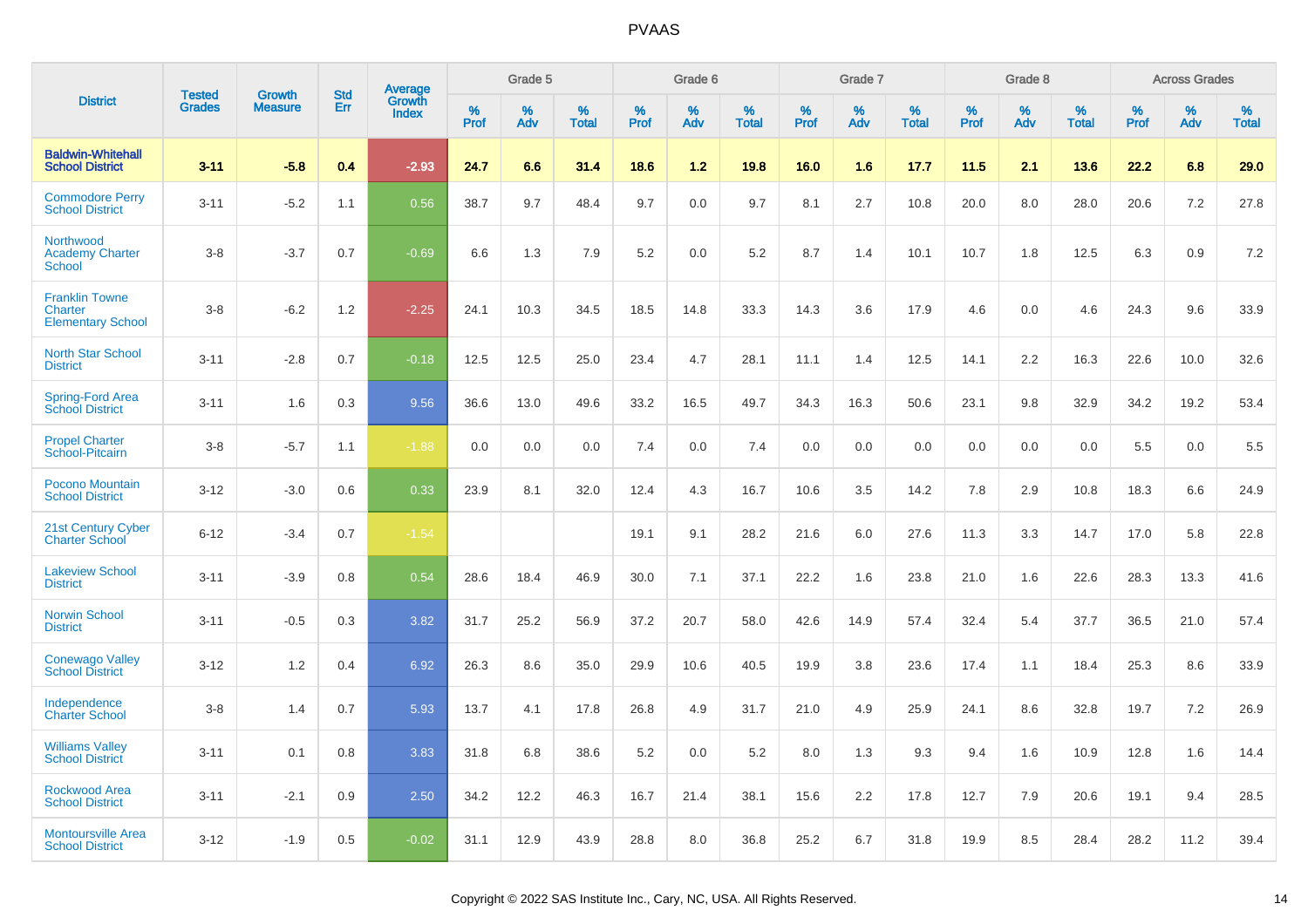|                                                                    | <b>Tested</b> | <b>Growth</b>  | <b>Std</b> | Average                |                     | Grade 5  |                   |              | Grade 6  |                   |                     | Grade 7  |                   |                     | Grade 8  |                   |              | <b>Across Grades</b> |                   |
|--------------------------------------------------------------------|---------------|----------------|------------|------------------------|---------------------|----------|-------------------|--------------|----------|-------------------|---------------------|----------|-------------------|---------------------|----------|-------------------|--------------|----------------------|-------------------|
| <b>District</b>                                                    | <b>Grades</b> | <b>Measure</b> | Err        | Growth<br><b>Index</b> | $\%$<br><b>Prof</b> | %<br>Adv | %<br><b>Total</b> | $\%$<br>Prof | %<br>Adv | %<br><b>Total</b> | $\%$<br><b>Prof</b> | %<br>Adv | %<br><b>Total</b> | $\%$<br><b>Prof</b> | %<br>Adv | %<br><b>Total</b> | $\%$<br>Prof | %<br>Adv             | %<br><b>Total</b> |
| <b>Baldwin-Whitehall</b><br><b>School District</b>                 | $3 - 11$      | $-5.8$         | 0.4        | $-2.93$                | 24.7                | 6.6      | 31.4              | 18.6         | $1.2$    | 19.8              | 16.0                | 1.6      | 17.7              | 11.5                | 2.1      | 13.6              | 22.2         | 6.8                  | 29.0              |
| <b>Jenkintown School</b><br><b>District</b>                        | $3 - 11$      | $-5.2$         | 1.0        | $-0.07$                | 35.4                | 12.5     | 47.9              | 18.9         | 8.1      | 27.0              | 16.0                | 0.0      | 16.0              | 8.0                 | 4.0      | 12.0              | 29.0         | 16.2                 | 45.2              |
| <b>Pan American</b><br><b>Academy Charter</b><br><b>School</b>     | $3 - 8$       | 0.3            | 0.8        | 2.25                   | 1.7                 | 0.0      | 1.7               | 2.3          | 0.0      | 2.3               | 3.4                 | 0.0      | 3.4               | 0.0                 | 0.0      | 0.0               | 2.4          | 0.3                  | 2.7               |
| <b>Green Woods</b><br><b>Charter School</b>                        | $3-8$         | $-0.3$         | $0.8\,$    | 2.38                   | 16.7                | 3.3      | 20.0              | 27.1         | 11.9     | 39.0              | 16.1                | 5.4      | 21.4              | 17.3                | 3.8      | 21.2              | 21.3         | 8.3                  | 29.6              |
| <b>Mcguffey School</b><br><b>District</b>                          | $3 - 11$      | $-2.0$         | 0.6        | 2.55                   | 25.9                | 2.8      | 28.7              | 13.7         | 2.0      | 15.7              | 4.7                 | 0.0      | 4.7               | 5.6                 | 3.2      | 8.9               | 17.6         | 5.0                  | 22.6              |
| <b>Upper Moreland</b><br><b>Township School</b><br><b>District</b> | $3 - 11$      | $-0.1$         | 0.4        | 4.58                   | 28.5                | 10.6     | 39.1              | 16.1         | 10.8     | 26.9              | 21.7                | 10.6     | 32.3              | 18.9                | 12.1     | 31.1              | 23.9         | 11.6                 | 35.5              |
| <b>Belmont Charter</b><br>School                                   | $3 - 10$      | $-0.8$         | 0.8        | 2.15                   | 1.6                 | 0.0      | 1.6               | 4.0          | 0.0      | 4.0               | 0.0                 | 0.0      | 0.0               | 5.6                 | 0.0      | 5.6               | 2.8          | $0.6\,$              | 3.4               |
| <b>Big Beaver Falls</b><br>Area School<br><b>District</b>          | $3 - 11$      | $-1.7$         | 0.6        | 1.44                   | 19.6                | 2.0      | 21.6              | 5.4          | 0.9      | 6.4               | 8.3                 | 1.0      | 9.4               | 1.0                 | 1.0      | 2.1               | 12.5         | 1.1                  | 13.6              |
| <b>Innovative Arts</b><br><b>Academy Charter</b><br><b>School</b>  | $6 - 11$      | $-1.5$         | 0.8        | 5.73                   |                     |          |                   | 0.0          | 0.0      | 0.0               | 0.0                 | 0.0      | 0.0               | 3.4                 | 0.0      | 3.4               | 1.4          | 0.0                  | 1.4               |
| <b>Fort Cherry School</b><br><b>District</b>                       | $3 - 10$      | $-3.8$         | 0.8        | $-0.22$                | 19.3                | 19.3     | 38.6              | 29.8         | 8.8      | 38.6              | 14.3                | 5.4      | 19.6              | 9.3                 | 4.6      | 14.0              | 21.9         | 9.6                  | 31.5              |
| <b>Chartiers-Houston</b><br><b>School District</b>                 | $3 - 10$      | $-2.5$         | 0.7        | 1.15                   | 25.6                | 12.2     | 37.8              | 35.1         | 2.6      | 37.7              | 20.5                | 1.3      | 21.8              | 18.3                | 5.6      | 23.9              | 28.7         | 8.2                  | 36.9              |
| <b>First Philadelphia</b><br>Preparatory<br><b>Charter School</b>  | $3 - 8$       | $-2.3$         | 0.6        | 1.67                   | 1.2                 | 0.0      | 1.2               | 1.1          | 0.0      | 1.1               | 1.3                 | 0.0      | 1.3               | 4.0                 | 0.0      | 4.0               | 2.4          | 0.0                  | 2.4               |
| <b>Western Wayne</b><br><b>School District</b>                     | $3 - 11$      | $-2.5$         | 0.6        | 0.99                   | 28.3                | 9.4      | 37.7              | 18.7         | 0.9      | 19.6              | 21.6                | 2.9      | 24.5              | 14.1                | 5.4      | 19.6              | 23.6         | 9.6                  | 33.2              |
| Altoona Area<br><b>School District</b>                             | $3 - 12$      | $-0.5$         | 0.3        | 1.50                   | 24.7                | 8.0      | 32.7              | 17.8         | 5.2      | 23.0              | 14.6                | 4.9      | 19.5              | 15.8                | 4.3      | 20.1              | 19.6         | 6.6                  | 26.2              |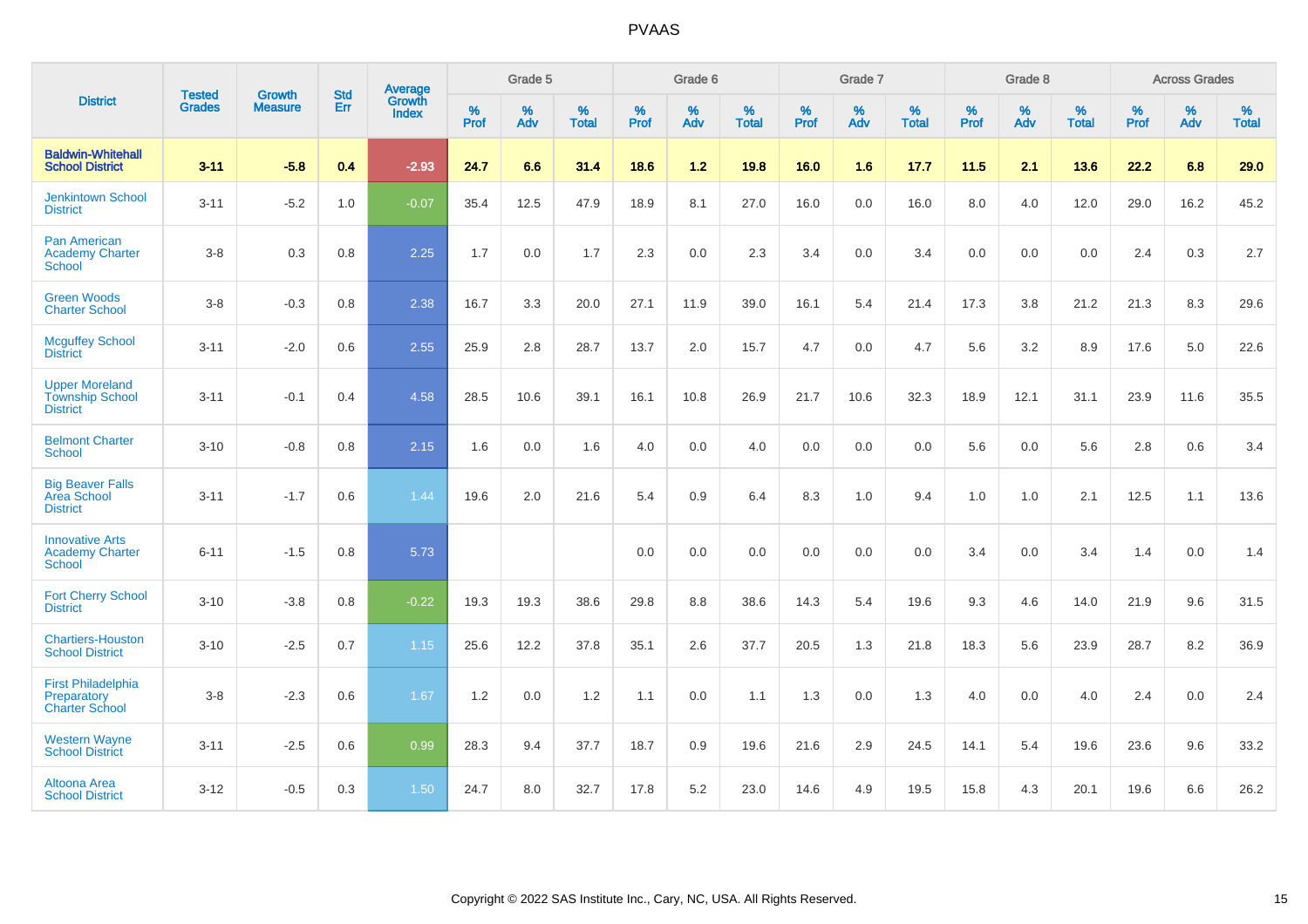|                                                                       | <b>Tested</b> | <b>Growth</b>  | <b>Std</b> | Average                |                     | Grade 5  |                   |           | Grade 6  |                   |           | Grade 7  |                   |           | Grade 8  |                   |              | <b>Across Grades</b> |                   |
|-----------------------------------------------------------------------|---------------|----------------|------------|------------------------|---------------------|----------|-------------------|-----------|----------|-------------------|-----------|----------|-------------------|-----------|----------|-------------------|--------------|----------------------|-------------------|
| <b>District</b>                                                       | <b>Grades</b> | <b>Measure</b> | Err        | Growth<br><b>Index</b> | $\%$<br><b>Prof</b> | %<br>Adv | %<br><b>Total</b> | %<br>Prof | %<br>Adv | %<br><b>Total</b> | %<br>Prof | %<br>Adv | %<br><b>Total</b> | %<br>Prof | %<br>Adv | %<br><b>Total</b> | $\%$<br>Prof | %<br>Adv             | %<br><b>Total</b> |
| <b>Baldwin-Whitehall</b><br><b>School District</b>                    | $3 - 11$      | $-5.8$         | 0.4        | $-2.93$                | 24.7                | 6.6      | 31.4              | 18.6      | 1.2      | 19.8              | 16.0      | 1.6      | 17.7              | 11.5      | 2.1      | 13.6              | 22.2         | 6.8                  | 29.0              |
| <b>Southern</b><br><b>Huntingdon County</b><br><b>School District</b> | $3 - 11$      | $-2.5$         | 0.7        | $-0.14$                | 18.8                | 10.1     | 29.0              | 9.0       | 1.3      | 10.3              | 10.1      | 1.1      | 11.2              | 6.1       | 0.0      | 6.1               | 15.5         | 3.9                  | 19.4              |
| <b>New Brighton Area</b><br><b>School District</b>                    | $3 - 11$      | $-2.4$         | 0.6        | 1.31                   | 18.0                | 1.1      | 19.1              | 7.9       | 0.0      | 7.9               | 8.9       | 3.0      | 11.9              | 4.8       | 1.0      | 5.8               | 11.1         | 1.9                  | 13.0              |
| <b>Northampton Area</b><br><b>School District</b>                     | $3 - 11$      | $-3.1$         | 0.7        | 0.02                   | 28.5                | 9.3      | 37.8              | 23.7      | 5.3      | 29.0              | 18.7      | 5.3      | 24.0              | 13.3      | 1.7      | 15.0              | 29.6         | 9.8                  | 39.4              |
| Philadelphia<br><b>Performing Arts</b><br><b>Charter School</b>       | $3-9$         | $-0.4$         | 0.7        | 4.01                   | 19.2                | 9.0      | 28.2              | 19.6      | 3.6      | 23.2              | 23.0      | 14.9     | 37.9              | 18.0      | 8.0      | 26.0              | 25.2         | 9.7                  | 34.9              |
| <b>Oxford Area</b><br><b>School District</b>                          | $3 - 11$      | 2.0            | 0.4        | 10.25                  | 24.0                | 8.0      | 32.0              | 28.3      | 7.3      | 35.6              | 20.2      | 9.9      | 30.0              | 11.5      | 5.5      | 17.0              | 21.8         | 8.2                  | 30.0              |
| <b>Hazleton Area</b><br><b>School District</b>                        | $3 - 11$      | $-0.5$         | 0.4        | 1.77                   | 5.8                 | 1.7      | 7.5               | 5.2       | 1.1      | 6.3               | 2.8       | 0.5      | 3.3               | 6.6       | 0.6      | 7.1               | 6.4          | 1.2                  | 7.7               |
| <b>Wallingford-</b><br>Swarthmore<br><b>School District</b>           | $3 - 10$      | 0.4            | 0.4        | 8.13                   | 38.3                | 33.9     | 72.2              | 29.9      | 20.5     | 50.4              | 27.6      | 17.6     | 45.3              | 29.4      | 14.7     | 44.2              | 33.9         | 27.8                 | 61.7              |
| <b>Coatesville Area</b><br><b>School District</b>                     | $3 - 11$      | $-0.5$         | 0.4        | 1.87                   | 14.8                | 4.8      | 19.6              | 8.5       | 0.0      | 8.5               | 8.9       | 1.3      | 10.1              | 6.9       | 0.5      | 7.4               | 10.9         | 3.9                  | 14.8              |
| <b>Jim Thorpe Area</b><br><b>School District</b>                      | $3 - 11$      | $-2.3$         | 0.6        | 0.76                   | 14.1                | 1.0      | 15.2              | 12.3      | 0.9      | 13.2              | 9.2       | 8.5      | 17.7              | 10.0      | 1.5      | 11.5              | 14.9         | 4.3                  | 19.2              |
| Pennsylvania<br><b>Leadership Charter</b><br><b>School</b>            | $3 - 11$      | $-1.4$         | 0.5        | 2.15                   | 24.7                | 11.5     | 36.2              | 24.9      | 6.4      | 31.2              | 13.4      | 19.6     | 33.0              | 16.7      | 6.2      | 22.9              | 23.9         | 12.4                 | 36.4              |
| <b>Ad Prima Charter</b><br><b>School</b>                              | $3-8$         | 1.5            | 0.8        | 4.76                   | 8.3                 | 0.0      | 8.3               | 15.7      | 0.0      | 15.7              | 8.2       | 1.6      | 9.8               | 9.8       | 1.6      | 11.5              | 10.9         | 0.7                  | 11.6              |
| <b>Clarion-Limestone</b><br><b>Area School</b><br><b>District</b>     | $3 - 12$      | $-1.1$         | 0.9        | 4.00                   | 40.0                | 27.3     | 67.3              | 36.5      | 5.8      | 42.3              | 27.9      | 11.6     | 39.5              | 7.8       | 3.9      | 11.8              | 28.4         | 13.2                 | 41.6              |
| <b>Freeport Area</b><br><b>School District</b>                        | $3 - 10$      | 0.9            | 0.5        | 6.32                   | 30.5                | 9.9      | 40.5              | 26.6      | 15.3     | 41.9              | 34.3      | 12.7     | 47.0              | 19.1      | 9.9      | 29.0              | 29.3         | 13.4                 | 42.8              |
| <b>MaST Community</b><br><b>Charter School III</b>                    | $3-6$         | $-3.6$         | 0.8        | $-2.16$                | 3.8                 | 0.0      | 3.8               | 6.8       | 1.5      | 8.3               |           |          |                   |           |          |                   | 8.3          | 2.2                  | 10.5              |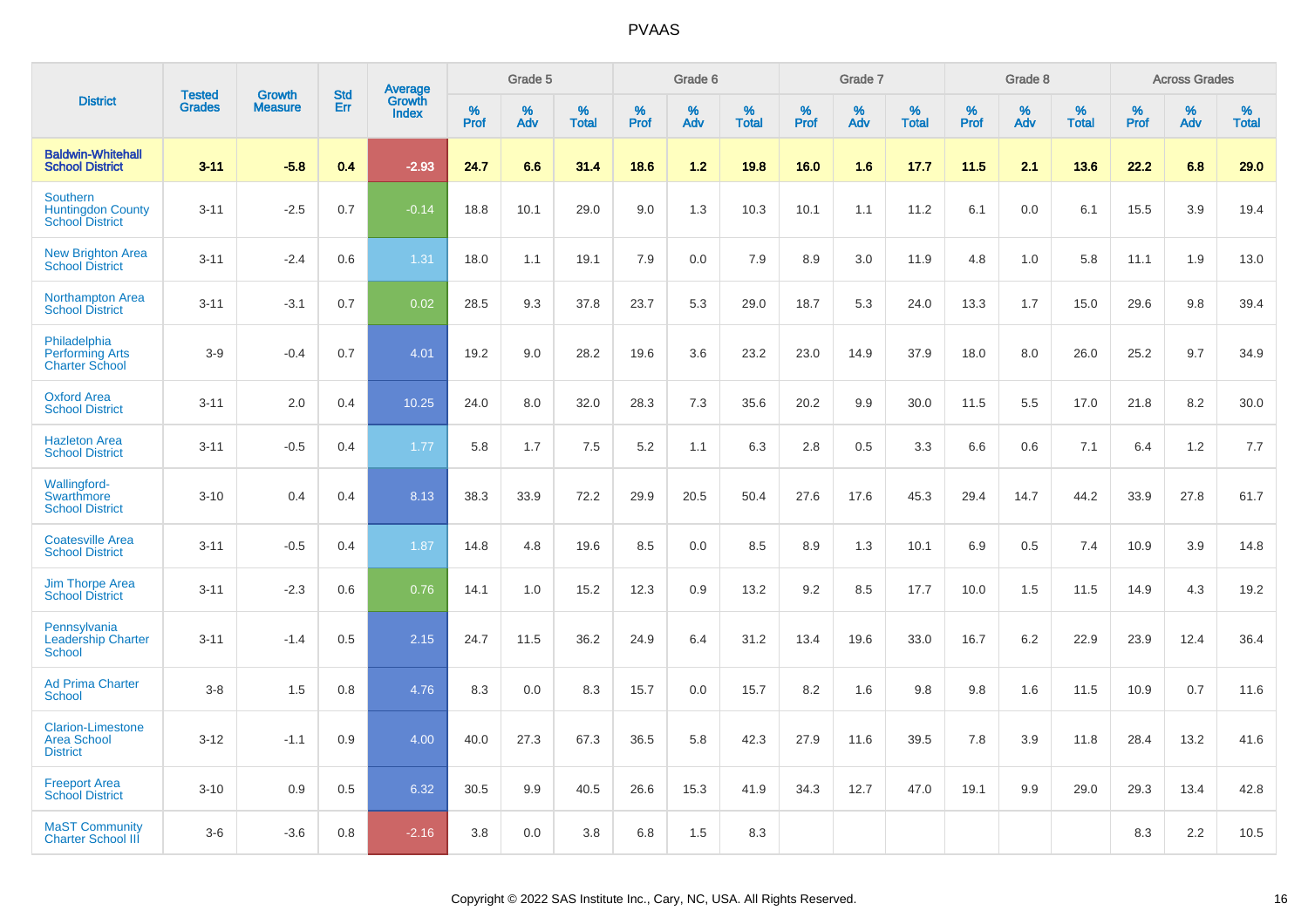|                                                                     |                                | <b>Growth</b>  | <b>Std</b> | Average                |           | Grade 5  |                   |           | Grade 6  |                   |           | Grade 7  |                   |           | Grade 8  |                   |           | <b>Across Grades</b> |                   |
|---------------------------------------------------------------------|--------------------------------|----------------|------------|------------------------|-----------|----------|-------------------|-----------|----------|-------------------|-----------|----------|-------------------|-----------|----------|-------------------|-----------|----------------------|-------------------|
| <b>District</b>                                                     | <b>Tested</b><br><b>Grades</b> | <b>Measure</b> | <b>Err</b> | Growth<br><b>Index</b> | %<br>Prof | %<br>Adv | %<br><b>Total</b> | %<br>Prof | %<br>Adv | %<br><b>Total</b> | %<br>Prof | %<br>Adv | %<br><b>Total</b> | %<br>Prof | %<br>Adv | %<br><b>Total</b> | %<br>Prof | %<br>Adv             | %<br><b>Total</b> |
| <b>Baldwin-Whitehall</b><br><b>School District</b>                  | $3 - 11$                       | $-5.8$         | 0.4        | $-2.93$                | 24.7      | 6.6      | 31.4              | 18.6      | 1.2      | 19.8              | 16.0      | 1.6      | 17.7              | 11.5      | 2.1      | 13.6              | 22.2      | 6.8                  | 29.0              |
| <b>Delaware Valley</b><br><b>School District</b>                    | $3 - 11$                       | 0.1            | 0.4        | 4.58                   | 26.1      | 11.6     | 37.8              | 19.0      | 8.6      | 27.6              | 21.8      | 8.2      | 30.0              | 17.9      | 3.4      | 21.3              | 25.0      | 9.4                  | 34.4              |
| <b>Lindley Academy</b><br><b>Charter School At</b><br><b>Birney</b> | $3 - 8$                        | $-3.0$         | 0.7        | 0.43                   | 1.3       | 0.0      | 1.3               | 2.6       | 0.0      | 2.6               | 0.0       | 0.0      | 0.0               | 0.0       | 1.6      | 1.6               | 1.0       | 0.3                  | 1.3               |
| Antonia Pantoja<br>Community<br><b>Charter School</b>               | $3 - 8$                        | $-3.9$         | 0.8        | $-1.30$                | 1.5       | 0.0      | 1.5               | 0.0       | 0.0      | 0.0               | 4.6       | 2.3      | 7.0               | 5.6       | 0.0      | 5.6               | 1.8       | 0.9                  | 2.8               |
| <b>Towanda Area</b><br><b>School District</b>                       | $3 - 11$                       | 2.2            | 0.6        | 7.65                   | 22.7      | 15.1     | 37.8              | 22.6      | 11.3     | 34.0              | 14.5      | 7.7      | 22.2              | 17.1      | 8.6      | 25.6              | 19.2      | 10.3                 | 29.5              |
| Environmental<br><b>Charter School At</b><br><b>Frick Park</b>      | $3-9$                          | $-0.2$         | 0.7        | 3.70                   | 18.2      | 10.4     | 28.6              | 17.0      | 4.3      | 21.3              | 16.3      | 10.9     | 27.2              | 10.0      | 4.3      | 14.3              | 22.6      | 13.4                 | 36.0              |
| <b>Sharpsville Area</b><br><b>School District</b>                   | $3 - 11$                       | $-2.3$         | 0.8        | 2.39                   | 29.0      | 9.7      | 38.7              | 16.4      | 1.5      | 17.9              | 21.9      | 3.1      | 25.0              | 20.0      | 7.1      | 27.1              | 27.3      | 8.8                  | 36.1              |
| <b>Saint Marys Area</b><br><b>School District</b>                   | $3 - 11$                       | $-2.5$         | 0.5        | $-0.36$                | 35.6      | 8.7      | 44.4              | 21.8      | 1.6      | 23.4              | 10.0      | 5.4      | 15.4              | 13.3      | 1.3      | 14.7              | 24.9      | 7.3                  | 32.3              |
| <b>Southern Fulton</b><br><b>School District</b>                    | $3 - 11$                       | $-2.2$         | 0.9        | 0.85                   | 21.3      | 6.4      | 27.7              | 15.2      | 10.2     | 25.4              | 12.3      | 1.8      | 14.0              | 5.9       | 3.9      | 9.8               | 18.9      | 4.4                  | 23.3              |
| <b>Mariana Bracetti</b><br><b>Academy Charter</b><br><b>School</b>  | $3 - 10$                       | $-3.1$         | 0.9        | 2.21                   | 8.6       | 0.0      | 8.6               | 2.2       | 0.0      | 2.2               | 7.3       | 0.0      | 7.3               | 0.0       | 0.0      | 0.0               | 4.4       | 0.0                  | 4.4               |
| <b>Southern Lehigh</b><br><b>School District</b>                    | $3 - 11$                       | $-1.1$         | 0.4        | 2.10                   | 33.9      | 21.0     | 54.8              | 28.3      | 16.8     | 45.1              | 40.2      | 13.1     | 53.3              | 32.0      | 12.7     | 44.8              | 35.0      | 20.7                 | 55.8              |
| <b>Forbes Road</b><br><b>School District</b>                        | $3 - 11$                       | $-5.7$         | 1.4        | $-0.81$                | 38.7      | 3.2      | 41.9              | 26.7      | 0.0      | 26.7              | 44.4      | 0.0      | 44.4              | 15.0      | 0.0      | 15.0              | 31.9      | 2.9                  | 34.8              |
| <b>Glendale School</b><br><b>District</b>                           | $3 - 10$                       | 1.2            | 0.8        | 3.21                   | 42.9      | 4.8      | 47.6              | 26.4      | 5.7      | 32.1              | 22.7      | 15.2     | 37.9              | 7.8       | 2.0      | 9.8               | 27.0      | 7.8                  | 34.8              |
| Canon-Mcmillan<br><b>School District</b>                            | $3 - 11$                       | $-1.3$         | 0.3        | 2.20                   | 29.4      | 22.3     | 51.7              | 28.2      | 9.8      | 38.0              | 26.1      | 10.4     | 36.5              | 27.7      | 10.6     | 38.4              | 30.0      | 14.6                 | 44.6              |
| <b>Burrell School</b><br><b>District</b>                            | $3 - 11$                       | $-3.1$         | 0.7        | 1.18                   | 22.5      | 1.8      | 24.3              | 15.4      | 3.8      | 19.2              | 21.5      | 7.6      | 29.1              | 17.2      | 0.0      | 17.2              | 25.3      | 6.1                  | 31.4              |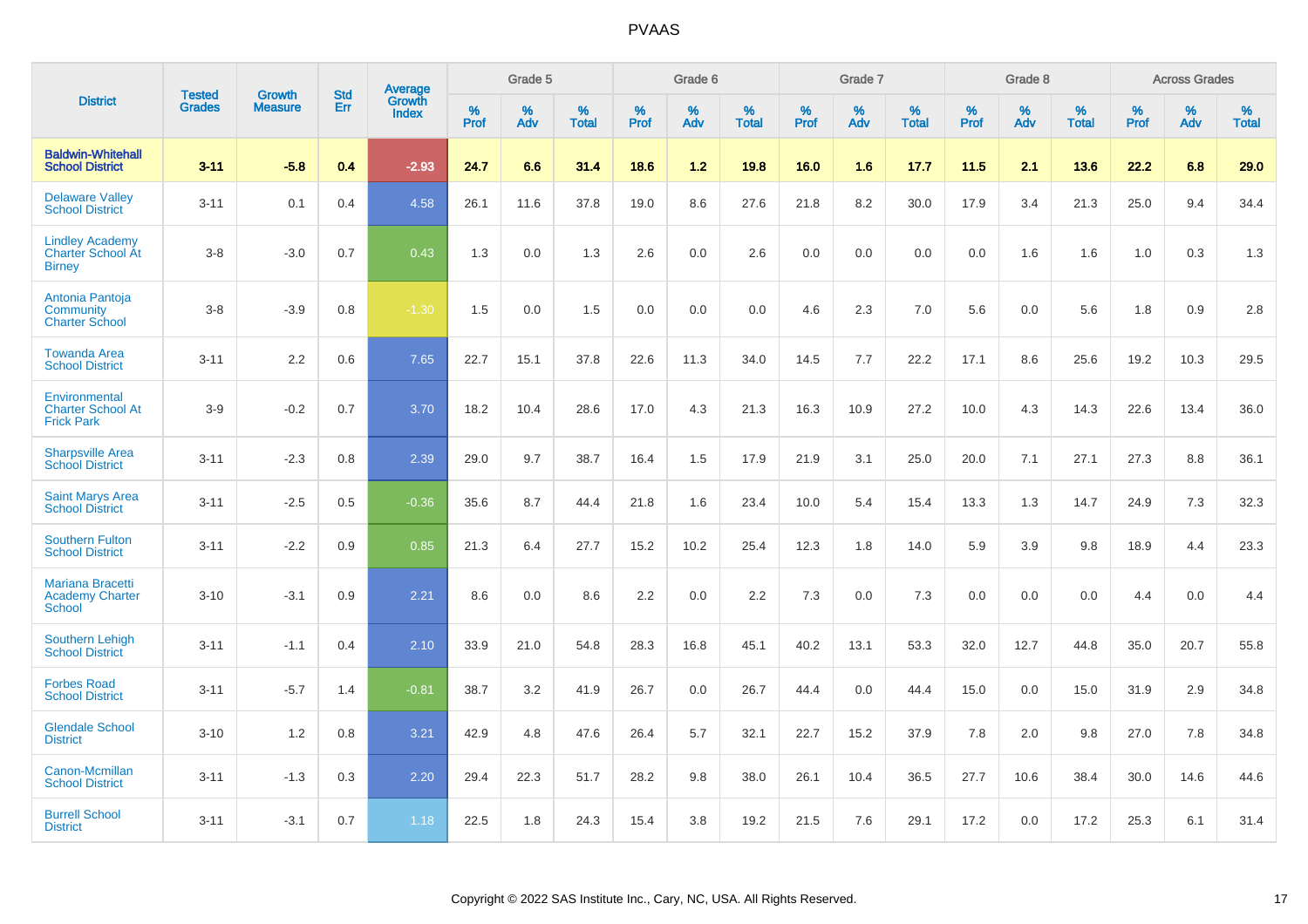|                                                                          |                                |                                 | <b>Std</b> | Average                       |           | Grade 5  |                   |           | Grade 6  |                   |           | Grade 7  |                   |           | Grade 8  |                   |           | <b>Across Grades</b> |                   |
|--------------------------------------------------------------------------|--------------------------------|---------------------------------|------------|-------------------------------|-----------|----------|-------------------|-----------|----------|-------------------|-----------|----------|-------------------|-----------|----------|-------------------|-----------|----------------------|-------------------|
| <b>District</b>                                                          | <b>Tested</b><br><b>Grades</b> | <b>Growth</b><br><b>Measure</b> | Err        | <b>Growth</b><br><b>Index</b> | %<br>Prof | %<br>Adv | %<br><b>Total</b> | %<br>Prof | %<br>Adv | %<br><b>Total</b> | %<br>Prof | %<br>Adv | %<br><b>Total</b> | %<br>Prof | %<br>Adv | %<br><b>Total</b> | %<br>Prof | %<br>Adv             | %<br><b>Total</b> |
| <b>Baldwin-Whitehall</b><br><b>School District</b>                       | $3 - 11$                       | $-5.8$                          | 0.4        | $-2.93$                       | 24.7      | 6.6      | 31.4              | 18.6      | $1.2$    | 19.8              | 16.0      | 1.6      | 17.7              | 11.5      | 2.1      | 13.6              | 22.2      | 6.8                  | 29.0              |
| <b>Hanover Public</b><br><b>School District</b>                          | $3 - 11$                       | $-2.3$                          | 0.5        | $-0.22$                       | 24.4      | 4.6      | 29.0              | 19.7      | 2.2      | 21.9              | 17.8      | 5.4      | 23.3              | 11.4      | 4.9      | 16.3              | 20.4      | 9.6                  | 30.0              |
| <b>Williamsport Area</b><br><b>School District</b>                       | $3 - 11$                       | 2.8                             | 0.3        | 10.28                         | 24.6      | 10.7     | 35.3              | 20.4      | 12.0     | 32.4              | 21.5      | 8.3      | 29.8              | 16.1      | 5.1      | 21.2              | 22.0      | 11.0                 | 33.1              |
| John B. Stetson<br><b>Charter School</b>                                 | $5 - 8$                        | 0.5                             | 0.6        | 4.84                          | 1.6       | 0.0      | 1.6               | 0.8       | 0.0      | 0.8               | 0.0       | 0.0      | 0.0               | 0.0       | 0.0      | 0.0               | 0.4       | 0.0                  | 0.4               |
| <b>Methacton School</b><br><b>District</b>                               | $3 - 11$                       | $-1.5$                          | 0.3        | 2.62                          | 30.5      | 14.2     | 44.7              | 28.2      | 9.9      | 38.1              | 27.0      | 11.2     | 38.2              | 20.1      | 12.5     | 32.6              | 30.9      | 13.6                 | 44.5              |
| <b>Insight PA Cyber</b><br><b>Charter School</b>                         | $3 - 11$                       | $-6.7$                          | 1.5        | $-1.06$                       | 5.6       | 11.1     | 16.7              | 0.0       | 0.0      | 0.0               | 3.7       | 3.7      | 7.4               | 11.1      | 3.7      | 14.8              | 9.0       | 3.7                  | 12.7              |
| Quakertown<br><b>Community School</b><br><b>District</b>                 | $3 - 12$                       | $-0.7$                          | 0.3        | 3.64                          | 31.8      | 16.7     | 48.5              | 31.0      | 7.5      | 38.4              | 17.8      | 8.4      | 26.2              | 21.0      | 9.1      | 30.1              | 26.2      | 12.7                 | 38.9              |
| <b>Elizabeth Forward</b><br><b>School District</b>                       | $3 - 11$                       | $-1.6$                          | 0.5        | 2.70                          | 29.4      | 11.4     | 40.8              | 29.6      | 10.5     | 40.1              | 21.6      | 5.2      | 26.8              | 16.8      | 2.9      | 19.6              | 27.0      | 11.3                 | 38.3              |
| <b>Fort Leboeuf</b><br><b>School District</b>                            | $3 - 11$                       | $-0.7$                          | 0.5        | 1.49                          | 33.8      | 31.2     | 64.9              | 25.7      | 18.8     | 44.4              | 21.6      | 14.4     | 35.9              | 22.6      | 11.6     | 34.2              | 28.5      | 22.7                 | 51.2              |
| <b>Pine Grove Area</b><br><b>School District</b>                         | $3 - 11$                       | $-2.2$                          | 0.6        | 0.60                          | 23.2      | 4.2      | 27.4              | 19.7      | 3.4      | 23.1              | 17.1      | 0.8      | 17.9              | 20.9      | 0.8      | 21.7              | 24.6      | 7.8                  | 32.4              |
| <b>Executive</b><br>Education<br><b>Academy Charter</b><br><b>School</b> | $3 - 10$                       | $-2.5$                          | 1.7        | 1.63                          | 0.0       | 0.0      | 0.0               |           |          |                   | 18.2      | 0.0      | 18.2              | 4.8       | 0.0      | 4.8               | 9.1       | 1.7                  | 10.9              |
| <b>Minersville Area</b><br><b>School District</b>                        | $3 - 11$                       | $-0.9$                          | 0.7        | 4.90                          | 9.6       | 4.1      | 13.7              | 20.8      | 2.6      | 23.4              | 10.4      | 0.0      | 10.4              | 2.7       | 1.3      | 4.0               | 15.1      | 3.2                  | 18.3              |
| <b>Conemaugh Valley</b><br><b>School District</b>                        | $3 - 12$                       | $-2.6$                          | 0.8        | 1.06                          | 13.7      | 3.9      | 17.6              | 22.0      | 4.0      | 26.0              | 18.9      | 7.6      | 26.4              | 9.4       | 1.9      | 11.3              | 20.1      | 6.4                  | 26.5              |
| <b>Avon Grove</b><br><b>School District</b>                              | $3 - 10$                       | 0.8                             | 0.4        | 5.13                          | 28.6      | 23.2     | 51.8              | 30.5      | 19.3     | 49.8              | 35.4      | 20.3     | 55.7              | 27.6      | 14.2     | 41.8              | 30.8      | 18.2                 | 49.0              |
| <b>Rose Tree Media</b><br><b>School District</b>                         | $3 - 10$                       | $-1.7$                          | 0.4        | $-0.25$                       | 29.7      | 19.6     | 49.3              | 31.4      | 15.3     | 46.7              | 31.6      | 20.9     | 52.4              | 18.4      | 13.9     | 32.3              | 31.5      | 20.2                 | 51.8              |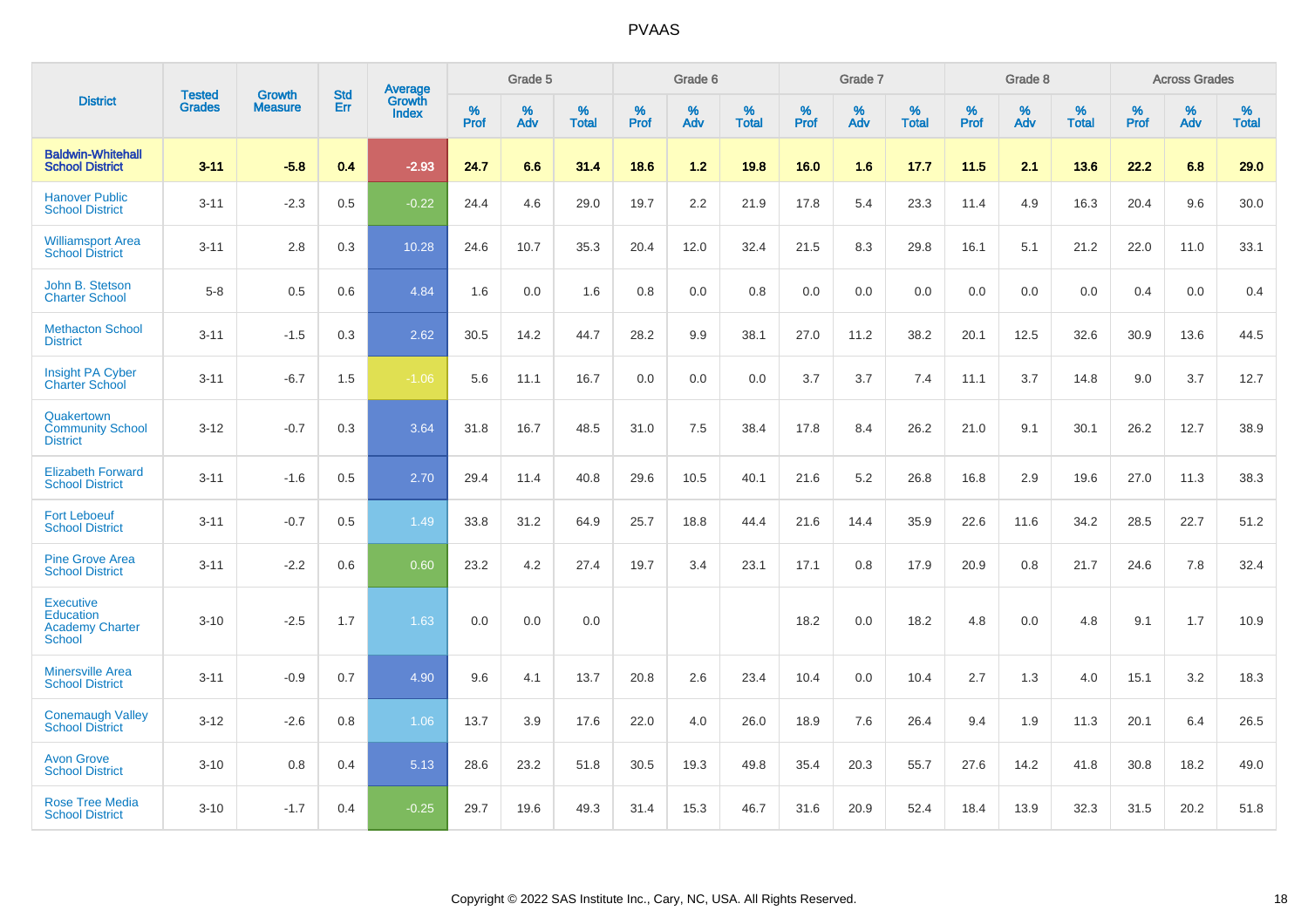|                                                                       |                                | <b>Growth</b>  | <b>Std</b> | Average                |                  | Grade 5  |                   |                  | Grade 6  |                   |                  | Grade 7  |                   |           | Grade 8  |                   |                  | <b>Across Grades</b> |                   |
|-----------------------------------------------------------------------|--------------------------------|----------------|------------|------------------------|------------------|----------|-------------------|------------------|----------|-------------------|------------------|----------|-------------------|-----------|----------|-------------------|------------------|----------------------|-------------------|
| <b>District</b>                                                       | <b>Tested</b><br><b>Grades</b> | <b>Measure</b> | Err        | Growth<br><b>Index</b> | %<br><b>Prof</b> | %<br>Adv | %<br><b>Total</b> | %<br><b>Prof</b> | %<br>Adv | %<br><b>Total</b> | %<br><b>Prof</b> | %<br>Adv | %<br><b>Total</b> | %<br>Prof | %<br>Adv | %<br><b>Total</b> | %<br><b>Prof</b> | %<br>Adv             | %<br><b>Total</b> |
| <b>Baldwin-Whitehall</b><br><b>School District</b>                    | $3 - 11$                       | $-5.8$         | 0.4        | $-2.93$                | 24.7             | 6.6      | 31.4              | 18.6             | $1.2$    | 19.8              | 16.0             | 1.6      | 17.7              | 11.5      | 2.1      | 13.6              | 22.2             | 6.8                  | 29.0              |
| <b>Perseus House</b><br><b>Charter School Of</b><br><b>Excellence</b> | $6 - 11$                       | $-4.8$         | 1.1        | $-1.31$                |                  |          |                   | 0.0              | 0.0      | 0.0               | 1.8              | 0.0      | 1.8               | 1.5       | 0.0      | 1.5               | 1.4              | 0.0                  | 1.4               |
| <b>Schuylkill Valley</b><br><b>School District</b>                    | $3 - 11$                       | $-1.0$         | 0.5        | 3.23                   | 24.8             | 8.5      | 33.3              | 25.6             | 5.8      | 31.4              | 15.3             | 9.9      | 25.2              | 8.2       | 2.7      | 10.9              | 21.3             | 7.6                  | 29.0              |
| Apollo-Ridge<br><b>School District</b>                                | $3-12$                         | $-2.9$         | 0.7        | $-0.77$                | 18.8             | 0.0      | 18.8              | 12.0             | 1.2      | 13.2              | 8.5              | 1.2      | 9.8               | 10.4      | 2.6      | 13.0              | 14.8             | 3.0                  | 17.7              |
| <b>Harrisburg City</b><br><b>School District</b>                      | $3 - 11$                       | 1.3            | 0.3        | 7.16                   | 2.0              | 0.8      | 2.8               | 2.0              | 1.0      | 3.0               | 2.9              | 0.8      | 3.7               | 2.7       | 0.3      | 3.0               | 2.7              | 0.7                  | 3.4               |
| Cornwall-Lebanon<br><b>School District</b>                            | $3 - 11$                       | $-0.5$         | 0.3        | 2.53                   | 31.1             | 9.0      | 40.1              | 18.2             | 6.2      | 24.4              | 16.1             | 4.9      | 21.0              | 16.4      | 9.4      | 25.8              | 23.1             | 8.6                  | 31.8              |
| <b>Kutztown Area</b><br><b>School District</b>                        | $3 - 12$                       | $-1.4$         | 0.8        | 3.35                   | 40.3             | 11.9     | 52.2              | 24.2             | 3.2      | 27.4              | 25.6             | 10.3     | 35.9              | 10.8      | 10.8     | 21.5              | 30.0             | 13.3                 | 43.3              |
| <b>Upper Dauphin</b><br><b>Area School</b><br><b>District</b>         | $3 - 11$                       | 1.0            | 0.7        | 6.60                   | 9.7              | 4.8      | 14.5              | 18.3             | 8.4      | 26.8              | 18.9             | 6.8      | 25.7              | 24.3      | 7.1      | 31.4              | 22.1             | 9.5                  | 31.6              |
| Salisbury<br><b>Township School</b><br><b>District</b>                | $3 - 11$                       | $-2.3$         | 0.6        | 0.96                   | 14.9             | 8.5      | 23.4              | 14.3             | 2.2      | 16.5              | 13.0             | 1.1      | 14.1              | 17.2      | 3.4      | 20.7              | 18.4             | 6.3                  | 24.7              |
| <b>Clairton City</b><br><b>School District</b>                        | $3 - 11$                       | 0.5            | 0.8        | 3.14                   | 6.1              | 2.0      | 8.2               | 1.5              | 0.0      | 1.5               | 1.6              | 0.0      | 1.6               | 0.0       | 0.0      | 0.0               | 3.5              | 0.3                  | 3.8               |
| <b>Frazier School</b><br><b>District</b>                              | $3 - 11$                       | $-2.4$         | 0.8        | 2.50                   | 7.8              | 0.0      | 7.8               | 17.5             | 2.5      | 20.0              | 15.1             | 10.5     | 25.6              | 3.9       | 0.0      | 3.9               | 16.1             | 4.2                  | 20.3              |
| <b>New Foundations</b><br><b>Charter School</b>                       | $3 - 11$                       | $-1.5$         | 0.7        | 2.37                   | 18.5             | 5.6      | 24.1              | 6.4              | 0.0      | 6.4               | 21.3             | 3.3      | 24.6              | 13.1      | 2.4      | 15.5              | 17.1             | 2.9                  | 20.0              |
| Commonwealth<br><b>Charter Academy</b><br><b>Charter School</b>       | $3 - 10$                       | $-2.6$         | 0.8        | 1.49                   | 25.4             | 3.4      | 28.8              | 26.0             | 4.0      | 30.0              | 17.2             | 3.4      | 20.7              | 14.6      | 2.1      | 16.7              | 23.9             | 5.7                  | 29.6              |
| <b>Tussey Mountain</b><br><b>School District</b>                      | $3 - 12$                       | 0.2            | 0.7        | 2.41                   | 20.7             | 1.7      | 22.4              | 12.4             | 0.0      | 12.4              | 11.3             | 3.2      | 14.5              | 12.5      | 1.4      | 13.9              | 16.3             | 5.5                  | 21.8              |
| <b>Lincoln Leadership</b><br><b>Academy Charter</b><br>School         | $3 - 12$                       | $-1.2$         | 0.9        | 2.09                   | 0.0              | 0.0      | 0.0               | 2.0              | 0.0      | 2.0               | 4.0              | 2.0      | 6.0               | 0.0       | 0.0      | 0.0               | 3.8              | 0.7                  | 4.4               |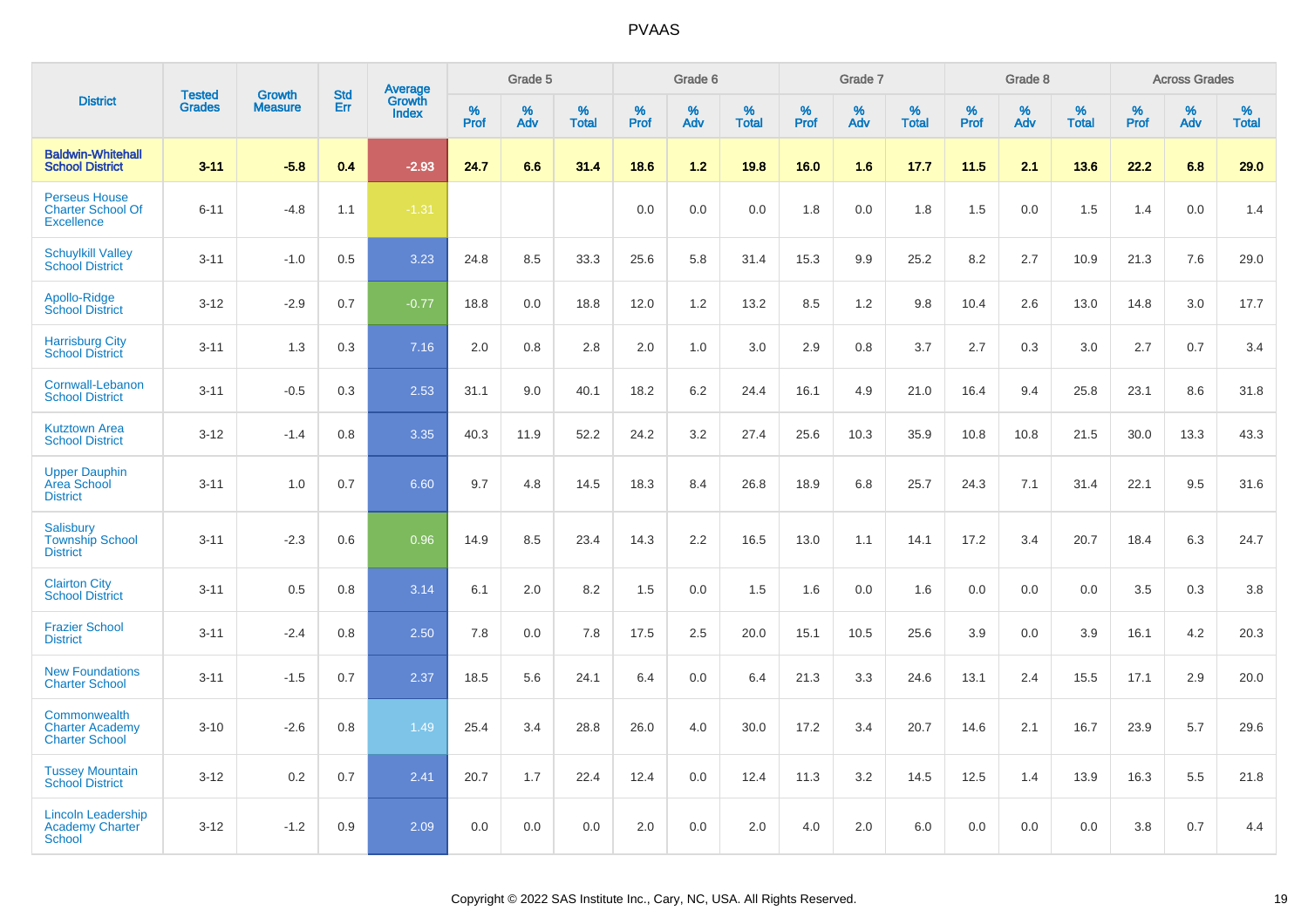|                                                                               | <b>Tested</b> | <b>Growth</b>  | <b>Std</b> | Average                       |           | Grade 5  |                   |           | Grade 6  |                   |           | Grade 7  |                   |           | Grade 8  |                   |           | <b>Across Grades</b> |                   |
|-------------------------------------------------------------------------------|---------------|----------------|------------|-------------------------------|-----------|----------|-------------------|-----------|----------|-------------------|-----------|----------|-------------------|-----------|----------|-------------------|-----------|----------------------|-------------------|
| <b>District</b>                                                               | <b>Grades</b> | <b>Measure</b> | Err        | <b>Growth</b><br><b>Index</b> | %<br>Prof | %<br>Adv | %<br><b>Total</b> | %<br>Prof | %<br>Adv | %<br><b>Total</b> | %<br>Prof | %<br>Adv | %<br><b>Total</b> | %<br>Prof | %<br>Adv | %<br><b>Total</b> | %<br>Prof | %<br>Adv             | %<br><b>Total</b> |
| <b>Baldwin-Whitehall</b><br><b>School District</b>                            | $3 - 11$      | $-5.8$         | 0.4        | $-2.93$                       | 24.7      | 6.6      | 31.4              | 18.6      | 1.2      | 19.8              | 16.0      | 1.6      | 17.7              | 11.5      | 2.1      | 13.6              | 22.2      | 6.8                  | 29.0              |
| <b>Rochester Area</b><br><b>School District</b>                               | $3 - 11$      | $-1.6$         | 0.9        | 3.19                          | 27.1      | 6.2      | 33.3              | 24.5      | 3.8      | 28.3              | 2.0       | 0.0      | 2.0               | 15.4      | 0.0      | 15.4              | 20.6      | $7.5\,$              | 28.1              |
| <b>Urban Academy Of</b><br><b>Greater Pittsburgh</b><br><b>Charter School</b> | $3-5$         | $-7.6$         | 1.9        | $-4.05$                       | 2.7       | 0.0      | 2.7               |           |          |                   |           |          |                   |           |          |                   | 7.3       | 0.0                  | 7.3               |
| <b>Propel Charter</b><br><b>School-Mckeesport</b>                             | $3 - 8$       | $-3.2$         | 1.0        | 1.02                          | 5.6       | 0.0      | 5.6               | 2.7       | 0.0      | 2.7               | 5.3       | 7.9      | 13.2              | 2.7       | 2.7      | 5.4               | 5.4       | 2.3                  | 7.7               |
| <b>Bentworth School</b><br><b>District</b>                                    | $3 - 11$      | $-1.7$         | 0.7        | 1.37                          | 29.9      | 7.8      | 37.7              | 9.6       | 0.0      | 9.6               | 16.9      | 7.8      | 24.7              | 21.2      | 1.5      | 22.7              | 22.6      | 9.6                  | 32.3              |
| <b>Northern Lehigh</b><br><b>School District</b>                              | $3 - 12$      | $-2.6$         | 0.7        | 0.19                          | 22.7      | 6.2      | 28.9              | 13.8      | 0.0      | 13.8              | 15.0      | 1.7      | 16.7              | 12.5      | 0.0      | 12.5              | 18.6      | 3.9                  | 22.5              |
| <b>Northgate School</b><br><b>District</b>                                    | $3 - 11$      | $-1.8$         | 0.8        | 1.33                          | 19.6      | 7.8      | 27.4              | 15.2      | 1.7      | 17.0              | 10.2      | 0.0      | 10.2              | 12.5      | 4.2      | 16.7              | 15.8      | 4.3                  | 20.1              |
| La Academia<br>Partnership<br><b>Charter School</b>                           | $6 - 11$      | $-5.6$         | 1.8        | $-0.91$                       |           |          |                   | 0.0       | 0.0      | 0.0               | 0.0       | 0.0      | 0.0               | 0.0       | 0.0      | 0.0               | 0.0       | 0.0                  | 0.0               |
| <b>Bristol Borough</b><br><b>School District</b>                              | $3 - 12$      | $-2.4$         | 0.7        | $-0.27$                       | 21.3      | 2.7      | 24.0              | 17.8      | 7.8      | 25.6              | 15.0      | 1.2      | 16.2              | 7.6       | 1.3      | 8.9               | 16.2      | 4.2                  | 20.3              |
| <b>Mercer Area</b><br><b>School District</b>                                  | $3 - 11$      | $-1.2$         | 0.7        | 2.42                          | 32.8      | 15.5     | 48.3              | 35.3      | 8.8      | 44.1              | 25.0      | 11.8     | 36.8              | 18.7      | 4.0      | 22.7              | 29.0      | 12.7                 | 41.7              |
| <b>Shamokin Area</b><br><b>School District</b>                                | $3 - 11$      | $-2.1$         | 0.5        | 0.50                          | 17.1      | 4.3      | 21.4              | 8.8       | 2.9      | 11.8              | 10.3      | 0.7      | 11.0              | 8.4       | 3.9      | 12.3              | 12.1      | 4.8                  | 16.9              |
| Pennsylvania<br><b>Distance Learning</b><br><b>Charter School</b>             | $3 - 12$      | $-1.7$         | 0.7        | 0.39                          | 6.5       | 0.0      | 6.5               | 1.3       | 0.0      | 1.3               | 4.6       | 1.2      | 5.8               | 2.3       | 0.0      | 2.3               | 5.4       | 0.4                  | 5.8               |
| <b>Perkiomen Valley</b><br><b>School District</b>                             | $3 - 11$      | $-0.2$         | 0.3        | 7.20                          | 35.2      | 22.4     | 57.5              | 21.5      | 11.3     | 32.7              | 27.3      | 16.9     | 44.2              | 21.6      | 7.2      | 28.7              | 30.6      | 16.6                 | 47.1              |
| <b>Belle Vernon Area</b><br><b>School District</b>                            | $3 - 11$      | $-1.7$         | 0.6        | 1.65                          | 22.5      | 6.3      | 28.8              | 27.6      | 7.8      | 35.3              | 11.0      | 0.9      | 11.9              | 10.6      | 2.4      | 12.9              | 22.3      | 6.8                  | 29.0              |
| <b>Cambria Heights</b><br><b>School District</b>                              | $3 - 10$      | $-2.3$         | 0.6        | $-0.70$                       | 23.3      | 4.4      | 27.8              | 16.8      | 0.0      | 16.8              | 13.5      | 1.0      | 14.6              | 4.4       | 0.9      | 5.3               | 18.3      | 2.8                  | 21.2              |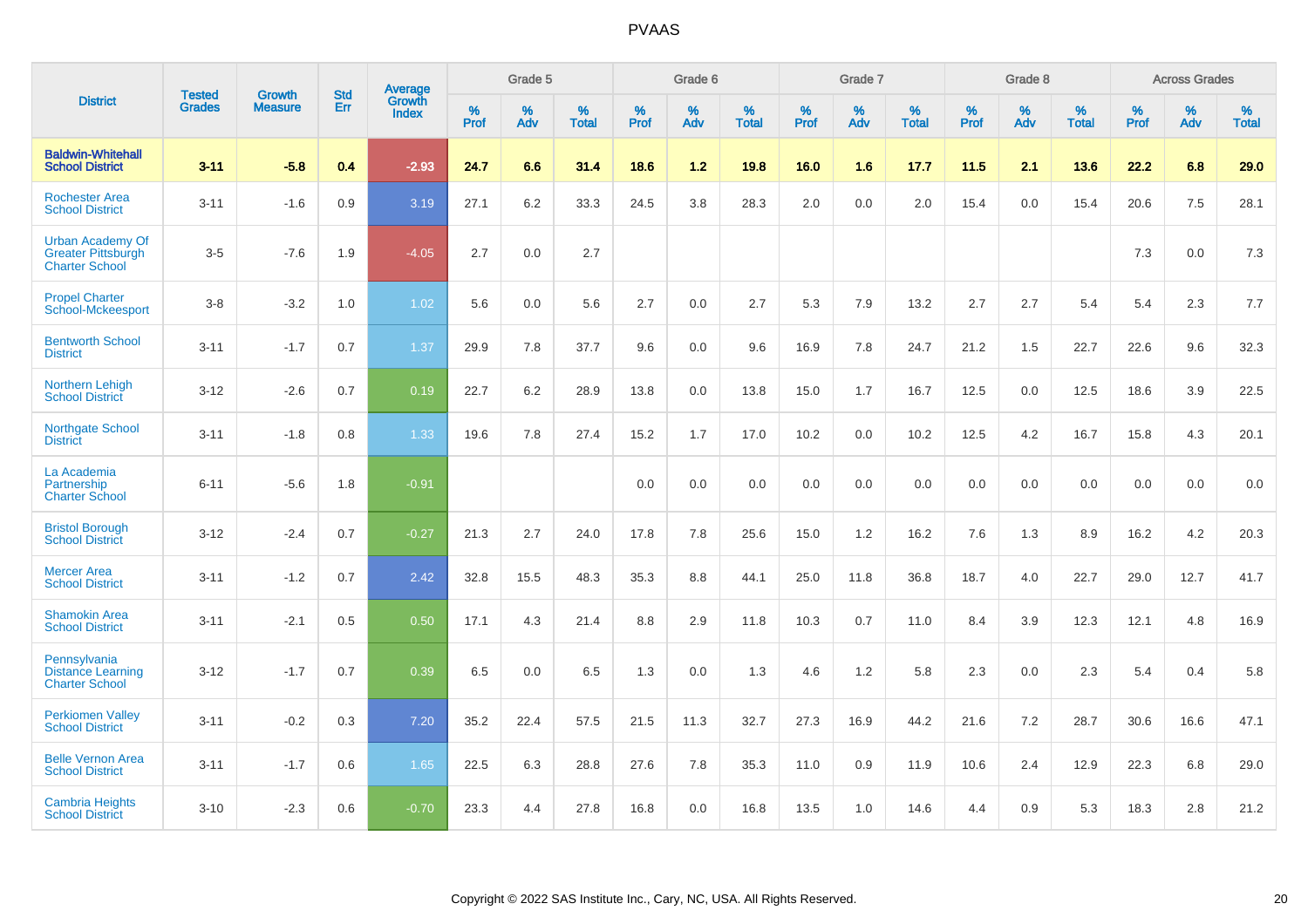|                                                                   | <b>Tested</b> |                                 | <b>Std</b> | Average                |              | Grade 5  |                   |              | Grade 6  |                   |              | Grade 7  |                   |              | Grade 8  |                   |              | <b>Across Grades</b> |                   |
|-------------------------------------------------------------------|---------------|---------------------------------|------------|------------------------|--------------|----------|-------------------|--------------|----------|-------------------|--------------|----------|-------------------|--------------|----------|-------------------|--------------|----------------------|-------------------|
| <b>District</b>                                                   | <b>Grades</b> | <b>Growth</b><br><b>Measure</b> | Err        | Growth<br><b>Index</b> | $\%$<br>Prof | %<br>Adv | %<br><b>Total</b> | $\%$<br>Prof | %<br>Adv | %<br><b>Total</b> | $\%$<br>Prof | %<br>Adv | %<br><b>Total</b> | $\%$<br>Prof | %<br>Adv | %<br><b>Total</b> | $\%$<br>Prof | %<br>Adv             | %<br><b>Total</b> |
| <b>Baldwin-Whitehall</b><br><b>School District</b>                | $3 - 11$      | $-5.8$                          | 0.4        | $-2.93$                | 24.7         | 6.6      | 31.4              | 18.6         | 1.2      | 19.8              | 16.0         | 1.6      | 17.7              | 11.5         | 2.1      | 13.6              | 22.2         | 6.8                  | 29.0              |
| <b>Unionville-Chadds</b><br><b>Ford School</b><br><b>District</b> | $3 - 11$      | 0.5                             | 0.4        | 5.10                   | 38.8         | 29.9     | 68.7              | 38.4         | 17.1     | 55.5              | 37.6         | 16.8     | 54.5              | 29.8         | 24.9     | 54.7              | 36.9         | 27.5                 | 64.4              |
| <b>Leechburg Area</b><br><b>School District</b>                   | $3 - 11$      | $-3.5$                          | 0.9        | $-0.64$                | 15.6         | 2.2      | 17.8              | 16.2         | 5.4      | 21.6              | 8.0          | 0.0      | 8.0               | 23.8         | 7.1      | 31.0              | 22.5         | 5.9                  | 28.5              |
| <b>Hollidaysburg Area</b><br><b>School District</b>               | $3 - 11$      | 2.9                             | 0.4        | 8.32                   | 33.2         | 16.0     | 49.2              | 26.4         | 12.8     | 39.2              | 27.3         | 14.7     | 42.0              | 23.2         | 8.0      | 31.2              | 28.7         | 12.7                 | 41.4              |
| <b>Warrior Run</b><br><b>School District</b>                      | $3 - 11$      | $-0.7$                          | 0.6        | 1.21                   | 29.0         | 17.1     | 46.0              | 25.7         | 1.8      | 27.5              | 16.8         | 11.2     | 28.0              | 15.6         | 12.2     | 27.8              | 23.2         | 10.7                 | 34.0              |
| <b>Greater Johnstown</b><br><b>School District</b>                | $3 - 11$      | $-1.7$                          | 0.5        | 2.59                   | 5.9          | 0.7      | 6.6               | 4.8          | 0.0      | 4.8               | 7.4          | 0.0      | 7.4               | 0.6          | 0.6      | 1.3               | 6.8          | 1.2                  | 8.0               |
| Washington<br><b>School District</b>                              | $3 - 11$      | $-2.6$                          | 0.7        | $-0.09$                | 13.5         | 2.9      | 16.4              | 5.2          | 2.1      | 7.2               | 15.0         | 1.2      | 16.2              | 0.0          | 1.5      | 1.5               | 11.8         | 3.4                  | 15.2              |
| <b>Canton Area</b><br><b>School District</b>                      | $3 - 11$      | $-0.5$                          | 0.8        | 3.67                   | 34.6         | 11.5     | 46.2              | 32.3         | 3.2      | 35.5              | 9.1          | 1.8      | 10.9              | 4.8          | 0.0      | 4.8               | 23.4         | 6.2                  | 29.6              |
| <b>Somerset Area</b><br><b>School District</b>                    | $3 - 11$      | 0.0                             | 0.5        | 4.78                   | 27.4         | 11.1     | 38.5              | 28.2         | 9.2      | 37.4              | 20.4         | 9.5      | 29.9              | 24.5         | 4.9      | 29.4              | 26.3         | 10.2                 | 36.6              |
| <b>Central Fulton</b><br><b>School District</b>                   | $3 - 11$      | $-0.7$                          | 0.8        | 3.45                   | 30.3         | 6.6      | 36.8              | 15.9         | 1.4      | 17.4              | 13.0         | 14.5     | 27.5              | 12.7         | 14.6     | 27.3              | 24.6         | 8.3                  | 32.8              |
| <b>Hermitage School</b><br><b>District</b>                        | $3 - 12$      | 1.0                             | 0.5        | 4.16                   | 39.7         | 7.8      | 47.5              | 34.3         | 21.7     | 55.9              | 30.8         | 19.6     | 50.4              | 26.2         | 4.1      | 30.3              | 33.8         | 16.8                 | 50.6              |
| <b>Propel Charter</b><br><b>School-Northside</b>                  | $3 - 8$       | $-1.6$                          | 0.9        | 0.88                   | 0.0          | 0.0      | 0.0               | 2.4          | 0.0      | 2.4               | 0.0          | 0.0      | 0.0               | 0.0          | 0.0      | 0.0               | 0.4          | 0.0                  | 0.4               |
| <b>Pottsville Area</b><br><b>School District</b>                  | $3 - 12$      | $-0.7$                          | 0.5        | 1.25                   | 21.4         | 12.2     | 33.6              | 17.6         | 4.7      | 22.3              | 14.2         | 4.3      | 18.5              | 16.1         | 2.4      | 18.4              | 18.0         | 6.0                  | 23.9              |
| Wallenpaupack<br><b>Area School</b><br><b>District</b>            | $3 - 11$      | 0.7                             | 0.5        | 7.55                   | 27.0         | 6.1      | 33.1              | 11.1         | 3.7      | 14.8              | 30.6         | 8.2      | 38.8              | 13.2         | 3.5      | 16.7              | 24.0         | 7.0                  | 31.1              |
| <b>Fleetwood Area</b><br><b>School District</b>                   | $3 - 10$      | $-1.9$                          | 0.5        | 0.68                   | 21.5         | 3.7      | 25.2              | 19.9         | 4.0      | 23.8              | 20.7         | 4.8      | 25.5              | 21.4         | 2.5      | 23.9              | 21.9         | 5.2                  | 27.1              |
| <b>Greater Latrobe</b><br><b>School District</b>                  | $3 - 11$      | 1.6                             | 0.4        | 8.54                   | 36.4         | 15.5     | 51.9              | 37.0         | 5.3      | 42.3              | 32.2         | 18.5     | 50.7              | 23.4         | 8.0      | 31.4              | 34.1         | 15.0                 | 49.1              |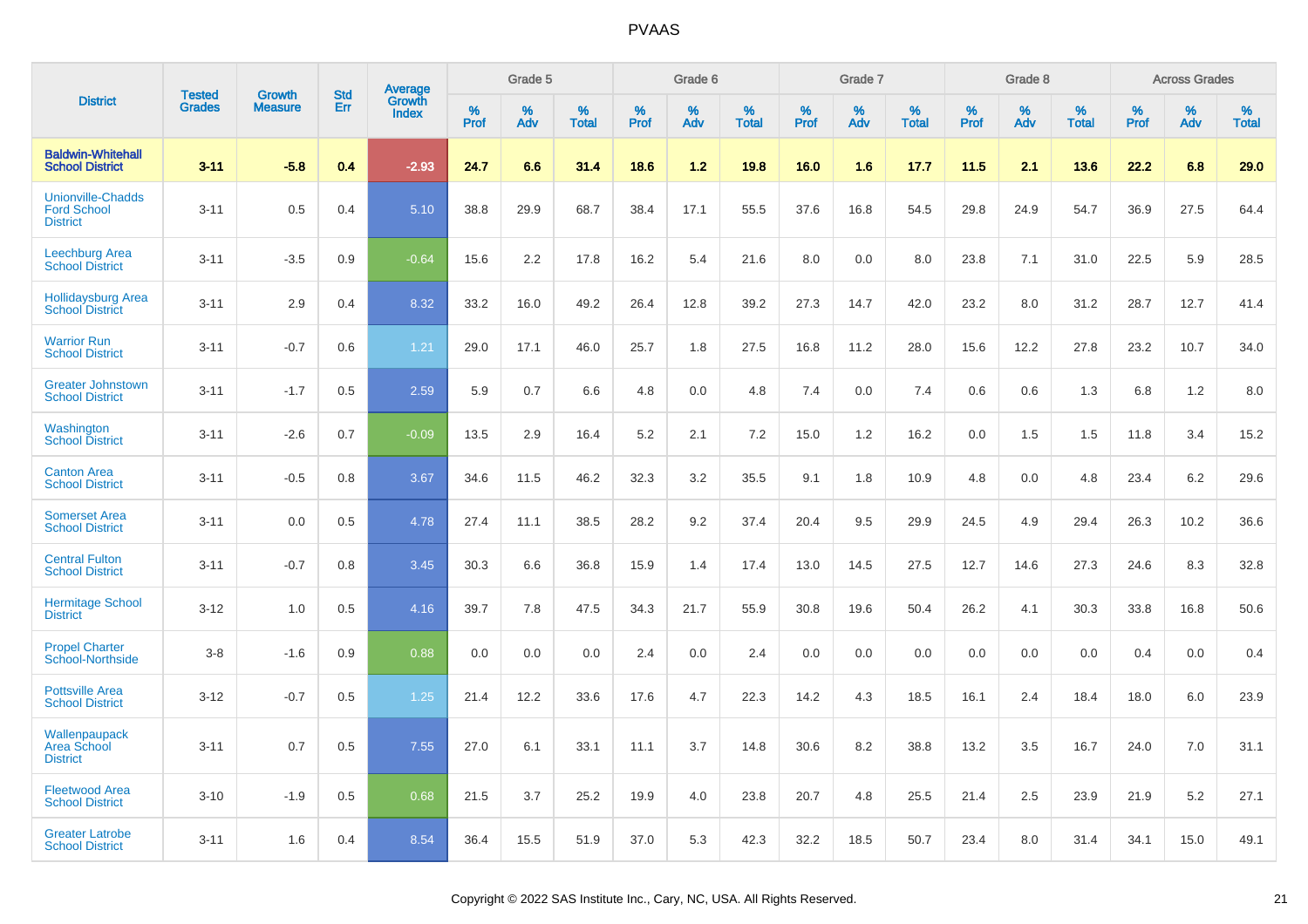|                                                                    |                                |                                 | <b>Std</b> | Average                |                  | Grade 5  |                   |                  | Grade 6  |                   |                  | Grade 7  |                   |           | Grade 8  |                   |                  | <b>Across Grades</b> |                   |
|--------------------------------------------------------------------|--------------------------------|---------------------------------|------------|------------------------|------------------|----------|-------------------|------------------|----------|-------------------|------------------|----------|-------------------|-----------|----------|-------------------|------------------|----------------------|-------------------|
| <b>District</b>                                                    | <b>Tested</b><br><b>Grades</b> | <b>Growth</b><br><b>Measure</b> | Err        | Growth<br><b>Index</b> | %<br><b>Prof</b> | %<br>Adv | %<br><b>Total</b> | %<br><b>Prof</b> | %<br>Adv | %<br><b>Total</b> | %<br><b>Prof</b> | %<br>Adv | %<br><b>Total</b> | %<br>Prof | %<br>Adv | %<br><b>Total</b> | %<br><b>Prof</b> | %<br>Adv             | %<br><b>Total</b> |
| <b>Baldwin-Whitehall</b><br><b>School District</b>                 | $3 - 11$                       | $-5.8$                          | 0.4        | $-2.93$                | 24.7             | 6.6      | 31.4              | 18.6             | $1.2$    | 19.8              | 16.0             | 1.6      | 17.7              | 11.5      | 2.1      | 13.6              | 22.2             | 6.8                  | 29.0              |
| <b>Propel Charter</b><br>School - Braddock<br><b>Hills</b>         | $3 - 11$                       | $-2.4$                          | 0.8        | 3.05                   | 1.8              | 1.8      | 3.5               | 1.7              | 0.0      | 1.7               | 0.0              | 0.0      | 0.0               | 2.9       | 0.0      | 2.9               | 1.9              | 0.6                  | 2.5               |
| <b>Great Valley</b><br><b>School District</b>                      | $3 - 11$                       | 0.1                             | 0.4        | 2.46                   | 31.0             | 24.2     | 55.2              | 38.1             | 8.6      | 46.6              | 26.8             | 17.2     | 44.1              | 26.4      | 17.4     | 43.8              | 31.1             | 20.1                 | 51.2              |
| <b>Girard School</b><br><b>District</b>                            | $3 - 11$                       | 0.0                             | 0.6        | 2.99                   | 33.9             | 15.2     | 49.1              | 27.4             | 13.7     | 41.0              | 22.7             | 20.9     | 43.6              | 15.6      | 5.5      | 21.1              | 25.6             | 18.0                 | 43.6              |
| <b>Propel Charter</b><br>School-Homestead                          | $3 - 11$                       | $-2.7$                          | 1.0        | $-0.17$                | 2.7              | 0.0      | 2.7               | 0.0              | 5.4      | 5.4               | 2.9              | 0.0      | 2.9               | 0.0       | 0.0      | 0.0               | 2.7              | 1.4                  | 4.1               |
| <b>Southeast Delco</b><br><b>School District</b>                   | $3 - 10$                       | $-0.4$                          | 0.6        | 4.21                   | 3.3              | 1.7      | 5.0               | 1.8              | 0.0      | 1.8               | 3.0              | 0.8      | 3.8               | 6.9       | 0.8      | 7.7               | 5.7              | 0.7                  | 6.3               |
| <b>Penns Manor Area</b><br><b>School District</b>                  | $3 - 12$                       | 1.5                             | 0.8        | 4.02                   | 12.7             | 4.8      | 17.5              | 14.6             | 0.0      | 14.6              | 18.5             | 1.8      | 20.4              | 16.7      | 8.3      | 25.0              | 19.0             | 3.6                  | 22.6              |
| <b>Blue Ridge School</b><br><b>District</b>                        | $3 - 11$                       | $-1.1$                          | 0.7        | 2.21                   | 23.3             | 5.5      | 28.8              | 14.9             | 0.0      | 14.9              | 25.8             | 3.2      | 29.0              | 12.9      | 4.3      | 17.1              | 23.5             | 4.1                  | 27.7              |
| <b>Sullivan County</b><br><b>School District</b>                   | $3 - 10$                       | $-2.9$                          | 1.0        | 0.92                   | 21.4             | 0.0      | 21.4              | 30.0             | 4.0      | 34.0              | 18.8             | 0.0      | 18.8              | 9.1       | 0.0      | 9.1               | 22.0             | 4.1                  | 26.0              |
| <b>Windber Area</b><br><b>School District</b>                      | $3 - 11$                       | $-1.8$                          | 0.7        | 2.80                   | 28.8             | 20.0     | 48.8              | 20.9             | 9.0      | 29.8              | 14.7             | 9.3      | 24.0              | 28.6      | 13.1     | 41.7              | 24.4             | 15.1                 | 39.6              |
| <b>Northern Bedford</b><br><b>County School</b><br><b>District</b> | $3 - 11$                       | $-1.5$                          | 0.8        | 1.00                   | 24.5             | 8.2      | 32.6              | 30.5             | 1.7      | 32.2              | 19.0             | 1.7      | 20.7              | 9.4       | 3.1      | 12.5              | 24.6             | 5.2                  | 29.8              |
| <b>Penn Hills Charter</b><br>School of<br>Entrepreneurship         | $3-8$                          | $-0.2$                          | 0.9        | 1.98                   | 11.6             | 2.3      | 14.0              | 13.5             | 10.8     | 24.3              | 15.4             | 2.6      | 18.0              | 5.3       | 0.0      | 5.3               | 17.0             | 3.8                  | 20.8              |
| <b>Meyersdale Area</b><br><b>School District</b>                   | $3 - 11$                       | 1.9                             | 0.8        | 4.25                   | 35.2             | 9.3      | 44.4              | 26.6             | 15.6     | 42.2              | 18.9             | 0.0      | 18.9              | 11.9      | 8.5      | 20.3              | 24.6             | 9.4                  | 34.0              |
| <b>Manchester</b><br><b>Academic Charter</b><br><b>School</b>      | $3-8$                          | 0.6                             | 1.1        | 3.37                   | 3.6              | 0.0      | 3.6               | 3.4              | 0.0      | 3.4               | 3.6              | 0.0      | 3.6               | 0.0       | 0.0      | 0.0               | 4.9              | 0.5                  | 5.4               |
| Philadelphia<br><b>Academy Charter</b><br><b>School</b>            | $3 - 11$                       | $-2.5$                          | 0.7        | 0.18                   | 22.1             | 6.5      | 28.6              | 25.0             | 7.9      | 32.9              | 13.2             | 19.1     | 32.4              | 22.2      | 16.7     | 38.9              | 24.3             | 9.8                  | 34.2              |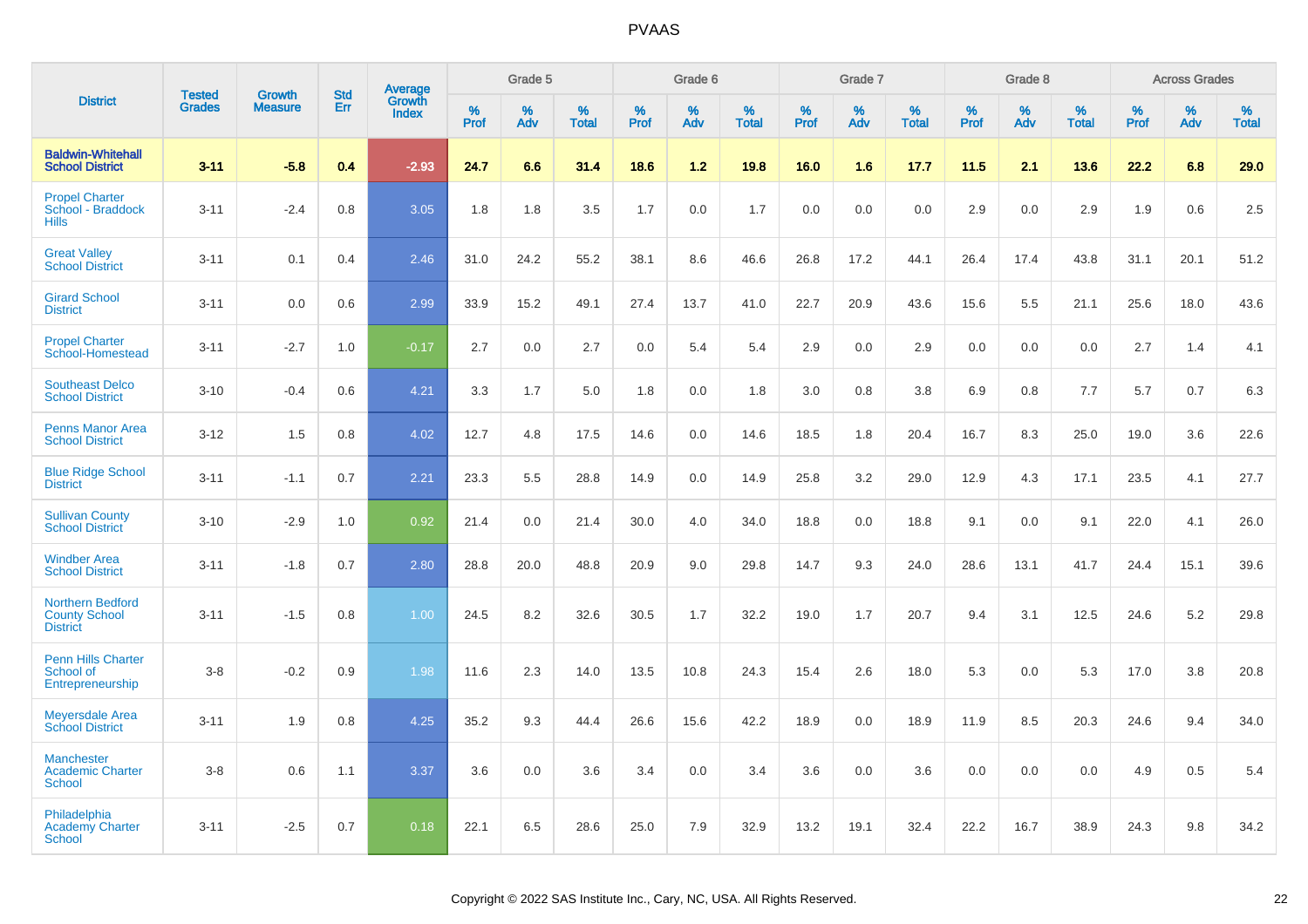|                                                                               | <b>Tested</b> | <b>Growth</b>  | <b>Std</b> | <b>Average</b><br>Growth |                     | Grade 5  |                      |                     | Grade 6  |                      |              | Grade 7  |                      |                     | Grade 8  |                      |                     | <b>Across Grades</b> |                      |
|-------------------------------------------------------------------------------|---------------|----------------|------------|--------------------------|---------------------|----------|----------------------|---------------------|----------|----------------------|--------------|----------|----------------------|---------------------|----------|----------------------|---------------------|----------------------|----------------------|
| <b>District</b>                                                               | <b>Grades</b> | <b>Measure</b> | Err        | <b>Index</b>             | $\%$<br><b>Prof</b> | %<br>Adv | $\%$<br><b>Total</b> | $\%$<br><b>Prof</b> | %<br>Adv | $\%$<br><b>Total</b> | $\%$<br>Prof | %<br>Adv | $\%$<br><b>Total</b> | $\%$<br><b>Prof</b> | %<br>Adv | $\%$<br><b>Total</b> | $\%$<br><b>Prof</b> | $\%$<br>Adv          | $\%$<br><b>Total</b> |
| <b>Baldwin-Whitehall</b><br><b>School District</b>                            | $3 - 11$      | $-5.8$         | 0.4        | $-2.93$                  | 24.7                | 6.6      | 31.4                 | 18.6                | 1.2      | 19.8                 | 16.0         | 1.6      | 17.7                 | 11.5                | 2.1      | 13.6                 | 22.2                | 6.8                  | 29.0                 |
| <b>Redbank Valley</b><br><b>School District</b>                               | $3 - 11$      | $-2.5$         | 0.7        | 1.94                     | 34.3                | 20.0     | 54.3                 | 12.7                | 0.0      | 12.7                 | 19.5         | 9.2      | 28.7                 | 9.5                 | 0.0      | 9.5                  | 21.8                | 10.1                 | 31.9                 |
| <b>Mckeesport Area</b><br><b>School District</b>                              | $3 - 12$      | $-0.2$         | 0.5        | 1.94                     | 8.9                 | 3.0      | 11.9                 | 3.9                 | 0.0      | 3.9                  | 1.0          | 0.0      | 1.0                  | 1.0                 | 0.0      | 1.0                  | 7.7                 | 2.1                  | 9.7                  |
| <b>State College Area</b><br><b>School District</b>                           | $3 - 11$      | 0.6            | 0.4        | 6.90                     | 29.6                | 33.7     | 63.3                 | 27.4                | 15.3     | 42.7                 | 28.9         | 16.3     | 45.2                 | 20.8                | 8.9      | 29.7                 | 29.0                | 27.0                 | 56.1                 |
| <b>Young Scholars of</b><br><b>Greater Allegheny</b><br><b>Charter School</b> | $3 - 8$       | $-1.4$         | 1.6        | 1.32                     | 10.0                | 0.0      | 10.0                 | 6.2                 | 0.0      | 6.2                  | 10.0         | 0.0      | 10.0                 |                     |          |                      | 6.6                 | 0.0                  | 6.6                  |
| <b>Freire Charter</b><br><b>School</b>                                        | $5 - 11$      | 1.2            | 0.6        | 3.54                     | 0.0                 | 0.0      | 0.0                  | 1.5                 | 0.0      | 1.5                  | 3.0          | 0.0      | 3.0                  | 7.6                 | 0.0      | 7.6                  | 3.3                 | 0.0                  | 3.3                  |
| <b>West Greene</b><br><b>School District</b>                                  | $3 - 11$      | $-1.6$         | 0.9        | 2.26                     | 20.5                | 7.7      | 28.2                 | 7.7                 | 7.7      | 15.4                 | 9.3          | 11.1     | 20.4                 | 11.8                | 0.0      | 11.8                 | 19.6                | 10.7                 | 30.2                 |
| <b>Reading School</b><br><b>District</b>                                      | $3 - 11$      | 0.0            | 0.4        | 4.14                     | 3.8                 | 1.2      | 5.0                  | 1.5                 | 0.2      | 1.8                  | 1.9          | 0.0      | 1.9                  | 1.5                 | 0.4      | 1.9                  | 3.6                 | 1.1                  | 4.7                  |
| <b>Wilkes-Barre Area</b><br><b>School District</b>                            | $3 - 11$      | $-0.9$         | 0.5        | 1.33                     | 8.1                 | 1.7      | 9.8                  | 10.1                | 4.4      | 14.5                 | 6.0          | 1.8      | 7.8                  | 3.1                 | 1.3      | 4.4                  | 9.8                 | 3.0                  | 12.7                 |
| <b>Universal Institute</b><br><b>Charter School</b>                           | $3 - 8$       | $-2.3$         | 0.7        | 0.12                     | 1.5                 | 0.0      | 1.5                  | 1.3                 | 0.0      | 1.3                  | 0.0          | 0.0      | 0.0                  | 2.3                 | 0.0      | 2.3                  | 1.7                 | 0.2                  | 2.0                  |
| <b>Laboratory Charter</b><br><b>School</b>                                    | $3 - 8$       | $-0.7$         | 1.1        | 2.78                     | 3.2                 | 0.0      | 3.2                  | 2.3                 | 0.0      | 2.3                  | 6.4          | 0.0      | 6.4                  | 5.0                 | 0.0      | 5.0                  | 5.3                 | 0.0                  | 5.3                  |
| South Side Area<br><b>School District</b>                                     | $3 - 11$      | 1.2            | 0.8        | 4.65                     | 23.3                | 18.3     | 41.7                 | 17.7                | 0.0      | 17.7                 | 26.6         | 7.8      | 34.4                 | 12.7                | 2.8      | 15.5                 | 21.2                | 6.3                  | 27.6                 |
| <b>Shenango Area</b><br><b>School District</b>                                | $3 - 11$      | 0.1            | 0.7        | 4.17                     | 25.0                | 7.1      | 32.1                 | 40.4                | 8.8      | 49.1                 | 16.5         | 1.0      | 17.5                 | 14.4                | 1.1      | 15.6                 | 22.5                | 7.6                  | 30.1                 |
| <b>Panther Valley</b><br><b>School District</b>                               | $3 - 12$      | 0.8            | 0.6        | 5.00                     | 11.5                | 1.9      | 13.5                 | 10.2                | 1.7      | 11.9                 | 11.1         | 1.8      | 13.0                 | 4.7                 | 0.0      | 4.7                  | 12.1                | 1.6                  | 13.6                 |
| <b>Forest Hills School</b><br><b>District</b>                                 | $3 - 11$      | 0.8            | 0.5        | 4.44                     | 34.1                | 21.2     | 55.3                 | 20.8                | 3.3      | 24.2                 | 18.6         | 5.6      | 24.2                 | 10.6                | 3.2      | 13.8                 | 24.0                | 11.0                 | 35.1                 |
| Cheltenham<br><b>School District</b>                                          | $3 - 11$      | $-1.7$         | 0.6        | 1.03                     | 19.8                | 16.7     | 36.5                 | 21.7                | 4.7      | 26.4                 | 26.7         | 11.0     | 37.7                 | 12.1                | 3.3      | 15.4                 | 23.0                | 11.2                 | 34.2                 |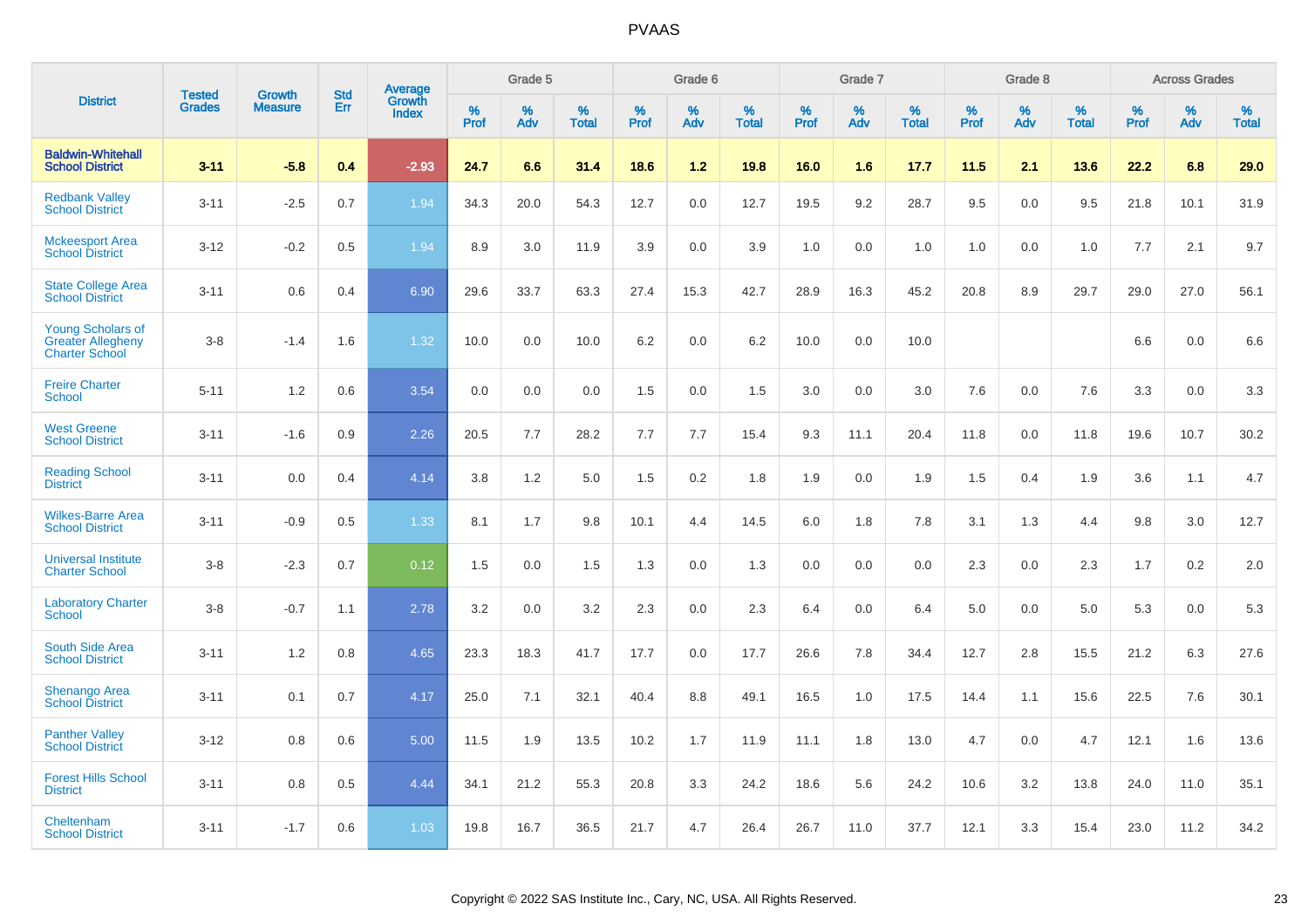|                                                                                   | <b>Tested</b> | <b>Growth</b>  | <b>Std</b> |                                          |              | Grade 5  |                   |              | Grade 6  |                   |           | Grade 7  |                   |           | Grade 8  |                   |                  | <b>Across Grades</b> |                   |
|-----------------------------------------------------------------------------------|---------------|----------------|------------|------------------------------------------|--------------|----------|-------------------|--------------|----------|-------------------|-----------|----------|-------------------|-----------|----------|-------------------|------------------|----------------------|-------------------|
| <b>District</b>                                                                   | <b>Grades</b> | <b>Measure</b> | Err        | <b>Average</b><br>Growth<br><b>Index</b> | $\%$<br>Prof | %<br>Adv | %<br><b>Total</b> | $\%$<br>Prof | %<br>Adv | %<br><b>Total</b> | %<br>Prof | %<br>Adv | %<br><b>Total</b> | %<br>Prof | %<br>Adv | %<br><b>Total</b> | %<br><b>Prof</b> | $\%$<br>Adv          | %<br><b>Total</b> |
| <b>Baldwin-Whitehall</b><br><b>School District</b>                                | $3 - 11$      | $-5.8$         | 0.4        | $-2.93$                                  | 24.7         | 6.6      | 31.4              | 18.6         | $1.2$    | 19.8              | 16.0      | 1.6      | 17.7              | 11.5      | 2.1      | 13.6              | 22.2             | 6.8                  | 29.0              |
| <b>Blue Mountain</b><br><b>School District</b>                                    | $3 - 10$      | 0.1            | 0.5        | 3.24                                     | 33.3         | 19.2     | 52.6              | 24.3         | 0.6      | 24.8              | 16.3      | 10.1     | 26.4              | 20.3      | 6.1      | 26.4              | 27.5             | 11.1                 | 38.6              |
| <b>Titusville Area</b><br><b>School District</b>                                  | $3 - 11$      | $-1.7$         | 0.5        | 0.12                                     | 28.5         | 13.8     | 42.3              | 18.9         | 4.2      | 23.1              | 18.0      | 3.9      | 21.9              | 8.0       | 3.6      | 11.6              | 21.8             | 10.0                 | 31.8              |
| <b>Agora Cyber</b><br><b>Charter School</b>                                       | $3 - 11$      | $-0.3$         | 0.6        | 3.62                                     | 9.8          | 2.0      | 11.8              | 7.8          | 0.7      | 8.5               | 6.2       | 2.1      | 8.3               | 3.3       | 1.3      | 4.6               | 9.7              | 2.4                  | 12.1              |
| <b>Sharon City School</b><br><b>District</b>                                      | $3 - 11$      | $-0.3$         | 0.5        | 1.32                                     | 14.1         | 2.1      | 16.2              | 13.9         | 4.1      | 18.0              | 6.0       | 1.7      | 7.8               | 5.9       | 1.5      | 7.4               | 12.0             | 2.8                  | 14.8              |
| <b>Indiana Area</b><br><b>School District</b>                                     | $3 - 11$      | 1.8            | 0.4        | $7.21$                                   | 29.3         | 17.7     | 47.0              | 23.9         | 11.7     | 35.5              | 36.0      | 10.3     | 46.3              | 23.2      | 14.2     | 37.4              | 30.1             | 15.1                 | 45.2              |
| Susquehanna<br><b>Community School</b><br><b>District</b>                         | $3 - 11$      | $-2.8$         | 0.9        | $-1.20$                                  | 19.6         | 9.8      | 29.4              | 15.5         | 1.7      | 17.2              | 13.3      | 11.1     | 24.4              | 2.0       | 2.0      | 4.1               | 19.6             | 6.3                  | 25.9              |
| Palmyra Area<br><b>School District</b>                                            | $3 - 11$      | 0.0            | 0.4        | 5.60                                     | 36.2         | 17.5     | 53.8              | 27.2         | 8.3      | 35.4              | 25.5      | 12.2     | 37.6              | 29.8      | 12.2     | 42.0              | 31.5             | 15.7                 | 47.2              |
| <b>Manheim Central</b><br><b>School District</b>                                  | $3 - 11$      | 2.8            | 0.4        | 9.93                                     | 25.4         | 7.6      | 33.0              | 23.6         | 5.8      | 29.3              | 15.0      | 5.2      | 20.2              | 20.9      | 6.2      | 27.1              | 22.8             | 9.4                  | 32.2              |
| <b>Highlands School</b><br><b>District</b>                                        | $3 - 11$      | 0.4            | 0.5        | 2.41                                     | 20.4         | 4.6      | 25.0              | 16.6         | 1.4      | 17.9              | 28.5      | 4.9      | 33.3              | 13.2      | 8.6      | 21.8              | 20.4             | 5.9                  | 26.3              |
| <b>Howard Gardner</b><br><b>Multiple</b><br>Intelligence<br><b>Charter School</b> | $3 - 8$       | $-3.7$         | 1.1        | $-1.27$                                  | 16.7         | 6.7      | 23.3              | 9.4          | 0.0      | 9.4               | 9.1       | 0.0      | 9.1               | 7.4       | 11.1     | 18.5              | 14.7             | 3.5                  | 18.2              |
| <b>Inquiry Charter</b><br>School                                                  | $3-5$         | $-6.8$         | 2.1        | $-3.27$                                  | 8.8          | 2.9      | 11.8              |              |          |                   |           |          |                   |           |          |                   | 11.1             | 2.8                  | 13.9              |
| <b>Purchase Line</b><br><b>School District</b>                                    | $3 - 12$      | 1.0            | 0.8        | 4.29                                     | 28.8         | 7.7      | 36.5              | 6.1          | 3.0      | 9.1               | 7.5       | 3.0      | 10.4              | 5.3       | 0.0      | 5.3               | 16.1             | 3.3                  | 19.4              |
| <b>Haverford</b><br><b>Township School</b><br><b>District</b>                     | $3 - 11$      | $-0.7$         | 0.3        | $-0.06$                                  | 30.7         | 27.3     | 58.0              | 26.4         | 15.0     | 41.4              | 28.5      | 12.8     | 41.3              | 33.9      | 15.2     | 49.1              | 31.6             | 23.1                 | 54.7              |
| <b>Easton Area</b><br><b>School District</b>                                      | $3 - 12$      | $-1.1$         | 0.3        | $-0.56$                                  | 22.4         | 5.9      | 28.3              | 14.6         | 3.3      | 17.9              | 11.0      | 6.9      | 18.0              | 10.3      | 2.2      | 12.4              | 18.5             | 8.4                  | 26.9              |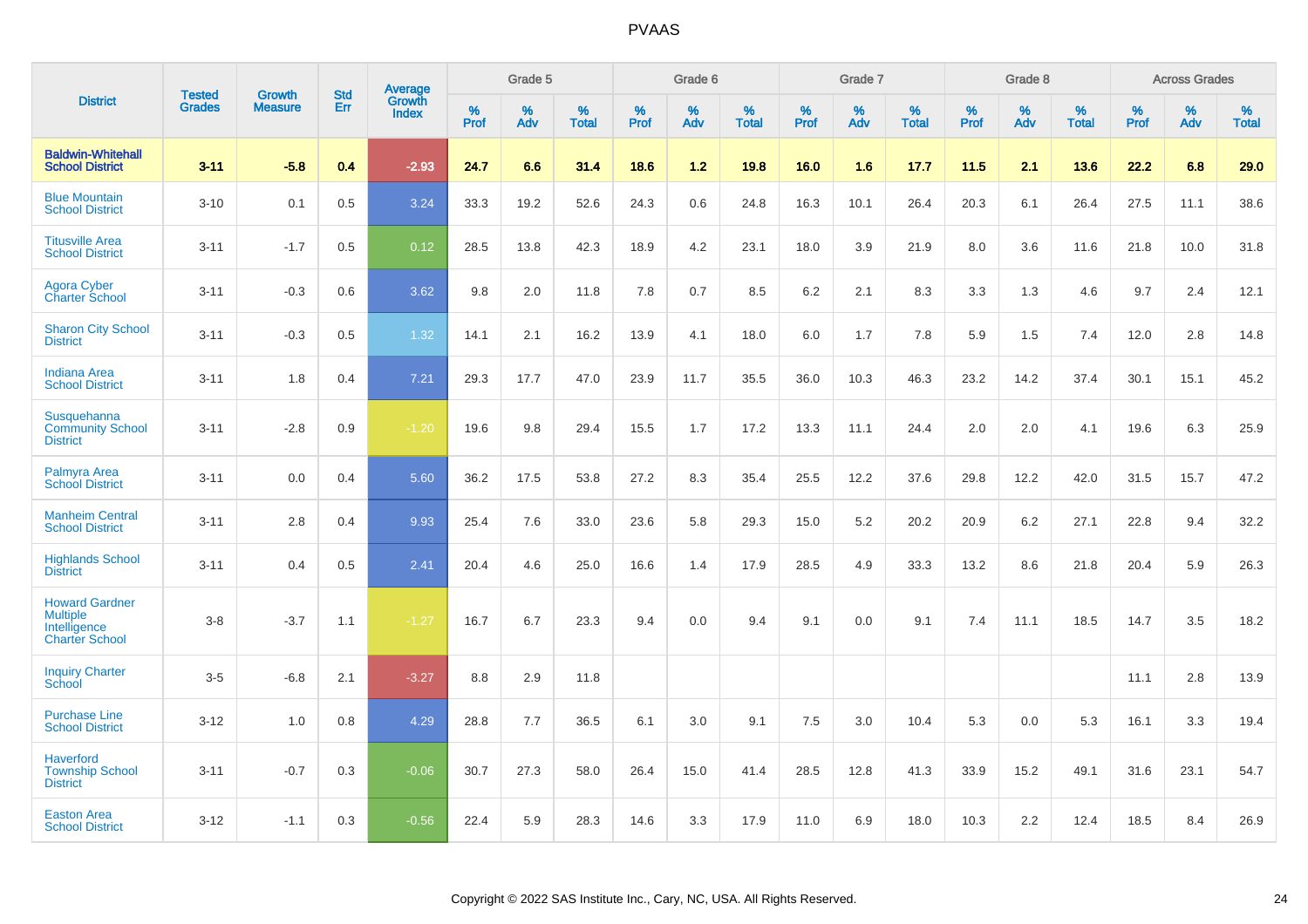|                                                                   |                                | <b>Growth</b>  |                          |                                   |           | Grade 5  |                   |                  | Grade 6  |                   |           | Grade 7  |                   |           | Grade 8  |                   |           | <b>Across Grades</b> |                   |
|-------------------------------------------------------------------|--------------------------------|----------------|--------------------------|-----------------------------------|-----------|----------|-------------------|------------------|----------|-------------------|-----------|----------|-------------------|-----------|----------|-------------------|-----------|----------------------|-------------------|
| <b>District</b>                                                   | <b>Tested</b><br><b>Grades</b> | <b>Measure</b> | <b>Std</b><br><b>Err</b> | Average<br>Growth<br><b>Index</b> | %<br>Prof | %<br>Adv | %<br><b>Total</b> | %<br><b>Prof</b> | %<br>Adv | %<br><b>Total</b> | %<br>Prof | %<br>Adv | %<br><b>Total</b> | %<br>Prof | %<br>Adv | %<br><b>Total</b> | %<br>Prof | %<br>Adv             | %<br><b>Total</b> |
| <b>Baldwin-Whitehall</b><br><b>School District</b>                | $3 - 11$                       | $-5.8$         | 0.4                      | $-2.93$                           | 24.7      | 6.6      | 31.4              | 18.6             | $1.2$    | 19.8              | 16.0      | 1.6      | 17.7              | 11.5      | 2.1      | 13.6              | 22.2      | 6.8                  | 29.0              |
| <b>Mastery Charter</b><br>School - Harrity<br>Campus              | $3 - 8$                        | $-0.7$         | 1.1                      | 2.42                              | 4.6       | 4.6      | 9.1               | 2.3              | 0.0      | 2.3               | 0.0       | 0.0      | 0.0               | 3.1       | 0.0      | 3.1               | 5.5       | 1.0                  | 6.5               |
| <b>Salisbury-Elk Lick</b><br><b>School District</b>               | $3 - 11$                       | $-4.2$         | 1.3                      | 0.13                              | 29.2      | 12.5     | 41.7              | 37.5             | 0.0      | 37.5              | 15.8      | 0.0      | 15.8              | 14.3      | 4.8      | 19.0              | 28.9      | 5.8                  | 34.7              |
| <b>Albert Gallatin</b><br><b>Area School</b><br><b>District</b>   | $3 - 11$                       | $-1.4$         | 0.5                      | 0.97                              | 19.0      | 10.2     | 29.3              | 18.6             | 1.6      | 20.2              | 12.8      | 2.8      | 15.6              | 14.8      | 2.0      | 16.8              | 17.4      | 4.9                  | 22.3              |
| <b>Carbondale Area</b><br><b>School District</b>                  | $3 - 10$                       | 1.1            | 0.6                      | 5.95                              | 10.3      | 1.2      | 11.5              | 4.2              | 0.0      | 4.2               | 4.8       | 3.6      | 8.4               | 13.9      | 0.0      | 13.9              | 9.4       | 0.8                  | 10.1              |
| <b>Fannett-Metal</b><br><b>School District</b>                    | $3 - 11$                       | $-2.4$         | 1.0                      | 2.68                              | 17.2      | 6.9      | 24.1              | 10.3             | 0.0      | 10.3              | 9.4       | 0.0      | 9.4               | 8.9       | 2.2      | 11.1              | 15.5      | 5.8                  | 21.3              |
| <b>Freedom Area</b><br><b>School District</b>                     | $3 - 11$                       | $-0.8$         | 0.7                      | 1.59                              | 13.6      | 3.7      | 17.3              | 21.4             | 2.4      | 23.8              | 18.6      | 2.9      | 21.6              | 10.7      | 1.3      | 12.0              | 17.8      | 3.7                  | 21.6              |
| <b>Richard Allen</b><br>Preparatory<br><b>Charter School</b>      | $5 - 8$                        | 0.8            | 0.7                      | 3.33                              | 0.0       | 0.0      | 0.0               | 1.0              | 0.0      | 1.0               | 1.8       | 0.9      | 2.7               | 0.9       | 0.0      | 0.9               | 1.1       | 0.3                  | 1.4               |
| <b>Troy Area School</b><br><b>District</b>                        | $3 - 10$                       | $-1.8$         | 0.6                      | 0.45                              | 11.1      | 4.0      | 15.2              | 4.0              | 4.0      | 8.0               | 14.1      | 0.0      | 14.1              | 6.8       | 0.8      | 7.7               | 11.9      | 2.1                  | 14.0              |
| <b>North Schuylkill</b><br><b>School District</b>                 | $3 - 11$                       | 0.5            | 0.5                      | 4.31                              | 8.2       | 3.0      | 11.2              | 4.8              | 0.8      | 5.6               | 5.8       | 3.9      | 9.7               | 11.8      | 6.7      | 18.5              | 12.1      | 4.1                  | 16.1              |
| <b>Middletown Area</b><br><b>School District</b>                  | $3 - 11$                       | $-1.6$         | 0.5                      | 0.08                              | 19.5      | 5.0      | 24.5              | 6.1              | 0.8      | 6.9               | 16.1      | 9.8      | 25.9              | 11.8      | 2.0      | 13.7              | 18.4      | 7.5                  | 25.9              |
| <b>Selinsgrove Area</b><br><b>School District</b>                 | $3 - 12$                       | 4.7            | 0.5                      | 11.20                             | 26.0      | 6.1      | 32.0              | 32.0             | 17.0     | 49.0              | 26.4      | 18.7     | 45.2              | 25.6      | 10.5     | 36.1              | 25.8      | 14.6                 | 40.4              |
| <b>Greater Nanticoke</b><br><b>Area School</b><br><b>District</b> | $3 - 12$                       | $-0.5$         | 0.6                      | 4.36                              | 13.6      | 2.7      | 16.4              | 2.6              | 0.0      | 2.6               | 3.6       | 0.0      | 3.6               | 4.2       | 1.7      | 5.9               | 7.6       | 2.0                  | 9.6               |
| Portage Area<br><b>School District</b>                            | $3 - 10$                       | 0.3            | 0.8                      | 2.06                              | 28.6      | 7.1      | 35.7              | 30.0             | 10.0     | 40.0              | 25.4      | 9.5      | 34.9              | 17.0      | 7.6      | 24.5              | 29.8      | 12.9                 | 42.6              |
| <b>Mount Carmel</b><br><b>Area School</b><br><b>District</b>      | $3 - 11$                       | 0.2            | 0.6                      | 3.89                              | 10.8      | 2.7      | 13.5              | 12.5             | 7.1      | 19.6              | 13.6      | 3.6      | 17.3              | 8.8       | 2.6      | 11.5              | 12.2      | 4.5                  | 16.7              |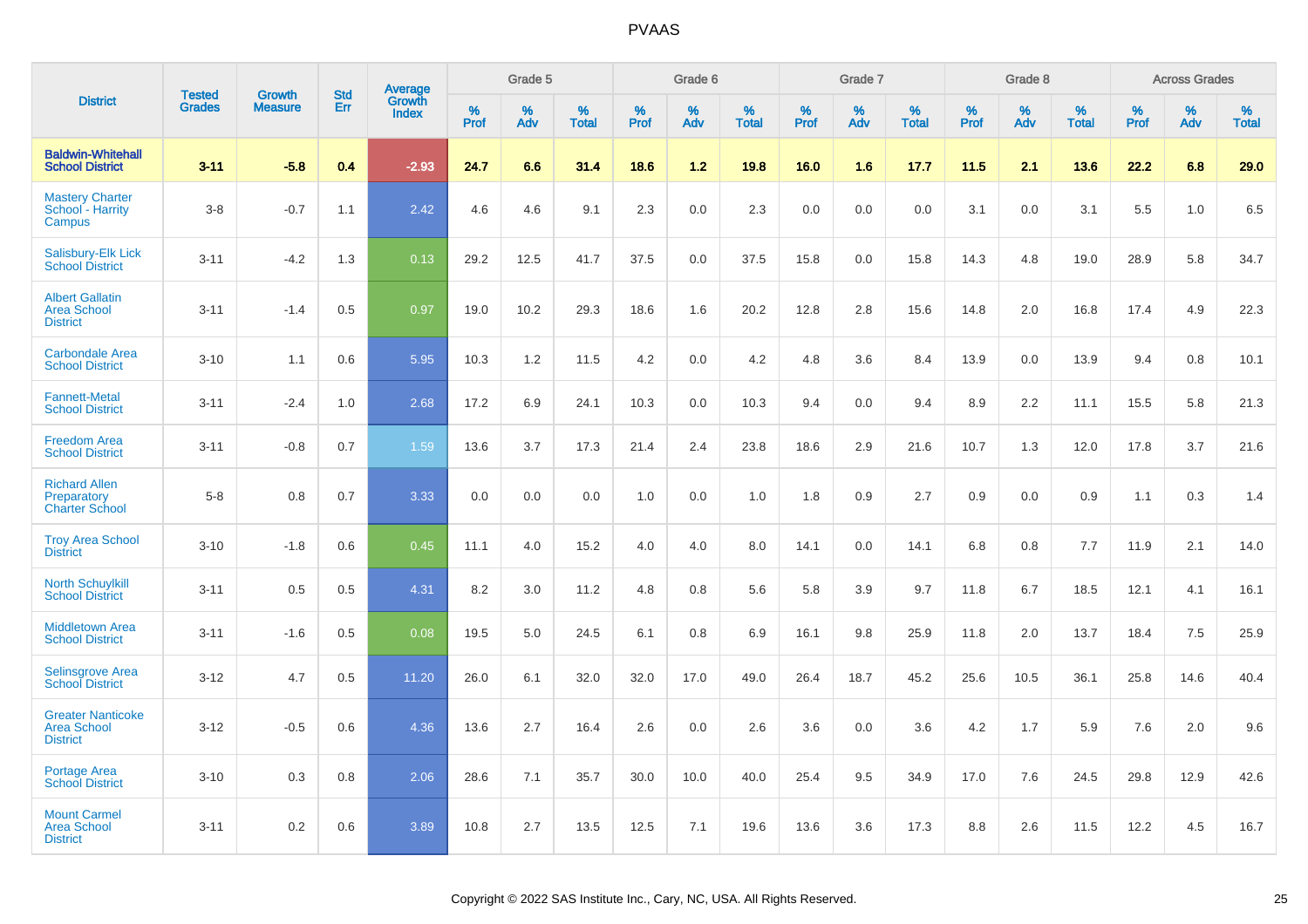|                                                                                            |                                |                                 | <b>Std</b> | Average                |              | Grade 5  |                   |                     | Grade 6  |                   |              | Grade 7  |                   |                     | Grade 8  |                   |                     | <b>Across Grades</b> |                   |
|--------------------------------------------------------------------------------------------|--------------------------------|---------------------------------|------------|------------------------|--------------|----------|-------------------|---------------------|----------|-------------------|--------------|----------|-------------------|---------------------|----------|-------------------|---------------------|----------------------|-------------------|
| <b>District</b>                                                                            | <b>Tested</b><br><b>Grades</b> | <b>Growth</b><br><b>Measure</b> | Err        | Growth<br><b>Index</b> | $\%$<br>Prof | %<br>Adv | %<br><b>Total</b> | $\%$<br><b>Prof</b> | %<br>Adv | %<br><b>Total</b> | $\%$<br>Prof | %<br>Adv | %<br><b>Total</b> | $\%$<br><b>Prof</b> | %<br>Adv | %<br><b>Total</b> | $\%$<br><b>Prof</b> | $\%$<br>Adv          | %<br><b>Total</b> |
| <b>Baldwin-Whitehall</b><br><b>School District</b>                                         | $3 - 11$                       | $-5.8$                          | 0.4        | $-2.93$                | 24.7         | 6.6      | 31.4              | 18.6                | 1.2      | 19.8              | 16.0         | 1.6      | 17.7              | 11.5                | 2.1      | 13.6              | 22.2                | 6.8                  | 29.0              |
| <b>Lebanon School</b><br><b>District</b>                                                   | $3 - 11$                       | 0.1                             | 0.3        | 4.53                   | 10.8         | 2.5      | 13.2              | 5.4                 | 1.6      | 7.0               | 3.4          | 0.6      | 4.1               | 4.5                 | 0.8      | 5.4               | 7.2                 | 1.6                  | 8.8               |
| <b>Mastery Charter</b><br>School - Hardy<br><b>Williams</b>                                | $3 - 11$                       | $-0.1$                          | 1.2        | 1.30                   | 4.9          | 0.0      | 4.9               | 11.4                | 2.9      | 14.3              | 5.6          | 0.0      | 5.6               |                     |          |                   | 6.9                 | 0.6                  | 7.5               |
| <b>Cameron County</b><br><b>School District</b>                                            | $3 - 12$                       | 1.0                             | 1.0        | 4.16                   | 48.4         | 0.0      | 48.4              | 29.0                | 2.6      | 31.6              | 7.3          | 2.4      | 9.8               | 13.5                | 0.0      | 13.5              | 30.3                | 6.8                  | 37.2              |
| Johnsonburg Area<br><b>School District</b>                                                 | $3 - 11$                       | 2.2                             | 1.0        | 5.07                   | 17.5         | 7.5      | 25.0              | 21.2                | 12.1     | 33.3              | 18.6         | 7.0      | 25.6              | 15.6                | 2.2      | 17.8              | 25.5                | 10.2                 | 35.7              |
| <b>Marion Center</b><br><b>Area School</b><br><b>District</b>                              | $3 - 10$                       | 0.9                             | 0.7        | 5.76                   | 24.4         | 7.7      | 32.0              | 37.2                | 11.8     | 49.0              | 19.0         | 10.7     | 29.8              | 22.6                | 8.6      | 31.2              | 27.9                | 10.6                 | 38.4              |
| The Philadelphia<br><b>Charter School for</b><br><b>Arts and Sciences</b><br>at HR Edmunds | $3-8$                          | 1.7                             | 0.6        | 4.09                   | 6.4          | 0.0      | 6.4               | 0.0                 | 0.0      | 0.0               | 2.1          | 0.0      | 2.1               | 2.2                 | 0.0      | 2.2               | 2.1                 | $0.2\,$              | 2.3               |
| <b>Montgomery Area</b><br><b>School District</b>                                           | $3 - 11$                       | 0.8                             | 0.8        | 4.18                   | 25.7         | 10.8     | 36.5              | 29.0                | 30.6     | 59.7              | 33.3         | 6.9      | 40.3              | 17.2                | 1.7      | 19.0              | 28.4                | 13.2                 | 41.6              |
| <b>Camp Hill School</b><br><b>District</b>                                                 | $3 - 12$                       | $-2.0$                          | 0.7        | $-0.33$                | 40.7         | 27.2     | 67.9              | 24.0                | 4.0      | 28.0              | 17.6         | 9.9      | 27.5              | 22.0                | 3.7      | 25.7              | 30.7                | 15.4                 | 46.1              |
| <b>Antietam School</b><br><b>District</b>                                                  | $3 - 10$                       | $-2.5$                          | 0.8        | $-0.25$                | 9.4          | 1.6      | 10.9              | 10.0                | 3.3      | 13.3              | 5.6          | 0.0      | 5.6               | 5.8                 | 0.0      | 5.8               | 8.3                 | 1.2                  | 9.5               |
| <b>Franklin Area</b><br><b>School District</b>                                             | $3 - 11$                       | 0.9                             | 0.5        | 5.84                   | 22.0         | 7.1      | 29.1              | 25.8                | 3.1      | 28.9              | 10.1         | 4.2      | 14.3              | 8.2                 | 0.7      | 8.9               | 19.0                | 4.3                  | 23.2              |
| South Williamsport<br><b>Area School</b><br><b>District</b>                                | $3 - 10$                       | $-0.6$                          | 0.6        | 3.18                   | 20.4         | 1.1      | 21.5              | 25.8                | 4.5      | 30.3              | 15.5         | 2.4      | 17.9              | 15.1                | 0.0      | 15.1              | 20.2                | 2.8                  | 23.0              |
| <b>Deep Roots</b><br><b>Charter School</b>                                                 | $3-6$                          | $-0.9$                          | 1.3        | 2.28                   | 0.0          | 0.0      | 0.0               | 0.0                 | 0.0      | 0.0               |              |          |                   |                     |          |                   | 1.3                 | 0.0                  | 1.3               |
| <b>Ellwood City Area</b><br><b>School District</b>                                         | $3 - 11$                       | $-1.7$                          | 0.6        | 1.08                   | 20.6         | 7.8      | 28.4              | 19.0                | 2.6      | 21.6              | 21.7         | 2.5      | 24.2              | 5.5                 | 2.8      | 8.3               | 17.5                | 4.7                  | 22.2              |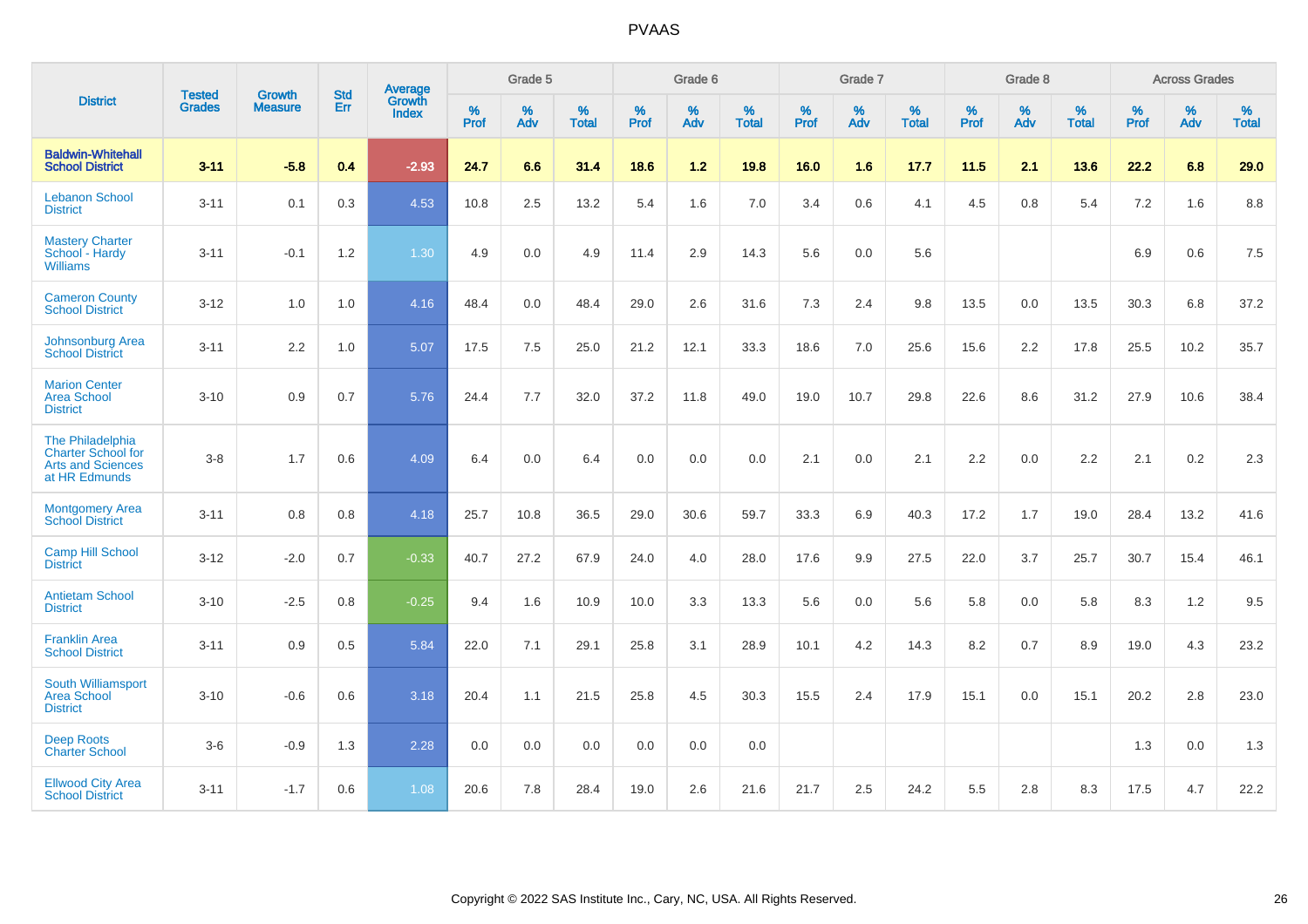|                                                                        |                                | <b>Growth</b>  | <b>Std</b> |                                          |              | Grade 5  |                   |              | Grade 6  |                   |              | Grade 7  |                   |              | Grade 8  |                   |              | <b>Across Grades</b> |                   |
|------------------------------------------------------------------------|--------------------------------|----------------|------------|------------------------------------------|--------------|----------|-------------------|--------------|----------|-------------------|--------------|----------|-------------------|--------------|----------|-------------------|--------------|----------------------|-------------------|
| <b>District</b>                                                        | <b>Tested</b><br><b>Grades</b> | <b>Measure</b> | <b>Err</b> | <b>Average</b><br>Growth<br><b>Index</b> | $\%$<br>Prof | %<br>Adv | %<br><b>Total</b> | $\%$<br>Prof | %<br>Adv | %<br><b>Total</b> | $\%$<br>Prof | %<br>Adv | %<br><b>Total</b> | $\%$<br>Prof | %<br>Adv | %<br><b>Total</b> | $\%$<br>Prof | %<br>Adv             | %<br><b>Total</b> |
| <b>Baldwin-Whitehall</b><br><b>School District</b>                     | $3 - 11$                       | $-5.8$         | 0.4        | $-2.93$                                  | 24.7         | 6.6      | 31.4              | 18.6         | 1.2      | 19.8              | 16.0         | 1.6      | 17.7              | 11.5         | 2.1      | 13.6              | 22.2         | 6.8                  | 29.0              |
| <b>West Middlesex</b><br><b>Area School</b><br><b>District</b>         | $3 - 10$                       | 0.9            | 0.9        | 4.10                                     | 21.7         | 21.7     | 43.5              | 39.3         | 4.9      | 44.3              | 30.0         | 2.0      | 32.0              | 7.1          | 0.0      | 7.1               | 30.3         | 7.4                  | 37.7              |
| <b>Gillingham Charter</b><br>School                                    | $3 - 11$                       | $-5.9$         | 2.0        | $-1.16$                                  | 9.1          | 0.0      | 9.1               | 0.0          | 0.0      | 0.0               |              |          |                   | 0.0          | 0.0      | 0.0               | 4.4          | 1.4                  | 5.8               |
| <b>Ferndale Area</b><br><b>School District</b>                         | $3 - 10$                       | $-0.9$         | 0.9        | 1.11                                     | 27.3         | 0.0      | 27.3              | 19.5         | 7.3      | 26.8              | 31.6         | 2.6      | 34.2              | 11.1         | 8.9      | 20.0              | 21.3         | 7.9                  | 29.1              |
| <b>Mastery Charter</b><br>School - Pickett<br>Campus                   | $6 - 10$                       | 1.2            | 1.1        | 2.33                                     |              |          |                   | 0.0          | 0.0      | 0.0               | 0.0          | 0.0      | 0.0               | 2.8          | 0.0      | 2.8               | 0.9          | 0.0                  | 0.9               |
| <b>Big Spring School</b><br><b>District</b>                            | $3 - 11$                       | $-1.2$         | 0.5        | 0.68                                     | 26.7         | 13.0     | 39.7              | 22.0         | 3.8      | 25.8              | 20.9         | 6.7      | 27.6              | 10.9         | 3.3      | 14.1              | 24.6         | 10.4                 | 35.0              |
| <b>Elk Lake School</b><br><b>District</b>                              | $3 - 11$                       | 1.9            | 0.7        | 7.96                                     | 17.5         | 3.8      | 21.2              | 35.8         | 12.6     | 48.4              | 11.4         | 3.4      | 14.8              | 8.5          | 4.9      | 13.4              | 21.4         | 7.2                  | 28.5              |
| <b>Forest City</b><br><b>Regional School</b><br><b>District</b>        | $3 - 12$                       | 1.5            | 0.9        | 4.76                                     | 22.2         | 11.1     | 33.3              | 14.3         | 2.0      | 16.3              | 18.9         | 10.8     | 29.7              | 31.9         | 10.6     | 42.6              | 22.1         | 10.7                 | 32.8              |
| <b>Hamburg Area</b><br><b>School District</b>                          | $3 - 11$                       | $-0.0$         | 0.5        | 1.79                                     | 29.1         | 6.4      | 35.5              | 28.4         | 2.4      | 30.7              | 10.1         | 3.8      | 13.8              | 9.9          | 2.1      | 12.1              | 20.9         | 6.6                  | 27.5              |
| <b>United School</b><br><b>District</b>                                | $3 - 11$                       | 0.3            | 0.8        | 3.96                                     | 27.0         | 1.6      | 28.6              | 31.8         | 12.7     | 44.4              | 29.2         | 10.8     | 40.0              | 20.9         | 9.0      | 29.8              | 28.1         | 9.4                  | 37.5              |
| <b>Valley Grove</b><br><b>School District</b>                          | $3 - 10$                       | $-2.4$         | 0.8        | $-1.21$                                  | 35.4         | 8.3      | 43.8              | 27.6         | 1.7      | 29.3              | 18.5         | 5.6      | 24.1              | 14.3         | 1.8      | 16.1              | 25.5         | $6.8\,$              | 32.2              |
| <b>Hanover Area</b><br><b>School District</b>                          | $3 - 11$                       | $-2.5$         | 0.9        | $-0.79$                                  | 3.4          | 3.4      | 6.8               | 10.0         | 4.0      | 14.0              | 5.3          | 1.8      | 7.0               | 0.0          | 0.0      | 0.0               | 7.4          | 1.9                  | 9.3               |
| <b>Gettysburg Area</b><br><b>School District</b>                       | $3 - 11$                       | 1.3            | 0.4        | 5.96                                     | 36.4         | 17.3     | 53.7              | 22.0         | 12.0     | 34.0              | 15.9         | 5.7      | 21.6              | 21.4         | 7.3      | 28.6              | 25.4         | 14.7                 | 40.1              |
| <b>Folk Arts-Cultural</b><br><b>Treasures Charter</b><br><b>School</b> | $3 - 7$                        | $-1.8$         | 1.0        | 1.12                                     | 22.7         | 6.8      | 29.6              | 28.9         | 4.4      | 33.3              | 20.4         | 2.3      | 22.7              |              |          |                   | 28.1         | $6.2\,$              | 34.4              |
| <b>Sayre Area School</b><br><b>District</b>                            | $3 - 11$                       | 1.9            | 0.7        | 6.31                                     | 21.3         | 6.6      | 27.9              | 36.2         | 5.0      | 41.2              | 21.4         | 3.6      | 25.0              | 13.4         | 0.0      | 13.4              | 25.9         | 6.1                  | 32.0              |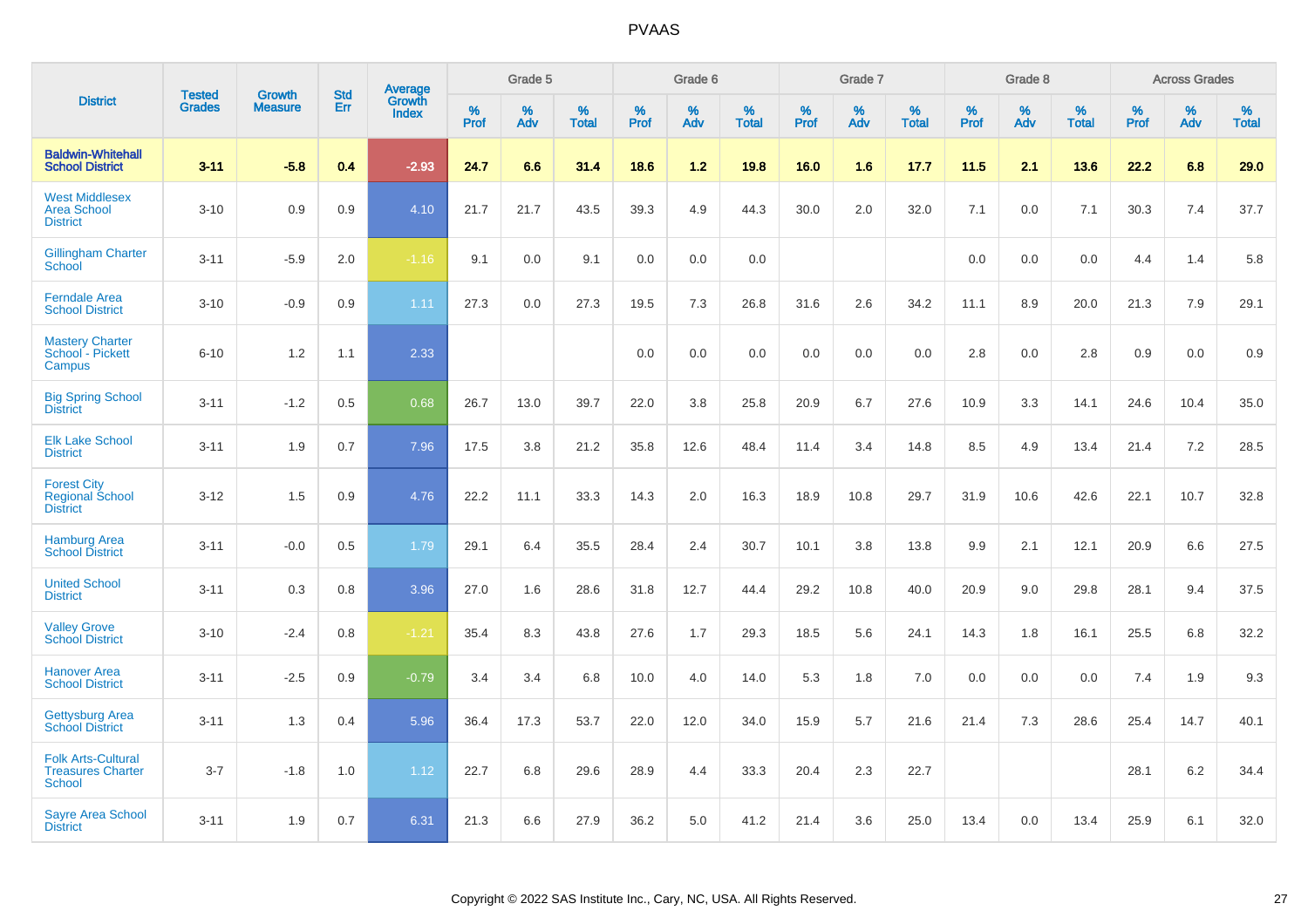|                                                                              | <b>Tested</b> | <b>Growth</b>  | <b>Std</b> | Average                       |           | Grade 5  |                   |           | Grade 6  |                   |           | Grade 7  |                   |           | Grade 8  |                   |           | <b>Across Grades</b> |                   |
|------------------------------------------------------------------------------|---------------|----------------|------------|-------------------------------|-----------|----------|-------------------|-----------|----------|-------------------|-----------|----------|-------------------|-----------|----------|-------------------|-----------|----------------------|-------------------|
| <b>District</b>                                                              | <b>Grades</b> | <b>Measure</b> | Err        | <b>Growth</b><br><b>Index</b> | %<br>Prof | %<br>Adv | %<br><b>Total</b> | %<br>Prof | %<br>Adv | %<br><b>Total</b> | %<br>Prof | %<br>Adv | %<br><b>Total</b> | %<br>Prof | %<br>Adv | %<br><b>Total</b> | %<br>Prof | %<br>Adv             | %<br><b>Total</b> |
| <b>Baldwin-Whitehall</b><br><b>School District</b>                           | $3 - 11$      | $-5.8$         | 0.4        | $-2.93$                       | 24.7      | 6.6      | 31.4              | 18.6      | 1.2      | 19.8              | 16.0      | 1.6      | 17.7              | 11.5      | 2.1      | 13.6              | 22.2      | 6.8                  | 29.0              |
| <b>Harmony Area</b><br><b>School District</b>                                | $3 - 10$      | 0.9            | 1.7        | 2.79                          | 31.2      | 6.2      | 37.5              | 41.7      | 4.2      | 45.8              | 0.0       | 0.0      | 0.0               |           |          |                   | 27.4      | 7.4                  | 34.7              |
| <b>Laurel School</b><br><b>District</b>                                      | $3 - 11$      | $-0.4$         | 0.7        | 1.59                          | 25.7      | 5.4      | 31.1              | 23.9      | 12.7     | 36.6              | 29.5      | 5.1      | 34.6              | 18.8      | 8.7      | 27.5              | 28.6      | 13.6                 | 42.2              |
| <b>Old Forge School</b><br><b>District</b>                                   | $3 - 12$      | $-2.1$         | 0.8        | 0.34                          | 11.8      | 2.9      | 14.7              | 11.3      | 0.0      | 11.3              | 19.0      | 4.8      | 23.8              | 5.9       | 0.0      | 5.9               | 14.0      | 2.9                  | 16.9              |
| <b>Universal Alcorn</b><br><b>Charter School</b>                             | $3 - 8$       | $-0.7$         | 0.8        | 0.93                          | 7.7       | 1.9      | 9.6               | 3.9       | 0.0      | 3.9               | 8.8       | 0.0      | 8.8               | 5.1       | 0.0      | 5.1               | 6.4       | 1.7                  | 8.1               |
| <b>Reach Cyber</b><br><b>Charter School</b>                                  | $3 - 11$      | $-2.4$         | 0.9        | $-0.45$                       | 19.4      | 9.7      | 29.0              | 9.1       | 0.0      | 9.1               | 17.0      | 3.8      | 20.8              | 17.5      | 5.3      | 22.8              | 21.3      | 4.7                  | 26.0              |
| <b>Cocalico School</b><br><b>District</b>                                    | $3 - 11$      | 2.0            | 0.4        | 5.70                          | 27.4      | 17.4     | 44.8              | 25.2      | 17.5     | 42.7              | 27.3      | 4.0      | 31.3              | 22.2      | $6.2\,$  | 28.4              | 28.3      | 12.1                 | 40.4              |
| <b>Waynesboro Area</b><br><b>School District</b>                             | $3 - 12$      | $-0.5$         | 0.4        | 2.30                          | 25.0      | 9.2      | 34.2              | 20.4      | 10.5     | 31.0              | 19.2      | 6.0      | 25.2              | 20.1      | 4.8      | 24.8              | 22.3      | 9.3                  | 31.6              |
| <b>Spring Cove</b><br><b>School District</b>                                 | $3 - 11$      | 0.9            | 0.5        | 5.97                          | 18.5      | 8.4      | 26.9              | 15.1      | 4.8      | 19.8              | 11.0      | 3.9      | 15.0              | 12.7      | 4.0      | 16.7              | 20.0      | 7.4                  | 27.4              |
| <b>Young Scholars Of</b><br>Western<br>Pennsylvania<br><b>Charter School</b> | $3 - 8$       | $-0.4$         | 1.1        | 1.25                          | 6.7       | 6.7      | 13.3              | 5.9       | 5.9      | 11.8              | 20.7      | 3.4      | 24.1              | 8.7       | 0.0      | 8.7               | 12.3      | 4.8                  | 17.1              |
| <b>Keystone School</b><br><b>District</b>                                    | $3 - 11$      | $-1.0$         | 0.8        | 1.11                          | 28.4      | 19.4     | 47.8              | 32.1      | 1.9      | 34.0              | 12.3      | 1.4      | 13.7              | 6.4       | 0.0      | 6.4               | 24.1      | 7.6                  | 31.6              |
| <b>New Castle Area</b><br><b>School District</b>                             | $3 - 12$      | $-0.5$         | 0.4        | 2.63                          | 4.3       | 0.5      | 4.8               | 3.3       | 1.9      | 5.2               | 7.7       | 1.4      | 9.1               | 3.3       | 0.9      | 4.2               | 4.4       | 1.1                  | 5.5               |
| <b>Vision Academy</b><br>Charter School                                      | $3 - 8$       | 1.7            | 1.1        | 3.72                          | 11.1      | 0.0      | 11.1              | 0.0       | 0.0      | 0.0               | 2.9       | 2.9      | 5.9               | 9.5       | 4.8      | 14.3              | 6.4       | 1.6                  | 8.0               |
| <b>Lower Moreland</b><br><b>Township School</b><br><b>District</b>           | $3 - 11$      | 2.2            | 0.5        | 4.65                          | 27.3      | 27.3     | 54.6              | 38.8      | 19.4     | 58.2              | 30.7      | 17.2     | 47.8              | 25.1      | 15.0     | 40.1              | 32.4      | 17.7                 | 50.0              |
| <b>Fairfield Area</b><br><b>School District</b>                              | $3 - 11$      | $-1.2$         | 0.8        | 1.99                          | 32.3      | 1.6      | 33.9              | 19.7      | 1.6      | 21.3              | 18.5      | 0.0      | 18.5              | 16.7      | 3.7      | 20.4              | 25.3      | 6.7                  | 32.0              |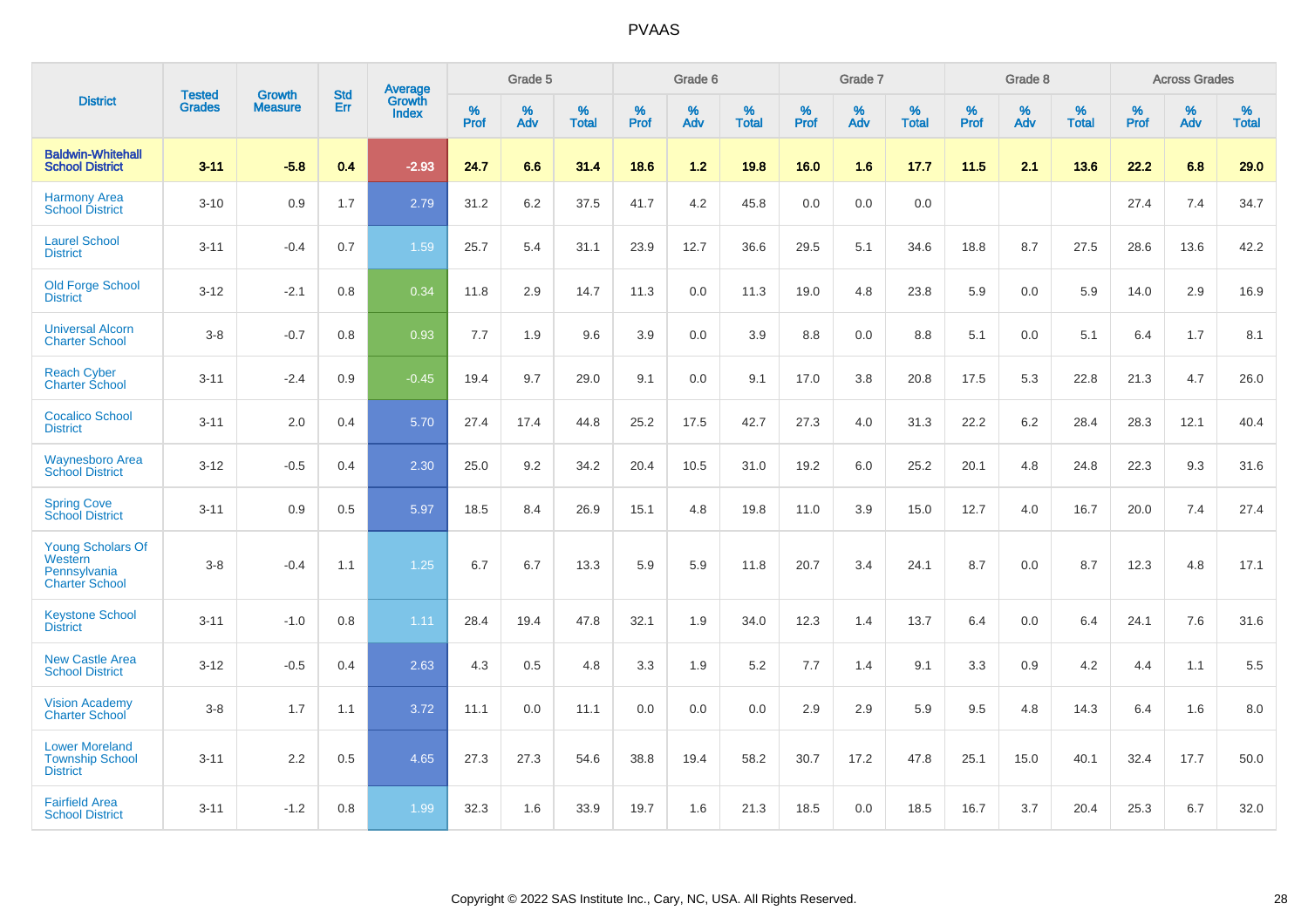|                                                             |                                | <b>Growth</b>  | <b>Std</b> | Average                |              | Grade 5     |                      |                     | Grade 6     |                      |              | Grade 7     |                      |              | Grade 8     |                   |                     | <b>Across Grades</b> |                      |
|-------------------------------------------------------------|--------------------------------|----------------|------------|------------------------|--------------|-------------|----------------------|---------------------|-------------|----------------------|--------------|-------------|----------------------|--------------|-------------|-------------------|---------------------|----------------------|----------------------|
| <b>District</b>                                             | <b>Tested</b><br><b>Grades</b> | <b>Measure</b> | Err        | Growth<br><b>Index</b> | $\%$<br>Prof | $\%$<br>Adv | $\%$<br><b>Total</b> | $\%$<br><b>Prof</b> | $\%$<br>Adv | $\%$<br><b>Total</b> | $\%$<br>Prof | $\%$<br>Adv | $\%$<br><b>Total</b> | $\%$<br>Prof | $\%$<br>Adv | %<br><b>Total</b> | $\%$<br><b>Prof</b> | $\%$<br>Adv          | $\%$<br><b>Total</b> |
| <b>Baldwin-Whitehall</b><br><b>School District</b>          | $3 - 11$                       | $-5.8$         | 0.4        | $-2.93$                | 24.7         | 6.6         | 31.4                 | 18.6                | 1.2         | 19.8                 | 16.0         | 1.6         | 17.7                 | 11.5         | 2.1         | 13.6              | 22.2                | 6.8                  | 29.0                 |
| <b>Grove City Area</b><br><b>School District</b>            | $3 - 12$                       | $-0.0$         | 0.6        | 1.93                   | 21.8         | 16.8        | 38.6                 | 29.0                | 12.1        | 41.1                 | 28.1         | 13.2        | 41.2                 | 19.5         | 8.5         | 28.0              | 27.6                | 16.8                 | 44.3                 |
| <b>Russell Byers</b><br><b>Charter School</b>               | $3 - 8$                        | 1.5            | 0.8        | 5.07                   | 3.6          | 0.0         | 3.6                  | 0.0                 | 0.0         | 0.0                  | 0.0          | 0.0         | 0.0                  | 0.0          | 0.0         | 0.0               | 3.2                 | 1.9                  | 5.2                  |
| <b>Upper Dublin</b><br><b>School District</b>               | $3 - 12$                       | 0.6            | 0.4        | 2.59                   | 41.8         | 29.3        | 71.1                 | 38.5                | 24.8        | 63.3                 | 30.8         | 29.7        | 60.5                 | 24.1         | 14.8        | 38.9              | 35.7                | 29.8                 | 65.5                 |
| <b>Everett Area</b><br><b>School District</b>               | $3 - 11$                       | $-1.4$         | 0.7        | 1.92                   | 27.6         | 6.9         | 34.5                 | 19.8                | 2.3         | 22.1                 | 13.9         | 1.0         | 14.8                 | 10.7         | 6.7         | 17.3              | 19.7                | 5.5                  | 25.2                 |
| <b>Dunmore School</b><br><b>District</b>                    | $3 - 11$                       | $-0.4$         | 0.7        | 1.48                   | 26.4         | 9.7         | 36.1                 | 20.9                | 2.2         | 23.1                 | 10.4         | 0.9         | 11.3                 | 9.5          | 3.6         | 13.1              | 18.9                | 6.1                  | 25.0                 |
| <b>Carlynton School</b><br><b>District</b>                  | $3 - 11$                       | $-1.3$         | 0.7        | 0.95                   | 16.3         | 10.9        | 27.2                 | 35.7                | 7.1         | 42.9                 | 9.5          | 3.8         | 13.3                 | 11.7         | 0.0         | 11.7              | 20.9                | 6.7                  | 27.6                 |
| <b>Upper Perkiomen</b><br><b>School District</b>            | $3 - 11$                       | 2.0            | 0.4        | 6.80                   | 26.0         | 11.8        | 37.8                 | 23.0                | 6.1         | 29.1                 | 28.0         | 11.6        | 39.6                 | 22.9         | 10.0        | 32.8              | 24.8                | 10.4                 | 35.1                 |
| <b>Bellwood-Antis</b><br><b>School District</b>             | $3 - 10$                       | 2.2            | 0.6        | 5.68                   | 18.9         | 4.4         | 23.3                 | 12.4                | 9.0         | 21.4                 | 29.4         | 15.3        | 44.7                 | 14.1         | 6.5         | 20.6              | 21.6                | 9.9                  | 31.5                 |
| <b>Mars Area School</b><br><b>District</b>                  | $3 - 10$                       | 0.5            | 0.4        | 6.45                   | 31.3         | 20.9        | 52.2                 | 32.6                | 24.5        | 57.1                 | 23.8         | 16.5        | 40.4                 | 24.5         | 6.4         | 30.8              | 32.3                | 21.1                 | 53.4                 |
| Ephrata Area<br><b>School District</b>                      | $3 - 11$                       | 0.9            | 0.4        | 5.20                   | 34.6         | 12.9        | 47.5                 | 24.8                | 8.0         | 32.8                 | 18.0         | 4.2         | 22.2                 | 18.9         | 4.3         | 23.1              | 25.6                | 12.5                 | 38.1                 |
| <b>Bethel Park School</b><br><b>District</b>                | $3 - 11$                       | $-0.2$         | 0.4        | 1.45                   | 31.6         | 17.7        | 49.3                 | 27.0                | 17.1        | 44.1                 | 29.6         | 13.0        | 42.6                 | 27.1         | 8.9         | 36.0              | 30.4                | 17.5                 | 48.0                 |
| <b>Stroudsburg Area</b><br><b>School District</b>           | $3 - 11$                       | $-0.2$         | 0.4        | 3.95                   | 17.5         | 9.2         | 26.8                 | 18.8                | 4.9         | 23.8                 | 21.6         | 2.7         | 24.3                 | 15.4         | 1.8         | 17.1              | 20.2                | 6.4                  | 26.6                 |
| Conemaugh<br><b>Township Area</b><br><b>School District</b> | $3 - 12$                       | $-1.5$         | 0.8        | 2.85                   | 51.6         | 22.6        | 74.2                 | 23.0                | 16.4        | 39.3                 | 29.2         | 20.8        | 50.0                 | 28.8         | 5.5         | 34.2              | 34.8                | 23.6                 | 58.4                 |
| <b>Brockway Area</b><br><b>School District</b>              | $3 - 11$                       | 2.7            | 0.7        | 9.15                   | 35.4         | 17.7        | 53.2                 | 29.4                | 36.8        | 66.2                 | 22.5         | 7.5         | 30.0                 | 20.8         | 5.6         | 26.4              | 28.7                | 18.6                 | 47.4                 |
| <b>Clarion Area</b><br><b>School District</b>               | $3 - 11$                       | $-0.1$         | 0.8        | 2.20                   | 31.2         | 8.3         | 39.6                 | 32.1                | 7.1         | 39.3                 | 17.9         | 10.4        | 28.4                 | 28.1         | 3.5         | 31.6              | 26.5                | 10.2                 | 36.8                 |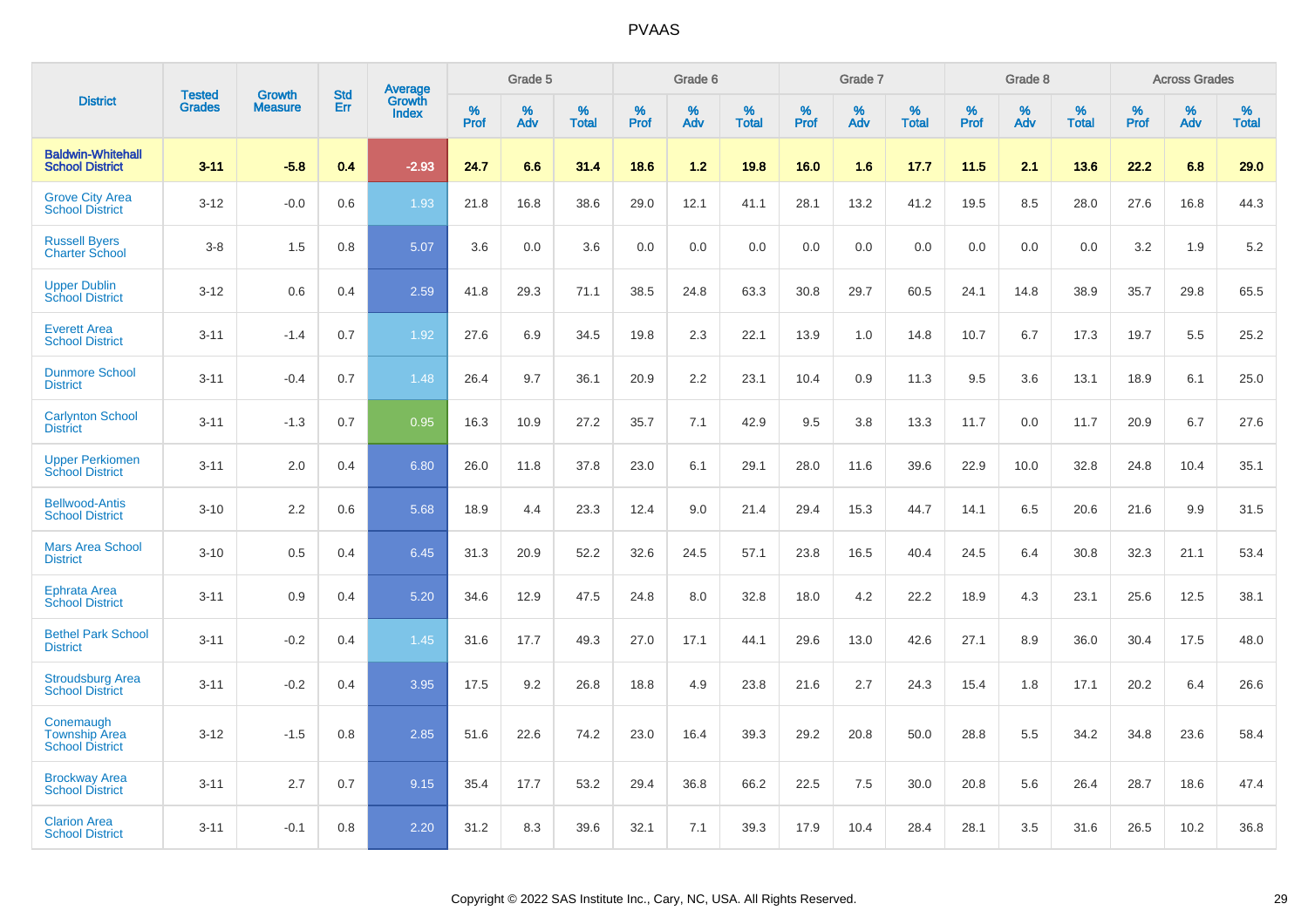|                                                                 |                                |                                 | <b>Std</b> | Average                |           | Grade 5  |                   |           | Grade 6  |                   |           | Grade 7  |                   |           | Grade 8  |                   |           | <b>Across Grades</b> |                   |
|-----------------------------------------------------------------|--------------------------------|---------------------------------|------------|------------------------|-----------|----------|-------------------|-----------|----------|-------------------|-----------|----------|-------------------|-----------|----------|-------------------|-----------|----------------------|-------------------|
| <b>District</b>                                                 | <b>Tested</b><br><b>Grades</b> | <b>Growth</b><br><b>Measure</b> | Err        | <b>Growth</b><br>Index | %<br>Prof | %<br>Adv | %<br><b>Total</b> | %<br>Prof | %<br>Adv | %<br><b>Total</b> | %<br>Prof | %<br>Adv | %<br><b>Total</b> | %<br>Prof | %<br>Adv | %<br><b>Total</b> | %<br>Prof | %<br>Adv             | %<br><b>Total</b> |
| <b>Baldwin-Whitehall</b><br><b>School District</b>              | $3 - 11$                       | $-5.8$                          | 0.4        | $-2.93$                | 24.7      | 6.6      | 31.4              | 18.6      | 1.2      | 19.8              | 16.0      | 1.6      | 17.7              | 11.5      | 2.1      | 13.6              | 22.2      | 6.8                  | 29.0              |
| <b>Ridgway Area</b><br><b>School District</b>                   | $3 - 11$                       | 4.4                             | 0.8        | 5.42                   | 36.7      | 20.0     | 56.7              | 42.6      | 18.0     | 60.7              | 25.0      | 13.3     | 38.3              | 28.3      | 5.0      | 33.3              | 30.2      | 18.4                 | 48.6              |
| Montessori<br><b>Regional Charter</b><br><b>School</b>          | $3-6$                          | $-2.6$                          | 1.1        | $-1.45$                | 15.0      | 5.0      | 20.0              | 5.1       | 1.7      | 6.8               |           |          |                   |           |          |                   | 11.1      | 6.3                  | 17.3              |
| <b>Greencastle-Antrim</b><br><b>School District</b>             | $3 - 11$                       | $-0.1$                          | 0.4        | 2.26                   | 28.2      | 15.8     | 44.1              | 31.2      | 8.1      | 39.3              | 24.8      | 7.8      | 32.6              | 18.7      | 5.6      | 24.4              | 26.8      | 11.4                 | 38.2              |
| <b>Northwest Area</b><br><b>School District</b>                 | $3 - 10$                       | 0.9                             | 0.8        | 2.73                   | 17.3      | 1.9      | 19.2              | 19.3      | 3.5      | 22.8              | 7.3       | 1.8      | 9.1               | 5.4       | 0.0      | 5.4               | 13.2      | 1.5                  | 14.8              |
| <b>Aliquippa School</b><br><b>District</b>                      | $3 - 11$                       | 0.1                             | 0.8        | 2.83                   | 1.5       | 0.0      | 1.5               | 0.0       | 1.6      | 1.6               | 6.9       | 0.0      | 6.9               | 0.0       | 0.0      | 0.0               | 2.0       | 0.5                  | 2.6               |
| <b>Bethlehem Area</b><br><b>School District</b>                 | $3 - 11$                       | 0.4                             | 0.4        | 3.53                   | 16.6      | 11.7     | 28.3              | 13.0      | 2.9      | 15.9              | 14.3      | 5.3      | 19.6              | 9.9       | 3.9      | 13.8              | 18.1      | 8.8                  | 26.8              |
| <b>Propel Charter</b><br>School-Hazelwood                       | $3-8$                          | $-1.6$                          | 1.2        | 1.36                   | 3.4       | 0.0      | 3.4               | 0.0       | 0.0      | 0.0               | 0.0       | 4.8      | 4.8               | 0.0       | 0.0      | 0.0               | 0.6       | 0.6                  | 1.3               |
| <b>Sto-Rox School</b><br><b>District</b>                        | $3 - 10$                       | $-0.5$                          | 0.9        | 2.11                   | 4.4       | 1.1      | 5.4               | 1.2       | 0.0      | 1.2               | 0.0       | 0.0      | 0.0               | 0.0       | 0.0      | 0.0               | 2.8       | $0.5\,$              | 3.3               |
| Tamaqua Area<br><b>School District</b>                          | $3 - 12$                       | 2.4                             | 0.5        | 6.23                   | 28.7      | 9.3      | 38.0              | 18.6      | 1.6      | 20.2              | 19.7      | 7.2      | 27.0              | 11.4      | 2.1      | 13.5              | 22.6      | 5.9                  | 28.4              |
| <b>Susquenita School</b><br><b>District</b>                     | $3 - 11$                       | 1.6                             | 0.6        | 3.26                   | 23.8      | 15.6     | 39.3              | 15.4      | 5.8      | 21.2              | 19.2      | 5.0      | 24.2              | 12.3      | 5.7      | 17.9              | 23.0      | 9.7                  | 32.7              |
| <b>Northern York</b><br><b>County School</b><br><b>District</b> | $3 - 11$                       | 1.3                             | 0.4        | 6.31                   | 26.3      | 11.1     | 37.4              | 24.5      | 8.2      | 32.7              | 20.4      | 5.3      | 25.7              | 10.9      | 0.9      | 11.8              | 23.2      | 8.9                  | 32.1              |
| Independence<br><b>Charter School</b><br>West                   | $3 - 7$                        | $-1.0$                          | 1.7        | 1.35                   | 0.0       | 0.0      | 0.0               | 16.7      | 0.0      | 16.7              | 5.6       | 0.0      | 5.6               |           |          |                   | 6.2       | 1.8                  | 8.0               |
| <b>Sugar Valley Rural</b><br><b>Charter School</b>              | $3 - 11$                       | $-0.5$                          | 1.0        | 1.21                   | 26.3      | 5.3      | 31.6              | 8.3       | 0.0      | 8.3               | 5.1       | 2.6      | 7.7               | 2.8       | 0.0      | 2.8               | 16.0      | 2.8                  | 18.9              |
| <b>Mahanoy Area</b><br><b>School District</b>                   | $3 - 10$                       | $-0.3$                          | 0.8        | 3.34                   | 7.3       | 0.0      | 7.3               | 4.0       | 0.0      | 4.0               | 7.7       | 0.0      | 7.7               | 4.6       | 0.0      | 4.6               | 10.4      | 0.8                  | 11.1              |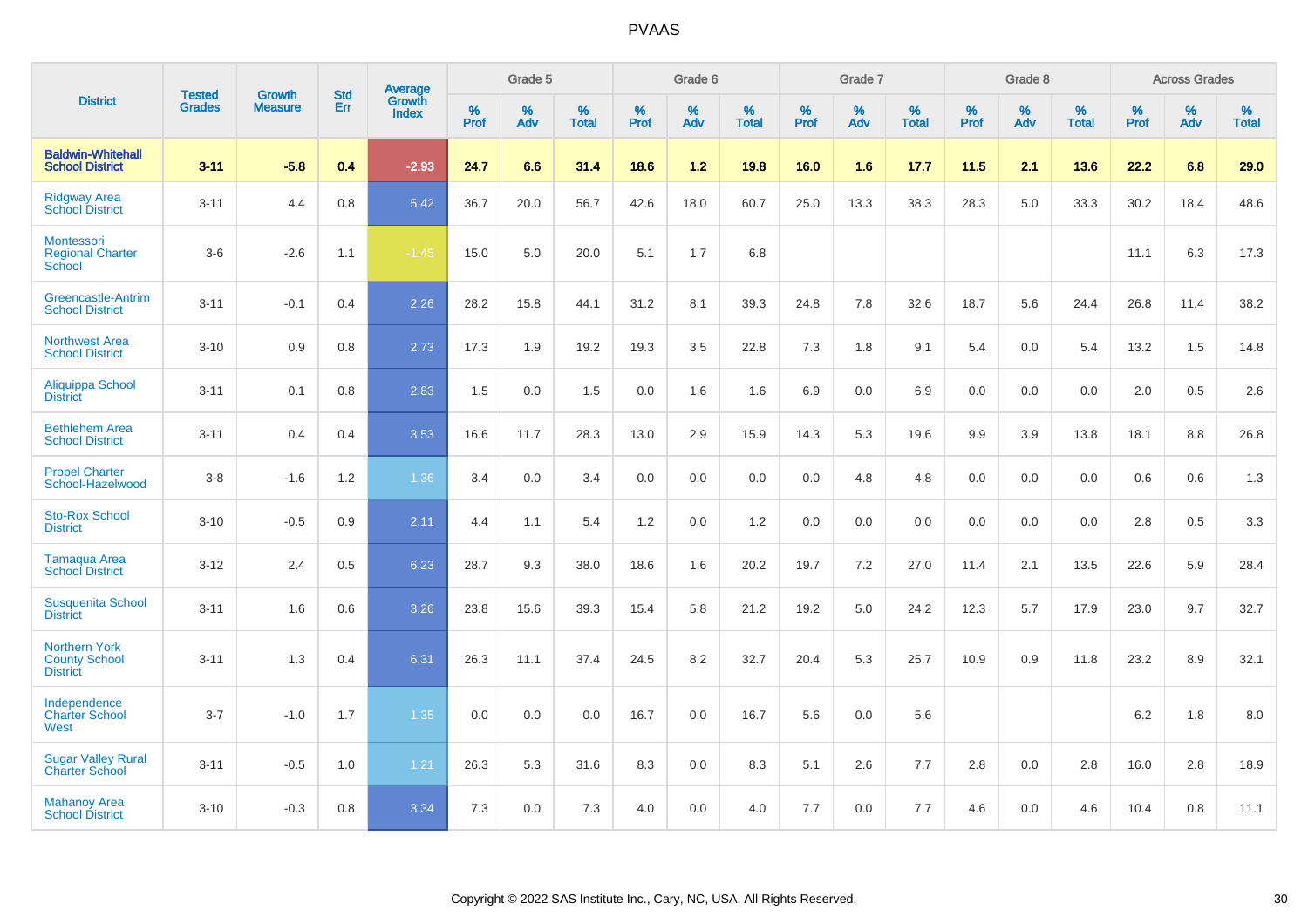|                                                                   |                                |                                 | <b>Std</b> |                                          |              | Grade 5  |                   |              | Grade 6  |                   |              | Grade 7  |                   |              | Grade 8  |                   |              | <b>Across Grades</b> |                   |
|-------------------------------------------------------------------|--------------------------------|---------------------------------|------------|------------------------------------------|--------------|----------|-------------------|--------------|----------|-------------------|--------------|----------|-------------------|--------------|----------|-------------------|--------------|----------------------|-------------------|
| <b>District</b>                                                   | <b>Tested</b><br><b>Grades</b> | <b>Growth</b><br><b>Measure</b> | Err        | <b>Average</b><br>Growth<br><b>Index</b> | $\%$<br>Prof | %<br>Adv | %<br><b>Total</b> | $\%$<br>Prof | %<br>Adv | %<br><b>Total</b> | $\%$<br>Prof | %<br>Adv | %<br><b>Total</b> | $\%$<br>Prof | %<br>Adv | %<br><b>Total</b> | $\%$<br>Prof | %<br>Adv             | %<br><b>Total</b> |
| <b>Baldwin-Whitehall</b><br><b>School District</b>                | $3 - 11$                       | $-5.8$                          | 0.4        | $-2.93$                                  | 24.7         | 6.6      | 31.4              | 18.6         | 1.2      | 19.8              | 16.0         | 1.6      | 17.7              | 11.5         | 2.1      | 13.6              | 22.2         | 6.8                  | 29.0              |
| <b>Turkeyfoot Valley</b><br><b>Area School</b><br><b>District</b> | $3 - 12$                       | $-0.8$                          | 1.3        | 1.22                                     | 18.2         | 0.0      | 18.2              | 14.3         | 0.0      | 14.3              | 30.0         | 0.0      | 30.0              | 12.5         | 4.2      | 16.7              | 20.0         | 2.6                  | 22.6              |
| <b>Saint Clair Area</b><br><b>School District</b>                 | $3 - 8$                        | 1.1                             | 0.9        | 4.46                                     | 28.3         | 13.2     | 41.5              | 24.0         | 4.0      | 28.0              | 19.2         | 7.7      | 26.9              | 12.5         | 2.5      | 15.0              | 24.2         | 7.2                  | 31.4              |
| <b>Tidioute</b><br>Community<br><b>Charter School</b>             | $3 - 11$                       | $-0.3$                          | 1.4        | 2.22                                     | 15.4         | 0.0      | 15.4              | 27.8         | 0.0      | 27.8              | 10.5         | 0.0      | 10.5              | 7.4          | 0.0      | 7.4               | 16.0         | 1.6                  | 17.6              |
| <b>Curwensville Area</b><br><b>School District</b>                | $3 - 11$                       | 1.8                             | 0.8        | 4.90                                     | 43.9         | 17.1     | 61.0              | 21.4         | 7.1      | 28.6              | 27.1         | 4.3      | 31.4              | 21.7         | 2.9      | 24.6              | 32.0         | 11.2                 | 43.3              |
| <b>Deer Lakes School</b><br><b>District</b>                       | $3 - 11$                       | 1.8                             | 0.6        | 7.57                                     | 21.1         | 6.5      | 27.6              | 24.4         | 10.6     | 35.0              | 25.4         | 19.2     | 44.6              | 24.5         | 3.9      | 28.4              | 26.2         | 10.7                 | 36.9              |
| <b>Mohawk Area</b><br><b>School District</b>                      | $3 - 11$                       | 1.9                             | 0.6        | 3.98                                     | 26.2         | 4.8      | 31.1              | 19.2         | 13.8     | 33.0              | 27.4         | 11.8     | 39.2              | 22.8         | 8.7      | 31.5              | 27.0         | 10.4                 | 37.4              |
| <b>East Penn School</b><br><b>District</b>                        | $3 - 11$                       | 0.8                             | 0.3        | 4.48                                     | 32.6         | 12.6     | 45.2              | 20.7         | 7.8      | 28.4              | 23.5         | 11.3     | 34.8              | 17.8         | 8.6      | 26.5              | 26.4         | 13.0                 | 39.4              |
| <b>Wellsboro Area</b><br><b>School District</b>                   | $3 - 11$                       | 3.0                             | 0.6        | 6.61                                     | 30.4         | 7.0      | 37.4              | 16.2         | 5.0      | 21.2              | 20.5         | 13.7     | 34.2              | 24.5         | 13.3     | 37.8              | 24.3         | 8.8                  | 33.1              |
| <b>California Area</b><br><b>School District</b>                  | $3 - 10$                       | $-1.0$                          | 0.8        | 3.04                                     | 27.3         | 5.4      | 32.7              | 13.8         | 0.0      | 13.8              | 24.6         | 1.8      | 26.3              | 20.4         | 5.6      | 25.9              | 22.4         | 4.3                  | 26.6              |
| <b>West Branch Area</b><br><b>School District</b>                 | $3 - 11$                       | 0.5                             | 0.8        | 1.82                                     | 16.1         | 3.2      | 19.4              | 7.8          | 4.7      | 12.5              | 19.7         | 14.5     | 34.2              | 18.8         | 6.2      | 25.0              | 18.7         | 7.8                  | 26.5              |
| <b>Union City Area</b><br><b>School District</b>                  | $3 - 12$                       | 0.2                             | 0.7        | 1.91                                     | 18.8         | 8.7      | 27.5              | 19.4         | 11.3     | 30.6              | 23.4         | 3.9      | 27.3              | 10.1         | 5.6      | 15.7              | 21.6         | 9.8                  | 31.4              |
| <b>West Oak Lane</b><br><b>Charter School</b>                     | $3 - 8$                        | 0.7                             | 0.7        | 1.55                                     | 2.6          | 1.3      | 3.8               | 6.1          | 0.0      | 6.1               | 6.9          | 1.4      | 8.3               | 0.0          | 1.9      | 1.9               | 6.1          | 0.7                  | 6.8               |
| <b>Littlestown Area</b><br><b>School District</b>                 | $3 - 11$                       | 1.5                             | 0.6        | 5.61                                     | 18.6         | 2.6      | 21.2              | 16.3         | 1.6      | 17.9              | 14.0         | 4.7      | 18.7              | 21.0         | 4.0      | 25.0              | 23.5         | 4.6                  | 28.1              |
| <b>Corry Area School</b><br><b>District</b>                       | $3 - 11$                       | $-1.0$                          | 0.5        | 0.08                                     | 25.4         | 7.9      | 33.3              | 25.2         | 3.6      | 28.8              | 17.4         | 5.1      | 22.5              | 15.8         | 1.4      | 17.1              | 23.2         | 7.5                  | 30.7              |
| <b>Northeast Bradford</b><br><b>School District</b>               | $3 - 10$                       | 1.9                             | 0.9        | 4.85                                     | 40.0         | 12.5     | 52.5              | 34.8         | 2.2      | 37.0              | 24.0         | 2.0      | 26.0              | 13.8         | 5.2      | 19.0              | 29.7         | 6.0                  | 35.7              |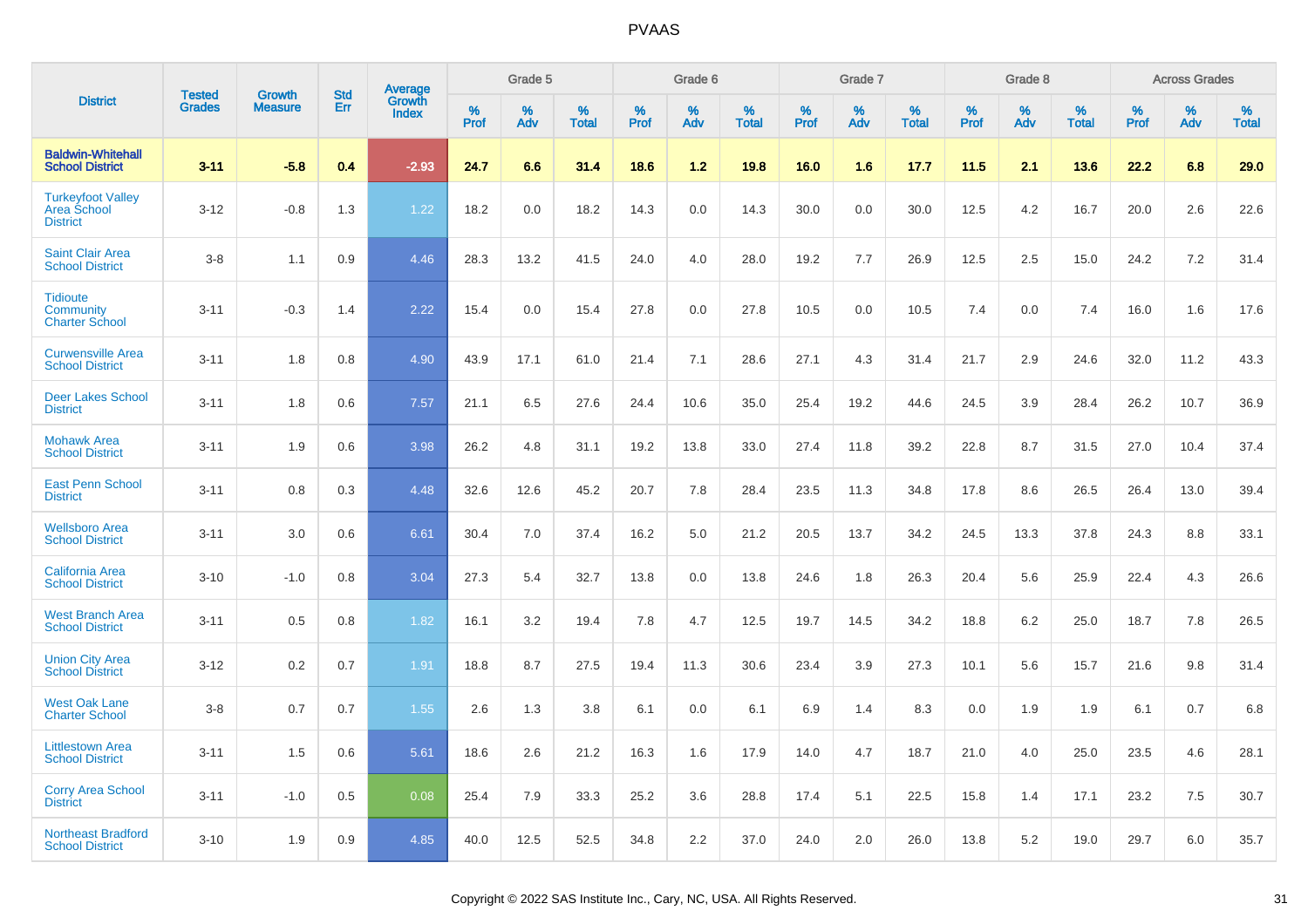|                                                                    |                                | <b>Growth</b>  | <b>Std</b> | Average                |              | Grade 5  |                   |           | Grade 6  |                   |           | Grade 7  |                   |           | Grade 8  |                   |              | <b>Across Grades</b> |                   |
|--------------------------------------------------------------------|--------------------------------|----------------|------------|------------------------|--------------|----------|-------------------|-----------|----------|-------------------|-----------|----------|-------------------|-----------|----------|-------------------|--------------|----------------------|-------------------|
| <b>District</b>                                                    | <b>Tested</b><br><b>Grades</b> | <b>Measure</b> | Err        | Growth<br><b>Index</b> | $\%$<br>Prof | %<br>Adv | %<br><b>Total</b> | %<br>Prof | %<br>Adv | %<br><b>Total</b> | %<br>Prof | %<br>Adv | %<br><b>Total</b> | %<br>Prof | %<br>Adv | %<br><b>Total</b> | $\%$<br>Prof | $\%$<br>Adv          | %<br><b>Total</b> |
| <b>Baldwin-Whitehall</b><br><b>School District</b>                 | $3 - 11$                       | $-5.8$         | 0.4        | $-2.93$                | 24.7         | 6.6      | 31.4              | 18.6      | 1.2      | 19.8              | 16.0      | 1.6      | 17.7              | 11.5      | 2.1      | 13.6              | 22.2         | 6.8                  | 29.0              |
| <b>Carlisle Area</b><br><b>School District</b>                     | $3 - 11$                       | 0.5            | 0.4        | 3.54                   | 22.0         | 8.3      | 30.3              | 20.5      | 3.3      | 23.8              | 18.9      | 7.6      | 26.5              | 11.6      | 5.6      | 17.1              | 21.3         | 7.2                  | 28.5              |
| <b>Greenville Area</b><br><b>School District</b>                   | $3 - 11$                       | 0.3            | 0.7        | 2.17                   | 34.4         | 4.4      | 38.9              | 19.2      | 5.1      | 24.4              | 16.7      | 5.9      | 22.6              | 10.0      | 2.5      | 12.5              | 23.6         | 5.4                  | 29.1              |
| <b>Cranberry Area</b><br><b>School District</b>                    | $3 - 12$                       | 0.9            | 0.7        | 2.03                   | 27.3         | 10.4     | 37.7              | 26.0      | 2.1      | 28.1              | 14.7      | 3.2      | 17.9              | 18.7      | 2.7      | 21.3              | 22.6         | 3.9                  | 26.5              |
| <b>Avon Grove</b><br><b>Charter School</b>                         | $3 - 11$                       | 1.8            | 0.6        | 4.32                   | 22.1         | 6.6      | 28.7              | 29.9      | 11.7     | 41.6              | 27.2      | 9.8      | 37.0              | 13.9      | 2.0      | 15.8              | 24.3         | 10.2                 | 34.6              |
| <b>Penns Valley Area</b><br><b>School District</b>                 | $3 - 12$                       | 5.2            | 0.6        | 10.29                  | 43.9         | 18.4     | 62.2              | 38.8      | 17.5     | 56.3              | 25.7      | 9.5      | 35.2              | 16.0      | 9.4      | 25.5              | 32.5         | 14.3                 | 46.8              |
| <b>Mifflinburg Area</b><br><b>School District</b>                  | $3 - 11$                       | 2.1            | 0.6        | 5.49                   | 32.0         | 12.0     | 44.0              | 29.7      | 4.5      | 34.2              | 17.4      | 8.3      | 25.6              | 25.2      | 7.8      | 33.0              | 29.9         | 8.8                  | 38.6              |
| <b>Avella Area School</b><br><b>District</b>                       | $3 - 12$                       | 1.2            | 1.0        | 2.47                   | 17.1         | 2.4      | 19.5              | 36.4      | 6.1      | 42.4              | 17.1      | 2.9      | 20.0              | 21.4      | 10.7     | 32.1              | 22.4         | 9.4                  | 31.8              |
| <b>Jersey Shore Area</b><br><b>School District</b>                 | $3 - 11$                       | 1.3            | 0.5        | 4.52                   | 24.0         | 10.8     | 34.7              | 32.5      | 7.1      | 39.7              | 22.6      | 6.9      | 29.6              | 18.1      | 1.6      | 19.8              | 27.4         | 10.1                 | 37.6              |
| <b>Chester-Upland</b><br><b>School District</b>                    | $3 - 11$                       | 0.1            | 0.7        | 2.70                   | 3.7          | 0.0      | 3.7               | 2.6       | 1.3      | 3.9               | 0.0       | 0.0      | 0.0               | 0.0       | 0.0      | 0.0               | 3.1          | 0.4                  | 3.4               |
| <b>Western Beaver</b><br><b>County School</b><br><b>District</b>   | $3 - 11$                       | 3.4            | 1.1        | 5.38                   | 12.5         | 12.5     | 25.0              | 32.6      | 11.6     | 44.2              | 29.2      | 4.2      | 33.3              | 27.8      | 2.8      | 30.6              | 26.5         | 9.8                  | 36.3              |
| <b>Mastery Charter</b><br>School-Cleveland<br>Elementary           | $3 - 8$                        | $-1.3$         | 1.2        | 0.25                   | 3.8          | 7.7      | 11.5              | 5.9       | 0.0      | 5.9               | 3.6       | 0.0      | 3.6               | 3.8       | 3.8      | 7.7               | 2.4          | 1.8                  | 4.3               |
| <b>Erie Rise</b><br>Leadership<br><b>Academy Charter</b><br>School | $3 - 8$                        | $-0.6$         | 1.1        | 2.06                   | 6.9          | 0.0      | 6.9               | 0.0       | 0.0      | 0.0               | 0.0       | 0.0      | 0.0               | 0.0       | 0.0      | 0.0               | 1.6          | 1.0                  | 2.6               |
| <b>KIPP Philadelphia</b><br><b>Charter School</b>                  | $3 - 8$                        | 0.0            | 0.9        | 3.74                   | 2.0          | 0.0      | 2.0               | 0.0       | 0.0      | 0.0               | 2.6       | 0.0      | 2.6               | 6.8       | 0.0      | 6.8               | 3.6          | 0.0                  | 3.6               |
| <b>Fox Chapel Area</b><br><b>School District</b>                   | $3 - 11$                       | 1.4            | 0.4        | 5.89                   | 35.9         | 45.1     | 81.0              | 31.9      | 28.4     | 60.2              | 32.7      | 30.2     | 62.9              | 28.3      | 27.6     | 55.8              | 30.3         | 40.6                 | 70.9              |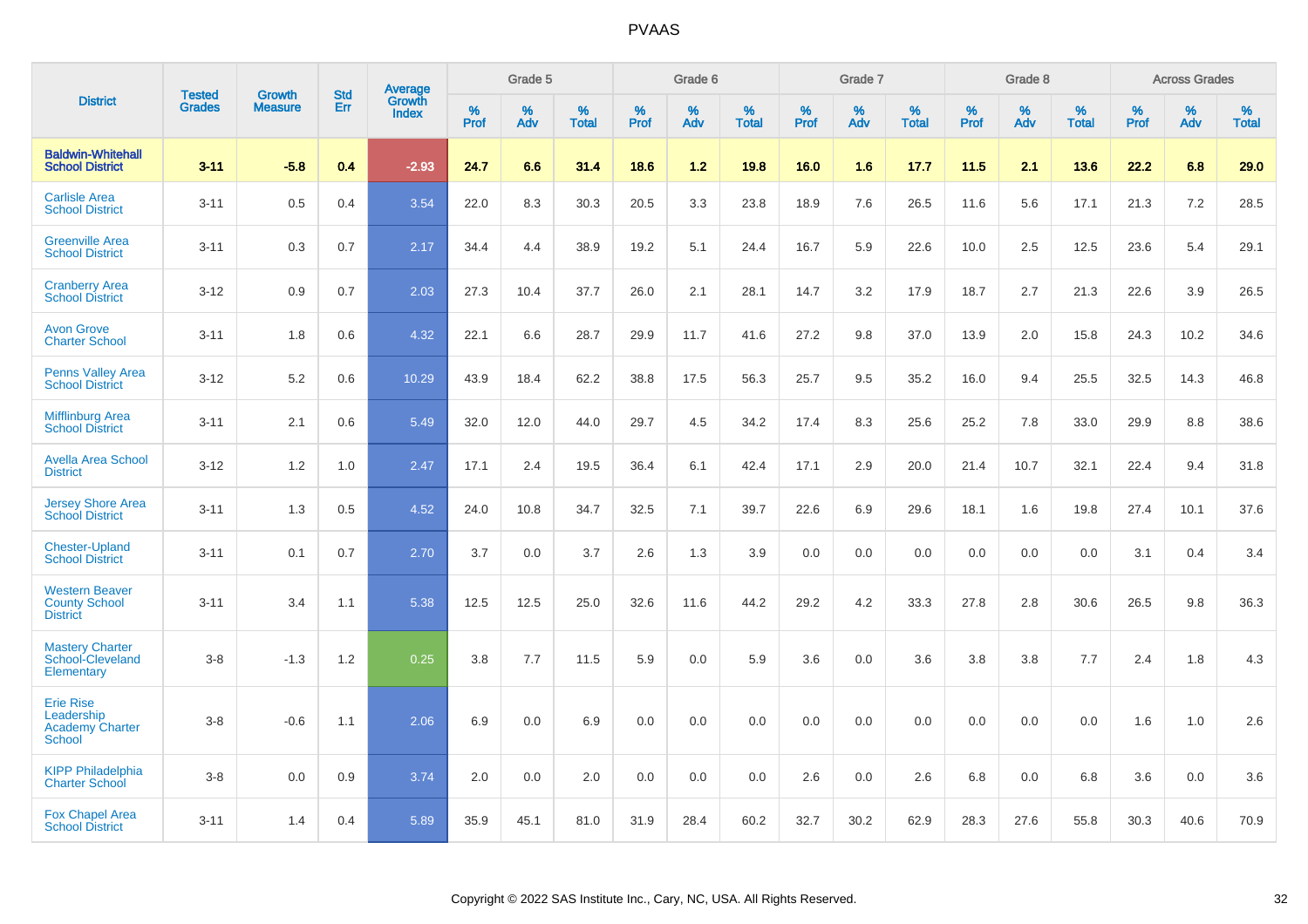|                                                               |                                | <b>Growth</b>  | <b>Std</b> | Average         |              | Grade 5  |                   |              | Grade 6  |                   |              | Grade 7  |                   |              | Grade 8  |                   |              | <b>Across Grades</b> |                   |
|---------------------------------------------------------------|--------------------------------|----------------|------------|-----------------|--------------|----------|-------------------|--------------|----------|-------------------|--------------|----------|-------------------|--------------|----------|-------------------|--------------|----------------------|-------------------|
| <b>District</b>                                               | <b>Tested</b><br><b>Grades</b> | <b>Measure</b> | Err        | Growth<br>Index | $\%$<br>Prof | %<br>Adv | %<br><b>Total</b> | $\%$<br>Prof | %<br>Adv | %<br><b>Total</b> | $\%$<br>Prof | %<br>Adv | %<br><b>Total</b> | $\%$<br>Prof | %<br>Adv | %<br><b>Total</b> | $\%$<br>Prof | $\%$<br>Adv          | %<br><b>Total</b> |
| <b>Baldwin-Whitehall</b><br><b>School District</b>            | $3 - 11$                       | $-5.8$         | 0.4        | $-2.93$         | 24.7         | 6.6      | 31.4              | 18.6         | $1.2$    | 19.8              | 16.0         | 1.6      | 17.7              | 11.5         | 2.1      | 13.6              | 22.2         | 6.8                  | 29.0              |
| <b>Palmerton Area</b><br><b>School District</b>               | $3 - 11$                       | 3.0            | 0.6        | 9.28            | 27.7         | 15.7     | 43.4              | 30.6         | 9.3      | 39.8              | 20.8         | 6.2      | 26.9              | 17.9         | 4.7      | 22.6              | 24.8         | 8.0                  | 32.8              |
| Eugenio Maria De<br><b>Hostos Charter</b><br><b>School</b>    | $3 - 8$                        | $-1.0$         | 1.4        | 0.68            | 13.0         | 0.0      | 13.0              | 5.6          | 5.6      | 11.1              | 4.4          | 8.7      | 13.0              | 28.6         | 7.1      | 35.7              | 9.3          | 3.4                  | 12.7              |
| <b>Mastery Charter</b><br>School - Gratz<br>Campus            | $7 - 10$                       | 1.0            | 1.4        | 3.30            |              |          |                   |              |          |                   | 6.2          | 0.0      | 6.2               | 2.4          | 0.0      | 2.4               | 4.1          | 0.0                  | 4.1               |
| <b>Frederick Douglass</b><br><b>Mastery Charter</b><br>School | $3 - 8$                        | $-1.0$         | 1.2        | 2.52            | 4.8          | 0.0      | 4.8               | 0.0          | 0.0      | 0.0               | 0.0          | 0.0      | 0.0               | 3.4          | 3.4      | 6.9               | 1.5          | 0.8                  | $2.3\,$           |
| <b>Wilmington Area</b><br><b>School District</b>              | $3 - 11$                       | $-0.8$         | 0.8        | 1.83            | 36.8         | 10.5     | 47.4              | 12.7         | 1.6      | 14.3              | 29.4         | 3.9      | 33.3              | 13.6         | 3.4      | 17.0              | 26.8         | 7.9                  | 34.7              |
| <b>Mastery Charter</b><br>School-Mann<br>Campus               | $3-6$                          | 1.8            | 1.6        | 4.14            | 4.0          | 4.0      | 8.0               | 5.4          | 2.7      | 8.1               |              |          |                   |              |          |                   | $2.2\,$      | 1.4                  | 3.6               |
| <b>Allegheny Valley</b><br><b>School District</b>             | $3 - 11$                       | $-1.2$         | $0.8\,$    | 1.14            | 26.3         | 12.3     | 38.6              | 11.1         | 5.6      | 16.7              | 16.2         | 7.4      | 23.5              | 13.1         | 8.2      | 21.3              | 18.0         | 6.9                  | 24.9              |
| <b>Exeter Township</b><br><b>School District</b>              | $3 - 11$                       | 2.9            | 0.4        | 7.68            | 28.6         | 10.1     | 38.7              | 26.9         | 9.0      | 35.9              | 23.5         | 6.7      | 30.2              | 19.9         | 8.5      | 28.4              | 25.7         | 9.5                  | 35.3              |
| <b>Lincoln Charter</b><br><b>School</b>                       | $3 - 5$                        | $-2.5$         | 1.4        | $-1.78$         | 1.3          | 1.3      | 2.6               |              |          |                   |              |          |                   |              |          |                   | 3.6          | 0.8                  | 4.4               |
| <b>KIPP West</b><br>Philadelphia<br><b>Charter School</b>     | $3 - 8$                        | $-2.0$         | 1.2        | 0.29            | 3.2          | 0.0      | 3.2               | 0.0          | 0.0      | 0.0               | 0.0          | 0.0      | 0.0               | 0.0          | 0.0      | 0.0               | 2.6          | 0.0                  | 2.6               |
| <b>Galeton Area</b><br><b>School District</b>                 | $3 - 11$                       | 2.7            | 1.3        | 4.78            | 29.2         | 20.8     | 50.0              | 23.8         | 4.8      | 28.6              | 16.0         | 0.0      | 16.0              | 0.0          | 0.0      | 0.0               | 19.4         | 7.0                  | 26.4              |
| <b>Muncy School</b><br><b>District</b>                        | $3 - 11$                       | 2.4            | 0.7        | 5.81            | 36.7         | 8.3      | 45.0              | 32.5         | 14.3     | 46.8              | 29.0         | 15.9     | 44.9              | 23.3         | 6.7      | 30.0              | 31.5         | 13.1                 | 44.6              |
| Northwestern<br><b>Lehigh School</b><br><b>District</b>       | $3 - 11$                       | 0.6            | 0.5        | 3.03            | 26.0         | 11.0     | 37.0              | 28.7         | 9.3      | 38.0              | 25.2         | 8.4      | 33.6              | 20.4         | 15.9     | 36.3              | 26.4         | 10.7                 | 37.2              |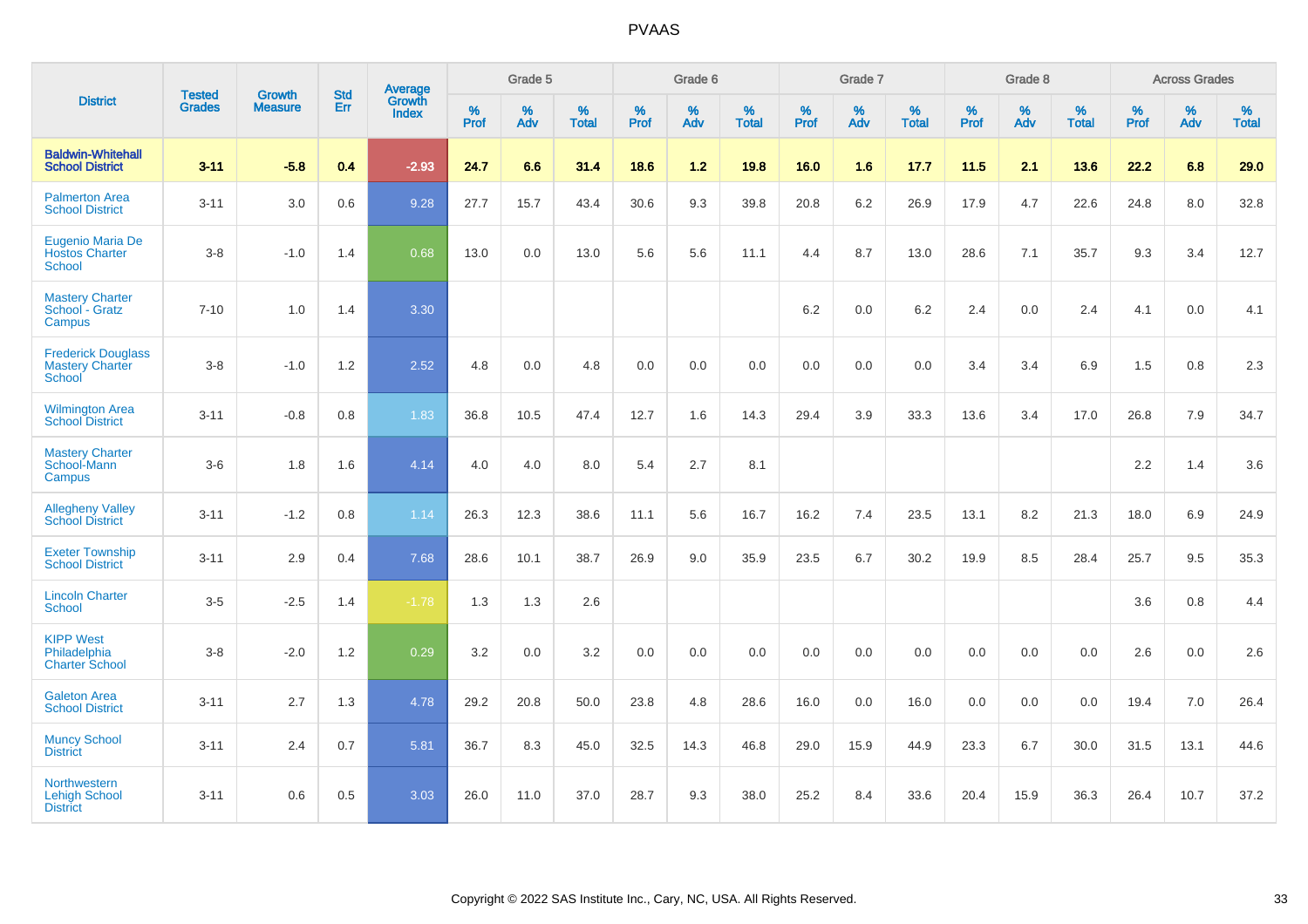|                                                                     | <b>Tested</b> | <b>Growth</b>  | <b>Std</b> | Average                |           | Grade 5  |                   |           | Grade 6  |                   |           | Grade 7  |                   |           | Grade 8  |                   |              | <b>Across Grades</b> |                   |
|---------------------------------------------------------------------|---------------|----------------|------------|------------------------|-----------|----------|-------------------|-----------|----------|-------------------|-----------|----------|-------------------|-----------|----------|-------------------|--------------|----------------------|-------------------|
| <b>District</b>                                                     | <b>Grades</b> | <b>Measure</b> | Err        | Growth<br><b>Index</b> | %<br>Prof | %<br>Adv | %<br><b>Total</b> | %<br>Prof | %<br>Adv | %<br><b>Total</b> | %<br>Prof | %<br>Adv | %<br><b>Total</b> | %<br>Prof | %<br>Adv | %<br><b>Total</b> | $\%$<br>Prof | %<br>Adv             | %<br><b>Total</b> |
| <b>Baldwin-Whitehall</b><br><b>School District</b>                  | $3 - 11$      | $-5.8$         | 0.4        | $-2.93$                | 24.7      | 6.6      | 31.4              | 18.6      | $1.2$    | 19.8              | 16.0      | 1.6      | 17.7              | 11.5      | 2.1      | 13.6              | 22.2         | 6.8                  | 29.0              |
| <b>Twin Valley School</b><br><b>District</b>                        | $3 - 12$      | 1.9            | 0.4        | 5.97                   | 37.8      | 14.0     | 51.9              | 28.6      | 8.2      | 36.9              | 29.5      | 15.0     | 44.5              | 24.9      | 11.2     | 36.1              | 32.2         | 17.8                 | 50.0              |
| <b>Bermudian Springs</b><br><b>School District</b>                  | $3 - 11$      | 0.4            | 0.6        | 2.79                   | 22.1      | 12.4     | 34.5              | 17.5      | 3.9      | 21.4              | 20.5      | 5.1      | 25.6              | 11.1      | 4.3      | 15.4              | 19.0         | 9.1                  | 28.1              |
| <b>Boys Latin Of</b><br>Philadelphia<br><b>Charter School</b>       | $6 - 12$      | 0.1            | 0.8        | 2.29                   |           |          |                   | 0.0       | 0.0      | 0.0               | 3.3       | 0.0      | 3.3               | 1.0       | 0.0      | 1.0               | 1.5          | 0.0                  | 1.5               |
| <b>Halifax Area</b><br><b>School District</b>                       | $3 - 11$      | 0.1            | 0.7        | 3.46                   | 26.8      | 14.1     | 40.8              | 18.5      | 3.7      | 22.2              | 9.1       | 3.9      | 13.0              | 5.3       | 1.3      | 6.6               | 17.3         | 7.4                  | 24.8              |
| <b>Brownsville Area</b><br><b>School District</b>                   | $3 - 12$      | $-0.6$         | 0.7        | 1.53                   | 17.3      | 4.0      | 21.3              | 7.2       | 1.2      | 8.4               | 6.4       | 1.3      | 7.7               | 4.2       | 1.4      | 5.6               | 10.2         | 1.5                  | 11.7              |
| <b>Milton Area School</b><br><b>District</b>                        | $3 - 11$      | 0.2            | 0.5        | 2.24                   | 24.4      | 11.8     | 36.1              | 17.3      | 3.2      | 20.5              | 20.2      | 7.5      | 27.6              | 19.8      | 12.7     | 32.5              | 22.0         | 8.8                  | 30.9              |
| <b>Juniata County</b><br><b>School District</b>                     | $3 - 12$      | $-0.1$         | 0.5        | 1.50                   | 19.4      | 5.3      | 24.7              | 11.1      | 3.7      | 14.8              | 13.1      | 2.2      | 15.3              | 11.9      | 1.8      | 13.7              | 16.9         | 4.3                  | 21.2              |
| <b>Global Leadership</b><br><b>Academy Charter</b><br><b>School</b> | $3 - 8$       | $-3.1$         | 1.9        | $-0.47$                | 0.0       | 0.0      | 0.0               |           |          |                   | 0.0       | 0.0      | 0.0               | 9.1       | 0.0      | 9.1               | 2.5          | 0.0                  | 2.5               |
| <b>Southern Tioga</b><br><b>School District</b>                     | $3 - 11$      | 0.3            | 0.6        | 3.78                   | 23.7      | 1.0      | 24.7              | 17.9      | 1.9      | 19.8              | 8.0       | 2.2      | 10.2              | 10.8      | 2.5      | 13.3              | 18.0         | 4.1                  | 22.1              |
| <b>Eastern Lancaster</b><br><b>County School</b><br><b>District</b> | $3 - 12$      | 1.1            | 0.4        | 4.40                   | 23.8      | 8.3      | 32.0              | 14.7      | 3.1      | 17.8              | 15.7      | 3.6      | 19.3              | 16.7      | 5.9      | 22.6              | 21.1         | 6.7                  | 27.8              |
| Pennsylvania<br><b>Virtual Charter</b><br><b>School</b>             | $3 - 11$      | 3.5            | 0.6        | 6.19                   | 20.8      | 3.8      | 24.5              | 17.6      | 3.3      | 20.9              | 10.1      | 6.1      | 16.2              | 14.8      | 5.7      | 20.4              | 18.4         | 5.2                  | 23.5              |
| Loyalsock<br><b>Township School</b><br><b>District</b>              | $3 - 12$      | 3.7            | 0.6        | 7.24                   | 33.0      | 18.3     | 51.3              | 32.6      | 10.2     | 42.9              | 23.4      | 9.4      | 32.8              | 27.0      | 9.0      | 36.0              | 31.1         | 13.2                 | 44.4              |
| <b>Northern Cambria</b><br><b>School District</b>                   | $3 - 11$      | $-0.4$         | 0.8        | 3.23                   | 16.4      | 3.6      | 20.0              | 3.8       | 0.0      | 3.8               | 19.6      | 1.8      | 21.4              | 18.2      | 1.5      | 19.7              | 17.9         | 3.6                  | 21.4              |
| <b>Benton Area</b><br><b>School District</b>                        | $3 - 10$      | $-0.9$         | 0.9        | 0.54                   | 24.6      | 11.5     | 36.1              | 17.4      | 4.4      | 21.7              | 13.6      | 3.4      | 17.0              | 10.3      | 2.6      | 12.8              | 21.6         | 7.1                  | 28.7              |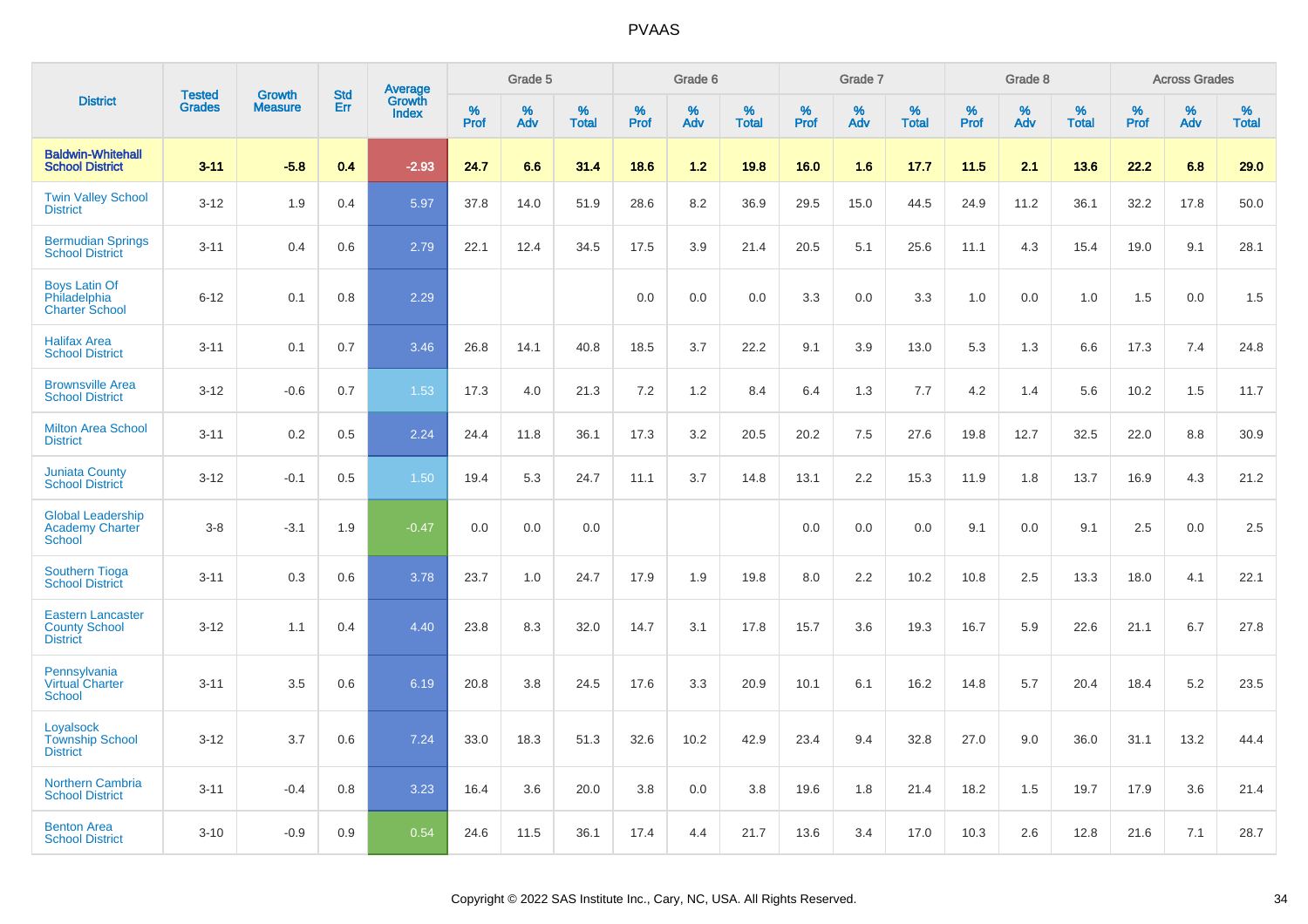|                                                                     |                                |                                 | <b>Std</b> | Average                |              | Grade 5  |                   |           | Grade 6  |                   |           | Grade 7  |                   |           | Grade 8  |                   |           | <b>Across Grades</b> |                   |
|---------------------------------------------------------------------|--------------------------------|---------------------------------|------------|------------------------|--------------|----------|-------------------|-----------|----------|-------------------|-----------|----------|-------------------|-----------|----------|-------------------|-----------|----------------------|-------------------|
| <b>District</b>                                                     | <b>Tested</b><br><b>Grades</b> | <b>Growth</b><br><b>Measure</b> | Err        | Growth<br><b>Index</b> | $\%$<br>Prof | %<br>Adv | %<br><b>Total</b> | %<br>Prof | %<br>Adv | %<br><b>Total</b> | %<br>Prof | %<br>Adv | %<br><b>Total</b> | %<br>Prof | %<br>Adv | %<br><b>Total</b> | %<br>Prof | %<br>Adv             | %<br><b>Total</b> |
| <b>Baldwin-Whitehall</b><br><b>School District</b>                  | $3 - 11$                       | $-5.8$                          | 0.4        | $-2.93$                | 24.7         | 6.6      | 31.4              | 18.6      | $1.2$    | 19.8              | 16.0      | 1.6      | 17.7              | 11.5      | 2.1      | 13.6              | 22.2      | 6.8                  | 29.0              |
| <b>Riverside Beaver</b><br><b>County School</b><br><b>District</b>  | $3 - 11$                       | 1.0                             | 0.6        | 4.05                   | 21.9         | 12.5     | 34.4              | 23.8      | 4.0      | 27.7              | 22.8      | 10.1     | 32.9              | 25.5      | 3.2      | 28.7              | 28.3      | 10.4                 | 38.7              |
| Claysburg-Kimmel<br><b>School District</b>                          | $3 - 11$                       | 3.0                             | 0.8        | 3.68                   | 29.7         | 6.2      | 35.9              | 30.0      | 2.0      | 32.0              | 21.8      | 1.8      | 23.6              | 10.5      | 1.8      | 12.3              | 24.4      | 5.7                  | 30.1              |
| <b>Union School</b><br><b>District</b>                              | $3 - 12$                       | 3.8                             | 1.0        | 7.42                   | 18.2         | 0.0      | 18.2              | 22.0      | 14.6     | 36.6              | 10.5      | 0.0      | 10.5              | 18.2      | 11.4     | 29.6              | 18.6      | 7.7                  | 26.3              |
| <b>Keystone</b><br><b>Education Center</b><br><b>Charter School</b> | $3 - 12$                       | $-4.8$                          | 3.2        | $-1.50$                |              |          |                   |           |          |                   |           |          |                   | 0.0       | 0.0      | 0.0               | 0.0       | 0.0                  | 0.0               |
| <b>Line Mountain</b><br><b>School District</b>                      | $3 - 11$                       | $-0.5$                          | 0.7        | 0.25                   | 19.7         | 12.1     | 31.8              | 15.3      | 2.8      | 18.1              | 13.3      | 6.1      | 19.4              | 9.9       | 2.8      | 12.7              | 17.8      | 7.7                  | 25.5              |
| <b>Quaker Valley</b><br><b>School District</b>                      | $3 - 11$                       | 0.6                             | 0.5        | 4.37                   | 36.4         | 23.6     | 60.0              | 32.5      | 20.8     | 53.3              | 36.4      | 11.2     | 47.6              | 26.5      | 7.6      | 34.1              | 34.0      | 24.3                 | 58.3              |
| <b>William Penn</b><br><b>School District</b>                       | $3 - 12$                       | 1.5                             | 0.5        | 5.98                   | 7.8          | 1.9      | 9.7               | 2.2       | 0.0      | 2.2               | 3.0       | 0.6      | 3.6               | 5.6       | 1.2      | 6.9               | 6.3       | 1.6                  | 7.9               |
| <b>Monessen City</b><br><b>School District</b>                      | $3 - 10$                       | $-1.5$                          | 1.1        | $-0.31$                | 5.3          | 0.0      | 5.3               | 2.6       | 0.0      | 2.6               | 0.0       | 0.0      | 0.0               | 0.0       | 0.0      | 0.0               | 3.9       | 0.6                  | 4.4               |
| <b>South Butler</b><br><b>County School</b><br><b>District</b>      | $3 - 10$                       | 0.6                             | 0.5        | 3.34                   | 35.1         | 12.8     | 48.0              | 22.9      | 5.0      | 27.9              | 21.2      | 11.4     | 32.6              | 13.3      | 1.6      | 14.8              | 27.0      | 11.2                 | 38.3              |
| <b>Hempfield Area</b><br><b>School District</b>                     | $3 - 12$                       | 2.3                             | 0.3        | 7.58                   | 34.6         | 13.8     | 48.4              | 24.6      | 14.9     | 39.6              | 30.2      | 13.5     | 43.7              | 26.8      | 10.7     | 37.5              | 30.5      | 16.4                 | 46.9              |
| <b>Tunkhannock Area</b><br><b>School District</b>                   | $3 - 11$                       | 1.2                             | 0.5        | 3.18                   | 19.8         | 8.8      | 28.7              | 22.7      | 2.3      | 25.0              | 12.6      | 5.5      | 18.1              | 14.7      | 1.4      | 16.1              | 18.1      | 5.2                  | 23.3              |
| <b>Forest Area School</b><br><b>District</b>                        | $3 - 11$                       | $-0.4$                          | 1.2        | 1.03                   | 43.5         | 4.4      | 47.8              | 19.0      | 0.0      | 19.0              | 13.8      | 0.0      | 13.8              | 3.1       | 0.0      | 3.1               | 23.4      | 5.5                  | 29.0              |
| <b>Franklin Regional</b><br><b>School District</b>                  | $3 - 11$                       | 0.3                             | 0.4        | 1.98                   | 39.6         | 22.0     | 61.7              | 33.2      | 19.3     | 52.5              | 27.9      | 18.3     | 46.2              | 25.8      | 8.1      | 33.9              | 31.7      | 25.0                 | 56.7              |
| Wilkinsburg<br><b>Borough School</b><br><b>District</b>             | $3 - 6$                        | 3.5                             | 1.4        | 5.04                   | 22.5         | 0.0      | 22.5              | 0.0       | 2.4      | 2.4               |           |          |                   |           |          |                   | 12.1      | 2.0                  | 14.1              |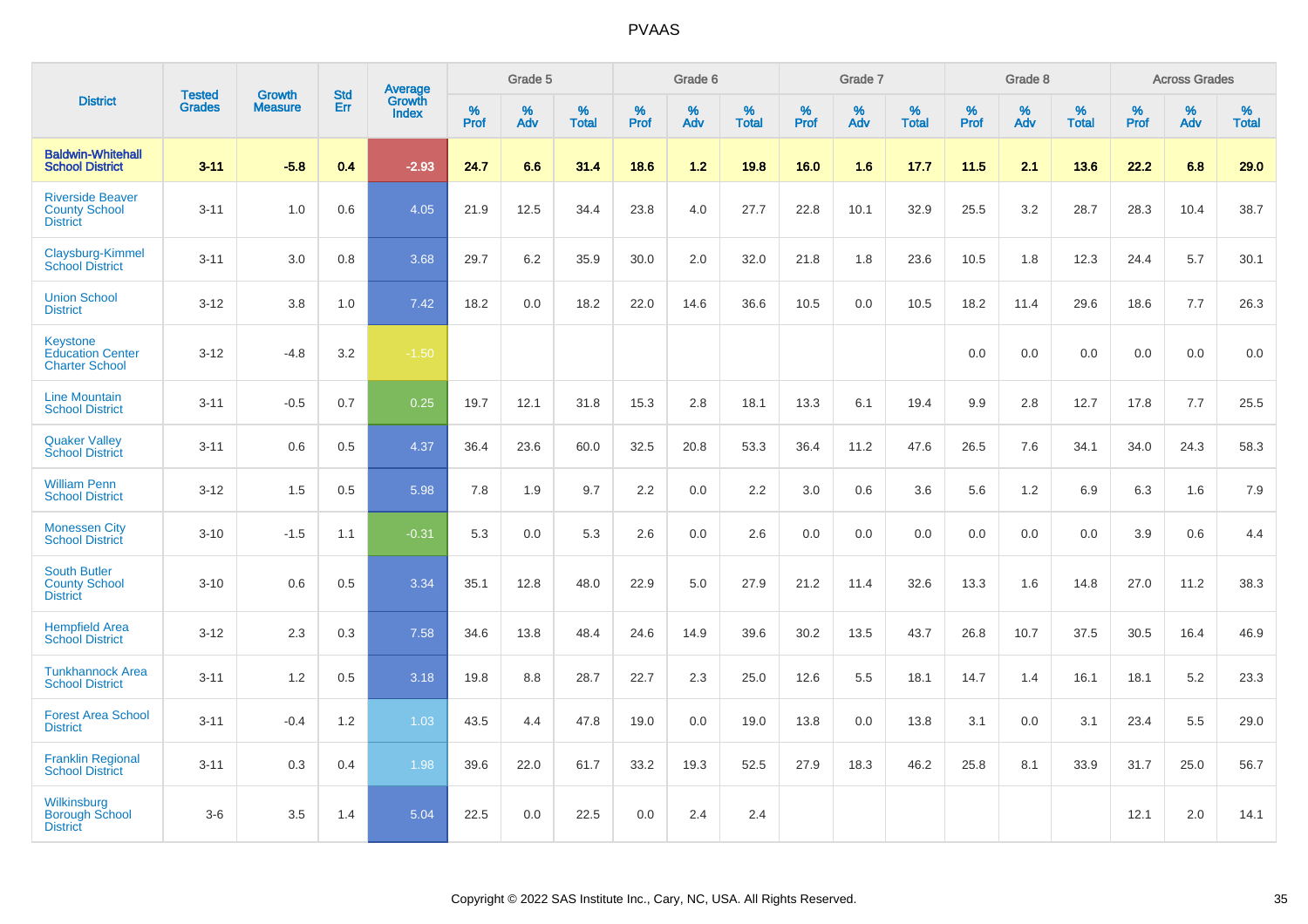|                                                                           | <b>Tested</b> | <b>Growth</b>  | <b>Std</b> | Average                |                     | Grade 5     |                   |                     | Grade 6  |                   |                     | Grade 7  |                   |              | Grade 8  |                   |                     | <b>Across Grades</b> |                   |
|---------------------------------------------------------------------------|---------------|----------------|------------|------------------------|---------------------|-------------|-------------------|---------------------|----------|-------------------|---------------------|----------|-------------------|--------------|----------|-------------------|---------------------|----------------------|-------------------|
| <b>District</b>                                                           | <b>Grades</b> | <b>Measure</b> | Err        | Growth<br><b>Index</b> | $\%$<br><b>Prof</b> | $\%$<br>Adv | %<br><b>Total</b> | $\%$<br><b>Prof</b> | %<br>Adv | %<br><b>Total</b> | $\%$<br><b>Prof</b> | %<br>Adv | %<br><b>Total</b> | $\%$<br>Prof | %<br>Adv | %<br><b>Total</b> | $\%$<br><b>Prof</b> | %<br>Adv             | %<br><b>Total</b> |
| <b>Baldwin-Whitehall</b><br><b>School District</b>                        | $3 - 11$      | $-5.8$         | 0.4        | $-2.93$                | 24.7                | 6.6         | 31.4              | 18.6                | 1.2      | 19.8              | 16.0                | 1.6      | 17.7              | 11.5         | 2.1      | 13.6              | 22.2                | 6.8                  | 29.0              |
| Allegheny-Clarion<br><b>Valley School</b><br><b>District</b>              | $3 - 10$      | 0.1            | 0.9        | 2.43                   | 19.5                | 7.3         | 26.8              | 14.6                | 1.8      | 16.4              | 4.8                 | 0.0      | 4.8               | 8.6          | 0.0      | 8.6               | 14.2                | 8.1                  | 22.3              |
| <b>Brookville Area</b><br><b>School District</b>                          | $3 - 11$      | 4.3            | 0.6        | 11.53                  | 16.8                | 13.9        | 30.7              | 28.1                | 16.8     | 44.9              | 13.8                | 2.4      | 16.3              | 19.4         | 9.3      | 28.7              | 21.6                | 9.4                  | 31.0              |
| <b>Southwest</b><br>Leadership<br><b>Academy Charter</b><br><b>School</b> | $3-8$         | 0.7            | 1.0        | 2.49                   | 2.2                 | 0.0         | $2.2\,$           | 2.9                 | 0.0      | 2.9               | 5.1                 | 0.0      | 5.1               | 0.0          | 0.0      | 0.0               | 5.7                 | 1.5                  | 7.2               |
| <b>Oswayo Valley</b><br><b>School District</b>                            | $3 - 12$      | 0.2            | 1.1        | 2.50                   | 27.6                | 20.7        | 48.3              | 25.9                | 7.4      | 33.3              | 25.9                | 11.1     | 37.0              | 25.8         | 16.1     | 41.9              | 30.6                | 20.6                 | 51.2              |
| <b>South Eastern</b><br><b>School District</b>                            | $3 - 11$      | 1.8            | 0.5        | 5.70                   | 21.6                | 15.9        | 37.5              | 25.4                | 14.4     | 39.9              | 20.8                | 3.9      | 24.7              | 20.4         | 5.2      | 25.6              | 26.2                | 11.6                 | 37.7              |
| <b>Union Area School</b><br><b>District</b>                               | $3 - 11$      | $-0.6$         | 0.9        | 1.34                   | 40.0                | 12.5        | 52.5              | 32.8                | 5.2      | 37.9              | 26.3                | 3.5      | 29.8              | 17.8         | 0.0      | 17.8              | 30.2                | 7.4                  | 37.6              |
| Williamsburg<br><b>Community School</b><br><b>District</b>                | $3 - 11$      | 4.8            | 1.0        | 6.37                   | 25.0                | 12.5        | 37.5              | 34.3                | 8.6      | 42.9              | 26.2                | 4.8      | 31.0              | 40.6         | 0.0      | 40.6              | 28.1                | 8.4                  | 36.4              |
| <b>Slippery Rock Area</b><br><b>School District</b>                       | $3 - 11$      | 1.4            | 0.5        | 3.52                   | 37.0                | 20.5        | 57.5              | 28.6                | 26.3     | 54.9              | 26.4                | 13.2     | 39.7              | 26.2         | 10.3     | 36.5              | 32.4                | 20.5                 | 53.0              |
| <b>Jeannette City</b><br><b>School District</b>                           | $3 - 11$      | 3.0            | 0.8        | 3.70                   | 12.5                | 0.0         | 12.5              | 22.6                | 1.9      | 24.5              | 12.9                | 4.8      | 17.7              | 15.4         | 3.8      | 19.2              | 16.1                | 3.6                  | 19.7              |
| Urban Pathways 6-<br>12 Charter School                                    | $6 - 11$      | $-1.8$         | 1.6        | 0.00                   |                     |             |                   | 0.0                 | $0.0\,$  | 0.0               | 0.0                 | $0.0\,$  | 0.0               | 0.0          | $0.0\,$  | 0.0               | 0.0                 | $0.0\,$              | $0.0\,$           |
| <b>Mastery Charter</b><br>School - Thomas<br>Campus                       | $3 - 10$      | 1.5            | 0.9        | 4.14                   | 10.8                | 0.0         | 10.8              | 7.1                 | 2.4      | 9.5               | 7.0                 | 0.0      | 7.0               | 2.2          | 0.0      | 2.2               | 8.6                 | 0.8                  | 9.4               |
| <b>Iroquois School</b><br><b>District</b>                                 | $3 - 11$      | 2.5            | 0.7        | 5.99                   | 36.7                | 10.1        | 46.8              | 20.7                | 17.1     | 37.8              | 11.5                | 9.4      | 20.8              | 21.0         | 6.0      | 27.0              | 23.5                | 11.1                 | 34.6              |
| <b>Red Lion Area</b><br><b>School District</b>                            | $3 - 11$      | 1.0            | 0.4        | 5.19                   | 24.8                | 8.9         | 33.7              | 20.6                | 5.3      | 25.9              | 16.7                | 9.1      | 25.8              | 14.5         | 6.6      | 21.0              | 23.3                | 8.6                  | 31.9              |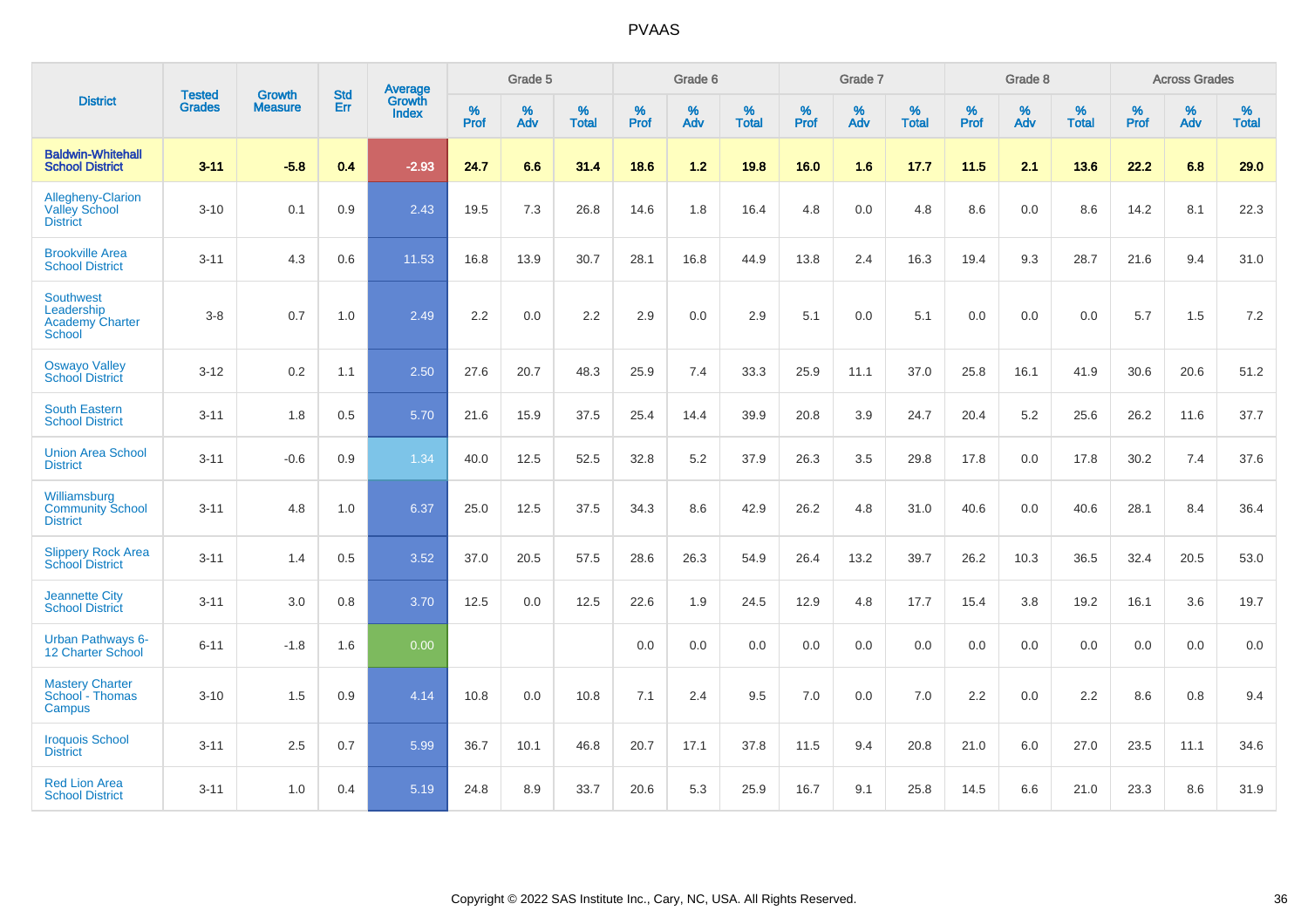|                                                      |                                |                                 | <b>Std</b> | Average                |           | Grade 5  |                   |           | Grade 6  |                   |           | Grade 7  |                   |           | Grade 8  |                   |           | <b>Across Grades</b> |                   |
|------------------------------------------------------|--------------------------------|---------------------------------|------------|------------------------|-----------|----------|-------------------|-----------|----------|-------------------|-----------|----------|-------------------|-----------|----------|-------------------|-----------|----------------------|-------------------|
| <b>District</b>                                      | <b>Tested</b><br><b>Grades</b> | <b>Growth</b><br><b>Measure</b> | Err        | Growth<br><b>Index</b> | %<br>Prof | %<br>Adv | %<br><b>Total</b> | %<br>Prof | %<br>Adv | %<br><b>Total</b> | %<br>Prof | %<br>Adv | %<br><b>Total</b> | %<br>Prof | %<br>Adv | %<br><b>Total</b> | %<br>Prof | %<br>Adv             | %<br><b>Total</b> |
| <b>Baldwin-Whitehall</b><br><b>School District</b>   | $3 - 11$                       | $-5.8$                          | 0.4        | $-2.93$                | 24.7      | 6.6      | 31.4              | 18.6      | 1.2      | 19.8              | 16.0      | 1.6      | 17.7              | 11.5      | 2.1      | 13.6              | 22.2      | 6.8                  | 29.0              |
| Achievement<br><b>House Charter</b><br><b>School</b> | $7 - 11$                       | $-0.3$                          | 1.5        | 0.79                   |           |          |                   |           |          |                   | 20.0      | 0.0      | 20.0              | 7.1       | 2.4      | 9.5               | 11.9      | 1.5                  | 13.4              |
| <b>Solanco School</b><br><b>District</b>             | $3 - 11$                       | 0.3                             | 0.4        | 2.53                   | 21.5      | 5.0      | 26.5              | 12.6      | 5.6      | 18.1              | 17.0      | 7.4      | 24.4              | 11.9      | 2.9      | 14.8              | 20.0      | 7.2                  | 27.1              |
| <b>Annville-Cleona</b><br><b>School District</b>     | $3 - 12$                       | 0.4                             | 0.6        | 3.81                   | 33.8      | 12.5     | 46.2              | 16.7      | 2.1      | 18.8              | 29.1      | 11.8     | 40.9              | 27.8      | 9.3      | 37.0              | 27.5      | 9.4                  | 36.9              |
| <b>Steelton-Highspire</b><br><b>School District</b>  | $3 - 11$                       | 2.5                             | 0.7        | 4.46                   | 2.9       | 0.0      | 2.9               | 0.0       | 0.0      | 0.0               | 0.0       | 0.0      | 0.0               | 0.0       | 0.0      | 0.0               | 0.8       | 0.4                  | 1.3               |
| <b>Dallastown Area</b><br><b>School District</b>     | $3 - 11$                       | 0.6                             | 0.3        | 3.62                   | 25.8      | 13.0     | 38.8              | 31.1      | 11.5     | 42.6              | 23.7      | 7.8      | 31.6              | 19.0      | 9.4      | 28.4              | 27.7      | 14.8                 | 42.4              |
| <b>Newport School</b><br><b>District</b>             | $3 - 12$                       | 2.2                             | 0.8        | 4.70                   | 22.2      | 11.1     | 33.3              | 25.0      | 6.9      | 31.9              | 15.9      | 0.0      | 15.9              | 27.4      | 4.8      | 32.3              | 24.8      | 6.9                  | 31.7              |
| <b>Juniata Valley</b><br><b>School District</b>      | $3 - 11$                       | 2.4                             | 0.9        | 4.64                   | 23.3      | 4.6      | 27.9              | 5.4       | 3.6      | 8.9               | 21.0      | 5.3      | 26.3              | 12.5      | 2.1      | 14.6              | 18.7      | 5.0                  | 23.8              |
| <b>East Lycoming</b><br><b>School District</b>       | $3 - 11$                       | 2.6                             | 0.6        | 7.47                   | 36.1      | 23.5     | 59.7              | 26.2      | 26.2     | 52.3              | 26.4      | 20.7     | 47.1              | 27.9      | 14.8     | 42.6              | 31.5      | 19.5                 | 51.0              |
| <b>Penn Manor</b><br><b>School District</b>          | $3 - 11$                       | 3.2                             | 0.3        | 9.54                   | 33.8      | 14.9     | 48.6              | 28.7      | 15.2     | 43.9              | 25.5      | 13.2     | 38.7              | 30.2      | 11.0     | 41.2              | 31.4      | 16.9                 | 48.2              |
| <b>Baden Academy</b><br><b>Charter School</b>        | $3-6$                          | 0.1                             | 1.1        | 1.04                   | 20.6      | 4.8      | 25.4              | 22.4      | 8.6      | 31.0              |           |          |                   |           |          |                   | 20.8      | 6.4                  | 27.2              |
| <b>Millcreek Township</b><br><b>School District</b>  | $3 - 11$                       | 1.1                             | 0.3        | 8.82                   | 26.5      | 20.8     | 47.3              | 23.1      | 9.4      | 32.4              | 22.1      | 14.3     | 36.4              | 21.6      | 13.0     | 34.7              | 25.4      | 15.9                 | 41.3              |
| <b>Jamestown Area</b><br><b>School District</b>      | $3 - 11$                       | 0.7                             | 1.2        | 2.23                   | 18.4      | 10.5     | 29.0              | 16.7      | 0.0      | 16.7              | 24.1      | 3.4      | 27.6              | 19.0      | 0.0      | 19.0              | 18.3      | 6.1                  | 24.4              |
| <b>Eastern York</b><br><b>School District</b>        | $3 - 11$                       | $-0.5$                          | 0.5        | $-0.16$                | 29.5      | 11.0     | 40.5              | 23.5      | 6.0      | 29.5              | 23.2      | 14.1     | 37.3              | 17.3      | 9.7      | 27.0              | 24.8      | 10.7                 | 35.4              |
| <b>Upper Adams</b><br><b>School District</b>         | $3 - 11$                       | 1.7                             | 0.6        | 5.68                   | 30.0      | 9.2      | 39.2              | 18.0      | 7.7      | 25.6              | 18.1      | 1.9      | 20.0              | 11.4      | 3.8      | 15.3              | 22.6      | 6.3                  | 28.9              |
| <b>Discovery Charter</b><br>School                   | $3 - 8$                        | 2.6                             | 0.9        | 2.98                   | 8.5       | 2.1      | 10.6              | 0.0       | 0.0      | 0.0               | 6.6       | 1.6      | 8.2               | 5.4       | $0.0\,$  | 5.4               | 5.2       | 1.1                  | 6.2               |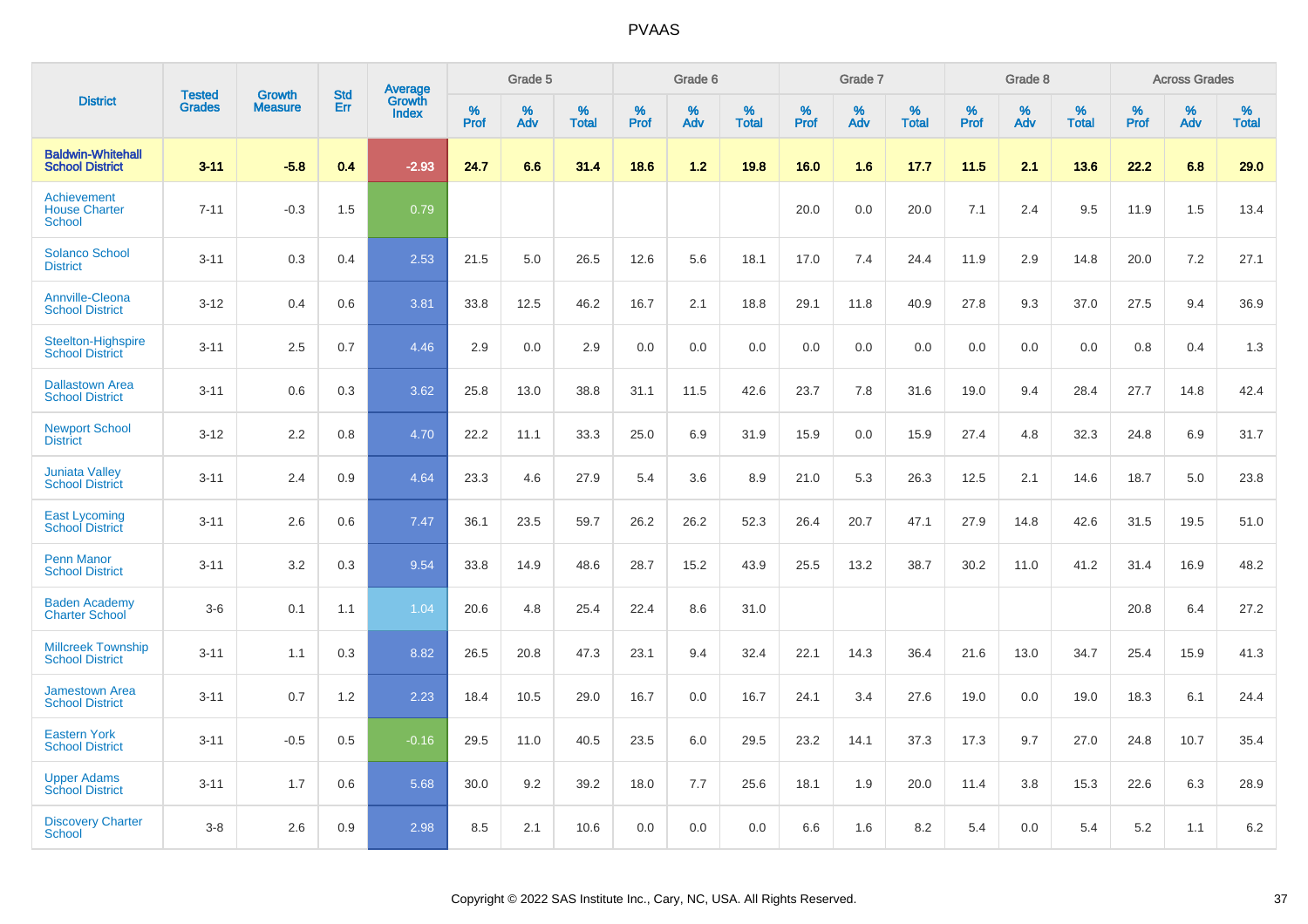|                                                                   | <b>Tested</b> | <b>Growth</b>  | <b>Std</b> | Average                |              | Grade 5  |                   |           | Grade 6  |                   |           | Grade 7  |                   |           | Grade 8  |                   |              | <b>Across Grades</b> |                   |
|-------------------------------------------------------------------|---------------|----------------|------------|------------------------|--------------|----------|-------------------|-----------|----------|-------------------|-----------|----------|-------------------|-----------|----------|-------------------|--------------|----------------------|-------------------|
| <b>District</b>                                                   | <b>Grades</b> | <b>Measure</b> | Err        | Growth<br><b>Index</b> | $\%$<br>Prof | %<br>Adv | %<br><b>Total</b> | %<br>Prof | %<br>Adv | %<br><b>Total</b> | %<br>Prof | %<br>Adv | %<br><b>Total</b> | %<br>Prof | %<br>Adv | %<br><b>Total</b> | $\%$<br>Prof | $\%$<br>Adv          | %<br><b>Total</b> |
| <b>Baldwin-Whitehall</b><br><b>School District</b>                | $3 - 11$      | $-5.8$         | 0.4        | $-2.93$                | 24.7         | 6.6      | 31.4              | 18.6      | 1.2      | 19.8              | 16.0      | 1.6      | 17.7              | 11.5      | 2.1      | 13.6              | 22.2         | 6.8                  | 29.0              |
| <b>Bloomsburg Area</b><br><b>School District</b>                  | $3 - 10$      | 1.2            | 0.6        | 3.43                   | 25.0         | 13.0     | 38.0              | 16.7      | 3.3      | 20.0              | 14.7      | 3.9      | 18.6              | 16.8      | 9.9      | 26.7              | 21.5         | 8.7                  | 30.2              |
| <b>Westmont Hilltop</b><br><b>School District</b>                 | $3 - 11$      | 2.7            | 0.6        | 6.24                   | 28.0         | 11.0     | 39.0              | 18.4      | 8.2      | 26.5              | 22.2      | 6.2      | 28.4              | 26.1      | 8.7      | 34.8              | 24.1         | 11.7                 | 35.7              |
| <b>Montrose Area</b><br><b>School District</b>                    | $3 - 10$      | 1.4            | 0.7        | 4.16                   | 19.4         | 19.4     | 38.8              | 27.2      | 4.4      | 31.5              | 25.0      | 4.4      | 29.4              | 14.5      | 2.4      | 16.9              | 24.4         | 7.4                  | 31.8              |
| <b>Universal</b><br><b>Creighton Charter</b><br>School            | $3 - 8$       | 1.1            | 0.7        | 2.15                   | 11.9         | 1.2      | 13.1              | 3.5       | 1.2      | 4.7               | 7.7       | 6.2      | 13.8              | 4.7       | 4.7      | 9.4               | 8.6          | 4.4                  | 13.1              |
| <b>Southern Columbia</b><br><b>Area School</b><br><b>District</b> | $3 - 11$      | 1.8            | 0.7        | 7.30                   | 34.7         | 9.7      | 44.4              | 18.8      | 5.2      | 24.0              | 29.0      | 14.0     | 43.0              | 15.4      | 2.2      | 17.6              | 28.0         | 10.6                 | 38.6              |
| <b>Shade-Central City</b><br><b>School District</b>               | $3 - 11$      | 1.4            | 1.4        | 2.94                   | 18.8         | 0.0      | 18.8              | 26.9      | 0.0      | 26.9              | 20.0      | 10.0     | 30.0              | 34.8      | 0.0      | 34.8              | 29.0         | 3.0                  | 32.1              |
| <b>Derry Township</b><br><b>School District</b>                   | $3 - 10$      | 4.3            | 1.3        | 7.27                   | 39.1         | 28.5     | 67.6              | 51.5      | 21.2     | 72.7              | 30.8      | 34.6     | 65.4              | 14.3      | 71.4     | 85.7              | 37.5         | 30.3                 | 67.8              |
| <b>Berlin</b><br><b>Brothersvalley</b><br><b>School District</b>  | $3 - 11$      | 2.2            | 0.8        | 3.87                   | 34.0         | 15.1     | 49.1              | 21.2      | 3.0      | 24.2              | 30.8      | 3.8      | 34.6              | 18.8      | 8.3      | 27.1              | 25.8         | 10.8                 | 36.6              |
| <b>Chestnut Ridge</b><br><b>School District</b>                   | $3 - 12$      | 4.2            | 0.6        | 7.56                   | 30.4         | 6.5      | 37.0              | 22.2      | 3.7      | 25.9              | 36.8      | 4.2      | 41.0              | 18.4      | 10.2     | 28.6              | 26.7         | 9.7                  | 36.4              |
| <b>Springfield</b><br><b>Township School</b><br><b>District</b>   | $3 - 11$      | 1.7            | 0.5        | 5.78                   | 31.3         | 12.3     | 43.6              | 26.9      | 11.1     | 38.0              | 28.4      | 21.9     | 50.3              | 31.7      | 17.2     | 49.0              | 33.1         | 15.4                 | 48.5              |
| <b>Esperanza Cyber</b><br><b>Charter School</b>                   | $3 - 11$      | 0.4            | 1.3        | 1.00                   | 0.0          | 0.0      | 0.0               | 0.0       | 0.0      | 0.0               | 2.6       | 0.0      | 2.6               | 0.0       | 0.0      | 0.0               | 1.6          | 0.0                  | 1.6               |
| <b>Northern Tioga</b><br><b>School District</b>                   | $3 - 12$      | 3.4            | 0.5        | 10.12                  | 22.7         | 5.2      | 27.9              | 32.2      | 4.2      | 36.4              | 16.8      | 2.6      | 19.4              | 23.8      | 6.2      | 30.0              | 25.9         | 7.0                  | 32.8              |
| Lackawanna Trail<br><b>School District</b>                        | $3 - 10$      | 1.4            | 0.7        | 3.97                   | 21.8         | 9.1      | 30.9              | 34.3      | 10.4     | 44.8              | 12.7      | 11.3     | 23.9              | 11.8      | 6.6      | 18.4              | 24.2         | 11.5                 | 35.8              |
| <b>Pequea Valley</b><br><b>School District</b>                    | $3 - 11$      | 2.4            | 0.6        | 6.27                   | 15.6         | 6.4      | 22.0              | 14.0      | 2.2      | 16.1              | 11.7      | 2.3      | 14.1              | 13.1      | 2.0      | 15.2              | 16.9         | 3.8                  | 20.7              |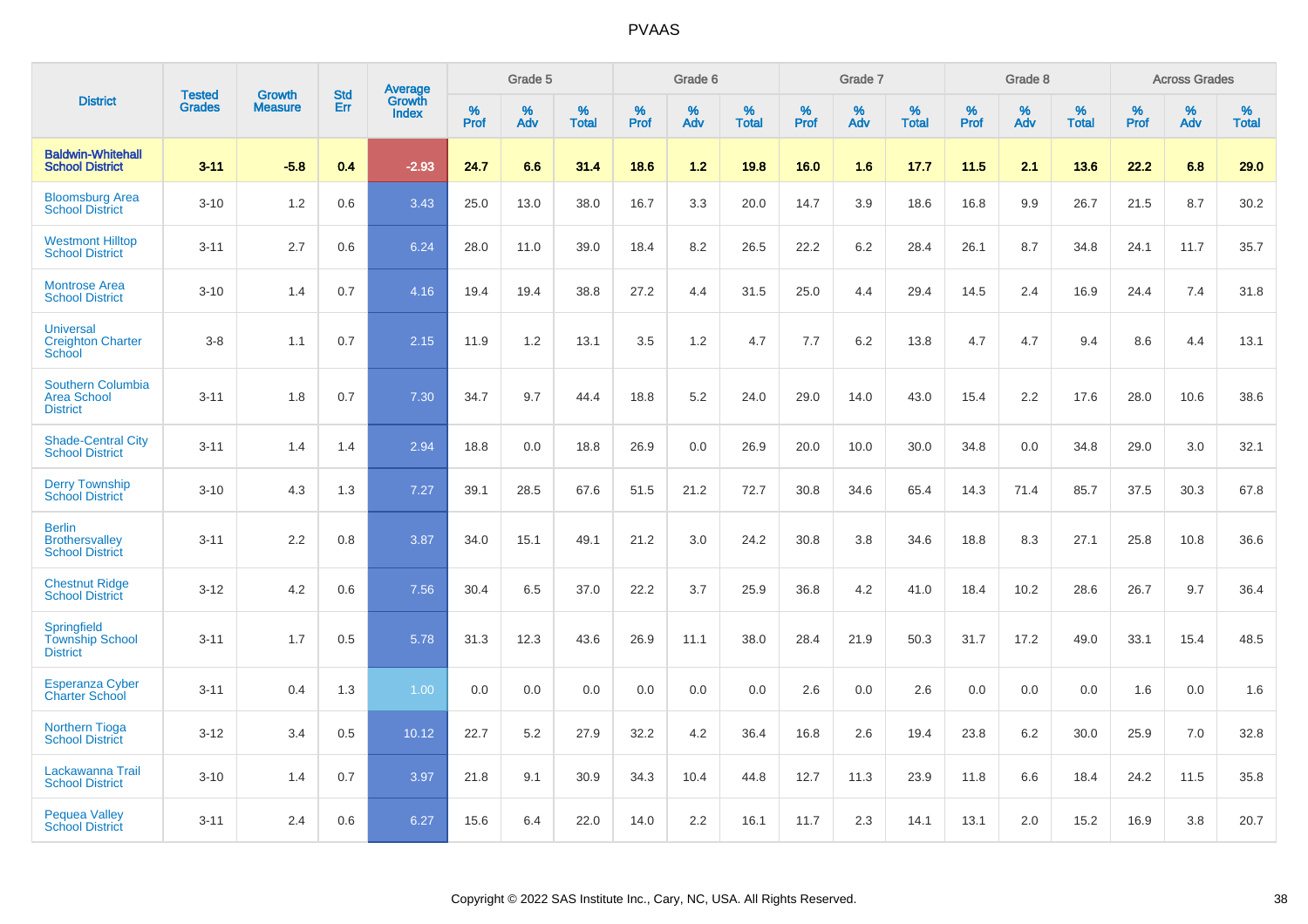|                                                                                |                                |                                 | <b>Std</b> | Average                |           | Grade 5  |                   |           | Grade 6  |                   |           | Grade 7  |                   |           | Grade 8  |                   |              | <b>Across Grades</b> |                   |
|--------------------------------------------------------------------------------|--------------------------------|---------------------------------|------------|------------------------|-----------|----------|-------------------|-----------|----------|-------------------|-----------|----------|-------------------|-----------|----------|-------------------|--------------|----------------------|-------------------|
| <b>District</b>                                                                | <b>Tested</b><br><b>Grades</b> | <b>Growth</b><br><b>Measure</b> | <b>Err</b> | Growth<br><b>Index</b> | %<br>Prof | %<br>Adv | %<br><b>Total</b> | %<br>Prof | %<br>Adv | %<br><b>Total</b> | %<br>Prof | %<br>Adv | %<br><b>Total</b> | %<br>Prof | %<br>Adv | %<br><b>Total</b> | $\%$<br>Prof | %<br>Adv             | %<br><b>Total</b> |
| <b>Baldwin-Whitehall</b><br><b>School District</b>                             | $3 - 11$                       | $-5.8$                          | 0.4        | $-2.93$                | 24.7      | 6.6      | 31.4              | 18.6      | 1.2      | 19.8              | 16.0      | 1.6      | 17.7              | 11.5      | 2.1      | 13.6              | 22.2         | 6.8                  | 29.0              |
| <b>Centennial School</b><br><b>District</b>                                    | $3 - 10$                       | 1.6                             | 0.3        | 5.91                   | 23.7      | 5.4      | 29.1              | 18.3      | 3.0      | 21.3              | 22.2      | 5.1      | 27.4              | 13.0      | 8.2      | 21.2              | 21.7         | 6.7                  | 28.4              |
| <b>Kennett</b><br>Consolidated<br><b>School District</b>                       | $3 - 11$                       | 1.3                             | 0.4        | 6.12                   | 29.8      | 15.1     | 44.9              | 20.2      | 8.3      | 28.5              | 20.2      | 11.6     | 31.7              | 10.9      | 6.9      | 17.8              | 22.4         | 12.3                 | 34.7              |
| <b>Crawford Central</b><br><b>School District</b>                              | $3 - 11$                       | 1.9                             | 0.4        | 4.77                   | 24.2      | 7.9      | 32.1              | 15.7      | 3.8      | 19.6              | 16.7      | 3.7      | 20.4              | 9.0       | 2.6      | 11.6              | 18.4         | 5.5                  | 23.8              |
| <b>Memphis Street</b><br><b>Academy Charter</b><br>School @ JP<br><b>Jones</b> | $5 - 8$                        | 0.7                             | 0.7        | 1.39                   | 0.0       | 3.2      | 3.2               | 0.0       | 0.0      | 0.0               | 0.0       | 0.0      | 0.0               | 0.0       | 0.0      | 0.0               | 0.0          | 0.6                  | 0.6               |
| <b>Universal Vare</b><br><b>Charter School</b>                                 | $6-8$                          | 1.8                             | 1.3        | 3.30                   |           |          |                   | 0.0       | 6.2      | 6.2               | 3.6       | 0.0      | 3.6               | 6.4       | 0.0      | 6.4               | 4.7          | 0.9                  | 5.7               |
| <b>Radnor Township</b><br><b>School District</b>                               | $3 - 12$                       | 4.4                             | 0.4        | 11.22                  | 34.0      | 41.4     | 75.4              | 41.7      | 25.4     | 67.1              | 34.3      | 31.8     | 66.2              | 35.0      | 21.5     | 56.5              | 36.8         | 31.8                 | 68.6              |
| Catasauqua Area<br><b>School District</b>                                      | $3 - 12$                       | 1.1                             | 0.6        | 2.87                   | 12.0      | 5.4      | 17.4              | 22.7      | 4.0      | 26.7              | 9.8       | 4.9      | 14.7              | 8.9       | 3.3      | 12.2              | 15.4         | 4.4                  | 19.8              |
| Pennsylvania<br><b>Cyber Charter</b><br>School                                 | $3 - 11$                       | 1.9                             | 0.5        | 4.83                   | 14.1      | 4.9      | 19.0              | 10.8      | 3.4      | 14.2              | 11.7      | 3.5      | 15.2              | 6.5       | 1.6      | 8.1               | 12.6         | 4.4                  | 17.1              |
| <b>Northern Potter</b><br><b>School District</b>                               | $3 - 12$                       | 2.0                             | 1.1        | 2.34                   | 26.7      | 3.3      | 30.0              | 9.3       | 2.3      | 11.6              | 29.0      | 12.9     | 41.9              | 11.1      | 0.0      | 11.1              | 18.7         | 7.4                  | 26.1              |
| <b>Greenwood School</b><br><b>District</b>                                     | $3 - 11$                       | 3.3                             | 0.8        | 4.78                   | 30.3      | 13.6     | 43.9              | 32.1      | 7.6      | 39.6              | 9.1       | 1.8      | 10.9              | 25.9      | 14.8     | 40.7              | 28.8         | 15.4                 | 44.2              |
| <b>Mastery Charter</b><br>School - Smedley<br>Campus                           | $3-6$                          | $-0.6$                          | 1.2        | $-0.35$                | 1.9       | 0.0      | 1.9               | 3.5       | 0.0      | 3.5               |           |          |                   |           |          |                   | 3.5          | 0.0                  | 3.5               |
| <b>Millville Area</b><br><b>School District</b>                                | $3 - 12$                       | 3.8                             | 0.9        | 5.21                   | 34.0      | 0.0      | 34.0              | 18.9      | 1.9      | 20.8              | 15.9      | 9.1      | 25.0              | 18.4      | 2.6      | 21.0              | 24.6         | 4.7                  | 29.3              |
| <b>Fell Charter School</b>                                                     | $3 - 8$                        | 1.1                             | 2.2        | 1.36                   | 25.0      | 0.0      | 25.0              | 6.7       | 0.0      | 6.7               |           |          |                   |           |          |                   | 17.1         | 4.0                  | 21.0              |
| <b>Midland Borough</b><br><b>School District</b>                               | $3 - 8$                        | 2.3                             | 1.3        | 2.65                   | 10.3      | 6.9      | 17.2              | 13.6      | 0.0      | 13.6              | 14.3      | 0.0      | 14.3              | 9.5       | 4.8      | 14.3              | 15.7         | 2.9                  | 18.6              |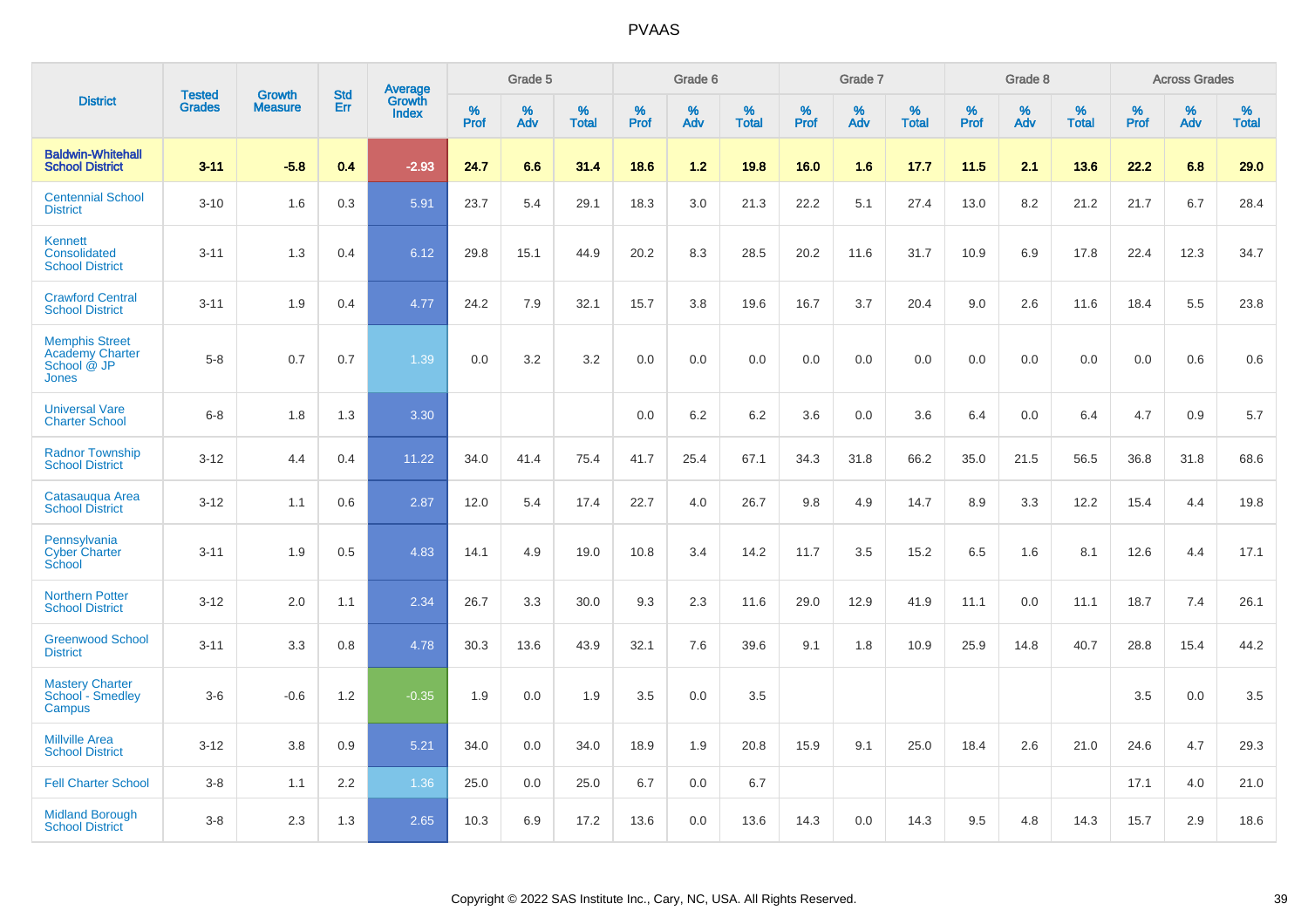|                                                          |                                | <b>Growth</b>  | <b>Std</b> | Average                |              | Grade 5  |                   |              | Grade 6  |                   |              | Grade 7  |                   |              | Grade 8  |                   |              | <b>Across Grades</b> |                   |
|----------------------------------------------------------|--------------------------------|----------------|------------|------------------------|--------------|----------|-------------------|--------------|----------|-------------------|--------------|----------|-------------------|--------------|----------|-------------------|--------------|----------------------|-------------------|
| <b>District</b>                                          | <b>Tested</b><br><b>Grades</b> | <b>Measure</b> | Err        | Growth<br><b>Index</b> | $\%$<br>Prof | %<br>Adv | %<br><b>Total</b> | $\%$<br>Prof | %<br>Adv | %<br><b>Total</b> | $\%$<br>Prof | %<br>Adv | %<br><b>Total</b> | $\%$<br>Prof | %<br>Adv | %<br><b>Total</b> | $\%$<br>Prof | %<br>Adv             | %<br><b>Total</b> |
| <b>Baldwin-Whitehall</b><br><b>School District</b>       | $3 - 11$                       | $-5.8$         | 0.4        | $-2.93$                | 24.7         | 6.6      | 31.4              | 18.6         | $1.2$    | 19.8              | 16.0         | 1.6      | 17.7              | 11.5         | 2.1      | 13.6              | 22.2         | 6.8                  | 29.0              |
| <b>York City School</b><br><b>District</b>               | $3 - 12$                       | 1.6            | 0.3        | 5.64                   | 2.5          | 1.0      | 3.5               | 2.0          | $0.2\,$  | 2.2               | 2.6          | 0.5      | 3.1               | 1.4          | 0.2      | 1.6               | 2.8          | 0.6                  | 3.4               |
| <b>Coudersport Area</b><br><b>School District</b>        | $3 - 11$                       | 1.4            | 0.9        | 1.96                   | 35.7         | 3.6      | 39.3              | 16.7         | 4.8      | 21.4              | 18.9         | 5.7      | 24.5              | 15.1         | 3.8      | 18.9              | 22.0         | 5.7                  | 27.7              |
| <b>Duquesne City</b><br><b>School District</b>           | $3-8$                          | 1.2            | 1.3        | 1.95                   | 6.0          | 2.0      | 8.0               | 5.6          | 0.0      | 5.6               |              |          |                   |              |          |                   | 3.4          | 1.7                  | 5.0               |
| Hatboro-Horsham<br><b>School District</b>                | $3 - 11$                       | 0.6            | 0.4        | 1.72                   | 26.2         | 8.5      | 34.7              | 30.0         | 11.1     | 41.1              | 20.8         | 5.2      | 26.0              | 19.7         | 5.7      | 25.4              | 25.9         | 8.7                  | 34.6              |
| Keystone<br><b>Academy Charter</b><br><b>School</b>      | $3 - 8$                        | 0.8            | 0.8        | 2.54                   | 12.3         | 5.3      | 17.5              | 9.7          | 4.8      | 14.5              | 12.3         | 1.8      | 14.0              | 6.8          | 1.7      | 8.5               | 12.4         | 2.8                  | 15.1              |
| <b>Northeastern York</b><br><b>School District</b>       | $3 - 11$                       | 1.4            | 0.4        | 3.99                   | 32.1         | 13.8     | 46.0              | 21.2         | 8.1      | 29.3              | 21.9         | 6.0      | 27.9              | 29.2         | 15.0     | 44.1              | 27.8         | 13.2                 | 41.0              |
| <b>West Perry School</b><br><b>District</b>              | $3 - 11$                       | 2.7            | 0.5        | 6.23                   | 22.5         | 15.9     | 38.4              | 20.9         | 5.7      | 26.6              | 14.0         | 6.7      | 20.7              | 15.2         | 8.5      | 23.6              | 21.6         | 10.7                 | 32.3              |
| Punxsutawney<br><b>Area School</b><br><b>District</b>    | $3 - 11$                       | 4.6            | 0.6        | 8.24                   | 37.0         | 6.5      | 43.5              | 36.3         | 10.6     | 46.9              | 22.4         | 4.8      | 27.2              | 20.5         | 7.1      | 27.6              | 27.8         | 11.1                 | 38.8              |
| <b>General Mclane</b><br><b>School District</b>          | $3 - 11$                       | 3.9            | 0.5        | 7.89                   | 36.9         | 15.4     | 52.4              | 27.3         | 12.4     | 39.8              | 25.8         | 23.1     | 49.0              | 26.9         | 7.7      | 34.6              | 30.2         | 16.6                 | 46.8              |
| Widener<br>Partnership<br><b>Charter School</b>          | $3 - 7$                        | 2.8            | 1.0        | 2.67                   | 0.0          | 0.0      | 0.0               | 2.5          | 0.0      | 2.5               | 0.0          | 2.3      | 2.3               |              |          |                   | 1.4          | 0.5                  | 1.9               |
| <b>Keystone Central</b><br><b>School District</b>        | $3 - 11$                       | 1.5            | 0.4        | 3.98                   | 18.6         | 8.5      | 27.1              | 20.9         | 8.6      | 29.5              | 10.9         | 3.3      | 14.1              | 10.5         | 2.2      | 12.6              | 19.2         | 8.0                  | 27.2              |
| Pen Argyl Area<br><b>School District</b>                 | $3 - 12$                       | 0.7            | 0.6        | 1.46                   | 27.3         | 12.5     | 39.8              | 26.8         | 0.0      | 26.8              | 17.1         | 5.4      | 22.5              | 14.8         | 5.9      | 20.8              | 23.5         | 8.4                  | 32.0              |
| <b>Young Scholars Of</b><br>Central PA Charter<br>School | $3-8$                          | 1.7            | 1.2        | 2.40                   | 31.8         | 9.1      | 40.9              | 8.0          | 4.0      | 12.0              | 28.6         | 14.3     | 42.9              | 0.0          | 0.0      | 0.0               | 21.7         | 11.1                 | 32.8              |
| <b>Oley Valley School</b><br><b>District</b>             | $3 - 11$                       | 0.7            | 0.6        | 2.38                   | 19.8         | 5.0      | 24.8              | 30.8         | 11.2     | 42.1              | 19.0         | 7.8      | 26.7              | 12.8         | 2.3      | 15.1              | 25.2         | 6.6                  | 31.8              |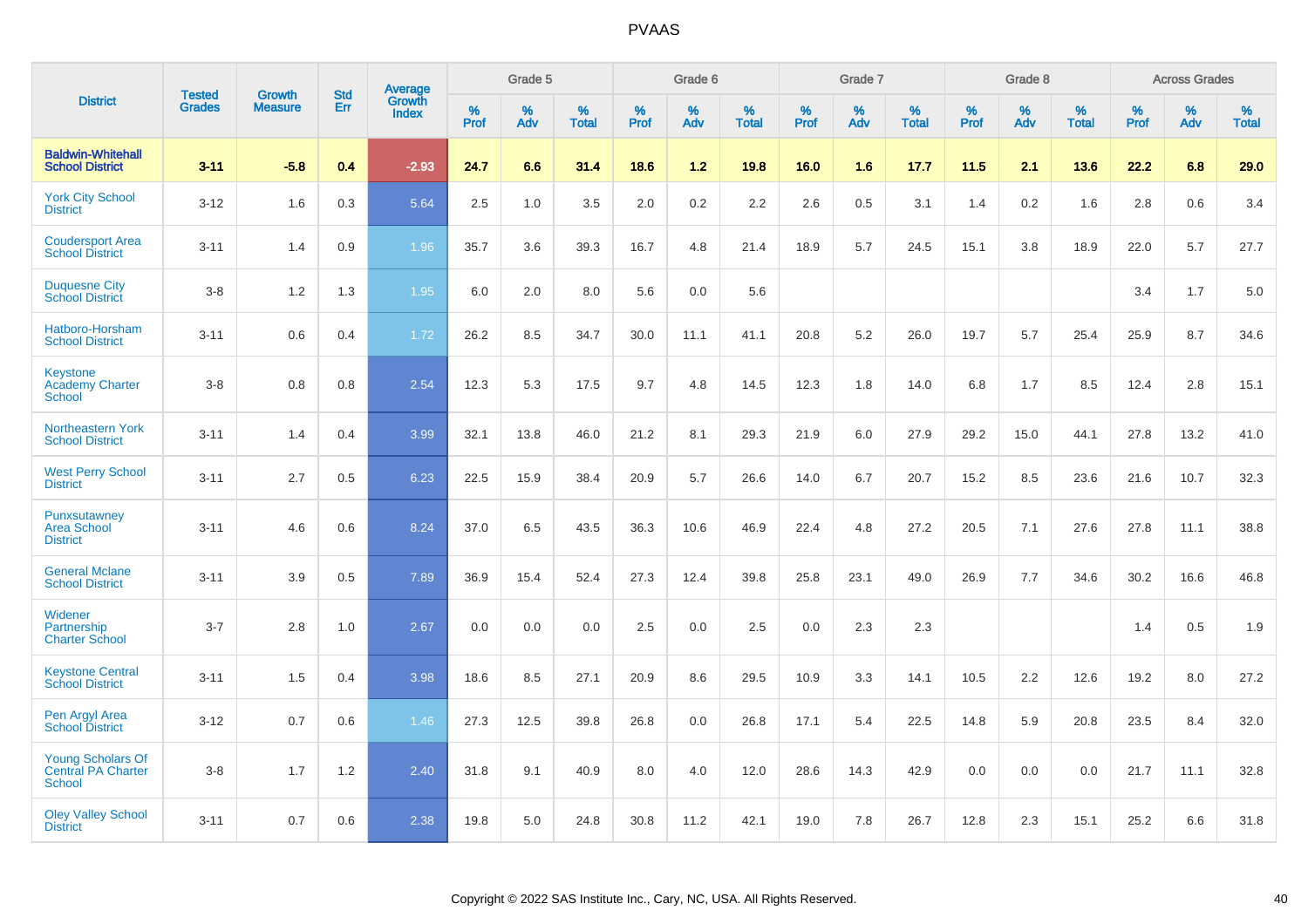|                                                                                          | <b>Tested</b> | <b>Growth</b>  | <b>Std</b> |                                   |                     | Grade 5  |                   |              | Grade 6  |                   |              | Grade 7  |                   |              | Grade 8  |                   |              | <b>Across Grades</b> |                   |
|------------------------------------------------------------------------------------------|---------------|----------------|------------|-----------------------------------|---------------------|----------|-------------------|--------------|----------|-------------------|--------------|----------|-------------------|--------------|----------|-------------------|--------------|----------------------|-------------------|
| <b>District</b>                                                                          | <b>Grades</b> | <b>Measure</b> | Err        | Average<br>Growth<br><b>Index</b> | $\%$<br><b>Prof</b> | %<br>Adv | %<br><b>Total</b> | $\%$<br>Prof | %<br>Adv | %<br><b>Total</b> | $\%$<br>Prof | %<br>Adv | %<br><b>Total</b> | $\%$<br>Prof | %<br>Adv | %<br><b>Total</b> | $\%$<br>Prof | %<br>Adv             | %<br><b>Total</b> |
| <b>Baldwin-Whitehall</b><br><b>School District</b>                                       | $3 - 11$      | $-5.8$         | 0.4        | $-2.93$                           | 24.7                | 6.6      | 31.4              | 18.6         | 1.2      | 19.8              | 16.0         | 1.6      | 17.7              | 11.5         | 2.1      | 13.6              | 22.2         | 6.8                  | 29.0              |
| <b>Mastery Charter</b><br>School-Francis D.<br><b>Pastorius</b><br>Elementary            | $3-8$         | 0.3            | 1.3        | 0.60                              | 3.8                 | 0.0      | 3.8               | 3.7          | 0.0      | 3.7               | 0.0          | 0.0      | 0.0               | 0.0          | 0.0      | 0.0               | 3.1          | 0.0                  | 3.1               |
| <b>Mount Union Area</b><br><b>School District</b>                                        | $3 - 10$      | 3.0            | 0.7        | 5.20                              | 11.7                | 4.3      | 16.0              | 12.4         | 0.0      | 12.4              | 13.4         | 2.4      | 15.8              | 0.0          | 1.2      | 1.2               | 12.2         | 3.3                  | 15.5              |
| <b>Robert Benjamin</b><br><b>Wiley Community</b><br><b>Charter School</b>                | $3-8$         | 2.8            | 0.8        | 3.93                              | 7.0                 | 2.3      | 9.3               | 0.0          | 0.0      | 0.0               | 7.3          | 0.0      | 7.3               | 4.4          | 0.0      | 4.4               | 5.7          | 1.7                  | 7.4               |
| <b>Center For Student</b><br><b>Learning Charter</b><br><b>School At</b><br>Pennsbury    | $6 - 12$      | $-0.6$         | 3.1        | $-0.20$                           |                     |          |                   |              |          |                   |              |          |                   | 0.0          | 0.0      | 0.0               | 3.4          | 0.0                  | 3.4               |
| <b>North East School</b><br><b>District</b>                                              | $3 - 11$      | 1.4            | 0.5        | 2.92                              | 33.3                | 9.4      | 42.7              | 23.1         | 9.7      | 32.8              | 26.4         | 9.3      | 35.7              | 31.4         | 13.1     | 44.5              | 29.8         | 12.1                 | 41.8              |
| <b>Global Leadership</b><br><b>Academy Charter</b><br><b>School Southwest</b><br>at Huey | $3-8$         | 1.0            | 1.7        | 1.39                              | 0.0                 | 0.0      | 0.0               | 0.0          | 0.0      | 0.0               |              |          |                   | 0.0          | 0.0      | 0.0               | 0.0          | 0.0                  | 0.0               |
| <b>Hope For</b><br><b>Hyndman Charter</b><br>School                                      | $3 - 11$      | 4.1            | 1.8        | 3.10                              |                     |          |                   | $6.2\,$      | 0.0      | 6.2               | 8.3          | 8.3      | 16.7              | 0.0          | 0.0      | 0.0               | 9.9          | $1.2$                | 11.1              |
| <b>Moshannon Valley</b><br><b>School District</b>                                        | $3 - 10$      | 2.3            | 0.8        | 2.85                              | 19.6                | 13.0     | 32.6              | 14.8         | 18.5     | 33.3              | 21.0         | 4.8      | 25.8              | 16.9         | 6.2      | 23.1              | 19.9         | 8.5                  | 28.4              |
| Lake-Lehman<br><b>School District</b>                                                    | $3 - 11$      | 2.9            | 0.6        | 5.69                              | 30.6                | 9.9      | 40.5              | 21.0         | 6.7      | 27.6              | 23.7         | 6.1      | 29.8              | 14.2         | 4.4      | 18.6              | 26.3         | 6.7                  | 33.1              |
| <b>Bellefonte Area</b><br><b>School District</b>                                         | $3 - 11$      | 3.1            | 0.5        | 7.49                              | 32.7                | 22.0     | 54.8              | 31.6         | 7.3      | 39.0              | 23.4         | 5.5      | 29.0              | 14.8         | 9.9      | 24.8              | 28.6         | 15.7                 | 44.3              |
| <b>Premier Arts And</b><br><b>Science Charter</b><br><b>School</b>                       | $3-5$         | $-0.1$         | 2.0        | $-0.05$                           | 0.0                 | 0.0      | 0.0               |              |          |                   |              |          |                   |              |          |                   | 3.8          | 1.0                  | 4.8               |
| <b>Kane Area School</b><br><b>District</b>                                               | $3 - 10$      | 3.7            | 0.7        | 6.38                              | 21.1                | 19.7     | 40.8              | 14.1         | 3.1      | 17.2              | 29.8         | 17.9     | 47.8              | 6.1          | 1.2      | 7.3               | 21.5         | 9.0                  | 30.4              |
| <b>South Park School</b><br><b>District</b>                                              | $3 - 11$      | 3.3            | 0.6        | 5.37                              | 33.3                | 11.9     | 45.2              | 27.8         | 11.3     | 39.2              | 21.8         | 16.8     | 38.7              | 24.0         | 8.6      | 32.7              | 28.8         | 10.4                 | 39.2              |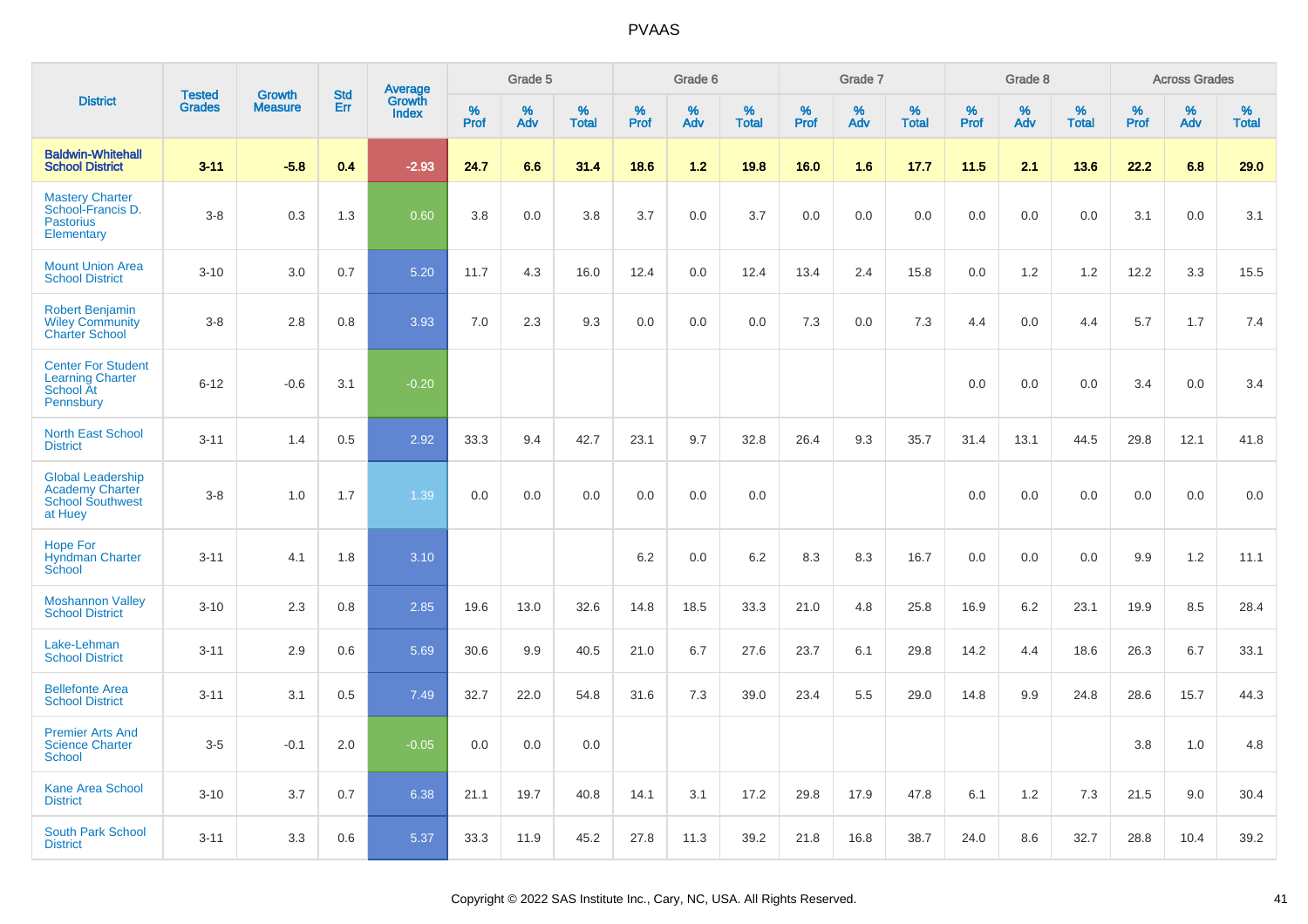|                                                                  | <b>Tested</b> | <b>Growth</b>  | <b>Std</b> | <b>Average</b>         |           | Grade 5  |                   |           | Grade 6  |                   |           | Grade 7  |                   |           | Grade 8  |                   |           | <b>Across Grades</b> |                   |
|------------------------------------------------------------------|---------------|----------------|------------|------------------------|-----------|----------|-------------------|-----------|----------|-------------------|-----------|----------|-------------------|-----------|----------|-------------------|-----------|----------------------|-------------------|
| <b>District</b>                                                  | <b>Grades</b> | <b>Measure</b> | Err        | Growth<br><b>Index</b> | %<br>Prof | %<br>Adv | %<br><b>Total</b> | %<br>Prof | %<br>Adv | %<br><b>Total</b> | %<br>Prof | %<br>Adv | %<br><b>Total</b> | %<br>Prof | %<br>Adv | %<br><b>Total</b> | %<br>Prof | %<br>Adv             | %<br><b>Total</b> |
| <b>Baldwin-Whitehall</b><br><b>School District</b>               | $3 - 11$      | $-5.8$         | 0.4        | $-2.93$                | 24.7      | 6.6      | 31.4              | 18.6      | $1.2$    | 19.8              | 16.0      | 1.6      | 17.7              | 11.5      | 2.1      | 13.6              | 22.2      | 6.8                  | 29.0              |
| <b>Mastery Charter</b><br>School -<br><b>Shoemaker</b><br>Campus | $7 - 10$      | 1.9            | 1.6        | 1.76                   |           |          |                   |           |          |                   | 9.4       | 0.0      | 9.4               | 4.2       | 0.0      | 4.2               | 7.1       | 0.0                  | 7.1               |
| <b>Aspira Bilingual</b><br><b>Cyber Charter</b><br>School        | $3 - 11$      | 4.2            | 1.5        | 3.82                   |           |          |                   | 0.0       | 0.0      | 0.0               | 0.0       | 0.0      | 0.0               | 0.0       | 0.0      | 0.0               | 1.6       | 0.0                  | 1.6               |
| <b>Bear Creek</b><br><b>Community</b><br><b>Charter School</b>   | $3 - 8$       | 4.4            | 0.8        | 5.57                   | 30.8      | 9.6      | 40.4              | 19.6      | 13.7     | 33.3              | 23.1      | 5.8      | 28.8              | 18.4      | 0.0      | 18.4              | 27.2      | 7.9                  | 35.1              |
| <b>Souderton Charter</b><br>School<br>Collaborative              | $3 - 8$       | 4.0            | 1.3        | 4.28                   | 51.8      | 22.2     | 74.1              | 44.0      | 24.0     | 68.0              | 28.6      | 38.1     | 66.7              | 41.2      | 11.8     | 52.9              | 40.1      | 26.8                 | 66.9              |
| <b>Central Cambria</b><br><b>School District</b>                 | $3 - 11$      | 2.5            | 0.6        | 4.43                   | 32.5      | 14.5     | 47.0              | 19.5      | 8.0      | 27.4              | 20.2      | 8.8      | 29.0              | 16.5      | 10.2     | 26.8              | 23.8      | 11.4                 | 35.1              |
| <b>Farrell Area School</b><br><b>District</b>                    | $3 - 11$      | 5.3            | 1.0        | 7.64                   | 15.6      | 0.0      | 15.6              | 17.1      | 0.0      | 17.1              | 2.3       | 0.0      | 2.3               | 5.1       | 0.0      | 5.1               | 12.3      | 1.5                  | 13.8              |
| <b>Infinity Charter</b><br>School                                | $3-8$         | 5.9            | 1.2        | 4.84                   | 40.9      | 31.8     | 72.7              | 46.2      | 11.5     | 57.7              | 41.7      | 45.8     | 87.5              | 38.1      | 19.0     | 57.1              | 38.7      | 29.6                 | 68.3              |
| <b>Penncrest School</b><br><b>District</b>                       | $3 - 11$      | 1.8            | 0.4        | 4.21                   | 19.7      | 6.2      | 25.8              | 21.6      | 1.8      | 23.4              | 17.5      | 5.0      | 22.5              | 17.1      | 3.5      | 20.6              | 22.0      | 5.3                  | 27.3              |
| <b>Lehigh Valley Dual</b><br>Language Charter<br>School          | $3 - 8$       | 3.1            | 2.3        | 1.36                   | 0.0       | 0.0      | 0.0               | 7.7       | 0.0      | 7.7               |           |          |                   |           |          |                   | 4.2       | 0.0                  | 4.2               |
| <b>Avonworth School</b><br><b>District</b>                       | $3 - 10$      | 2.8            | 0.5        | 5.25                   | 33.8      | 25.5     | 59.3              | 37.7      | 12.3     | 50.0              | 31.5      | 13.8     | 45.4              | 35.8      | 14.2     | 50.0              | 35.2      | 20.0                 | 55.2              |
| <b>Bald Eagle Area</b><br><b>School District</b>                 | $3 - 11$      | 2.6            | 0.6        | 4.48                   | 35.2      | 14.8     | 50.0              | 25.7      | 8.9      | 34.6              | 17.0      | 6.8      | 23.7              | 15.0      | 10.6     | 25.7              | 25.1      | 13.7                 | 38.8              |
| <b>Young Scholars</b><br><b>Charter School</b>                   | $6 - 8$       | 2.6            | 0.8        | 3.60                   |           |          |                   | 1.8       | 0.0      | 1.8               | 4.6       | 0.0      | 4.6               | 0.0       | 0.0      | 0.0               | 2.0       | 0.0                  | 2.0               |
| <b>Riverside School</b><br><b>District</b>                       | $3 - 11$      | 4.3            | 0.6        | 7.08                   | 18.6      | 7.8      | 26.5              | 13.1      | 7.1      | 20.2              | 16.5      | 13.6     | 30.1              | 16.4      | 4.6      | 20.9              | 19.2      | 7.7                  | 27.0              |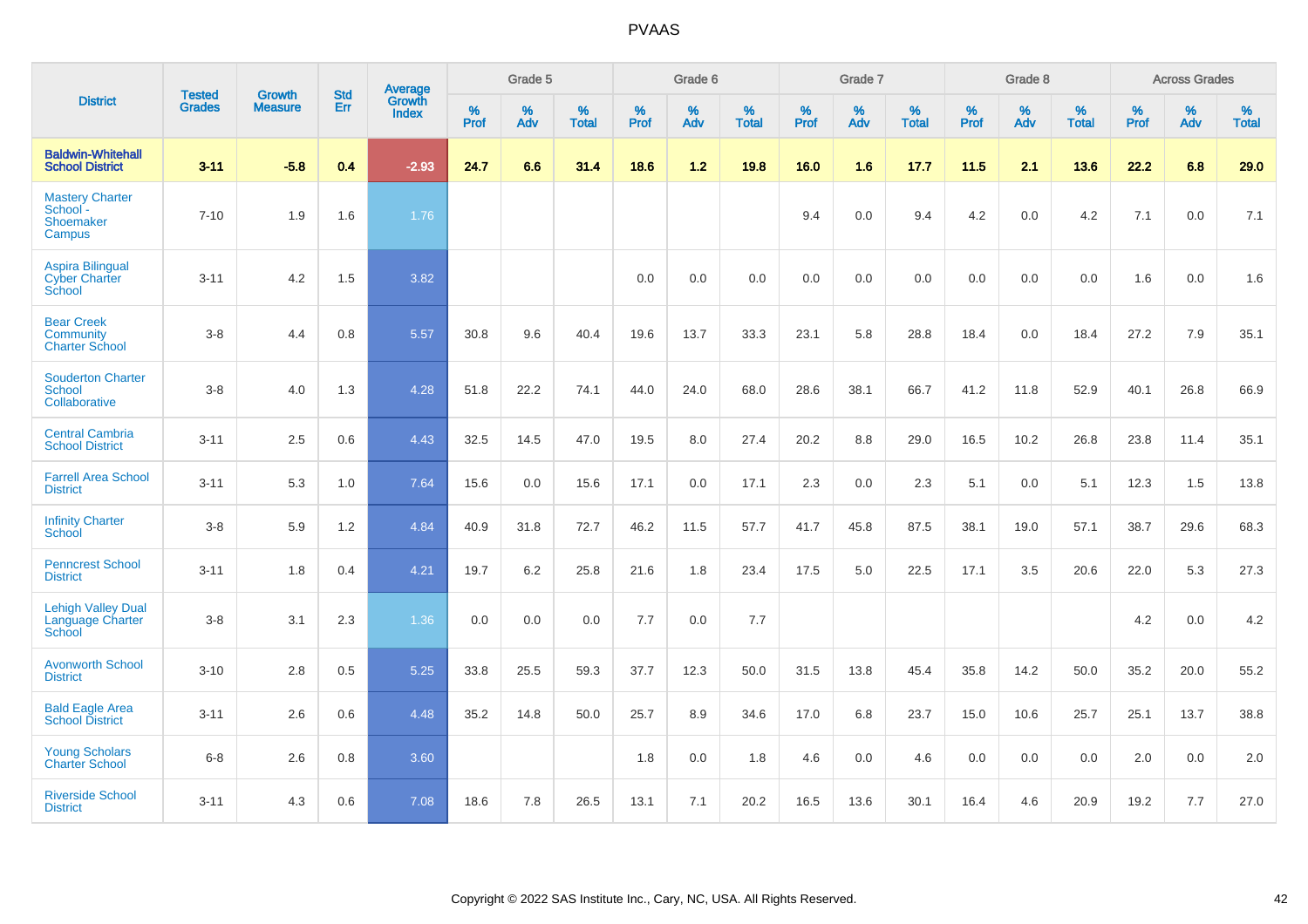|                                                                 |                                | <b>Growth</b>  | <b>Std</b> | Average                |              | Grade 5  |                   |           | Grade 6  |                   |           | Grade 7  |                   |           | Grade 8  |                   |           | <b>Across Grades</b> |                   |
|-----------------------------------------------------------------|--------------------------------|----------------|------------|------------------------|--------------|----------|-------------------|-----------|----------|-------------------|-----------|----------|-------------------|-----------|----------|-------------------|-----------|----------------------|-------------------|
| <b>District</b>                                                 | <b>Tested</b><br><b>Grades</b> | <b>Measure</b> | <b>Err</b> | Growth<br><b>Index</b> | $\%$<br>Prof | %<br>Adv | %<br><b>Total</b> | %<br>Prof | %<br>Adv | %<br><b>Total</b> | %<br>Prof | %<br>Adv | %<br><b>Total</b> | %<br>Prof | %<br>Adv | %<br><b>Total</b> | %<br>Prof | %<br>Adv             | %<br><b>Total</b> |
| <b>Baldwin-Whitehall</b><br><b>School District</b>              | $3 - 11$                       | $-5.8$         | 0.4        | $-2.93$                | 24.7         | 6.6      | 31.4              | 18.6      | 1.2      | 19.8              | 16.0      | 1.6      | 17.7              | 11.5      | 2.1      | 13.6              | 22.2      | 6.8                  | 29.0              |
| <b>Wayne Highlands</b><br><b>School District</b>                | $3 - 11$                       | 2.2            | 0.5        | 4.54                   | 36.4         | 14.3     | 50.7              | 31.5      | 11.4     | 43.0              | 25.6      | 14.3     | 39.9              | 27.6      | 4.9      | 32.5              | 29.9      | 16.0                 | 46.0              |
| <b>North Clarion</b><br><b>County School</b><br><b>District</b> | $3 - 12$                       | 5.1            | 0.9        | 5.51                   | 34.1         | 6.8      | 40.9              | 31.7      | 12.2     | 43.9              | 21.4      | 7.1      | 28.6              | 15.9      | 11.4     | 27.3              | 26.5      | 10.6                 | 37.1              |
| <b>Bradford Area</b><br><b>School District</b>                  | $3 - 12$                       | 4.4            | 0.5        | 9.21                   | 33.5         | 10.2     | 43.7              | 23.4      | 8.8      | 32.2              | 18.9      | 13.9     | 32.8              | 27.8      | 7.6      | 35.4              | 26.9      | 11.3                 | 38.3              |
| <b>New Day Charter</b><br><b>School</b>                         | $7 - 11$                       | 2.2            | 3.1        | 0.71                   |              |          |                   |           |          |                   |           |          |                   | 0.0       | 0.0      | 0.0               | 0.0       | 0.0                  | 0.0               |
| <b>Port Allegany</b><br><b>School District</b>                  | $3 - 11$                       | 1.7            | 0.7        | 2.30                   | 20.0         | 5.7      | 25.7              | 7.4       | 1.5      | 8.8               | 17.4      | 2.9      | 20.3              | 13.1      | 9.8      | 23.0              | 16.8      | 5.7                  | 22.5              |
| <b>Athens Area</b><br><b>School District</b>                    | $3 - 11$                       | 3.8            | 0.5        | 7.01                   | 31.2         | 6.2      | 37.5              | 28.2      | 5.9      | 34.1              | 22.2      | 5.2      | 27.4              | 19.3      | 10.7     | 30.0              | 26.5      | 8.2                  | 34.6              |
| <b>Provident Charter</b><br><b>School</b>                       | $3 - 8$                        | 3.6            | 1.0        | 3.98                   | 4.4          | 2.2      | 6.5               | 10.5      | 0.0      | 10.5              | 9.1       | 0.0      | 9.1               | 0.0       | 3.3      | 3.3               | 9.2       | 2.5                  | 11.7              |
| <b>Mastery Charter</b><br>School - Clymer<br>Elementary         | $3-6$                          | 1.9            | 1.5        | 1.23                   | 0.0          | 0.0      | 0.0               | 3.8       | 0.0      | 3.8               |           |          |                   |           |          |                   | 2.6       | 0.8                  | 3.4               |
| <b>Wattsburg Area</b><br><b>School District</b>                 | $3 - 11$                       | 4.1            | 0.6        | 6.55                   | 25.0         | 18.2     | 43.2              | 27.2      | 17.4     | 44.6              | 19.6      | 7.6      | 27.2              | 31.7      | 12.9     | 44.6              | 26.7      | 12.5                 | 39.2              |
| <b>Arts Academy</b><br>Elementary<br><b>Charter School</b>      | $3-5$                          | 1.7            | 1.9        | 0.91                   | 5.3          | 0.0      | 5.3               |           |          |                   |           |          |                   |           |          |                   | 5.1       | 0.0                  | 5.1               |
| <b>South Western</b><br><b>School District</b>                  | $3 - 12$                       | 2.8            | 0.4        | 7.84                   | 23.7         | 5.4      | 29.2              | 15.7      | 11.7     | 27.4              | 17.8      | 6.0      | 23.8              | 19.1      | 10.1     | 29.2              | 21.6      | 8.9                  | 30.4              |
| <b>Donegal School</b><br><b>District</b>                        | $3 - 12$                       | 3.0            | 0.5        | 6.51                   | 18.1         | 9.9      | 28.0              | 22.5      | 3.2      | 25.7              | 12.4      | 14.8     | 27.2              | 16.6      | 9.5      | 26.0              | 19.7      | 10.6                 | 30.3              |
| New Hope-<br><b>Solebury School</b><br><b>District</b>          | $3 - 11$                       | 4.2            | 0.6        | 6.75                   | 40.4         | 25.5     | 66.0              | 41.2      | 11.8     | 52.9              | 25.5      | 17.0     | 42.6              | 37.6      | 19.3     | 56.9              | 36.8      | 21.0                 | 57.8              |
| <b>West York Area</b><br><b>School District</b>                 | $3 - 12$                       | 2.3            | 0.4        | 5.18                   | 19.9         | 5.6      | 25.5              | 14.8      | 4.8      | 19.6              | 15.0      | 5.8      | 20.9              | 16.3      | 4.2      | 20.5              | 19.8      | 5.9                  | 25.6              |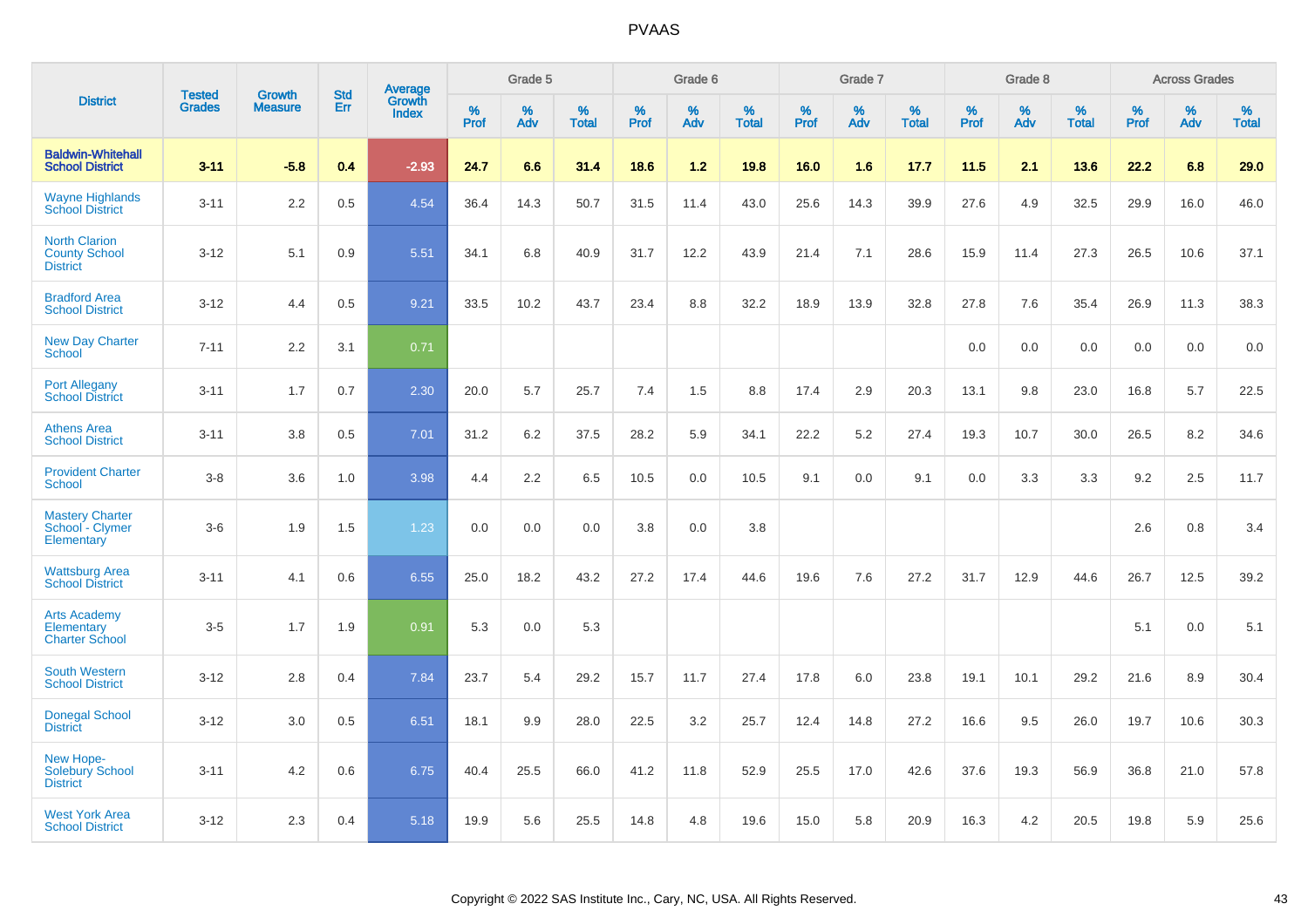|                                                              |                                |                                 | <b>Std</b> |                            |                     | Grade 5  |                   |                     | Grade 6  |                   |              | Grade 7  |                   |                     | Grade 8  |                   |              | <b>Across Grades</b> |                      |
|--------------------------------------------------------------|--------------------------------|---------------------------------|------------|----------------------------|---------------------|----------|-------------------|---------------------|----------|-------------------|--------------|----------|-------------------|---------------------|----------|-------------------|--------------|----------------------|----------------------|
| <b>District</b>                                              | <b>Tested</b><br><b>Grades</b> | <b>Growth</b><br><b>Measure</b> | Err        | Average<br>Growth<br>Index | $\%$<br><b>Prof</b> | %<br>Adv | %<br><b>Total</b> | $\%$<br><b>Prof</b> | %<br>Adv | %<br><b>Total</b> | $\%$<br>Prof | %<br>Adv | %<br><b>Total</b> | $\%$<br><b>Prof</b> | %<br>Adv | %<br><b>Total</b> | $\%$<br>Prof | %<br>Adv             | $\%$<br><b>Total</b> |
| <b>Baldwin-Whitehall</b><br><b>School District</b>           | $3 - 11$                       | $-5.8$                          | 0.4        | $-2.93$                    | 24.7                | 6.6      | 31.4              | 18.6                | $1.2$    | 19.8              | 16.0         | 1.6      | 17.7              | 11.5                | 2.1      | 13.6              | 22.2         | 6.8                  | 29.0                 |
| <b>Mountain View</b><br><b>School District</b>               | $3 - 11$                       | 5.6                             | 0.8        | 7.04                       | 28.3                | 1.7      | 30.0              | 16.3                | 2.0      | 18.4              | 25.9         | 7.4      | 33.3              | 27.1                | 8.5      | 35.6              | 21.4         | 4.2                  | 25.6                 |
| <b>Centre Learning</b><br>Community<br><b>Charter School</b> | $5 - 8$                        | 4.9                             | 2.0        | 2.45                       |                     |          |                   |                     |          |                   | 25.0         | 12.5     | 37.5              | 0.0                 | 17.6     | 17.6              | 24.1         | 18.5                 | 42.6                 |
| <b>Bedford Area</b><br><b>School District</b>                | $3 - 11$                       | 3.8                             | 0.6        | 7.33                       | 34.4                | 4.2      | 38.7              | 32.2                | 7.8      | 40.0              | 25.4         | 8.8      | 34.2              | 24.2                | 7.8      | 32.0              | 31.3         | 10.5                 | 41.7                 |
| <b>Seven Generations</b><br><b>Charter School</b>            | $3-5$                          | 2.5                             | 2.0        | 1.26                       | 24.3                | 5.4      | 29.7              |                     |          |                   |              |          |                   |                     |          |                   | 25.6         | 5.6                  | 31.2                 |
| <b>Richland School</b><br><b>District</b>                    | $3 - 11$                       | 3.8                             | 0.6        | 6.45                       | 40.8                | 21.4     | 62.1              | 40.4                | 10.6     | 51.1              | 39.8         | 10.9     | 50.8              | 25.5                | 13.2     | 38.7              | 36.6         | 16.5                 | 53.1                 |
| Tredyffrin-<br><b>Easttown School</b><br><b>District</b>     | $3 - 10$                       | 1.9                             | 0.4        | 4.37                       | 36.2                | 36.2     | 72.4              | 36.8                | 28.2     | 65.0              | 32.6         | 33.0     | 65.7              | 26.4                | 40.3     | 66.7              | 33.6         | 38.6                 | 72.2                 |
| <b>Karns City Area</b><br><b>School District</b>             | $3 - 11$                       | 3.6                             | 0.6        | 5.98                       | 23.6                | 9.0      | 32.6              | 29.6                | 1.1      | 30.7              | 22.4         | 3.4      | 25.9              | 16.8                | 3.7      | 20.6              | 24.0         | 3.2                  | 27.2                 |
| Shanksville-<br><b>Stonycreek School</b><br><b>District</b>  | $3 - 10$                       | 6.4                             | 1.4        | 4.61                       | 28.6                | 0.0      | 28.6              | 25.0                | 4.2      | 29.2              | 20.0         | 5.0      | 25.0              | 22.2                | 0.0      | 22.2              | 26.3         | 1.7                  | 28.0                 |
| <b>Mastery Charter</b><br>School John Wister<br>Elementary   | $3-5$                          | 3.9                             | 2.6        | 1.52                       | 5.0                 | 0.0      | 5.0               |                     |          |                   |              |          |                   |                     |          |                   | 2.9          | 0.0                  | 2.9                  |
| <b>Universal Bluford</b><br><b>Charter School</b>            | $3-6$                          | 4.8                             | 1.4        | 4.14                       | 4.4                 | 0.0      | 4.4               | 2.7                 | 0.0      | 2.7               |              |          |                   |                     |          |                   | 4.3          | 0.0                  | 4.3                  |
| <b>Dubois Area</b><br><b>School District</b>                 | $3 - 11$                       | 2.1                             | 0.4        | 5.38                       | 22.4                | 11.0     | 33.3              | 21.6                | 8.3      | 29.9              | 18.7         | 5.9      | 24.5              | 14.1                | 5.2      | 19.4              | 22.6         | 11.7                 | 34.2                 |
| Gettysburg<br><b>Montessori Charter</b><br>School            | $3-6$                          | 5.4                             | 1.9        | 2.75                       | 19.0                | 19.0     | 38.1              | 11.1                | 0.0      | 11.1              |              |          |                   |                     |          |                   | 19.2         | 9.6                  | 28.7                 |
| <b>Warren County</b><br><b>School District</b>               | $3 - 11$                       | 2.7                             | 0.4        | 7.14                       | 21.0                | 7.4      | 28.4              | 15.7                | 3.7      | 19.3              | 12.0         | 0.7      | 12.6              | 13.8                | 2.9      | 16.7              | 17.7         | 4.3                  | 22.0                 |
| <b>Conneaut School</b><br><b>District</b>                    | $3 - 12$                       | 3.7                             | 0.5        | 6.95                       | 21.8                | 7.5      | 29.3              | 23.8                | 9.8      | 33.6              | 19.4         | 6.7      | 26.1              | 17.9                | 3.4      | 21.4              | 24.4         | 10.4                 | 34.8                 |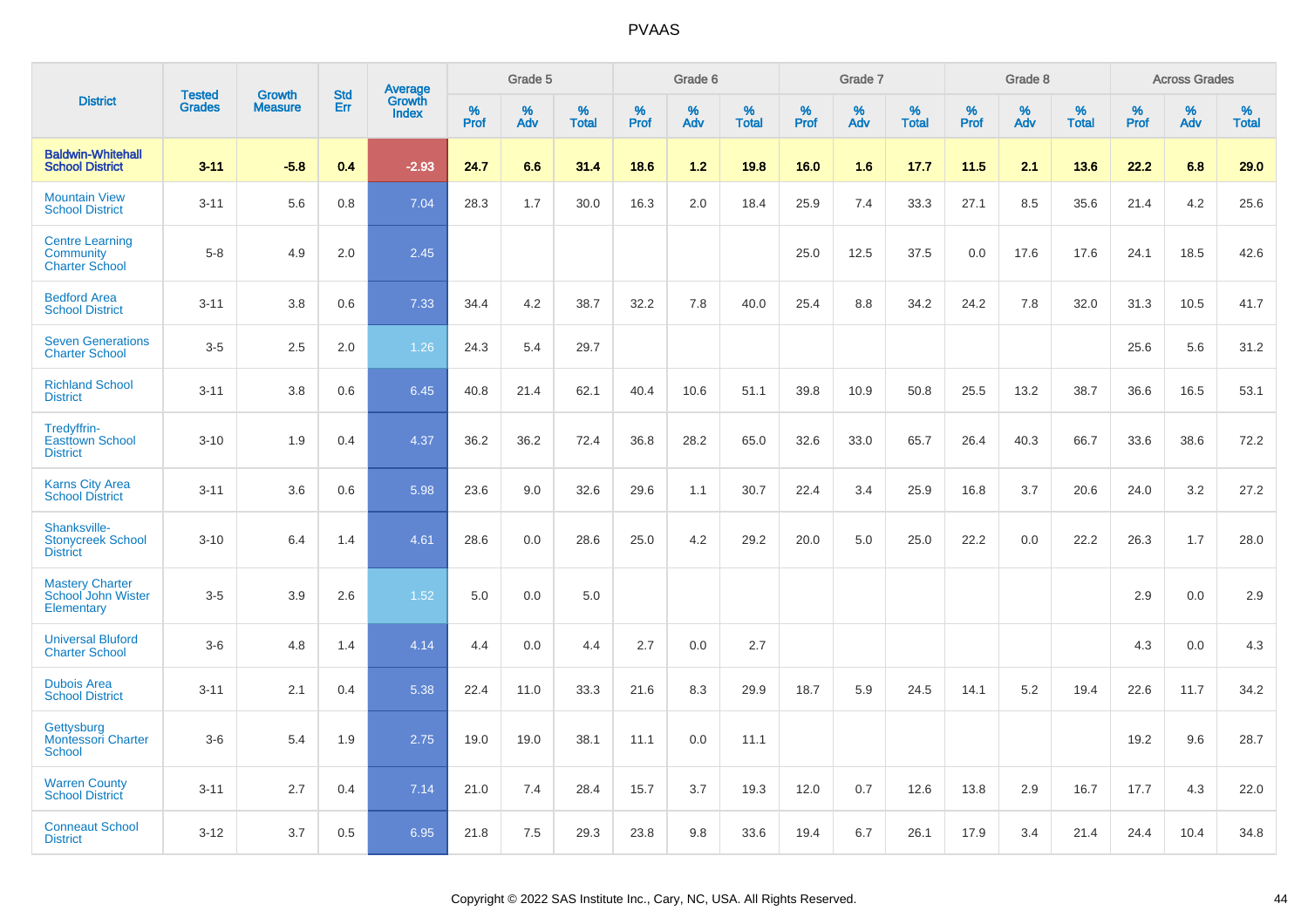|                                                                                              | <b>Tested</b> | <b>Growth</b>  | <b>Std</b> | Average                |              | Grade 5  |                   |                     | Grade 6  |                   |           | Grade 7  |                   |                     | Grade 8  |                   |              | <b>Across Grades</b> |                   |
|----------------------------------------------------------------------------------------------|---------------|----------------|------------|------------------------|--------------|----------|-------------------|---------------------|----------|-------------------|-----------|----------|-------------------|---------------------|----------|-------------------|--------------|----------------------|-------------------|
| <b>District</b>                                                                              | <b>Grades</b> | <b>Measure</b> | Err        | Growth<br><b>Index</b> | $\%$<br>Prof | %<br>Adv | %<br><b>Total</b> | $\%$<br><b>Prof</b> | %<br>Adv | %<br><b>Total</b> | %<br>Prof | %<br>Adv | %<br><b>Total</b> | $\%$<br><b>Prof</b> | %<br>Adv | %<br><b>Total</b> | $\%$<br>Prof | %<br>Adv             | %<br><b>Total</b> |
| <b>Baldwin-Whitehall</b><br><b>School District</b>                                           | $3 - 11$      | $-5.8$         | 0.4        | $-2.93$                | 24.7         | 6.6      | 31.4              | 18.6                | 1.2      | 19.8              | 16.0      | 1.6      | 17.7              | 11.5                | 2.1      | 13.6              | 22.2         | 6.8                  | 29.0              |
| <b>Montour School</b><br><b>District</b>                                                     | $3 - 11$      | 5.0            | 0.4        | 11.10                  | 31.8         | 25.1     | 57.0              | 30.6                | 24.5     | 55.1              | 26.3      | 30.1     | 56.5              | 26.6                | 30.6     | 57.3              | 31.2         | 26.8                 | 58.1              |
| <b>Hempfield School</b><br><b>District</b>                                                   | $3 - 11$      | 3.5            | 0.3        | 11.50                  | 32.6         | 14.9     | 47.5              | 27.8                | 18.0     | 45.8              | 22.6      | 18.5     | 41.1              | 24.4                | 18.7     | 43.1              | 27.9         | 18.3                 | 46.2              |
| <b>Smethport Area</b><br><b>School District</b>                                              | $3 - 12$      | 7.1            | 0.8        | 8.76                   | 29.2         | 8.3      | 37.5              | 24.6                | 8.8      | 33.3              | 16.9      | 6.2      | 23.1              | 22.6                | 4.8      | 27.4              | 22.1         | 9.4                  | 31.5              |
| <b>Midd-West School</b><br><b>District</b>                                                   | $3 - 11$      | 4.5            | 0.6        | 8.11                   | 29.8         | 11.2     | 41.0              | 35.1                | 9.9      | 45.0              | 18.2      | 14.1     | 32.3              | 21.6                | 8.0      | 29.6              | 27.0         | 9.8                  | 36.8              |
| <b>Austin Area School</b><br><b>District</b>                                                 | $3 - 11$      | 10.1           | 1.6        | 6.38                   | 23.1         | 15.4     | 38.5              | 30.8                | 7.7      | 38.5              | 40.0      | 0.0      | 40.0              | 31.2                | 0.0      | 31.2              | 26.0         | 6.8                  | 32.9              |
| <b>Easton Arts</b><br>Academy<br>Elementary<br><b>Charter School</b>                         | $3 - 5$       | 4.8            | 2.4        | 1.94                   | 4.2          | 16.7     | 20.8              |                     |          |                   |           |          |                   |                     |          |                   | 12.6         | 3.9                  | 16.5              |
| <b>Huntingdon Area</b><br><b>School District</b>                                             | $3 - 11$      | 9.5            | 0.5        | 17.36                  | 23.7         | 13.2     | 36.8              | 17.8                | 10.2     | 28.0              | 18.0      | 4.3      | 22.3              | 13.6                | 4.8      | 18.4              | 19.7         | 9.1                  | 28.8              |
| <b>Shikellamy School</b><br><b>District</b>                                                  | $3 - 10$      | 2.8            | 0.4        | 6.42                   | 24.3         | 11.4     | 35.7              | 18.3                | 8.4      | 26.7              | 18.0      | 7.7      | 25.8              | 11.5                | 7.8      | 19.3              | 21.2         | 9.8                  | 31.0              |
| <b>Lehighton Area</b><br><b>School District</b>                                              | $3 - 11$      | 3.8            | 0.5        | 7.54                   | 23.0         | 5.9      | 29.0              | 26.0                | 4.1      | 30.1              | 12.0      | 5.7      | 17.7              | 14.7                | 1.8      | 16.6              | 23.4         | 5.4                  | 28.8              |
| <b>Central Columbia</b><br><b>School District</b>                                            | $3 - 12$      | 3.8            | 0.5        | 7.42                   | 30.5         | 25.2     | 55.6              | 28.2                | 25.2     | 53.3              | 32.6      | 14.9     | 47.5              | 30.6                | 20.1     | 50.7              | 32.6         | 22.1                 | 54.7              |
| <b>Warwick School</b><br><b>District</b>                                                     | $3 - 11$      | 4.0            | 0.4        | 10.87                  | 35.6         | 9.6      | 45.2              | 30.7                | 6.4      | 37.0              | 22.5      | 7.2      | 29.7              | 13.2                | 3.6      | 16.8              | 25.6         | 9.8                  | 35.4              |
| <b>Upper Saint Clair</b><br><b>School District</b>                                           | $3 - 11$      | 3.0            | 0.4        | 7.98                   | 36.3         | 35.5     | 71.8              | 40.8                | 27.3     | 68.1              | 33.3      | 35.5     | 68.8              | 31.1                | 30.4     | 61.5              | 36.7         | 35.6                 | 72.3              |
| <b>Bangor Area</b><br><b>School District</b>                                                 | $3 - 12$      | 4.2            | 0.5        | 8.44                   | 20.3         | 24.8     | 45.1              | 26.7                | 14.0     | 40.7              | 20.4      | 13.6     | 34.0              | 23.2                | 6.0      | 29.1              | 27.2         | 17.9                 | 45.2              |
| <b>West Philadelphia</b><br><b>Achievement</b><br><b>Charter</b><br><b>Elementary School</b> | $3-5$         | 4.2            | 1.6        | 2.63                   | 6.7          | 0.0      | 6.7               |                     |          |                   |           |          |                   |                     |          |                   | 2.8          | 0.5                  | 3.2               |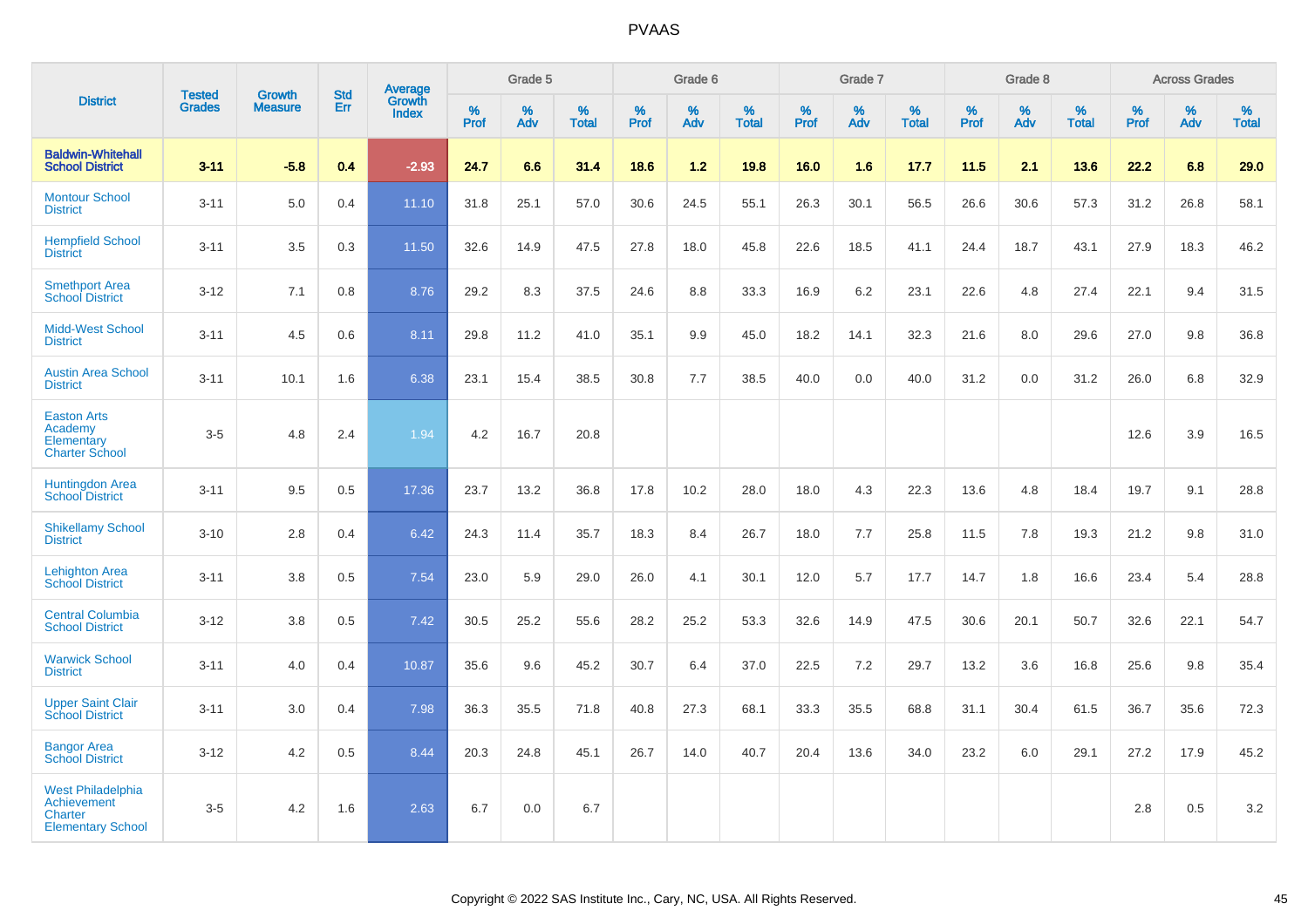|                                                                   | <b>Tested</b> | <b>Growth</b>  | <b>Std</b> | Average                       |           | Grade 5  |                   |           | Grade 6  |                   |           | Grade 7  |                   |           | Grade 8  |                   |           | <b>Across Grades</b> |                   |
|-------------------------------------------------------------------|---------------|----------------|------------|-------------------------------|-----------|----------|-------------------|-----------|----------|-------------------|-----------|----------|-------------------|-----------|----------|-------------------|-----------|----------------------|-------------------|
| <b>District</b>                                                   | <b>Grades</b> | <b>Measure</b> | Err        | <b>Growth</b><br><b>Index</b> | %<br>Prof | %<br>Adv | %<br><b>Total</b> | %<br>Prof | %<br>Adv | %<br><b>Total</b> | %<br>Prof | %<br>Adv | %<br><b>Total</b> | %<br>Prof | %<br>Adv | %<br><b>Total</b> | %<br>Prof | %<br>Adv             | %<br><b>Total</b> |
| <b>Baldwin-Whitehall</b><br><b>School District</b>                | $3 - 11$      | $-5.8$         | 0.4        | $-2.93$                       | 24.7      | 6.6      | 31.4              | 18.6      | $1.2$    | 19.8              | 16.0      | 1.6      | 17.7              | 11.5      | 2.1      | 13.6              | 22.2      | 6.8                  | 29.0              |
| Esperanza<br><b>Academy Charter</b><br>School                     | $4 - 11$      | 2.8            | 0.5        | 5.89                          |           |          |                   | 1.5       | 0.0      | 1.5               | 4.2       | 0.0      | 4.2               | 0.5       | 0.0      | 0.5               | 1.8       | 0.0                  | 1.8               |
| <b>Chester</b><br>Community<br><b>Charter School</b>              | $3 - 8$       | 3.5            | 0.6        | 6.06                          | 0.7       | 0.7      | 1.5               | 3.6       | 0.0      | 3.6               | 3.2       | 1.1      | 4.3               | 2.6       | 0.0      | 2.6               | 2.1       | 0.4                  | 2.5               |
| <b>Blacklick Valley</b><br><b>School District</b>                 | $3 - 11$      | 8.2            | 1.0        | 8.15                          | 24.1      | 6.9      | 31.0              | 34.2      | 10.5     | 44.7              | 16.7      | 0.0      | 16.7              | 14.3      | 4.8      | 19.0              | 22.6      | 9.5                  | 32.1              |
| <b>Saucon Valley</b><br><b>School District</b>                    | $3 - 11$      | 6.7            | 0.5        | 12.55                         | 32.0      | 25.4     | 57.4              | 33.6      | 11.0     | 44.5              | 31.1      | 12.1     | 43.2              | 32.8      | 16.0     | 48.8              | 31.2      | 18.8                 | 50.0              |
| <b>Universal Daroff</b><br><b>Charter School</b>                  | $3 - 8$       | 6.1            | 0.8        | 7.55                          | 1.6       | 1.6      | 3.2               | 0.0       | 0.0      | 0.0               | 2.2       | 0.0      | 2.2               | 3.6       | 0.0      | 3.6               | 2.2       | 0.3                  | 2.5               |
| <b>Bucks County</b><br><b>Montessori Charter</b><br><b>School</b> | $3-6$         | 9.5            | 1.8        | 5.15                          | 16.1      | 25.8     | 41.9              | 42.9      | 28.6     | 71.4              |           |          |                   |           |          |                   | 33.0      | 29.8                 | 62.8              |
| <b>Otto-Eldred School</b><br><b>District</b>                      | $3 - 11$      | 7.8            | 0.9        | 8.33                          | 23.8      | 28.6     | 52.4              | 45.0      | 12.5     | 57.5              | 20.0      | 15.6     | 35.6              | 25.0      | 6.2      | 31.2              | 28.3      | 13.9                 | 42.2              |
| <b>Vida Charter</b><br><b>School</b>                              | $3-6$         | 10.1           | 1.8        | 5.60                          | 23.1      | 19.2     | 42.3              | 16.7      | 11.1     | 27.8              |           |          |                   |           |          |                   | 20.4      | 7.8                  | 28.2              |
| <b>Lewisburg Area</b><br><b>School District</b>                   | $3 - 11$      | 6.7            | 0.6        | 12.13                         | 33.6      | 28.3     | 62.0              | 40.0      | 24.2     | 64.2              | 33.1      | 29.4     | 62.5              | 17.9      | 31.3     | 49.2              | 31.0      | 30.1                 | 61.1              |
| <b>Conestoga Valley</b><br><b>School District</b>                 | $3 - 11$      | 4.8            | 0.4        | 12.76                         | 21.3      | 12.6     | 33.8              | 24.9      | 7.7      | 32.7              | 20.4      | 14.0     | 34.4              | 23.0      | 13.5     | 36.5              | 24.2      | 13.5                 | 37.8              |
| <b>Homer-Center</b><br><b>School District</b>                     | $3 - 11$      | 10.3           | 0.8        | 13.11                         | 31.8      | 17.5     | 49.2              | 36.4      | 4.6      | 40.9              | 20.3      | 0.0      | 20.3              | 26.9      | 13.4     | 40.3              | 27.6      | 7.4                  | 35.0              |
| <b>Cumberland Valley</b><br><b>School District</b>                | $3 - 12$      | 3.8            | 0.2        | 15.85                         | 33.5      | 27.3     | 60.8              | 31.4      | 13.8     | 45.2              | 29.0      | 18.7     | 47.6              | 26.6      | 12.4     | 39.0              | 30.7      | 22.4                 | 53.2              |
| <b>Lower Merion</b><br><b>School District</b>                     | $3 - 11$      | 3.3            | 0.3        | 12.62                         | 27.6      | 48.2     | 75.8              | 31.4      | 37.3     | 68.6              | 33.9      | 31.3     | 65.2              | 33.0      | 28.3     | 61.3              | 31.2      | 40.9                 | 72.2              |
| <b>Circle Of Seasons</b><br><b>Charter School</b>                 | $3 - 8$       | 12.3           | 1.2        | 10.35                         | 20.0      | 5.7      | 25.7              | 16.7      | 6.7      | 23.3              | 25.0      | 11.1     | 36.1              |           |          |                   | 20.9      | 7.9                  | 28.8              |